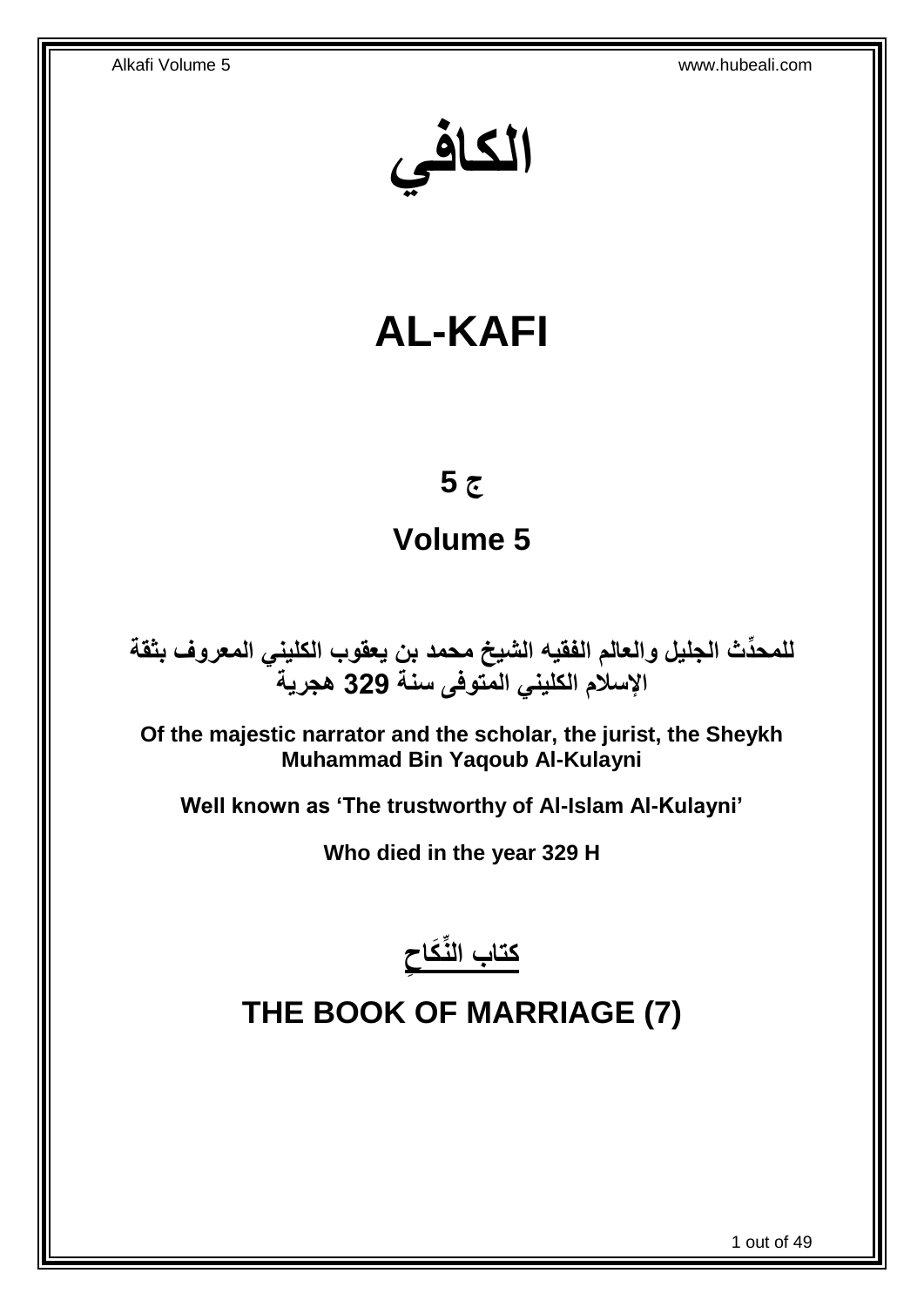## **TABLE OF CONTENTS**

| Chapter 172 - The woman is afflicted with the affliction in her body, so the man treats her |
|---------------------------------------------------------------------------------------------|
|                                                                                             |
|                                                                                             |
|                                                                                             |
| Chapter 176 – What is Permissible for the man, from his woman, and she is menstruating 7    |
| Chapter 177 - Copulating with the menstruating woman before she washes  8                   |
|                                                                                             |
|                                                                                             |
|                                                                                             |
|                                                                                             |
|                                                                                             |
|                                                                                             |
|                                                                                             |
| Chapter $185$ – The one restrains from the sanctity of the people, his sanctity would be    |
|                                                                                             |
|                                                                                             |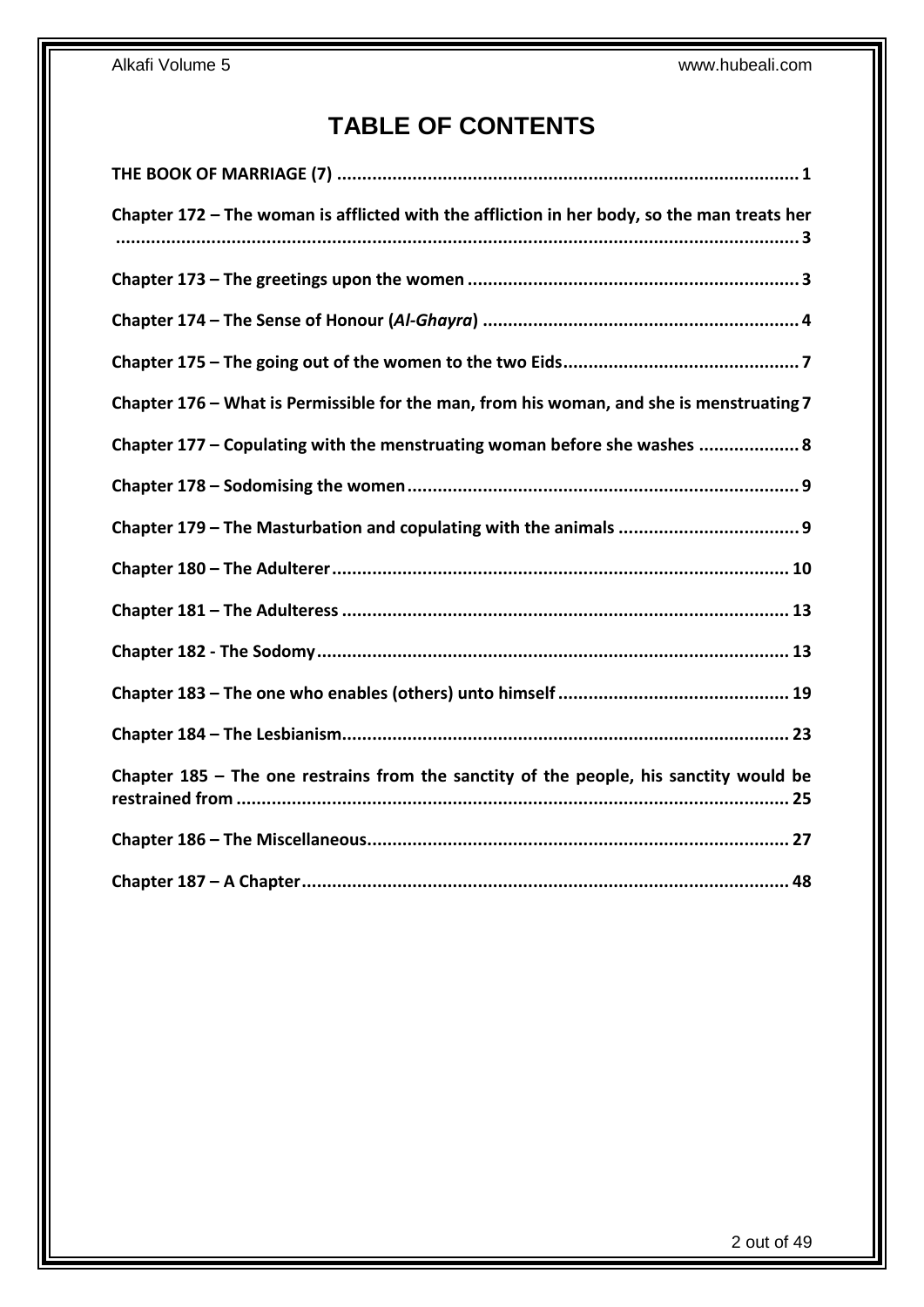**بسم هللا الرحمن الرحيم الحمد هلل رب العالمين، وصلى هللا على سيدنا محمد وآله الطاهرين، وسلم تسليما.**

In the Name of Allah<sup>azwj</sup> the Beneficent, the Merciful. The Praise is for Allah<sup>azwj</sup> Lord<sup>azwj</sup> of the Worlds, and Blessing be upon our Chief Muhammad<sup>saww</sup> and his<sup>saww</sup> Purified Progeny<sup>asws</sup>, and greetings with abundant greetings.

> بابِ الْمَرْأَةِ يُصِيبُهَا الْبَلَاءُ فِى جَسَدِهَا فَيُعَالِجُهَا الرِّجَالُ **َ**

### <span id="page-2-0"></span>**Chapter 172 – The woman is afflicted with the affliction in her body, so the man treats her**

مُحَمَّدُ بِنُ يَحْيَى عَنْ أَحْمَدَ بْنِ مُحَمَّدِ بْنِ عِيسَى عَنْ عَلِيِّ بْنِ الْحَكَمِ عَنْ أَبِي حَمْزَة<br>ِ ِ َ ُّ َ ِ  $\ddot{\phantom{0}}$ َ َالَ سَأَلْتُهُ عَنِ الْمَرْأَةِ الْمُسْلِمَةِ يُصِيبُهَا اَلْبَلَاهُ فِي جَسَدِهَا إِمَّاۤ كَسْرٌ ۚ أُوْ جِرَاحٌ فِي مَكَانٍ لَا يَصْلُحُ النَّظَرُ إِلَيْهِ وَ يَكُونُ الرِّجَالُ َ ِ Ĺ į Ĺ ֦֧֦֧֦֧֦֧֦֧֦֧֦֦֧֦֦֧֦֧֦֧֦֦֦֦֦֧֦֧֦֧֦֧֦֧֦֧֦֧֦֦֧֦֧֦֧֦֧֦֧֦֧֦֧֦֧֦֧֦֧֧֧֛֛֘֝֟֟֘֝֟֘֝֟֓֕֟֓֞֟֓֞֟֓֞֟֓֡֟֓֞֡֝֬֜<br>֧ׅ֧ׅ֖֦֛ׅ֛֛֛֛֛֛֪֦֖֚֚֝֜֜֬֞֟֜֘֜֜֜֜֜֝ لَ ِ ُ أَرْفَقَ بِعِلَاجِهِ مِنَ الْنُسَاءِ أَ يَصْلُحُ لَهُ أَنْ يَنْظُرَ إِلَيْهَا قَالَ إِذَا اضْطُرَتْ إِلَيْهِ فَيُعَالِجُهَا إِنْ شَاءَتْ . لَ ِ لَ ِ اُ ٔ<br>ا َ **∶** َ ِ

Muhammad Bin Yahya, from Ahmad Bin Muhammad Bin Isa, from Ali Bin Al hakam, from Abu Hamza Al Sumaly,

(It has been narrated) from Abu Ja'far $a<sup>asws</sup>$ , said, 'I asked him $a<sup>asws</sup>$  about the Muslim woman who is afflicted with an affliction in her body, either a fracture or a wound, in a place where it is not correct to look at it, and the men happen to be gentler with the treatment than the women. Is it correct that he looks at her?' He<sup>asws</sup> said: 'When she is desperate to it, so he can treat her if she so desires it'.<sup>1</sup>

> **َعلَى الِّن َسا ء باب الَّت ْسل يم**

### <span id="page-2-1"></span>**Chapter 173 – The greetings upon the women**

عَلِيُّ بْنُ إِبْرَاهِيمَ [عَنْ أَبِيهِ] عَنْ هَارُورَنَ بْنِ مُسْلِمٍ عَنْ مَسْعَدَةَ بْنِ صَدَقَةً عَنْ أَبِي عَبْدِ اللَّهِ ( عليه السلام ) قَالَ قَالَ أَمِيرُ<br>وَمِنْ اللَّهُ الْسَلام َ ֧֧֧֧֧֧֧֧֧֓֝֟֓֝֓֝֬֟֓֝֓֝֓֟֓֟֓֓֟֓<del>֛</del> ِ َ ِ َ الْمُؤْمِنِينَ ( عليه السلام ) لَا تَبْدَءُوا النِّسَاءَ بِالسَّلَامُ وَ لَا تَدْعُوهُنَّ إِلَى الطَّعَام فَإِنَّ النَّبِيَّ ( صلى الله عليه وأله ) قَالَ النِّسَاءُ ِ ∣ٍ إ ِ ِ ِ ِ عَيٌّ وَ عَوْرَةٌ فَاسْتُرُوا عِيَّهُنَّ بِالسُّكُوتِ وَ اسْتُزُوا عََوْرَاتِهِنَّ بِالْبُبُوتِ َ ِ ĺ **∶** ِ **∶** 

Ali Bin Ibrahim, from his father, from Haroun Bin Muslim, from Mas'ada Bin Sadaqa,

(It has been narrated) from Abu Abdullah<sup>asws</sup> having said: 'Amir Al-Momineen<sup>asws</sup> said: 'Do not initiate the greetings with the women nor invite them to the meal, for the Prophet<sup>asws</sup> said: 'The women are inarticulate and exposed, therefore veil their inability to express themselves with the silence, and veil their exposure with the houses'.<sup>2</sup>

عَلِيُّ بْنُ إِبْرَاهِيمَ عَنْ أَبِيهٍ عَنْ حَمَّادٍ بْنِ عِيسَى عَنْ رِبْعِيٍّ بْنِ عَبْدِ اللَّهِ عَنْ أَبِي عَبْدِ اللَّهِ ( عليه السلام ) قَالَ كَانَ رَسُولُ اللَّهِ ( َ ِ  $\ddot{\ddot{\ }}$ َ ِ صِلَّى اللهُ عِليه وِآله ) يُسَلِّمُ عَلَى النِّسَاءِ وَ يَرْدُدْنَ عَلَيْهِ وَ كَانَ أَمِيرُ الْمُؤْمِنِيَنَ ( عليه السلام ) يُسَلِّمُ عَلَى النِّسَاءِ وَ كَانَ يَكْرَهُ َ ِّ ِّ Ĺ أَنْ يُسَلِّمَ عَلَى الشَّابَةِ مِنْهُنَّ وَ يَقُولُ أَتَخَوَّفُ أَنْ يُعْجِبَنِي صَوْتُهَا فَيَدْخُلَ عَلَيَّ أَكْثَرُ مِمَّا طَلَبْتُ مِنَ الْأَجْرِ َ َ َ َ ِّ اً ِ

Ali Bin Ibrahim, from his father, from Hammad Bin Isa, from Rabie Bin Abdullah,

 1 Al Kafi – V 5 – The Book of Marriage Ch 170 H 1  $2$  Al Kafi – V 5 – The Book of Marriage Ch 171 H 1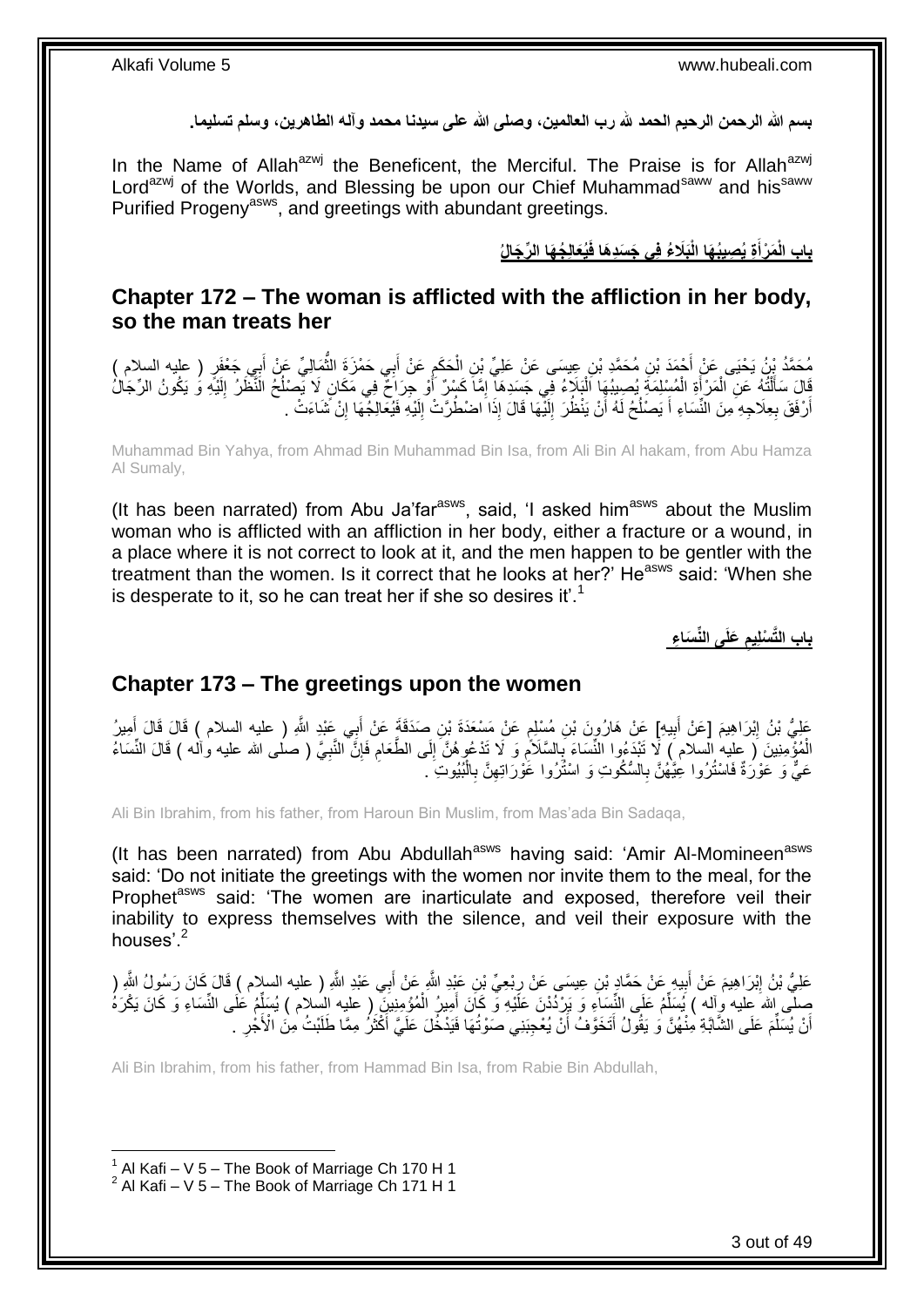(It has been narrated) from Abu Abdullah<sup>asws</sup> having said: 'Rasool-Allah<sup>asws</sup> used to greet the women and they would respond upon it, and Amir Al-Momineen<sup>asws</sup> would greet the women and was disliking greeting upon the young ones from them, and he<sup>asws</sup> was saying, 'l<sup>asws</sup> do not like that her voice may fancy me<sup>asws</sup>, so there would enter into me<sup>asws</sup> more than what lasws am seeking from the Recompense'.<sup>3</sup>

عَلِيُّ بْنُ إِبْرَاهِيمَ عَنْ أَبِيهِ عَنِ إِبْنِ أَبِي عُمَيْرٍ عَنْ هِشَامِ بْنِ سَالِمٍ عَنْ أَبِي عَبْدِ اللَّهِ (<br>عَلِيُّ بْنُ إِبْرَاهِيمَ عَنْ أَبِيهِ عَنِ إِبْنِ أَبِي عُمَيْرٍ عَنْ هِشَامِ بْنِ سَالِمٍ عَنْ أَبِي َ ֧֖֧֚֚֓֝֝֝ ِ َ ¦ َ <u>֖֚֚֚֓</u> صلَّى الله عليه وَاله ) النَّسَاءُ عَيٌّ وَ عَوْرَةٌ فَاسَّتُرُوا الْمَوْرَاتِ بِالْبُبُوّتِ وَ اسْتُرُوا الْعِيَّ بِالسُّكُوتِ . Ĺ **∶**  $\ddot{\phantom{0}}$  ِ ĺ

Ali Bin Ibrahim, from his father, from Ibn Abu Umer, from Hisham Bin Salim,

(It has been narrated) from Abu Abdullah<sup>asws</sup> having said: 'Rasool-Allah<sup>asws</sup> said: 'The women are inarticulate and exposed, therefore veil the exposure with the houses, and veil their inability to express themselves with the silence<sup>'.4</sup>

**باب الْ َغْي َر ة**

### <span id="page-3-0"></span>**Chapter 174 – The Sense of Honour (***Al-Ghayra***)**

عِدَّةٌ مِنْ أَصْحَابِذَا عَنْ أَحْمَدَ بْنِ مُحَمَّدِ بْنِ خَالِدٍ عَنْ عُثْمَانَ بْنِ عِيسَى عَمَّنْ ذَكَرَهُ عَنْ أَبِي عَبْدِ اللَّهِ ( عليه السلام ) قَالَ إِنَّ اللَّهَ  $\ddot{\phantom{0}}$ **∣** َ ِ َ نَبَارَكَ وَ تَعَالَى غَيُورٌ يُحِبُّ كُلَّ غَيُورٍ وَ لِغَيْرَتِهِ حَرَّمَ الْفَوَاحِشَ ظَاهِرَهَا وَ بَاطِنَهَا . Ĺ

A number of our companions, from Ahmad Bin Muhammad Bin Khalid, from Usman Bin Isa, from the one who mentioned it,

(It has been narrated) from Abu Abdullah<sup>asws</sup> having said: 'Allah<sup>azwj</sup> Blessed and High is Most Honourable, He<sup>azwj</sup> Loves every honourable one, and due to His<sup>azwj</sup> Sense of Honour He<sup>azwj</sup> has Prohibited the immoralities, its apparent as well as its hidden  $(forms)$ '.<sup>5</sup>

عَذْهُ عَنْ أَبِيهِ عَنِ الْقَاسِمِ بْنِ مُحَمَّدٍ الْجَوْ هَرِيِّ عَنْ حَبِيبِ الْخَثْعَمِيِّ عَنْ عَبْدِ اللَّهِ بْنِ أَبِي يَعْفُورٍ قَالَ سَمِعْتُ أَبَا عَبْدِ اللَّهِ ( عليه<br>. َ  $\ddot{\phantom{a}}$  $\ddot{\phantom{0}}$ **!** ِ  $\ddot{\phantom{0}}$ ِ Ĺ ِ َ َ السلام ) يَقُولُ إِذَا لَمْ يَغَرِّ الرَّجُلُ فَهُوَ مَنْكُوسُ الْقَلْبِ ـُ í. ֖֚֚֡֝֝֝<br>֧֖֦֖֦֖֦֖֧֦֚֚֚֚֚֚֚֚֚֚֚֚֚֚֚֚֚֚֚֚֚֝֝֝֘֝֝֝֝<br>֧֧֚֚֚֝֝ ِ

From him, from his father, from Al Qasim Bin Muhammad Al Jowhary, from Habeeb Al Khash'amy, from Abdullah Bin Abu Yafour who said,

'I heard Abu Abdullah<sup>asws</sup> saying: 'When the man has no sense of honour, so he is of an inverted heart'.<sup>6</sup>

عَذْهُ وَ مُحَمَّدِ بْنِ يَحْيَى عَنْ أَحْمَدَ بْنِ مُحَمِّدِ بْنِ عِيسَى جَمِيعاً عَنِ ابْنِ مَحْبُوبِ عَنْ إِسْحَاقَ بْنِ جَرِيرٍ عَنْ أَبِي عَبْدِ اللَّهِ ( عِليه **∶** َ ِ ِ السلامِ ) قَالَ إِذَا أُغِيرَ الرَّجُلُ فِي أَهْلِهِ أَوْ بَعْضَ مَنَاكِحِهِ مِنْ مَمْلُوكِهِ فَلَمْ يَغَنْ وَ لَمْ يُغَيِّنْ بَعَثَ اللَّهُ عَنَّ وَ جَلَّ إِلَيْهِ طَائِراً يُقَالُ<br>إِيسائِيمِ َ ا<br>ا لَ ِ لَهُ الْقَفَنْذُرُ حَتَّىَ يَسْقُطَ عَلَى عَارِضِيَةِ بَابِهِ ثُمَّ يُمْهِلَهُ أَرْبَعِينَ يَوْماً ثُمَّ يَهْتِفُ بِهِ إِنَّ اللَّهَ غَيُورٌ يُحِبُّ كُلِّ غَيُورٍ فَإِنْ هُوَ غَارَ وَ ِ **∶** ُ لَ ِ .<br>• • • • **∶ ∶** ĺ ِ عَيَّرَ وَ أَنْكَرَ ذَلِّكَ فَأَنْكَرَهُ وَ إِلَّا ظَارَ حَتَّى بَسْقُطَ عَلَى رَأْسِهِ فَيَخْفِقَ بِجَنَاحَيْهِ عَلَى عَيْنَيْهِ ثُمَّ يَطِيرَ عَنْهُ فَيَنْزِعُ اَللَّهُ عَزَّ وَ جَلَّ ا دیکھیے ِ .<br>أا ِ َ ِ مِنْهُ بَعْدَ ذَلِكَ رُوحَ الْإِيمَانِ وَ تُسَمِّيهِ الْمَلَانِكَةُ الذَّيُّوثَ ۚ ـِ i.

From him, and Muhammad Bin Yahya, from Ahmad Bin Muhammad Bin Isa, altogether, from Ibn Mahboub, from Is'haq Bin Jareer,

 3 Al Kafi – V 5 – The Book of Marriage Ch 171 H 2 Al Kafi – V 5 – The Book of Marriage Ch 171 H 3 Al Kafi – V 5 – The Book of Marriage Ch 172 H 1 Al Kafi – V 5 – The Book of Marriage Ch 172 H 2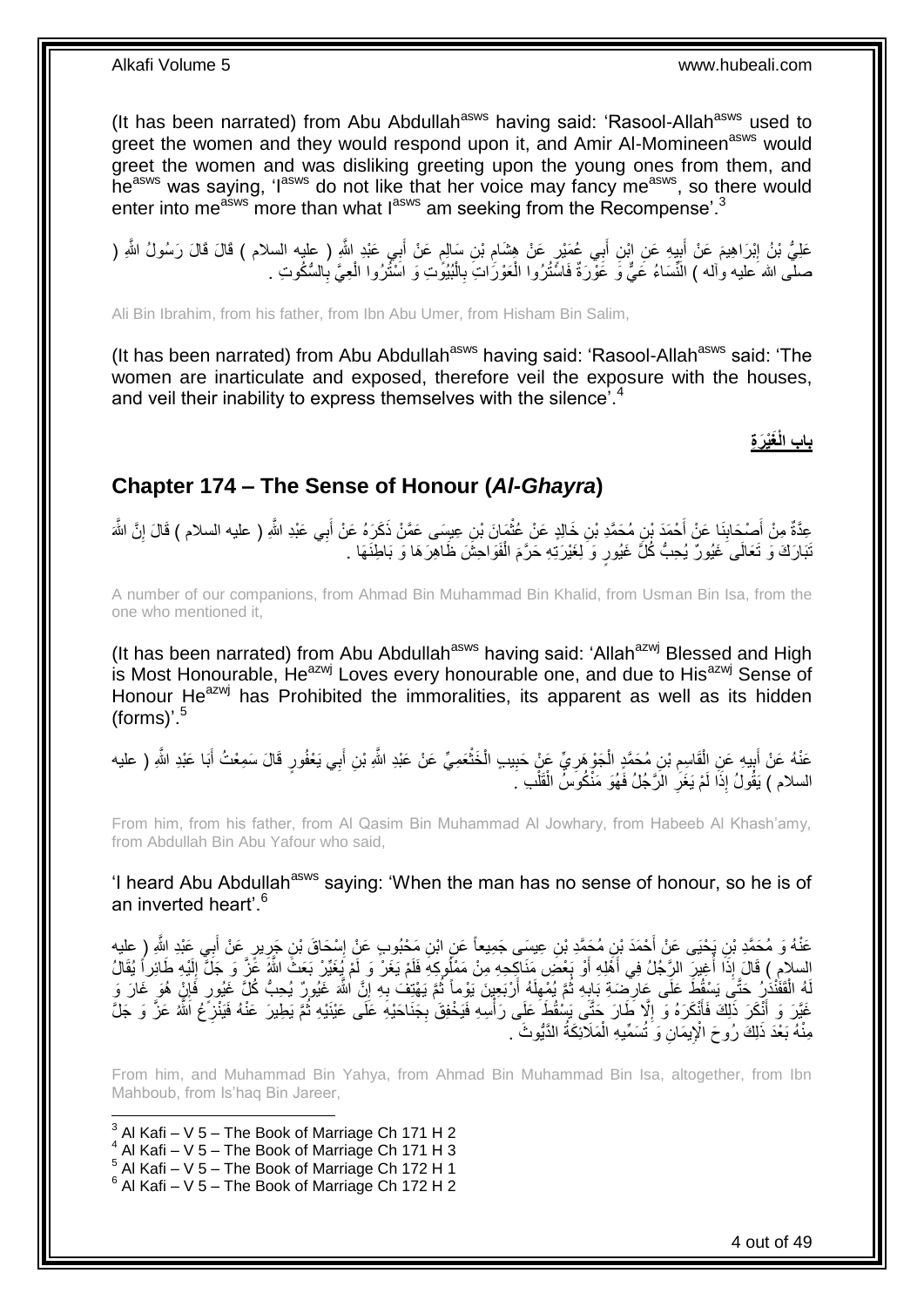(It has been narrated) from Abu Abdullah<sup>asws</sup> having said: 'When a man is not watchful of guarding the honour of his wife or those married to him, so he does not act with a sense of honour, Allah<sup>azwj</sup> Mighty and Majestic Sends a bird called Al-Qanfadar to him which settles upon a joist of his door, then gives him respite for forty days. Then it shouts out, 'Allah<sup>azwj</sup> is most Honourable and Loves every honourble one'. So either he (starts) acting vigilantly, and changes and shows remorse to his lack of protectionism, otherwise it flies over until it settles upon his head, so it spreads out its wings upon his eyes, then it files away. So Allah<sup>azwj</sup> Mighty and Majestic Snatches away from him, after that, the spirit of the 'Eman' (faith), and the Angels name him as the cuckold (pimp)<sup>7</sup>

اثِنُ مَحْبُوبِ عَنْ غَيْرٍ وَإِحِدٍ عَنْ أَبِي عَبْدِ اللَّهِ إِ عِليه السلام ) قَالَ قَالَ رَسُولُ اللَّهِ (صلى الله عليه وألمه ) كَانَ إِبْرَاهِيمُ ( َ **∶** ِ عليه السلامُ ) غَيُور أَ وَ أَنَا أَغْيَرُ مِنْهُ وَ جَدَعَ اللَّهُ أَنْفَ مَنْ لَا يُغَارُ مِنَ الْمُوْمِنِينَ وَ الْمُسْلِمِينَ . i<br>i Ĺ َ َ َ

Ibn Mahboub, from someone else,

(It has been narrated) from Abu Abdullah $a<sup>asws</sup>$  having said: 'Rasool-Allah $a<sup>asws</sup>$  said:  $\cdot$  ibrahim<sup>as</sup> was a person with a sense of honour, and  $\overline{I}^{\text{asws}}$  am with a more sense of honour than him<sup>as</sup>, and Allah<sup>azwj</sup> would stub the nose of the one who does not have a sense of honour, from the Believers and the Muslims'.<sup>8</sup>

عَلِيُّ بْنُ إِبْرِ آهِيمَ عَنْ أَبِيهِ عَنْ حَمَّادِ بْنِ عِيسَى عَنْ إِسْحَاقَ بْنِ جَرِيرٍ قَالَ سَمِعْتُ أَبَا عَبْدِ اللَّهِ ( عليه السلام ) يَقُولُ إِنَّ<br>يَمِي بَيْنَ إِبْرِ آمِيهَ َ **ٍ** ِ **!** َ ِ ِ ثَنْظَاناً يُقَالُ لَهُ الْقَفْذَرُ إِذَا ضُرِبَ فِي مَُنْزِلِ الرَّجُلِ أَرْبَعِينَ صَبَاحاً بِالْبَرْبَطِ وَ دَخَلَ عَلَيْهِ الرِّجَالُ وَضَعَ ذَلِكَ الشَّيْطَانُ كُلَّ Ĺ ِ َ ِ **∶** Ĺ عُضْوٍ مِنْهُ عَلَى مِثْلِهِ مِنْ صَاحِبَ الْبَيْتِ ثُمَّ نَفُخَ فِيهِ نَفْخَةً فَلَا يَغَارُ بَعْدَ هَذَا حَتَّى تُؤْتَى نِسَاؤُهُ فَلَا يَغَارُ . ُ ֧֖֚֝֝֝֓֝<br>֧֛֛֖֖֦֧֚֚֚֚֚֚֚֚֚֚֚֚֚֚֚֚֚֚֚֚֚֚֚֚֚֚֚֝֝֝֘֝֘֝֝֝֓֝֝<br>֧֧ׅ֧֧֧֚֚֚֚֚֚֚֚֚֚֝֘֩֝֬֘֝֬֘  $\ddot{\phantom{0}}$ 

Ali Bin Ibrahim, from his father, from Hammad Bin Isa, from Is'haq Bin Jareer who said,

'I heard Abu Abdullah<sup>asws</sup> saying that a devil called Al-Qanfadar, when the flute is played in the house of the man for forty days, and the men enter into it, that devil places every part of his body upon a similar part of the owner of his house, then blows into him with a blowing, so he never feels a sense of honour after this even if people go to his women'.<sup>9</sup>

مُحَمَّدُ بْنُ يَحْيَى عَنْ أَحْمَدَ بْنِ مُحَمَّدِ بْنِ عِيسَى عَنْ مُحَمَّدٍ بْنِ يَحْيَى عَنْ غِيَاثٍ بْنِ إِبْرَاهِيمَ عَنْ أَبِي عَبْدِ اللَّهِ ( عليه السلام )<br>. ِ َ َ قَالَ قَالَ أَمِيرُ الْمُؤْمِنِينَ ( عليَه السلام )َ يَا أَهْلَ الْعِرَاقِ نُبَنِّتُ أَنَّ نِسَاءَكُمْ يُدَافِعْنَ الرِّجَالَ فِي الطَّرِيَقِّ أَ مَا تَسْتَخُيُونَ . اُ  $\ddot{\phantom{0}}$ َ .<br>ا َ َ **∶** 

Muhammad Bin Yahya, from Ahmad Bin Muhammad Bin Isa, from Muhammad Bin Yahya, from Giyas Bin Ibrahim,

(It has been narrated) from Abu Abdullah<sup>asws</sup> having said: 'Amir Al-Momineen<sup>asws</sup> said: 'O people of Al-Iraq! I am informed that your women push men on the road, are you not ashamed?'

وَ فِي حَدِيثٍ آخَرَ أَنَّ أَمِيرَ الْمُؤْمِنِينَ ( عليه السلام ) قَالَ أَ مَا تَسْتَحْيُونَ وَ لَا تَغَارُونَ نِسَاءَكُمْ يَخْرُجْنَ إِلَى الْأَسْوَاقِ وَ َ i<br>i َ َ ِ يُزَاحِمْنَ الْعُلُوجَ . j

 $^7$  Al Kafi – V 5 – The Book of Marriage Ch 172 H 3

 $8$  Al Kafi – V 5 – The Book of Marriage Ch 172 H 4

 $^9$  Al Kafi – V 5 – The Book of Marriage Ch 172 H 5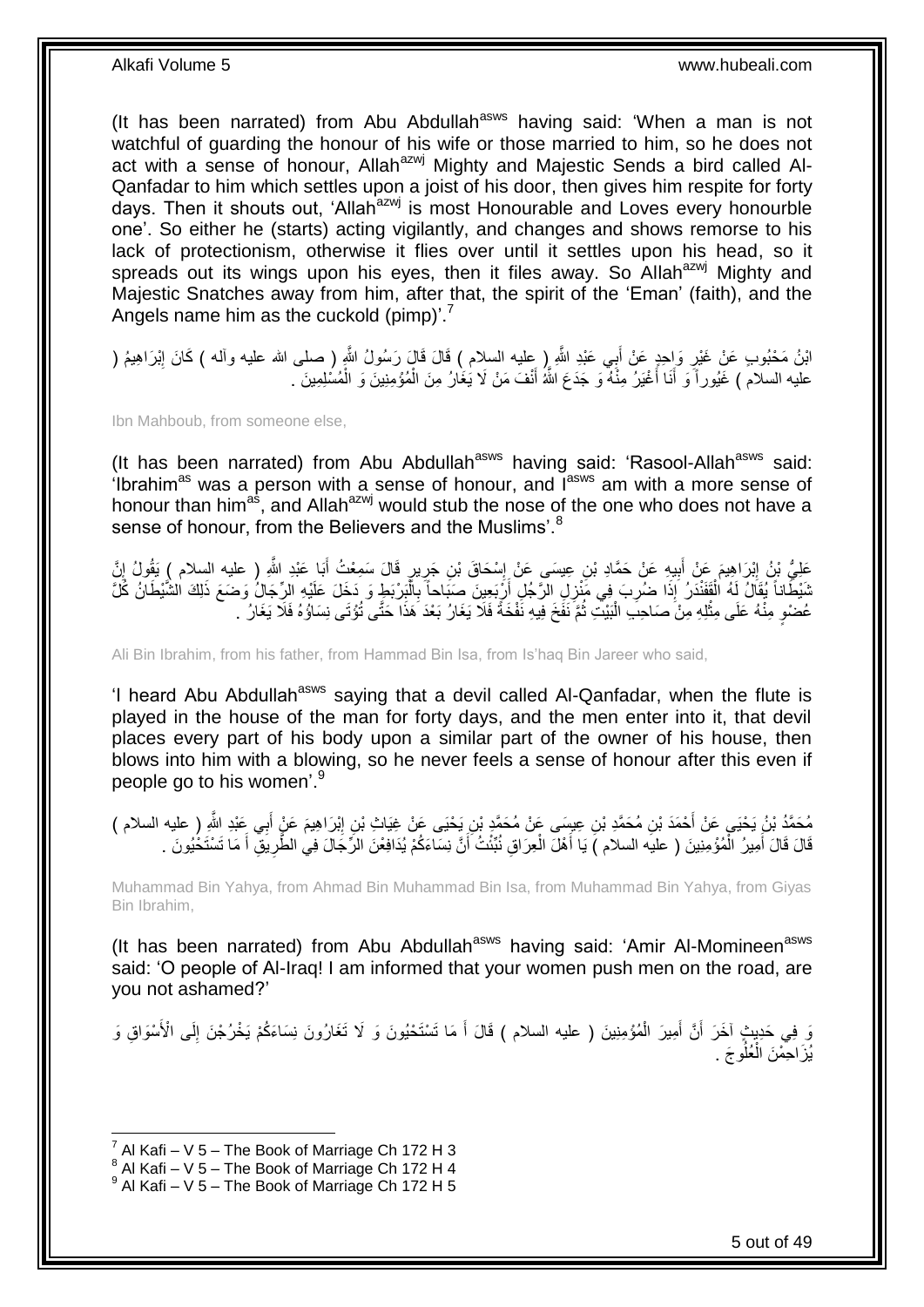And in another Hadeeth, Amir Al Momineen<sup>asws</sup> said: 'Are you not feeling ashamed nor feeling a sense of honour that your womenfolk are going out to the markets and ُو َج' ُعل ال) 'uneducated, faithless) are crowding them?'<sup>10</sup> ĺ

عِدَّةٌ مِنْ أَصْحَابِذَا عَنْ أَحْمَدَ بْنِ مُحَمَّدٍ عَنْ عُثْمَانَ بْنِ عِيسَى عَنِ ابْنِ مُسْكَانَ عَنْ مُحَمَّدِ بْنِ مُسْلِمٍ عَنْ أَبِي عَبْدِ اللَّهِ ( عليه<br>يَمْ يَمَنُّ بَيْنَةٍ مَّنْ يَقْدِينَ بِمَثْلِمِينَ مِنْ ٍ  $\ddot{\phantom{0}}$ َ **∣** َ السلام ) قَالَ ثَلَاثَةٌ لَا يُكَلِّمُهُمُ اللَّهُ يَوْمَ الْقِيَامَةِ وَ لَا يُزَكِّيهِمْ وَ لَهُمْ عَذَابٌ أَلِيمٌ الشَّيْخُ الزَّانِي وَ النَّيُونُّثُ وَ الْمَرْأَةُ تُوطِئُ فِرَاشَ ِ Ĺ ِّ َ َ ĺ َ َز وجِهَا .

A number of our companions, from Ahmad Bin Muhammad, from Usman Bin Isa, from Ibn Muskan, from Muhammad Bin Muslim,

(It has been narrated) from Abu Abdullah<sup>asws</sup> having said: 'There are three to whom Allah<sup>azwj</sup> will not be Speaking to on the Day of Judgement, nor will He<sup>azwj</sup> be Purifying them, and for them is a painful Punishment – the elderly adulterer, and the cuckold (pimp), and a woman who allows men to go in the bed of her busband with her'.<sup>11</sup>

أَحْمَدُ بْنُ مُحَمَّدٍ عَنِ ابْنِ فَضَّالٍ عَنْ عَبْدِ اللَّهِ بْنِ مَيْمُونٍ الْقَدَّاحِ عَنْ أَبِي عَبْدِ اللَّهِ ( عليه السلام ) قَالَ حُرِّمَتِ الْجَنَّةُ عَلَى<br>يَقُد َ ِ Ĺ  $\ddot{\phantom{0}}$ الَّدُّيو ِث .

Ahmad Bin Muhammad, from Ibn Fazzal, from Abdullah Bin Maymoun Al Qaddah,

(It has been narrated) from Abu Abdullah $a$ <sup>asws</sup> having said: 'The Paradise is Prophibited unto the cuckold'.<sup>12</sup>

أَبُو عَلِيٍّ الْأَشْعَرِيُّ عَنْ بَعْضِ أَصْحَابِهِ عَنْ جَعْفَرِ بْنِ عَنْبَسَةَ عَنْ عُبَادَةَ بْنِ زِيَادٍ الْأَسَدِيِّ عَنْ عَمْرِو بْنِ أَبِي الْمِقْدَامِ عَنْ أَبِي<br>أَبُو عَلِيٍّ الْأَشْعَرِيُّ عَنْ بَعْضِ الْمَحَا ِ ِ ِ ِ َ  $\ddot{\phantom{0}}$ َ **∶** َ ِ جَعْفَرٍ ( عِلِيه السَلام ) وَ أَحْمَدُ بْنُ مُحَمَّدٍ الْعَاصِمِيِّ عَمَّنْ حَدَّثَهُ عَنْ مُعَلِّى بْنِ مُحَمَّدٍ عَنْ عَلِيِّ بْنِ جَسَّانٍَ عَنْ عَبْدِ الرَّحْمَنِ بْنِ َ l, َ كَثِيرٍ ۚ عَنْ إَبِي عَبْدِ اللَّهِ ( عليه السلام ) قَالَ إِنَّ أَميْرَ الْمُؤْمِنِينَ ( عليه السلام ) كَتَبَ فِي رِسَالَتِهِ إِلَى الْحَسَنِ ( عليه السلام ) َ ِ َ  $\ddot{\phantom{0}}$ ِ ِ **!** Ĺ **∶** إِيَّاكَ وَ التَّغَايُرَ فِي غَيْرِ مَوْضِعِ الْغَيْرَةِ فَإِنَّ ذَٰلِكَ يَذَّعُو الصَّبِحِيحَةَ مِنْهُنَّ إِلَى الشَّقَمِ وَ لَكِنْ أَحْكِمْ أَمْرَهُنَّ فَإِنْ رَأَيْتَ عَيْباً فَعَجُّلِ ِ ِ ِ į ِ ِ <u>֖֖֚֚֚֚֚֓</u> َ ∣ļ َ َ اَلنَّكِيرَ عَلَى الصَّغِيرِ وَ الْكَبِيرِ فَإِنْ تَعَيَّنْتَ مِنْهُنَّ الرَّيْبَ فَيُعَظُّمُ الذَّنْبُ وَ يُهَوَّنُ الْعَتْبُ .  $\ddot{\phantom{0}}$ ِ **∶ !** Ĺ ِ

Abu Ali Al Ashary, from one of his companions, from Ja'far Bin Anbasa, from Ubadat Bin Ziyad Al Asady, from Amro Bin Abu Al Miqdam,

### (It has been narrated) from Abu Ja'far<sup>asws</sup>,

and Ahmad Bin Muhammad Al Aasimy, from the one who narrated it, from Moalla Bin Muhammad, from Ali Bin Hassan, from Abdul Rahman Bin Kaseer,

(It has been narrated) from Abu Abdullah<sup>asws</sup> having said: 'Amir Al-Momineen<sup>asws</sup> wrote in a letter to Al-Hassan<sup>asws</sup>: 'You must be on your guard against vigilance and protectionism in an improper instance because it can lead the ones (of women) with perfect manners into one of ill-behaving one, however, you must fortify their (women's) condition and if you find a defect then hasten to disapprove it regardless it is small or large. If you find their behaviour doubtful, then the sin becomes great and deviation becomes easy.'<sup>13</sup>

 $10$  Al Kafi – V 5 – The Book of Marriage Ch 172 H 6

 $11$  Al Kafi – V 5 – The Book of Marriage Ch 172 H 7

 $12$  Al Kafi – V  $5$  – The Book of Marriage Ch 172 H 8

 $13$  Al Kafi – V 5 – The Book of Marriage Ch 172 H 9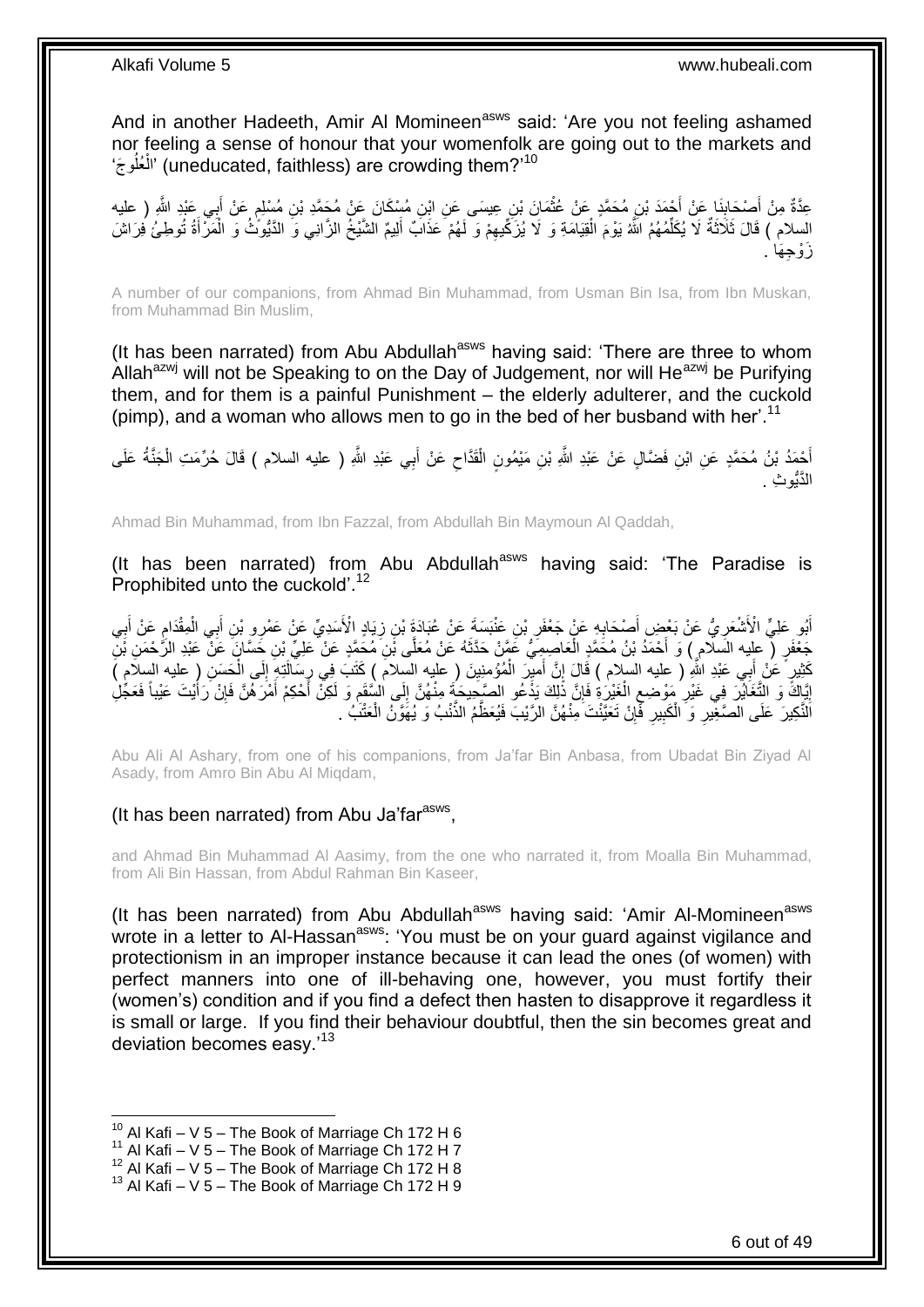**لَ الِّن َسا ء إ ن باب ُخ ُروج عيَدْي ى الْ** 

## <span id="page-6-0"></span>**Chapter 175 – The going out of the women to the two Eids**

مُحَمَّدُ بْنُ يَحْيَى عَنْ أَحْمَدَ بْنِ مُحَمَّدٍ عَنِ ابْنِ فَضَّالٍ عَنْ مَرْوَانَ بْنٍ مُسْلِمٍ عَنْ مُحَمَّدٍ بْنِ شُرَيْحٍ قَالَ سَأَلْتُ أَبَا عَبْدِ اللَّهِ ( عليه ֧֖֖֖֧֧֖֧֧֧֧֧ׅ֧֧֧֧֧֚֚֚֚֓֝֝֝֝֟֓֟֓֝֬֝֓֝֓֝֬֟֓֟֓֟֓֟֓֝֬֝֬֝֓֝֬֜֓֝֬֝֓֝֬֝֬֝ َ Ĺ اً<br>أ ٍ السلام ) عَنْ خُرُوجِ النِّسَاءِ فَبِي الْعِيدَيْنِ فَقَالَ لَا إِلَّا عَجُوزٌ عَلَيْهَا مَنْقَلَاهَا ّيَعْنِي الْخُفَّيْنِ كَم ِ j ِ

Muhammad Bin Yahya, from Ahmad Bin Muhammad, from Ibn Fazzal, from Marwan Bin Muslim, from Muhammad Bin Shurayh who said,

'I asked Abu Abdullah<sup>asws</sup> about the going out of the women during the two Eids, so he<sup>asws</sup> said: 'No, except for the elderly woman wearing their pair of shoes'.<sup>14</sup>

عِدَّةٌ مِنْ أَصْحَابِنَا عَنْ أَجْمَدَ بْنِ أَبِي عَبْدِ اللَّهِ عَنْ مُحَمَّدِ بْنٍ عَلِيٍّ عَنْ يُونُسَ بْنِ يَعْقُوبَ قَالَ سَأَلْتُ أَبَا عَبْدِ اللَّهِ ( عليه السلام ) َ َ ِ َ ĺ َ عَنْ خُرُوجِ النِّسَاءِ فِي الْعِيدَيْنِ وَ الْمُجمُعَةِ فَقَالَ لَا إِلَّا امْرَأَةٌ مُسِنَّةٌ . َ ِ ĺ j ِ

A number of our companions, from Ahmad Bin Abu Abdullah, from Muhammad Bin Ali, from Yunus Bin Yaqoub who said,

'I asked Abu Abdullah<sup>asws</sup> about the going out of the women during the two Eids, and the Friday, so he<sup>asws</sup> said: 'No, except for an elderly woman'.<sup>15</sup>

> **باب مَا يَحِلُّ لِلرَّجُلِ مِنِ امْرَأَتِهِ وَ هِيَ طَلمِثٌ َ**

### <span id="page-6-1"></span>**Chapter 176 – What is Permissible for the man, from his woman, and she is menstruating**

مُحَمَّدُ بْنُ يَحْيَى عَنْ أَحْمَدَ بْنِ مُحَمَّدٍ وَ مُحَمَّدٍ بْنِ الْحُسَيْنِ عَنْ مُحَمَّدِ بْنِ إِسْمَاعِيلَ بْنِ بَزِيعٍ عَنْ مَنْصُورِ بْنِ يُونُسِ عَنْ إِسْحَاقَ **ٍ** ِ ĺ ׀<br>֧֜֜֜֝ ِ **∶** بْنِ عَمَّارٍ عَنْ عَبْدِ الْمَلِكِ بْنِ عَمْرٍو قَالَ سَأَلْتُ أَبَا عَبْدِ اللَّهِ ( عليه السلام ) مَا لِصَاحِبَ ۖ الْمَرْأَةِ الْحَائِضِ مَنْهَا فَقَالَ كُلُّ شَيْءٍ į ĺ َ ĺ َ Ĺ َ مَاً عَدَا الْقُبُلَ بِعَيْنِهِ . ِ Ĺ

Muhammad Bin Yahya, from Ahmad Bin Muhammad, and Muhammad Bin Al Husayn, from Muhammad Bin Ismail Bin Bazie, from Mansour Bin Yunus, from Is'haq Bin Ammar, from Abdul Malik Bin Amro who said,

'I asked Abu Abdullah<sup>asws</sup>, 'What is for the owner of the menstruating woman, from her?' So he<sup>asws</sup> said: 'Everything except for the front part in particular'.<sup>16</sup>

َ حُمَدٍّدُ بْنُ زِيَادٍ عَنِ الْحَسَنِ بْنِ مُحَمَّدٍ عَنْ عَبْدِ اللَّهِ بْنِ جَبَلَةَ عَنْ مُعَاوِيَةَ بْنِ عَمَّارٍ . عَنْ أَبِي عَبْدِ اللَّهِ ( عليه السلام ) قَالَ ِ i. ِ سَأَلْتُهُ عَنِ اَلْحَائِضِ مَا يَحِلُّ لِزَّوْجِهَا مِنْهَا قَالَ مَا دُونَ الْفَرْجِ .  $\zeta$ Ĺ į ֺ֦֧֦֧֦֧֦֧֦֧֦֧֦֧֦֧֦֧֦֧֦֧֦֦֦֧֦֦֧֦֦֦֦֦֧֦֦֦֧֝֟֟֓֕֝֟֓֞֟֓֞֟֓֞֟֓֞֓֞֡֓֞֟֓֡֓֞֡֞֬֓֞֡֞֓֞֡֞֡֓֞֟֓֞֞֟֞֡֝֬֞֝ َ

Humeyd Bin Ziyad, from Al Hassan Bin Muhammad, from Abdullah Bin Jabala, from Muawiya Bin Ammar,

(It has been narrated) from Abu Abdullah $^{asws}$ , said, 'I asked him $^{asws}$  about the menstruating woman, what is Permissible for her husband, from her. He<sup>asws</sup> said: 'Whatever is besides the front private part'.<sup>17</sup>

<sup>&</sup>lt;sup>14</sup> Al Kafi – V 5 – The Book of Marriage Ch 173 H 1

 $15$  Al Kafi – V 5 – The Book of Marriage Ch 173 H 2

 $16$  Al Kafi – V 5 – The Book of Marriage Ch 174 H 1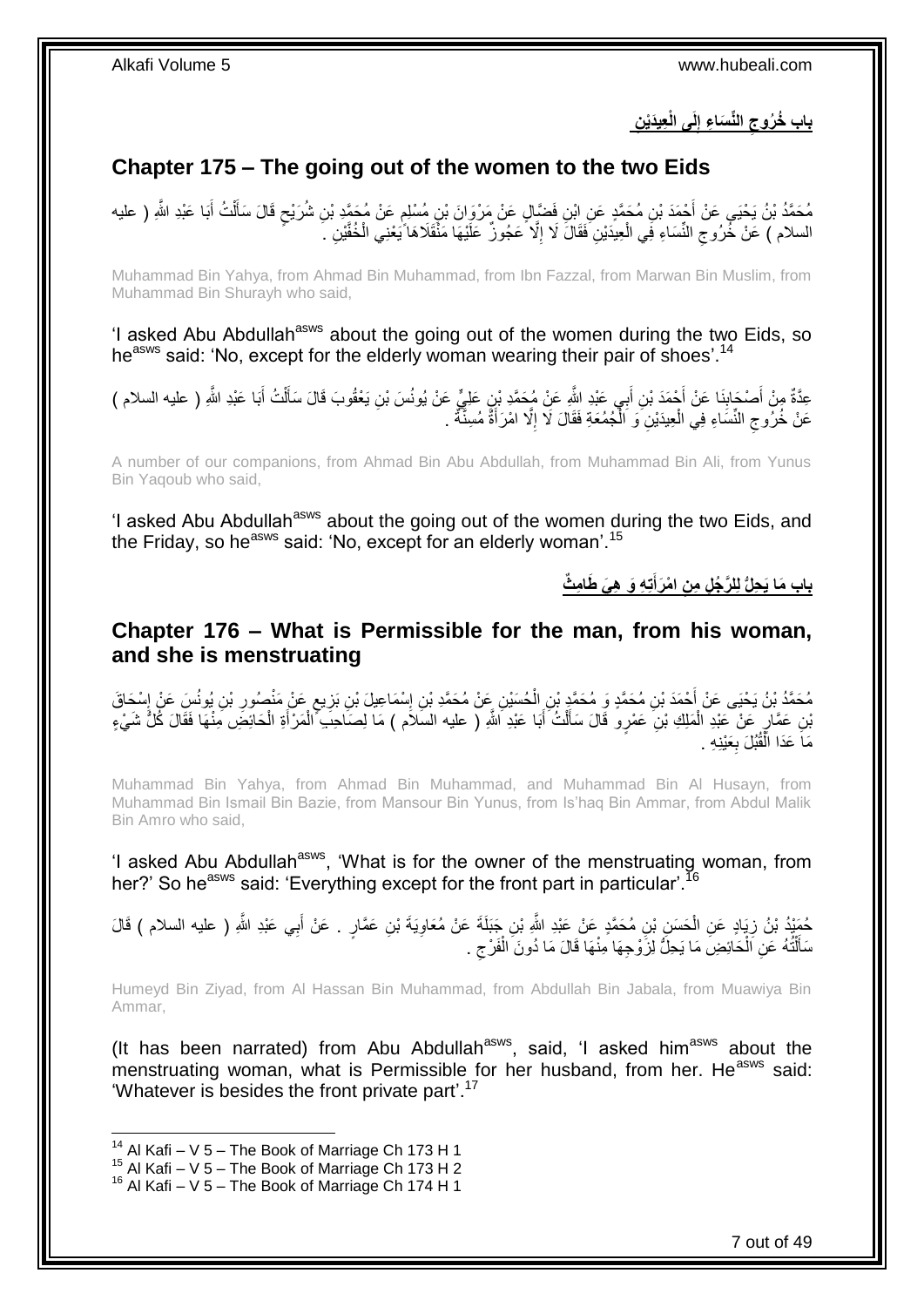مُحَمَّدُ بْنُ يَجْيَى عَنْ سَلَمَةَ بْنِ الْخَطَّابِ عَنْ عَلِيٍّ بْنِ الْحَسَنِ عَنٍْ مُحَمَّدِ بْنِ أَبِي حَمْزَةَ عَنْ دَاوُدَ الرَّقِّيِّ عَنْ عَبْدِ اللَّهِ بْنِ سِنَانٍ َ  $\ddot{\phantom{0}}$ Ĺ قَالَ قُلْتُ لِأَبِي عَبْدِ اللَّهِ ( عليهَ السلام ) مَا يَحِلُّ لِلرَّجُلِ مِنِ أَمْرَأَتِهِ وَ هِيَ خَائِضٌّ قَالَ مَا دُونَ الْفَرْجِ . ֚֡֝<br>֧֚֝ ِ ĺ َ

Muhammad Bin Yahya, drom Salma Bin Al Khattab, from Ali Bin Al Hassan, from Muhammad Bin Abu Hamza, from Dawood Al Raqqy, from Abdullah Bin Sinan who said,

'I said to Abu Abdullah<sup>asws</sup>, 'What is Permissible for the man, from his woman, and she is menstruating?' He<sup>asws</sup> said: 'Whatever is besides the front private part'.<sup>18</sup>

مُحَمَّدُ بْنُ يَحْيَى عَنْ سَلَمَةَ بْنِ الْخَطَّابِ عَنْ عَلِيِّ بْنِ الْحَسَنِ عَنْ مُحَمَّدِ بْنِ زِيَادٍ عَنْ أَبَانٍ بْنِ عُثْمَانَ وَ الْحُسَنِنِ بْنِ أَبِي يُوسُفَ<br>مُحَمَّدُ بْنُ يَحْيَى عَنْ سَلَمَةَ بْنِ الْخَطَّ َ ِ l,  $\overline{\phantom{a}}$ í َ  $\ddot{\phantom{0}}$ عَنْ عَذِ الْمَلِكِ بْنِ عَمْرٍ و قَالَ سَأَلْتُ أَبَا عَبْدِ اللَّهِ ( عَليه السَلام ) مَا يَحِلُّ لِلرَّجُلِ مِنَ الْمَرْأَةَ وَ هِيَ حَائِضٌ قَالَ كُلِّ شَيْءٍ غَيْرَ<br>وَيَنْ عَبْدِ الْمَلِكِ بِنِ عَمَّدُهُ وَفَيْهِ وَإ َ  $\ddot{\phantom{0}}$ َ ֖֖֚֚֚֡֝֝֝֝<br>֧֦֚֚֚֚֚֚֚֚֚֚֝֝֝֝֝ َ الْفَرْجِ قَالَ ثُمَّ قَالَ َإِنَّمَا ٱلْمَرْ أَةُ لُعْبَةُ الرَّجُلِ . i<br>i ِ ُ ِ ׇ֦֦֦֖֚֚֚֡֝֝֝֝<br>֧֖֖֖֖֧֦֧֧֚֚֚֚֚֚֚֚֚֚֚֚֚֚֚֚֚֚֚֚֚֚֚֚֝֝֝֝֝<br>֧֧֚֚֝֝ ٔ<br>ا

Muhammad Bin Yahya, from Salma Bin Al Khattab, from Ali Bin Al Hassan, from Muhammad Bin Ziyad, from Aban Bin Usman and Al Husayn Bin Abu Yusuf, from Abdul Malik Bin Amro who said,

'I asked Abu Abdullah<sup>asws</sup>, 'What is Permissible for the man, from the woman, and she is menstruating?' He<sup>asws</sup> said: 'Everything apart from the front private part'. Then he<sup>asws</sup> said: 'But rather, the woman is the toy of the man'.<sup>19</sup>

عَلِيُّ بْنُ إِبْرَاهِيمَ عَنْ أَبِيهِ عَنِ ابْنِ أَبِي عُمَيْرٍ عَنِ الْحَسَنِ بْنِ عَطِيَّةَ عَنْ عُذَافِرٍ الصَّيْرَفِيِّ قَالَ قَالَ أَبُو عَبْدِ اللَّهِ ( عليه السلام j َ **!** َ ֦֧֦֧֦֧֦֧֦֧֦֧֦֧ׅ֦֦֧֦֧֦֧֦֧֦֧֦֧֦֧֦֧֦֧֦֧֦֧֦֚֚֬֜֓֡ َ ) تَزَّى مَؤُلاً ءِ الْمُشَوَّهِينَ خَلْقُهُمْ قَالَ قُلْتُ نَعَمٍّ قَالَ هَؤُلاءِ الَّذِينَ آبَاؤُهُمْ يَأْتُونَ نِسَّاءَهُمْ فِي الظَّمْتِ . j َّ ĺ Ĺ ֖֖֦֦֦ׅ֚֚֚֚֚֚֚֚֚֚֚֡֝֬֝֝֝֡֡֡֡֡֡֬֝֬֝֬֝֓֞֝֬֝֓֞֡֡֝֬

Ali Bin Ibrahim, from his father, from Ibn Abu Umeyr, from Al Hassan Bin Atiyya, from Uzafir Al Sayrafi who said,

'Abu Abdullah<sup>asws</sup> said: 'Do you see these disfigured ones?' I said, 'Yes'. He<sup>asws</sup> said: 'They are those who fathers were going to their wives during the menstruation'.<sup>20</sup>

> باب مُجَامَعَةِ الْحَائِضِ قَبْلَ أَنْ تَغْتَسِلَ **َ**

### <span id="page-7-0"></span>**Chapter 177 – Copulating with the menstruating woman before she washes**

مُحَمَّدُ بْنُ يَجْيَي عَنْ أَحْمَدَ بْنِ مُحَمَّدٍ عَنِ ابْنِ مَجْبُوبٍ عَنِ الْعَلَاءِ بْنِ رَزِينٍ عَنْ مُحَمَّدٍ بْنِ مُسْلِمٍ عَنْ أَبِي جَعْفَرٍ ( عليه السلام **∶**  $\ddot{\phantom{0}}$ م َ ) فِي الْمَرْ أَةِ يَنْقَطِعُ عَنْهَا دَمُ الْحَيْضِ فِيَ آخِرِ أَيَّامِهَا قَالَ إِذَا أَصَابَ زَوْجَهًا شَبَقٌ فَلْيَأْمُرْهَا فَلْتَغْتَسِلْ فَرْجَهَا ثُمَّ يَمُسُّهَا إِنْ شَاءَ j Ĺ َ َ ِ j َ ُ قَبْلَ أَنْ تَغْتَسِلَ . َ

Muhammad Bin Yahya, from Ahmad Bin Muhammad, from Ibn Mahboub, from Al A'ala Bin Razeyn, from Muhammad Bin Muslim,

(It has been narrated) from Abu Ja'far<sup>asws</sup> regarding the woman from whom the blood of the menstruation has been cut off at the end of her days. He<sup>asws</sup> said: 'When her husband is hit by the craving, so let him instruct her and let her wash her private part, then he can touch her, Allah<sup>azwj</sup> Willing, before she washes'.<sup>21</sup>

1  $17$  Al Kafi – V 5 – The Book of Marriage Ch 174 H 2

 $18$  Al Kafi – V 5 – The Book of Marriage Ch 174 H 3

 $19$  Al Kafi – V 5 – The Book of Marriage Ch 174 H 4

 $^{20}$  Al Kafi – V 5 – The Book of Marriage Ch 174 H 5

 $21$  Al Kafi – V 5 – The Book of Marriage Ch 175 H 1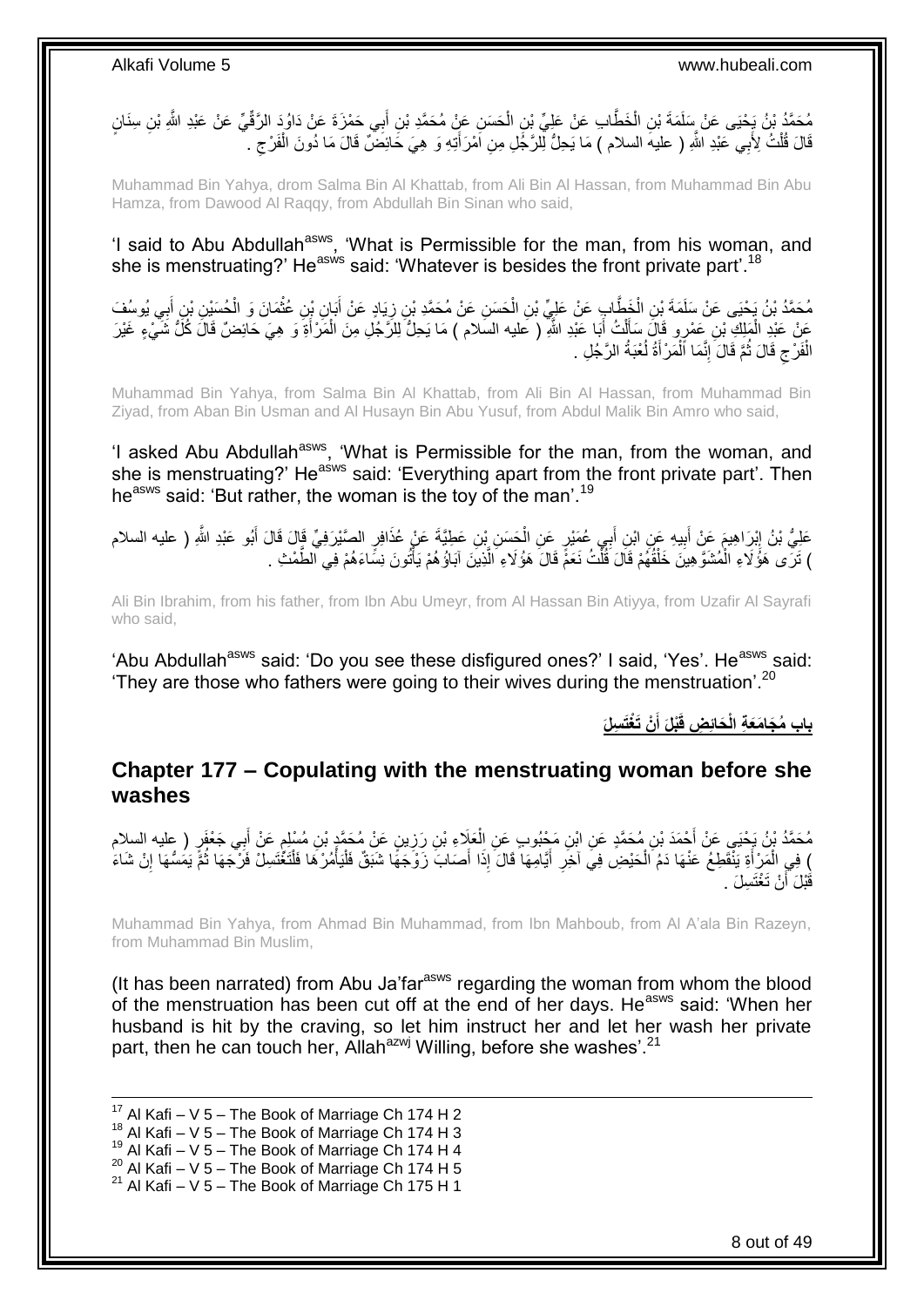مُحَمَّدُ بْنُ يَحْيَى عَنْ سَلَمَةَ بْنِ الْخَطَّابِ عَنْ عَلِيٍّ بْنِ الْحَسِنِ الطَّاطَرِيِّ عَنْ مُحَمَّدِ بْنِ أَبِي حَمْزَةَ عَنْ عَلِيٍّ بْنٍ يَقْطِينٍ عَنْ أَبِي َ **∶** ĺ j ِ َ الْحَسَنِ مُوسَى ( عليه السلام ) قَالَ سَأَلْتُهُ عَنِ الْمَحَائِضِ تَرَى الطَّهْرَ وَ يَقَعُ بِهَا زَوْجُهَا قَالَ لَا بَأْسَ وَ الْغُسْلُ أَحَبُّ إِلَيٍّ . l Ĺ َ  $\ddot{\phantom{0}}$ لَ ِ َ ĺ j ِ

Muhammad Bin Yahya, from Salma Bin Al Khattab, from Ali Bin Al Hassan Al Tatary, from Muhammad Bin Abu Hamza, from Ali Bin Yaqteen,

(It has been narrated) from Abu Al-Hassan Musa<sup>asws</sup>, said, 'I asked him<sup>asws</sup> about the menstruating woman who sees the purity and her husband copulates with her. He<sup>asws</sup> said: 'There is no problem, and the washing is more beloved to me'.<sup>22</sup>

**باب َم َحا ِّش الِّن َسا ء**

### <span id="page-8-0"></span>**Chapter 178 – Sodomising the women**

الْحُسَيْنُ بْنُ مُحَمَّدٍ عَنْ مُعَلَّى بْنِ مُحَمَّدٍ عَنِ الْحُسَيْنِ بْنِ عَلِيٍّ عَنْ أَبَانٍ عَنْ بَعْضِ أَصْحَابِهِ عَنْ أَبِي عَبْدِ اللَّهِ ( عليه السلام )<br>الْحُسَيْنُ بْنُ مُحَمَّدٍ عَنْ مُعَلَّى بْنِ مُحَمَّدٍ ع j ِ َ ِ َ َ  $\ddot{\phantom{0}}$ قَالَ سَأَلْتُهُ عَنْ إِثْيَانِ النِّسَاءِ فِي أَعْجَازِ هِنَّ فَقَالَ هِيَ لُعْبَتُكَ لَا تُؤْذِهَا . ُ ِ َ יִי (ו َ

Al Husayn Bin Muhammad, from Moalla Bin Muhammad, from Al Husayn Bin Ali, from Aban, from one of his companions,

(It has been narrated) from Abu Abdullah<sup>asws</sup>, said, 'I asked him<sup>asws</sup> about coming to the women in their behinds, so he<sup>asws</sup> said: 'She is your plaything, do not hurt her'.<sup>23</sup>

> **هي َم ة َب الْ باب الْ َخ ْض َخ َض ة َو ن َكاح**

### <span id="page-8-1"></span>**Chapter 179 – The Masturbation and copulating with the animals**

عِدَّةٌ مِنْ أَصِحْابِنَا عَنْ أَحْمَدَ بْنِ مُحَمَّدِ بْنِ خَالِدٍ عَنِ الْعَلَاءِ بْنِ رَزِينٍ عَنْ رَجُلٍ عَنْ أَبِي عَبْدِ اللَّهِ ( عليه السلام ) قَالَ سَأَلْتُهُ َ **ٍ**  $\ddot{\phantom{0}}$ َ ِ َ ĺ َ عَنِ الْخَصْخَصَةِ فَقَالَ هِيَ مِنَ ٱلْفَوَاحِشِ وَّ نِكَاحُ الْأَمَةِ خَيْرٌ مِنْهُ ۚ ۚ ֖֖֚֚֡֝֬֝֓<br>֧֦֖֖֖֦֦֖֧֚֚֚֚֚֚֚֚֚֚֚֚֚֚֚֚֚֚֚֚֚֝֝֝֘֝֝֓֝ j

A number of our companions, from Ahmad Bin Muhammad Bin Khalid, from Al A'ala Bin Razeyn, from a man,

(It has been narrated) from Abu Abdullah<sup>asws</sup>, said, 'I asked him<sup>asws</sup> about the masturbation, so he<sup>asws</sup> said: 'It is from the immoralities, and marrying the slave girl is better than it' 24

أَحْمَدُ بْنُ مُحَمَّدٍ عَنْ أَبِي يَحْيَى الْوَاسِطِيِّ عَنْ إِسْمَاعِيلَ الْبَصْرِيِّ عَنْ زُرَارَةَ بْنِ أَعْيَنَ عَنْ أَبِي عَبْدِ اللَّهِ ( عليه السلام ) قَالَ<br>أَيْنُهُ َ ِ Ĺ יִין<br>∶ ۱.<br>۳ َ َ سَأَلْتُهُ عَنِ الدَّلْكِ قَالَ نَاكِحُ نَفْسِهِ لَا شَيْءَ عَلَيْهِ ۖ. ĺ ֺ֦֧֦֧֦֧֦֦֧֦֧֦֧֦֧֦֧֦֦֦֦֦֦֦֦֦֦֦֦֧֦֧֦֧֦֧֦֧֦֧֦֧֦֧֦֧֦֧֦֦֧֦֧֦֧֦֝֟֟֓֕֝֝֬֝֟֓֓֞֟֓֞֟֓֞֓֞֡֓֟֓֞֡֟֓֞֞֡֞֡֞֞֡֞֡֞֡֞֡֞֟֞֡֡֬֞֝ َ

Ahmad Bin Muhammad, from Abu Yahya Al Wasity, from Ismail Al Basry, from Zurara Bin Ayn,

(It has been narrated) from Abu Abdullah<sup>asws</sup>, said, 'I asked him<sup>asws</sup> about the rubbing (the manhood). He<sup>asws</sup> said: 'He is having sex with himself, there is nothing upon it'.<sup>25</sup>

 $^{22}$  Al Kafi – V 5 – The Book of Marriage Ch 175 H 2

 $^{23}$  Al Kafi – V 5 – The Book of Marriage Ch 176 H 1

<sup>24</sup> Al Kafi – V  $\frac{3}{2}$  – The Book of Marriage Ch 177 H 1

 $25$  Al Kafi – V 5 – The Book of Marriage Ch 177 H 2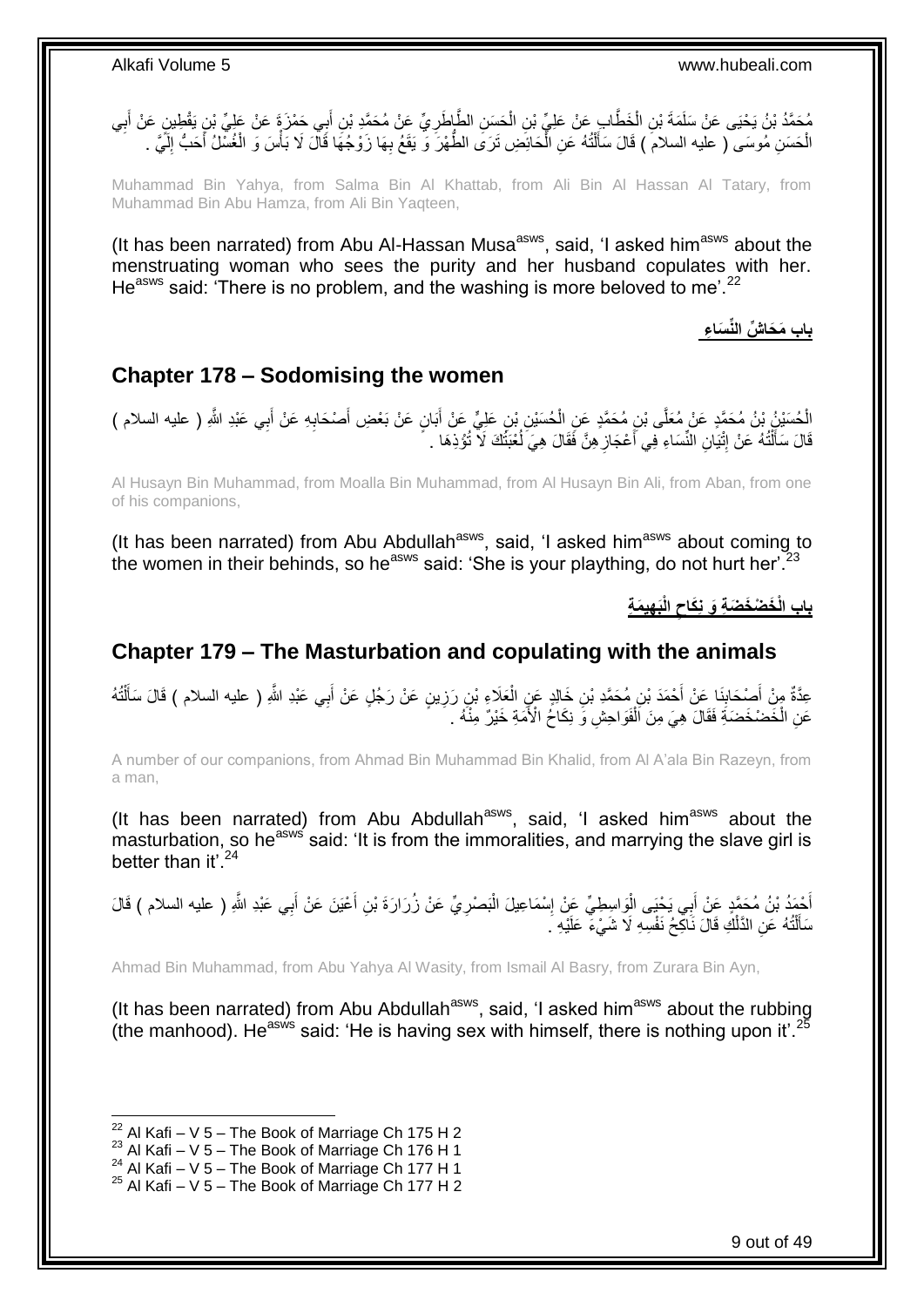مُحَدَّدُ بْنُ يَحْيَي عَنْ مُحَمَّدِ بْنِ أَحْمَدَ عَنْ أَحْمَدَ بْنِ الْحَسَنِ عَنْ عَمْرِو بْنِ سَعِيدِ عَنْ مُصَدِّقٍ بْنِ صَدَقَةَ عَنْ عَمَّارِ بْنِ مُوسَى<br>مِنْ مَنْ يَوْسَى بِنَ مَنْ يَسْمَدُ بِنَ يَعْلِيهِ بِنَ يَ j َ َ ِ عَنْ أَبِي عَبْدِ اللَّهِ ( عليه السلام ) فِي الرَّجُلِ يَنْكِحُ بَهِيمَةً أَوْ يَذْلُكُ فَقَالَ كُلَّ مَا أَنْزَلَ بِهِ الرَّجُلُ مَاَءَهُ فِي هَذَا وَ شِبْهِهِ فَهُوَ زِنَّ. ِ َ ُ َ ِ َ ِ ِ

Muhammad Bin Yahya, from Muhammad Bin Ahmad, from Ahmad Bin Al Hassan, from Amro Bin Saeed, from Musaddiq Bin Sadaqa, from Ammar Bin Musa,

(It has been narrated) from Abu Abdullah<sup>asws</sup> regarding the man who copulates with an animal, or rubs (masturbates)'. So he<sup>asws</sup> said: 'Everything what man causes his water to descend regarding this and what resembles it, so it is adultery'.<sup>26</sup>

عَلِيُّ بْنُ مُحَمَّدٍ الْكُلَيْنِيُّ عَنْ صَالِحِ بْنِ أَبِي حَمَّادٍ عَنْ مُحَمَّدِ بْنِ إِبْرَاهِيمَ النَّوْفَلِيِّ عَنِ الْحُسَيْنِ بْنِ الْمُخْتَارِ عَنْ بَعْضِ أَصْحَابِهِ ِ ِ ِ َ ِ Ĺ f<br>i عَنْ أَبِي عَبْدِ اللَّهِ ( عليه السلام ) ۖقَالَ قَالَ رَسُولُ اللَّهِ ( صلى الله عليه وآله ) مَلْعُونٌ مَنْ نَكَحَ بَهِيمَةً . َ ِ ĺ

Ali Bin Muhammad Al Kulayni, from Salih Bin Abu Hammad, from Muhammad Bin Ibrahim Al Nowfaly, from Al Husayn Bin Al Mukhtar, from one of his companions,

(It has been narrated) from Abu Abdullah<sup>asws</sup> having said: 'Rasool-Allah<sup>asws</sup> said:  $'$ Accursed is the one who copulates with an animal'.<sup>27</sup>

### **باب ال َّزان ي**

### <span id="page-9-0"></span>**Chapter 180 – The Adulterer**

عَلِيُّ بْنُ إِبْرٍ اهِيمَ عَنْ أَبِيهِ عَنْ غَثْمَانَ بْنِ عِيسَى عَنْ عَلِيِّ بْنِ سَالِمٍ عَنْ أَبِي عَبْدِ اللَّهِ ( عليه السلام ) قَالَ إِنَّ أَشَدَّ النَّاسِ َ م  $\ddot{\phantom{0}}$ ِ َ ِ َ ِ عَذَاباً يَوْمَ الْقِيَامَةِ رَجْلٌ أَقَرَّ نُطّْفَتَهُ فِي رَحِمٍ يَحْرُمُ عَلَيْهِ . ٍ َ Ĺ

Ali Bin Ibrahim, from his father, from Usman Bin Isa, from Ali Bin Salim,

(It has been narrated) from Abu Abdullah<sup>asws</sup> having said: 'The most intense of the Punished people on the Day of Judgement will be a man who caused his seed to fall into a womb which was Prohibited unto him<sup>'28</sup>

عَلِيُّ بْنُ إِبْرَاهِيمَ عَنْ أَبِيهِ عَنِ ابْنِ أَبِي عُمَيْرٍ وَ عُثْمَانَ بْنِ عِيسَى عَنْ عَلِيٍّ بْنِ سَالِمٍ قَالَ قَالَ أَبُو إِبْرَاهِيمَ ( عليه السلام ) اتَّقِ  $\ddot{\phantom{a}}$ َ **∣** َ ِ ِ َ ٍ الزِّنَّا فَإِنَّهُ يَمْحَقُٰ الرِّرْقَ وَ يُبْطِلُ اَلدِّينَ . ِ

Ali Bin Ibrahim, from his father, from Ibn Abu Umeyr, and Usman Bin Isa, from Ali Bin Salim who said,

'Abu Ibrahim<sup>asws</sup> ( $7<sup>th</sup>$  Imam<sup>asws</sup>) said: 'Fear the adultery, for it obliterates the sustenance and invalidates the Religion<sup>'.29</sup>

عِدَّةٌ مِنْ أَصْحَابِنَا عَنْ سَهْلِ بْنِ زِيَادٍ عَنْ جَعْفَرٍ بْنِ مُحَمَّدٍ الْأَشْعَرِيِّ عَنْ عَبْدِ اللَّهِ بْنِ مَيْمُونِ الْقَدَّاحِ عَنْ أَبِي عَبْدِ اللَّهِ عَنْ أَبِيهِ ِ ِ ِ ِ َ َ  $\zeta$ ĺ َ لِ عِليه السلام ) قَالَ لِلزَّانِيِ سِنَّ خِصَالٍ ثَلَاثٌ فِيَ الدُّنْيَا وَ ثَلَاثٌ فِي الْأَخِرَةِ أَمَّا الَّتِي فِي الَّذُنْيَا فَيَذْهَبُ بِنُولِّرِ الْوَجْهِ وَ يُورِنَثُ َّ َ ِ ĺ **∶** ِ  $\ddot{\cdot}$ الْفَقْرَ وَ يُعَجِّلُ الْفَنَاءَ وَ أَمَّا ٱلَّتِي فِي الْآخِرَةِ فَسَخَطُ الرَّبِّ وَ سُوءُ الْحِسَابِ وَ الْخُلُودُ فِي النَّارِ . َّ َ ׇ֧֦֚֡֝֝֝<br>֧֦֖֦֦֦֦֖֧֧֖֧֦֧֪֧֦֧֧֧֚֚֚֚֚֚֚֚֚֚֚֚֚֚֚֚֚֚֚֚֚֚֚֚֝֝֝֘֝֝֝֬֝֓֝֬֝֬֞֝֓֝֬֞֞֡֝֬֝֬֝ ٠. ِ Î

A number of our companions, from Sahl Bin Ziyad, from Ja'far Bin Muhammad Al Ashary, from Abdullah Bin Maymoun Al Qaddah,

1  $^{26}$  Al Kafi – V 5 – The Book of Marriage Ch 177 H 3

- $27$  Al Kafi V 5 The Book of Marriage Ch 177 H 4
- 28 Al Kafi V 5 The Book of Marriage Ch 178 H 1
- $^{29}$  Al Kafi V 5 The Book of Marriage Ch 178 H 2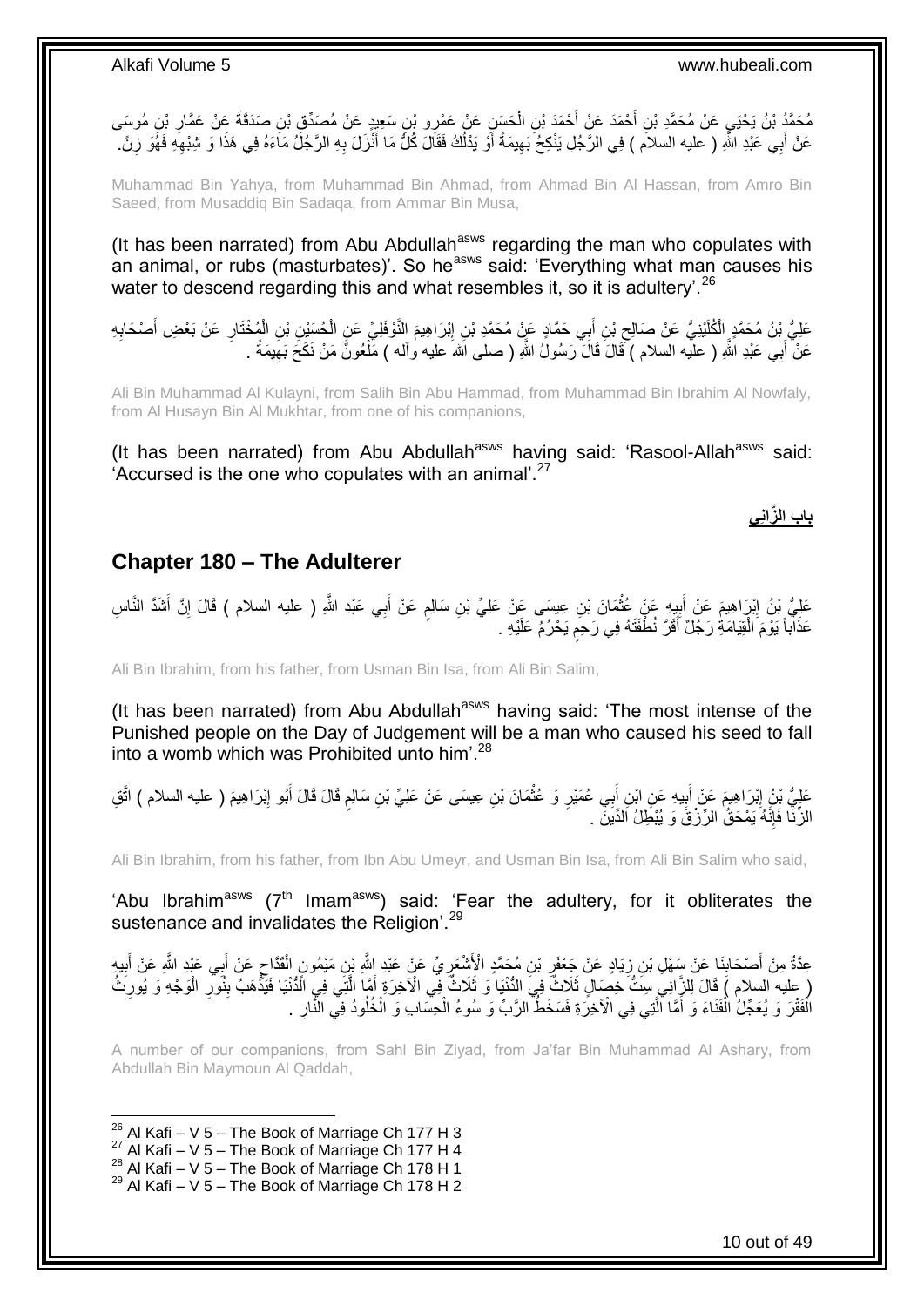(It has been narrated) from Abu Abdullah<sup>asws</sup> from his<sup>asws</sup> father<sup>asws</sup> having said: 'For the adulterer there are six characteristics, three in the world and three in the Hereafter. As for those in the world, so it removes the light of the face, and inherits the poverty, and hastens the destruction; and as for those in the Hereafter, so it Angers the Lord<sup>azwj</sup>, and the evil Reckoning, and the eternity in the Fire'.<sup>30</sup>

مُحَمَّدُ بْنُ يَحْيَى عَنْ أَحْمَدَ بْنِ مُحَمَّدٍ عَنِ ابْنِ مَحْبُوبٍ عَنْ مَالِكِ بْنِ عَطِيَّةَ عَنْ أَبِي عُبَيْدَةَ عَنْ أَبِي جَعْفَرٍ ( عليه السلام ) قَالَ َ َ وَجَدْنَا فِي كِتَابِ عَلِيٍّ ( عليهَ السلام ) قَالَ رَسُولُ اللّهِ ( صلى الله عليه وآله ) إِذَا كَثُلَ الزِّنَا مِنْ بَمْدِي كَثُرُ مَوْتُ الْفَجْأَةِ ` َ ĺ ا<br>المقام ان<br>سال

Muhammad Bin Yahya, from Ahmad Bin Muhammad, from Ibn Mahboub, from Malik Bin Atiyya, from Abu Ubeyda,

(It has been narrated) from Abu Ja'far<sup>asws</sup> having said: 'We<sup>asws</sup> found in the Book of Ali<sup>asws</sup> that Rasool-Allah<sup>asws</sup> said: 'When the adultery is abundant from after me<sup>asws</sup>, there would be an abundance of sudden death'.<sup>31</sup>

َد َعلِ ِّي ِي َح م َزَة َقا َل ُكن ُت ِعن ب َع ن أ َح َكم ِن ال ِن ُم َح َّمٍد َع ن َعلِ ِّي ب ح َمَد ب ِن ُم َح َّمُد ب ُن َي حَيى َع ن أ ) عليه السالم ( ُح َس ي ِن ال ب َ ِ  $\ddot{\phantom{0}}$ َ ĺ فَجَاءَهُ رَجُلٌ فَقَالَ لَهُ يَا أَبَا مُحَمَّدٍ إِنِّي مُبْتَلَّيٍ بِالنِّسَاءِ فَأَزْنِيَ يَوْمٍ أَ وَ أَصُومُ يَوْماً فَيَكُونُ ذَا كَفَّارَةً لِذَا فَقَالَ لَهُ طَلِّي بْنُ الْحُسَيْنِ ( َ َ **∶** ِ َ ĺ عليه السلام ) إِنَّهُ لَيْسٍ شَيْءٌ أَحَبَّ إِلَى اللَّهِ عَنَّ وَ جَلَّ مِنْ أَنْ يُطَاعِ وَ لَا يُعْصَى فَلَإ تَزْنِ وَ لَا تَصُمْ فَاجْتَذَبَهُ أَبُو جَعْفَرٍ ( ֧֦֧֦֧֦֧֦֦֧ׅ֧֦֧ׅ֧֦֧֦֧֦֧֧֦֧ׅ֧֦֧֧֧֦֧֧֦֧֦֧֧֦֧֦֧֧֧֧֧֦֧֧֧֧֚֝֟֟֓֝֝֬֜֓֓֜֓֓֝֬֝֓֞֜֓֝֬֓֓֓֓<br>֧֧֧֪֧֪֧֧֪֧֪֧֪֧֜֜ َ َ َ  $\frac{1}{2}$ َ عليه السلام ) إِلَيْهِ فَأَخَذَ بِيَدِهِ فَقَالَ يَا أَبَا زَنَّةَ تَعْمَلُ عَمَلَ أَهْلِ النَّارِ وَ تَرْجُو أَنْ تَدْخُلَ الْجَنَّةَ ـَ َ ِ َ َ ِ َ لَ ِ ĺ

Muhammad Bin Yahya, from Ahmad Bin Muhammad, from Ali Bin Al Hakam, from Abu Hamza who said,

'I was in the presence of Ali<sup>asws</sup> Bin Al-Husayn<sup>asws</sup>, so a man came over and said to him<sup>asws</sup>, 'O Abu Muhammad<sup>asws</sup>! I am afflicted (addicted) with the women, so I commit adultery one day, and I Fast one day. So, does that become an expiation for that?' So heasws said to him: 'There is nothing more Beloved to Allahazwj Mighty and Majestic than that He<sup>azwj</sup> is obeyed and is not disobeyed. Therefore, do not commit adultery and do not Fast (as an expiation for it)'. So Abu Ja'far<sup>asws</sup> pulled him and grabbed his hand and said: 'O father of adultery! You are doing a deed of the inhabitants of the Fire and you are hoping that you would enter the Paradise?<sup>32</sup>

ِ مُحَمَّدُ بْنُ يَحْيَى عَنْ أَحْمَدَ بْنِ مُحَمَّدٍ عَنْ عَلِيِّ بْنِ الْحَكَمِ عَنْ عَلِيِّ بْنِ سُوَيْدٍ قَالَ قُلْتُ لِإِّبِي الْحَسَنِ ( عليه السلام ) إِنِّي مُبْتَلِّي ĺ ِ į ً ِ ĺ بِالنَّظَرِ إِلَى الْمَرْأَةِ الْجَمِيلَةِ فَيُعْجِبُنِي النَّظَرُ إِلَّيْهَا فَقَالَ لِي يَا عَلِيٌّ لَا بَأْسَ إِذَا عَرَفَ النَّهُ مِنْ نِيَّتِكَ الْصُدْقَ وَ إِيَاكَ وَ الزُّنَا فَإِنَّهُ لَ  $\frac{1}{2}$  $\ddot{ }$ َ į  $\frac{1}{2}$ ِ ِ  $\frac{1}{2}$ ׀ו<br>֞ j يَمْحَقُ الْبَرَكَةَ وَ يُهْلِكُ الدِّينَ . ֖֦֦֧֪֦֧֧֧֧֧֦֧֧֧֧֧֧֧֧֧֧֧֧֧֧֧֧֧֧֧֛֚֚֚֚֡֝֝֝֝֝֝֝֝֓֝֝֬֝֓֝֬֝֓֝֬֝֓֝֬֝֓֝֓֝֬֝֓֝֓֝֓֝֓֝֬֝֓֝֬֝֓֝֬֝֬֝

Muhammad Bin Yahya, from Ahmad Bin Muhammad, from Ali Bin Al Hakam, from Ali Bin Suweyd who said,

'I said to Abu Al-Hassan<sup>asws</sup>, 'I am addicted with the looking at the beautiful woman, and looking at her fascinates me'. So he<sup>asws</sup> said to me: 'O Ali! It is not unlawful when Allah<sup>azwj</sup> Recognises the sincerity from your intention, but beware of the adultery, for it obliterates the Blessings and destroys the Religion<sup>'.33</sup>

عَلِيُّ بِنُ إِبْرَاهِيمَ عَنْ أَبِيهِ وَ عِدَّةٌ مِنْ أَصْحَابِذَا عَنْ أَحْمَدَ بْنِ مُحَمَّدٍ عَنْ أَبِي الْعَبَّاسِ الْكُوفِيِّ جَمِيعاً عَنْ عَمْرِو بْنِ عُثْمَانَ عَنْ<br>حَلِيُّ نَبِنُ إِبْرَاهِيمَ عَنْ أَبِيهِ وَ عِدَ ĺ َ َ ِ **!**  ِ í عَبْدِ اللَّهِ بْنَِ سِنَانٍ عَنْ أَبِي عَبْدِ اللَّهِ ( عليه السَلام ) قَالَ اجْتَمَعَ الْحَوَارِ يُونَ إِلَى عِيسَى ( عليه السلام ) فَقَالُواَ لَهُ يَا مُعَلِّمَ الْخَيْرِ َ ِ j ِّ ِ **ٍ**  $\ddot{\phantom{0}}$ 

 $30$  Al Kafi – V 5 – The Book of Marriage Ch 178 H 3

 $31$  Al Kafi – V 5 – The Book of Marriage Ch 178 H 4

 $32$  Al Kafi – V  $5$  – The Book of Marriage Ch 178 H 5

 $33$  Al Kafi – V 5 – The Book of Marriage Ch 178 H 6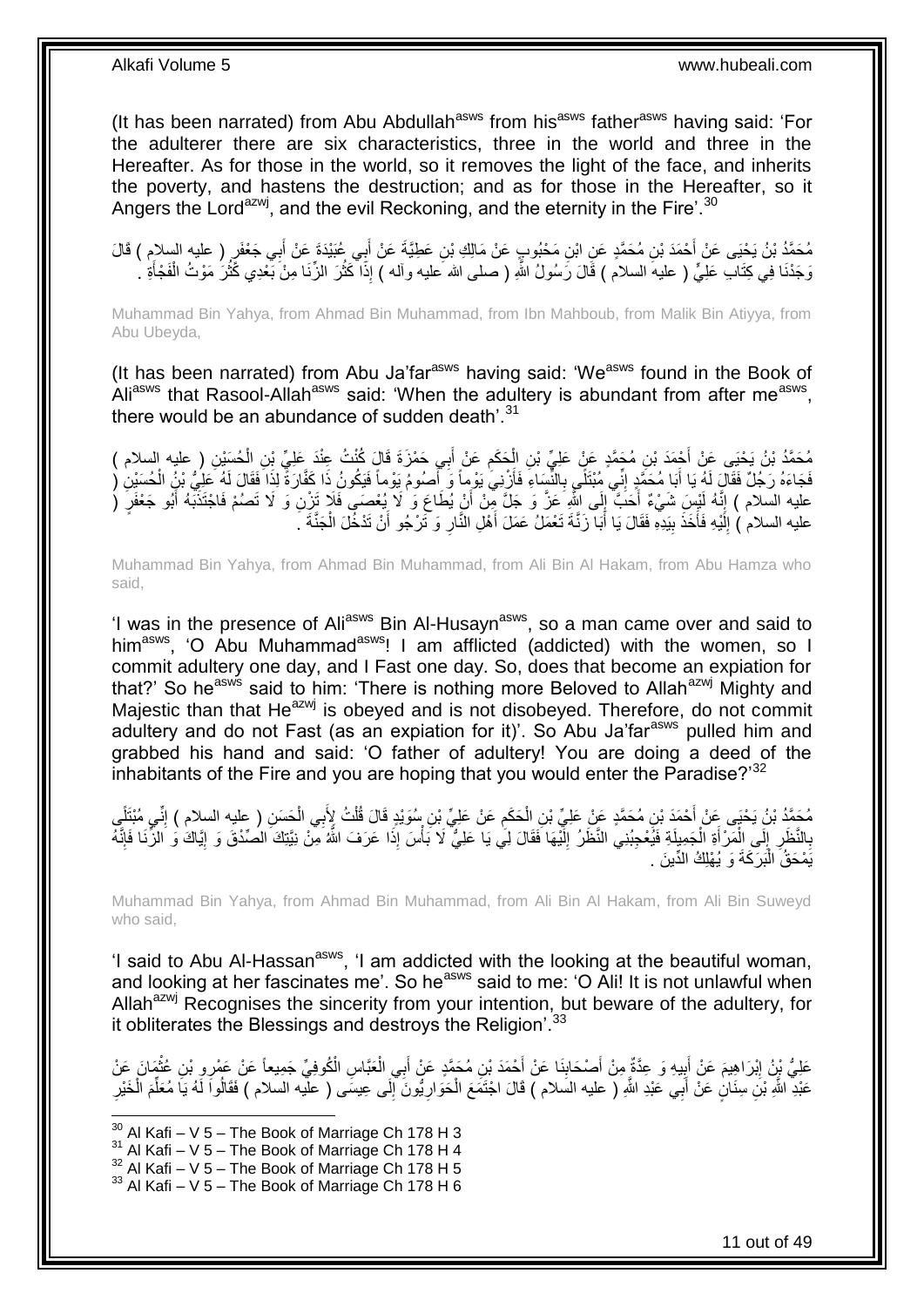أَرْشْدْنَا فَقَالَ لَهُمْ إِنَّ مُوسَى كَلِيمَ اللَّهِ ( عليه السلام ) أَمَرَكُمْ أَنْ لَا تَحْلِفُوا بِاللَّهِ تَبَارَكَ وَ تَعَالَى كَاذِبِينَ وَ أَنَا آمُرُكُمْ أَنْ لَا ِ اُ َ **׀** َ َ َ ِ تَحْلِفُوا بِاللَّهِ كَاذِبِينَ وَ لَا صَادِقِينَ **! ∶** 

Ali Bin Ibrahim, from his father, and a number of our companions, from Ahmad Bin Muhammad, from Abu Al Abbas Al Kufy, altogether from Amro Bin Usman, from Abdullah Bin Sinan,

(It has been narrated) from Abu Abdullah<sup>asws</sup> having said: 'The disciples gathered to  $\sin^2$  isa<sup>as</sup>, so they said to him<sup>as</sup>, 'O good teacher, Guide us! So he<sup>as</sup> said to them: 'Musa<sup>as'</sup> the Speaker with Allah<sup>azwj</sup> had ordered you all not to falsely swear oaths with Allah<sup>azwj</sup> the Speaker with Allah<sup>azwj</sup> Blessed and High, and  $I^{as}$  am ordering you all not to swear with Allah<sup>azwj</sup>, falsely nor truthfully'.

قَالُوا يَا رُوحَ اللَّهِ زِدْنَا فَقَالَ إِنَّ مُوسَى نَبِيٍّ اللَّهِ ( عليه السِلام ) أَمَرَكُمْ أَنْ لَا نَزِنُوا وَ أَنَا آمُرُكُمْ أَنْ لَا تُحَدِّثُوا أَنْفُسَكُمْ بِالزِّنَا َ َ ِ **׀** ِ **∶** َ ر<br>نائبا َ فَضْلًا عَنْ أَنْ تَزْنُوا فَإِنَّ مَنْ حَدَّثَ نَفْسَهُ بِالزِّنَا كَانَ كَمَنْ أَوْقَدَ فِي بَيْتٍ مُزَوَّقٍ فَأَفْسَدَ التَّزَاوِيقَ الْمُخَانُ وَ إِنْ لَمْ يَحْتَرِقِ الْبَيْتُ. ِ ِ َ ĺ ِ ِ َ

They said, 'O Spirit of Allah<sup>azwj</sup>, increase it for us'. So he<sup>as</sup> said: 'Musa<sup>as</sup> the Prophet<sup>as</sup> of Allah<sup>azwj</sup> ordered you all that you shall not commit adultery, and  $I^{as}$  am ordering you that should not speak to your souls about the adultery, not to speak of committing adultery, for the one who discusses with himself with the adultery, so he would be like the one who ignites in a decorated house, so the smoke spoils the decoration even if it does not burn down the house'.<sup>34</sup>

َ مُحَمَّدُ بْنُ يَحْيَى عَنْ أَحْمَدَ بْنِ مُحَمَّدٍ عَنِ ابْنِ فَضَّالٍ عَنْ عَبْدِ اللَّهِ بْنِ مَيْمُونٍ الْقَدَّاحِ عَنْ أَبِي عَبْدِ اللَّهِ ( عليه السلام ) قَالَ قَالَ<br>مُمتَذُ بْنُ يَحْيَى عَنْ أَحْمَدَ بْنِ مُحَمَّد ِ Ĺ َبِعْقُوبُ لِابْنِهِ يَآ بُنَيَّ لَا تَزْنِ فَإِنَّ الطَّائِرَ لَوْ زَنَى لَتَنَاۚثَرَ رِيشُهُ . َ ِ ِ

Muhammad Bin Yahya, from Ahmad Bin Muhammad, from Ibn Fazzal, from Abdullah Bin Maymoun Al Qaddah,

(It has been narrated) from Abu Abdullah<sup>asws</sup> having said: 'Yaqoub<sup>as</sup> said to his<sup>as</sup> son<sup>as</sup>: 'Do not commit adultery, for the bird, if it commits adultery, its feathers fall off'.<sup>35</sup>

عَلِيُّ بْنُ إِبْرَاهِيمَ عَنْ أَبِيهِ عَنْ حَمَّادٍ بْنِ عِيسَى عَنْ حَرِيزِ بْنِ عَبْدِ اللَّهِ عَنِ الْفُضَبْلِ عَنْ أَبِي جَعْفَرٍ ( عليه السلام ) قَالَ قَالَ َ Ĺ ِ ِ **!** النَّنِيُّ ( صَلِى الله عليه وآله ) فِي الزِّنَا خَمْسُ خِصَالٍ يَذْهَبُ بِمَاءِ الْوَجْهِ وَ يُورِثُ الْفَقْرَ وَ يَنْقُصُ الْغُمُرَ وَ يُسْخِطُ الْرَّحْمَنَ وَ ِ ĺ ĺ ِ Ĺ ِ  $\ddot{\cdot}$ يُخَلِّدَ فِي النَّالِ نَعُوذُ بِاللَّهِ مِنَ النَّالِ . **∶ ∶** ِ ِّ

Ali Bin Ibrahim, from his father, from Hammad Bin Isa, from Hareyz Bin Abdullah, from Al Fuzayl,

(It has been narrated) from Abu Ja'far<sup>asws</sup> having said: 'The Prophet<sup>asws</sup> said regarding the adultery: 'Five characteristics remove the water of the face and inherit the poverty, and shorten the life-spans, and anger the Beneficent, and (necessitate) an eternity in the Fire. We<sup>asws</sup> seek Refuge with Allah<sup>azwj</sup> from the Fire'.<sup>36</sup>

 $34$  Al Kafi – V 5 – The Book of Marriage Ch 178 H 7

 $35$  Al Kafi – V  $5$  – The Book of Marriage Ch 178 H 8

 $36$  Al Kafi – V 5 – The Book of Marriage Ch 178 H 9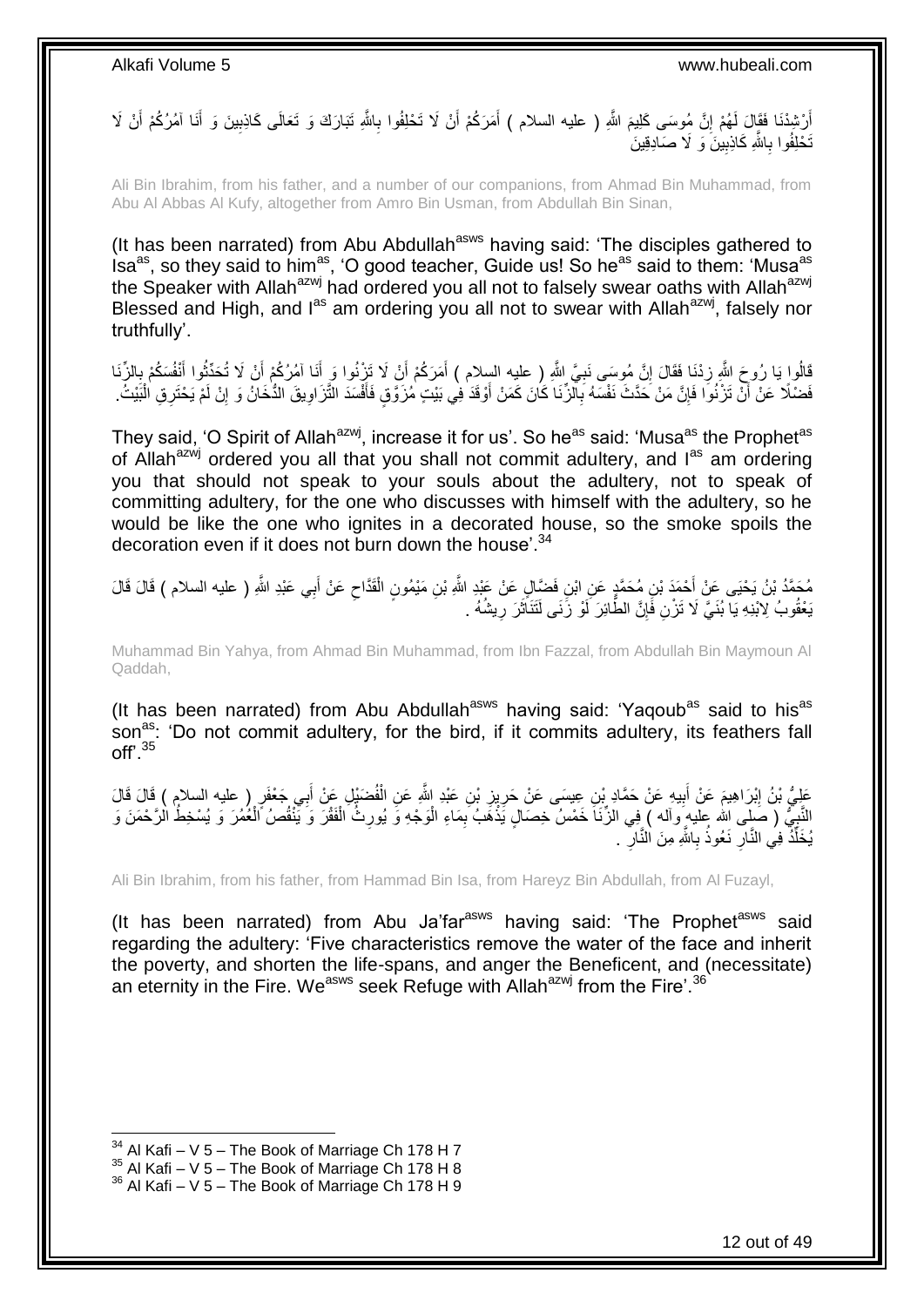**باب الزَّانِيَة** 

## <span id="page-12-0"></span>**Chapter 181 – The Adulteress**

عِدَّةٌ مِنْ أَصْحَابِنَا عَنْ أُحْمَدَ بْنِ مُحَمَّدٍ عَنْ عُثْمَانَ بْنِ عِيسَى عَنِ ابْنِ مُسْكَانَ عَنْ مُحَمَّدِ بْنِ مُسْلِمٍ عَنْ أَبِي عَبْدِ اللَّهِ ( عليه  $\ddot{\phantom{0}}$ َ **ِ** َ َ ٍ السلام ) قَالَ ثَلَاَثَةٌ لَا يُكَلِّمُهُمُ اللَّهُ وَ لَا يُزَكِّيهِمْ وَ لَهُمْ عَذَابٌ أَلِيمٌ مِنْهُمُ الْمَرْأَةُ تُوطِئُ فِرَاشَ زَوْجِهَا . ِّ َ َ į َ ِ

A number of our companions, from Ahmad Bin Muhammad, from Usman Bin Isa, from Ibn Muskan, from Muhammad Bin Muslim,

(It has been narrated) from Abu Abdullah<sup>asws</sup> having said: 'There are three to whom Allah<sup>azwj</sup> will neither be Speaking to them nor Purifying them, and for them would be a painful Punishment – from them is the woman who tramples the bed of her husband (commits adultery)<sup>'.37</sup>

عَلِيُّ بْنُ إِبْرَاهِيمَ عَنْ أَبِيهِ عَنِ إِبْنِ أَبِي عُمَيْرٍ عَنْ إِسْحَاقَ بْنِ أَبِي الْعِلَالِ عَنْ أَبِي عَبْدِ اللَّهِ ( عليه السلام ) قَالَ قَالَ أُمِيرُ<br>وَيَقْطِي اللَّهِ الْسَلَامِ الْقَالَ الْعَلَيْ وَالْمُس ِ َ ِ  $\overline{\phantom{a}}$ َ ֺ֦֧֦֧֦֦֧֦֦֦֦֧֦֦֧֦֧֦֧֦֧֦֧֦֧֦֧֦֧֦֧֦֧֦֧֦֧֦֧ׅ֧ׅ֧֦֚֚֚֚֚֚֚֝֝֝֝֓֡֝֝֜֜ َ **!** َ أَ الْمُؤْمِنِينَ ۚ إِ عليه السلامَ ) أَ لَإِ أُخْبِرُكُمْ بِكِبْرِ الزِّنَا قَالُوا بَلَى قَالَ هِيَ امْرَأَةٌ تُوطِئُ فِرَاشٍ زَوْجِهَا فَتَأْتِى بِوَلَدٍ مِنْ غَيْرِهِ فَتُلْزِمُهُ َ ِ ֢֚<u>֓</u> ِ ابل<br>ا َ ِ ِ ِ j زَوْجَهَا فَتِلْكَ الَّتِي لَا يُكَلِّمُهَا اللَّهُ وَ لَا يَنْظُرُ إِلَيْهَا يَوْمَ الْقِيَامَةِ وَ لَا يُزَكِّيهَا وَ لَهَا عَذَّابٌ أَلِيمٌ . Ĺ لَ ∣∣<br>∶ ِّ َّ Ĺ َ

Ali Bin Ibrahim, from his father, from Ibn Abu Umeyr, from Is'haq Bin Abu Al Hilal,

(It has been narrated) from Abu Abdullah<sup>asws</sup> having said: 'Amir Al-Momineen<sup>asws</sup> said: 'Shall l<sup>asws</sup> inform you with the most grievous of the adultery?' They said, 'Yes'. He<sup>asws</sup> said: 'It is the woman who tramples the bed of her husband, so she comes up with a child from someone else, and she necessitates it upon her husband. So that is the one whom Allah<sup>azwj</sup> will not be Speaking to her nor would He<sup>azwj</sup> be Considering her on the Day of Judgement, nor will He<sup>azwj</sup> Purify her, and for her is a painful Punishment'.<sup>38</sup>

عَلِيٌّ عَنْ أَبِيهِ عَنِ النَّوْفَلِيِّ عَنِ السَّكُوِنِيِّ عَنْ أَبِي عَبْدِ اللَّهِ ( عليه السلام ) قَالَ اشْتَذَ غَضَبُ اللَّهِ عَلَى امْرَأَةٍ أَدْخَلَتْ عَلَى أَهْلِ َ ِ َ َ َ َ بَيْتِهَا مِنْ غَيْرِ هِمْ فَأَكَلَ خَيْرَ اتِهِمْ وَ نَظَرَ ۚ إِلَى عَوْرَ اتِهِمْ . َ ِ ِ  $\frac{1}{2}$ ِ

Ali, from his father, from Al Nowfaly, from Al Sakuny,

(It has been narrated) from Abu Abdullah<sup>asws</sup> having said: 'The most intense Anger of Allah $a^{2xy}$  is upon a woman who enters upon her household someone other than them, so he eats of their goodness and looks at their nakedness'.<sup>39</sup>

**َوا ط باب اللِّ**

### <span id="page-12-1"></span>**Chapter 182 - The Sodomy**

1

عَلِيُّ بْنُ إِبْرَاهِيمَ عَنْ أَبِيهِ عَنْ إِسْمَاعِيلَ بْنِ مَرَّارٍ عَنْ بُعْضٍ أَصْحَابِ عَنْ أَبِي عَبْدِ اللَّهِ ( عليه السلام ) قَالَ َ ِ َ ِ **!** َ ِ سَمِغْتُهُ يَقُولُ حُرْمَةُ الدُّبُرِ أَعْظَمُ مِنْ حُرْمَةِ الْفَرْجِ إِنَّ اللَّهَ أَهْلَكَ أُمَّةً بِحُرْمَةِ الذُّبُرِ وَ لَمْ يُهْلِكُ أَحَداً بِحُرْمَةِ الْفَرْجِ . ِ ِ ُ َ ِ  $\zeta$ ֖֖֖֦֦֧֧֦֧֧֦֧֪ׅ֚֚֚֚֚֚֚֚֚֚֚֡֝֬֝֡֡֝֓֡֡֓֡֓֡֓֞֡֓֡֞֡֓֡֓֞֡֓֞֓֡֓֡֬֞֓֡֡֬֝֓֝֬֞֓֞֓֞֡֬֝֓<br>֧֧֚֚֚֜֝֘ َ ِ ِ Ĺ ِ َ لَ

Ali Bin Ibrahim, from his father, from Ismail Bin Marrar, from Yunus, from one of our companions,

 $37$  Al Kafi – V 5 – The Book of Marriage Ch 179 H 1

 $38$  Al Kafi – V  $5$  – The Book of Marriage Ch 179 H 2

 $39$  Al Kafi – V 5 – The Book of Marriage Ch 179 H 3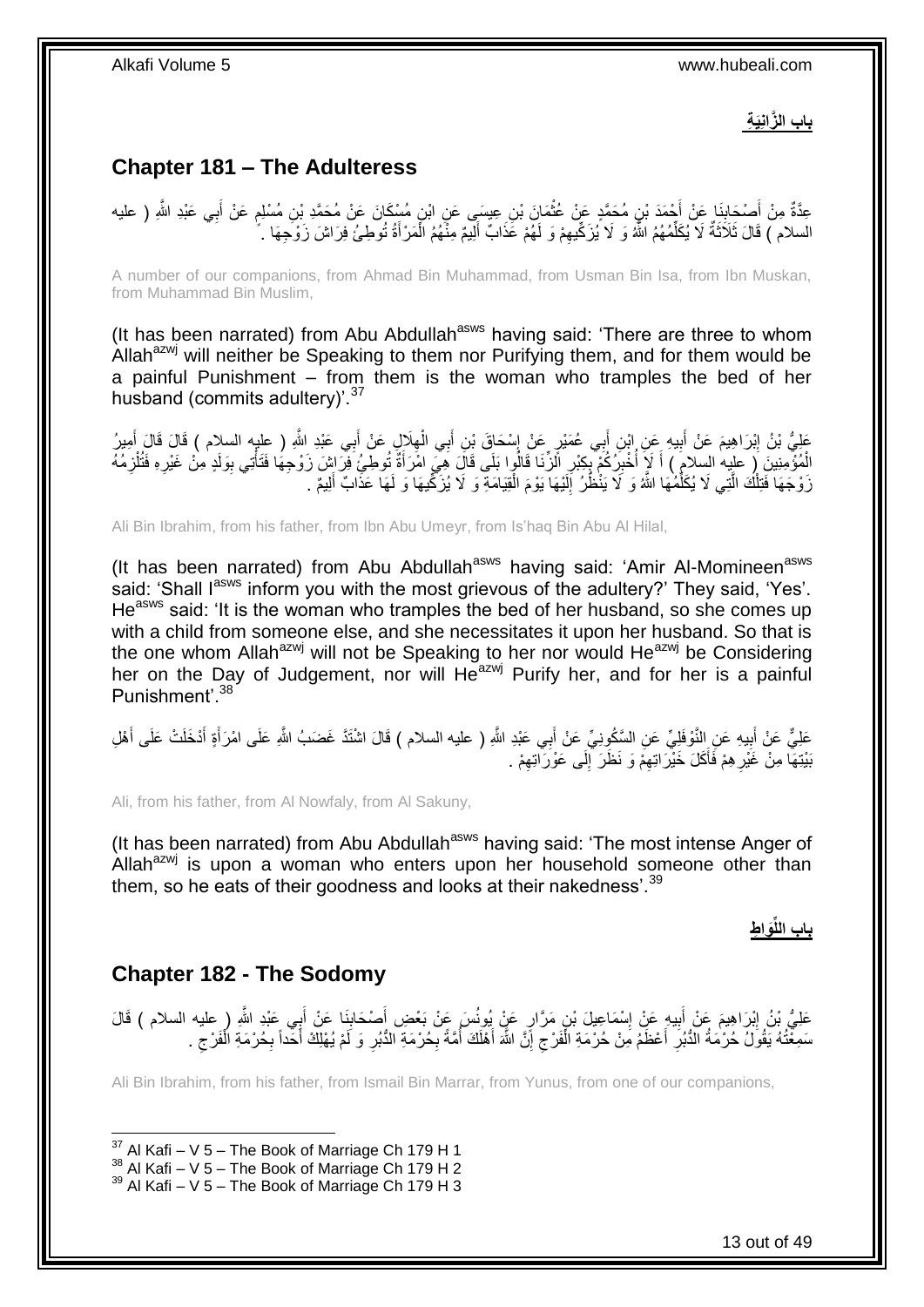(It has been narrated) from Abu Abdullah $a<sup>asws</sup>$ , said, 'I heard him $a<sup>asws</sup>$  saying: 'The sanctity of the anus is greater that the sanctity of the vagina. Allah $a$ <sup>azwj</sup> Destoyed communities due to the (violation of the) sanctity of the anus but did not destroy anyone due to the (violation of the) sanctity of the vagina'. $40$ 

عَلِيُّ بْنُ إِبْرَاهِيمَ عَنْ أَبِيهِ عَنِ ابْنِ أَبِي عُمَيْرٍ عَنْ أَبِي بَكْرٍ الْحَضْرَمِيِّ عَنْ أَبِي عَبْدِ اللَّهِ ( عليه السلام ) قَالَ قَالٍ رَسُولُ الثَّهِ ( َ  $\ddot{\phantom{0}}$ َ َ **!** َ <u>֖֓</u> صلَّى اللهَ عليهٍ وآله ) مَنْ جَامَعَ غُلَاْماً جَاءً جُنُباً يَوْمَ الْقِيَّامَةِ لَا يُنَقِّيهِ مَاءُ الدُّنْيَا وَ غَضِبَ اللَّهُ عَلَيْهِ وَ لُعَنَهُ وَ أَعَدَّ لَهُ جَهَنَّمَ وَ Ĺ َ سَاءَتْ مَصِيراً

Ali Bin Ibrahim, from his father, from Ibn Abu Umeyr, from Abu Bakr Al Hazramy,

(It has been narrated) from Abu Abdullah<sup>asws</sup> having said: 'Rasool-Allah<sup>asws</sup> said: 'The one who copulates with the boys would come sexually impure on the Day of Judgement, the water of the world not having purified him, and Allah<sup>azwj</sup> would be Wrathful upon him, and would Curse him, and Prepare Hell for him, and it is an evil destination'.

نُّمَّ قَالَ إِنَّ الذَّكَرَ لَيَرْكَبُ الذَّكَرِ فَيَهْتَزُّ الْعَرْشُ لِذَلِكَ وَ إِنَّ الرِّجُلِّ لَيُوْتَي فِي حَقِيهِ فَيَحْبِسُهُ اللَّهُ عَلَى جِسْرِ جَهَنَّمَ حَتَّى يَفْرُغَ مِنْ ِ ِ l, ِ ِ ِ حِسَابِ اَلْخَلَائِقِ ثُمَّ يُؤْمَرُ بِهِ إِلَى جَهَنَّمَ فَيُعَذَّبُ بِطَبَقَاتِهَا طَبَقَةً طَبَقَةً حَتَّى يُرِّدَّ إِلَى أَسْفَلَِهَا وَ لَا يَخْرُجُ مِنْهَا .  $\frac{1}{2}$ **∶** .<br>• • • • Ĵ. َ ِ ِ

Then he<sup>asws</sup> said: 'When the man rides upon the man, so the Throne trembles due to that, and if the man is come to in his hole, so Allah $a$ <sup>azwj</sup> would Reckon him upon a bridge of Hell until He<sup>azwj</sup> is Free from the Reckoning of the people. Then He<sup>azwj</sup> would Command with him to be taken to the Hell, so he would be Punished with its Layers, Layer after Layer until he is returned to its lowest, and he would not come out from it'.<sup>41</sup>

عَلِيُّ بْنُ إِبْرَاهِيمَ عَنْ أَبِيهِ عَنِ النَّوْفَلِيِّ عَنِ السَّكُونِيِّ عَنْ أَبِي عَبْدِ اللَّهِ ( عليه السلام ) قَالَ قَالَ أَمِيرُ الْمُؤْمِنِينَ ( عليه السلام َ ِ َ ِ ĺ َ ) اللَّهَ اطُ مَا َدُونَٰ الدُّبْرِ وَ الدُّبُرُ ۚ هُوَ الْكُفْرُ ۚ ۖ **∶** ِّ

Ali Bin Ibrahim, from his father, from Al Nowfaly, from Al Sakuny,

(It has been narrated) from Abu Abdullah<sup>asws</sup> having said: 'Amir Al-Momineen<sup>asws</sup> said: 'The sodomy is what is less than the (entering the) behind, and the (entering the) behind, it is the blasphemy'. $42$ 

عَلِيُّ بْنُ إِبْرَاهِيمَ عَنْ أَبِيهِ عَنْ أَحْمَدَ بْنِ مُحَمَّدِ بْنِ أَبِي نَصْرٍ عَنْ أَبَانِ بْنِ غُثْمَانَ عَنْ أَبِي بَصِبِرٍ عَنْ أَحَدِهِمَا رِ طيهما السلام َ  $\ddot{\phantom{a}}$ َ َ َ **!** َ ِ َ ) فِي قَوْمِ لُوطٍ ( عِليهَ السلام ) إِنَّكُمْ لَتَأْتُونَ الْفَاحَشَةَ ما سَبَقَكُمْ بِهِا مِنَّ أَحَدٍ مِنَ الْعِالَمَينَ فَقَالَ إِنَّ إِبْلِيسَ أَتَاهُمْ فِي صُورَةٍ َ Ĺ Í ِ **ُ** َ ِ ِ ĺ حَسَنَةٍ فِيهِ تَأْنِيثٌ عَلَيْهِ ثِيَابٌ حَسَنَةٌ فَجَاءَ إِلَى شَبَابٍ مِنْهُمْ فَأَمَرَهُمْ أَنْ يَقَعُوا بِهِ فَلَوْ طَلَبَ إِلَيْهِمْ أَنْ يَقَعَ بِهِمْ لَأَبُوا عَلَيْهِ وَ لَكِنْ **∶** َ َ  $\frac{1}{2}$ j ِ َ ِ لَ ِ طَلَبَ ٰ إِلَيْهِمْ أَنْ يَقَعُوا بِهِ فَلَمَّا وَقَعُوا بِهِ الْتَذَّوَهُ ثُمَّ ذَهَبَ عَنْهُمْ وَ تَرَكَٰهُمْ فَأَحَالَ بَعْضَهُمْ عَلَى بَعْضٍَلْ . لَ َ ٔ.<br>ـ ِ ِ ِ لَ ِ

Ali Bin Ibrahim, from his father, from Ahmad Bin Muhammad Bin Abu Nasr, from Aban Bin Usman, from Abu Baseer,

(It has been narrated) from one of the two  $(5<sup>th</sup>$  or  $6<sup>th</sup>$  Imam<sup>asws</sup>) regarding the people of Lut as *[7:80] You are commiting an indecency, which no one in the worlds has*  **done before you?** So he<sup>asws</sup> said: 'Iblees<sup>la</sup> came to them in an image of beauty

 $40$  Al Kafi – V 5 – The Book of Marriage Ch 180 H 1

<sup>41</sup> Al Kafi – V  $\frac{3}{2}$  – The Book of Marriage Ch 180 H 2

 $42$  Al Kafi – V 5 – The Book of Marriage Ch 180 H 3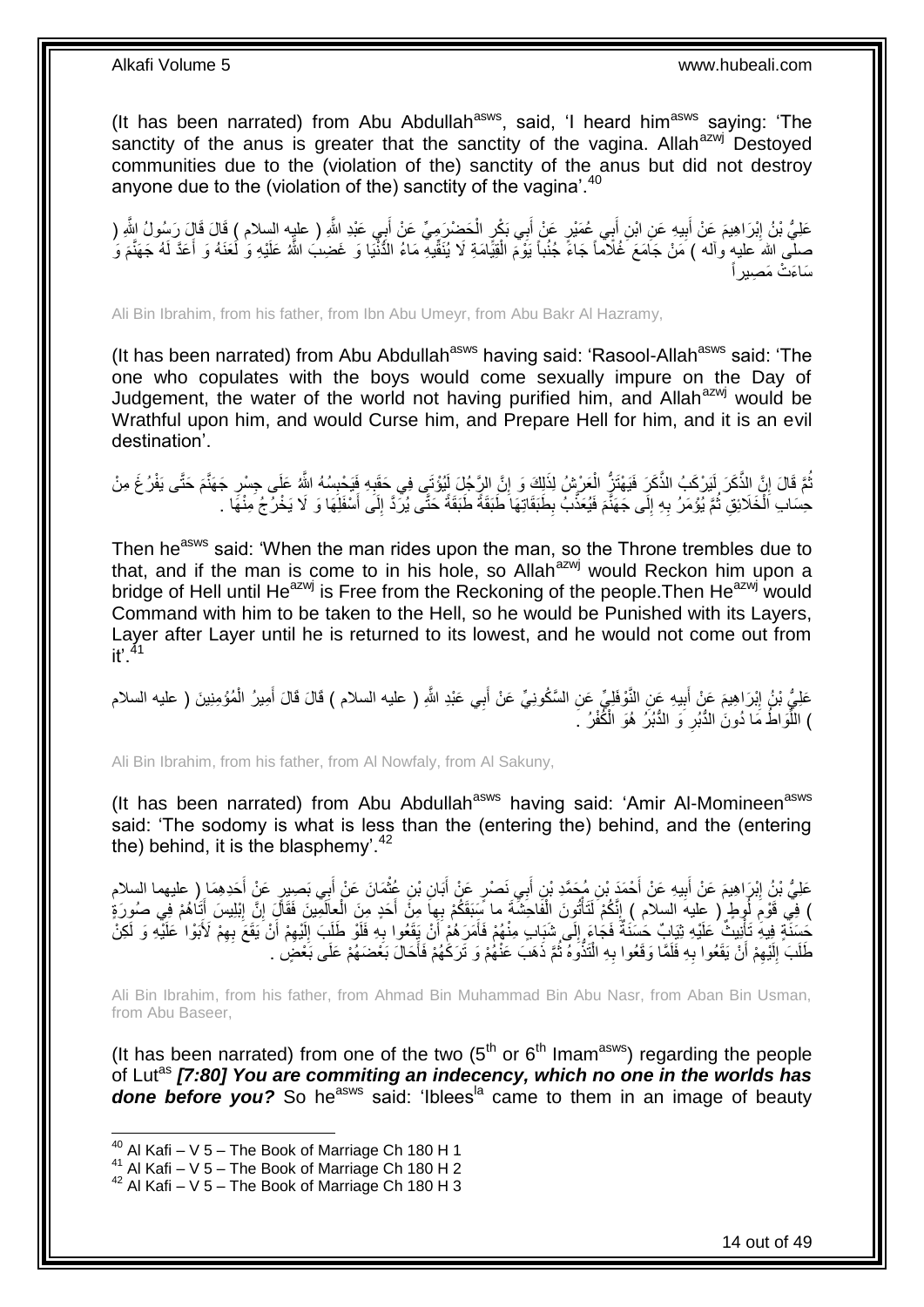wherein was femininity, upon him<sup>la</sup> were beautiful clothes. So he<sup>la</sup> came over to the youths from them and instructed them that they should fall upon him<sup>la</sup>. Had he<sup>la</sup> sought to them that he<sup>la</sup> should fall upon them, they would have refused to him<sup>la</sup>, but he<sup>la sought to them that they should shall upon him<sup>la</sup>. So when they did it, they</sup> attained pleasure. Then he<sup>la</sup> went away from them and left them, so they fell upon each other'.<sup>43</sup>

عِدَّةٌ مِنْ أَصْحَابِنَا عَنْ أَحْمَدَ بْنِ مُحَمَّدِ بْنِ خَالِدٍ عَنْ مُحَمَّدِ بْنِ سَعِيدٍ قَالٍَ أُخْبِرَنِي زَكَرِيًا بْنُ مُحَمَّدٍ عَنْ أَبِيهِ عَنْ عَمْرٍو عَنْ َ َ **ِ** َ ِ َ ¦ أَبِي جَعْفَرٍ ( عِلَيه السّلام ) قَالَ كَانَ قَوْمٌ لُوطٍ مِنْ أَفْضَلِ قَوْمٍ خَلَقَهُمُ اللَّهُ فَطَلَبَهُمْ إِبْلِيسَ الطَّلَبَ الشَّدِيدَ وَ كَانَ مِنْ فَضَّلِهِمْ وَ  $\frac{1}{2}$ ٍ َ ِ خَيَرَتِهِمْ أَنَّهُمْ إِذَا خَرَجُوا إِلَى الْعَمَلِ خَرَجُوا بِأَجْمَعِهِمْ وَ تَنْقَيَ النِّسَاءُ خَلْفَهُمْ فَلَمْ يَزَلُّ إِبْلِيسِ يَعْتَادُهُمْ فَكَانُوا إِذَا رَجَعُوا خَرَّبَ َ ِ ا ا Ĺ ِ ا<br>است **∶** į ∣<br>∶ إِبْلِيسُ مَا يَعْمَلُونَ فَقَالَ بَعُضُهُمْ لِبَعْضٍ تَعَالَوْاً نَرْصُذُ هَذَا الَّذِي يُخَرِّبُ مَثَاعَنَا فَرَصَذُوهُ فَإِذَا هُوَ غُلَامٌ أَحْسَنُ مَا يَكُونُ مِنَ َّ ِ َ اَلْغِلْمَانِ فَقَالُوا لَهُ أَنْتَ الَّذِي تُخَرُّبُ مَثَاعَنَا مَرَّةً بَعْدَ مَرَّةٍ َّ َ Ĺ Ĵ.

A number of our companions, from Ahmad Bin Muhammad Bin Khalid, from Muhammad Bin Saeed who said, 'Zakariyya Bin Muhammad informed me, from his father, from Amro,

(It has been narrated) from Abu Ja'far $a<sup>asws</sup>$  having said: 'The people of Lut $a<sup>as</sup>$  were from the best of the people Created by Allah<sup>azwj</sup>. So Iblees<sup>la</sup> sought them with an intense seeking, and from their merits and their goodness was that whenever they went to the work, they went out altogether, and the women would remain behind them. So Iblees<sup>la</sup> would not cease to transgress them, So when they would return, Iblees<sup>la</sup> would have spoil whatever they had worked. So some of them said to the others, 'Come, let us observe this one who is spoiling our provisions. So they observed, and there was a boy as good looking as can be from the boys. So they said to him, 'You are the one who is spoiling our provisions time after time'.

فَاجْتَمَعَ رَأْيُهُمْ عَلَى أَنْ يَقْتُلُوهُ فَبَيِّتُوهُ عِنْدَ رَجُلٍ فَلَمَّا كَانَ اللَّيْلِ صَاحَ فَقَالَ لَهُ مَا لَكَ فَقَالَ كَانَ أَبِي يُنَوِّمُنِي عَلَى بَطْنِهِ فَقَالَ لَهُ َّ اً َ نَجَالَ فَنَّمْ عَلَىٰ بَطْنِي قَالَ فَلَمْ يَزَلْ يَدْلُكُ الرَّجُلَ حَتَّى عَلَّمَهُ أَنَّهُ يَفْعَلُ بِنَفْسِهِ فَأَوَّلًا عَلَّمَهُ إِبْلِيسُ وَ النَّاْنِيَةَ عَلَّمَهُ هُوَ ثُمَّ انْسَلَّ فَفَرَّ ُ ُ َّ َّ ِ َّ اُ ِ َ َّ ُه م ِمن

So they formed a consensus upon killing him. So they lodged him for the night with a man. So when it was the night, he shrieked. So the man said, 'What is the matter with you?' So he said, 'My father used to sleep me upon his belly'. So he said to him, 'Come, so sleep upon my belly'. So he did not cease to massage the man until he taught him that he should do it with himself. Thus the first one to do it was Iblees<sup>la</sup>, and the second one to do it was him. Then he crept away and fled from them.

وَ أَصْبَحُوا فَجَعَلَ الرَّجُلُ يُخْبِرُ بِمَا فَعَلَ بِالْغُلَامِ وَ يُعَجِّبُهُمْ مِنْهُ وَ هُمْ لَا يَعْرِفُونَهُ فَوَضَعُوا أَيْدِيَهُمْ فِيهِ حَتَّى اكْتَفَى الرِّجَالُ ِ ِ  $\ddot{\phantom{0}}$ ِ ِ ِ َ َ بِالِرِّجَالِ بَعْضُهُمْ بِبَعْضٍ ثُمَّ جَعَلُوا يَرْصُدُونَ مَارَّةَ الطَّرِيقِ فَيَفْعَلُونَ بِهِمْ حَتَّى تَنَكَّبَ مَدِينَتَهُمُ النَّاسُ ثُمَّ تَرَكُوا نِسَاءَهُمْ وَ أَقْبَلُوا ِ ُ **ِ ∶** ُ َ ا<br>: ِ ِن َما ِغل َعلَى ال į Ĺ

And the morning came, so the man went over informing with what he had done with the boy and he astounded them from it, and they were not understanding it. So they placed their hands in it, indulging in it, until the men sufficed themselves with the men, with each other. Then they went on looking out for the passers by on the road, so they would be doing it with them until they had plagued the people of their cities. Then they neglected their women and faced towards the boys.

 $43$  Al Kafi – V 5 – The Book of Marriage Ch 180 H 4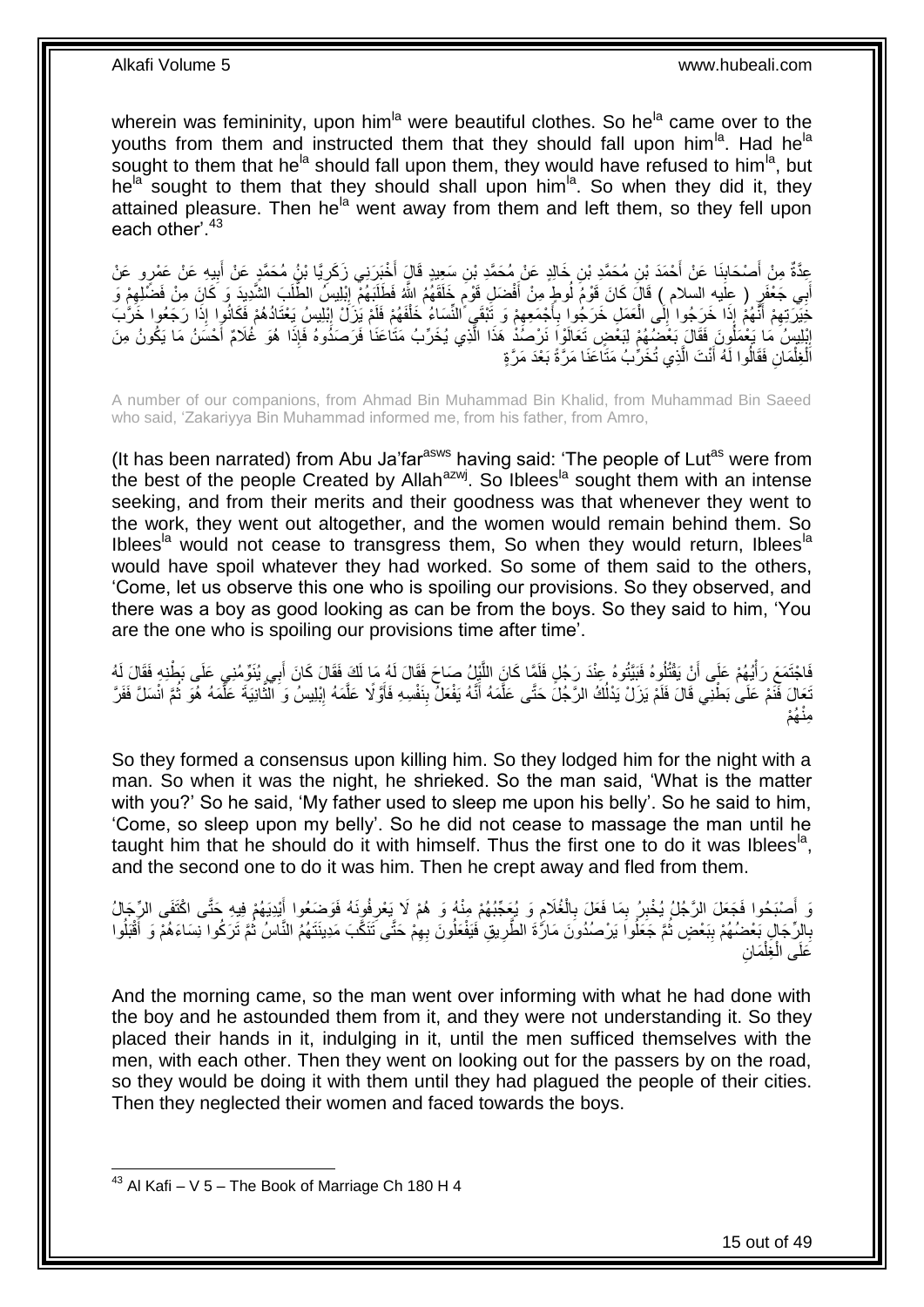فَلَمَّا رَأَى أَنَّهُ قَدْ أَحْكَمَ أَمْرَهُ فِي الرِّجَالِ جَاءَ إِلَى النِّسَاءِ فَصَيَّرَ نَفْسَهُ امْرَأَةً فَقَالَ إِنَّ رِجَالَكُنَّ يَفْعَلُ بَعْضُهُمْ بِبَعْضٍ قَالُوا نَعَمْ قَدْ ِ َ ِ َ َ َ ِ ِ رَ أَيْنَا ذَٰلِكَ وَ كُلَّ ذَلِكَ يَعِظُّهُمْ لُوَّطٌ وَ يُوصِيهِمْ وَ إِبْلِيسُ يُغْوِيهِمْ حَتَّى اسْتَغْنَى النِّسَاءَ بِٱلنِّسَاءِ ِ ِ ِ ِ **ְי** 

So when he<sup>la</sup> saw that his<sup>la</sup> matter had prevailed among the men, he<sup>la</sup> went to the women. So he<sup>la</sup> changed himself<sup>la</sup> into a woman, so he<sup>la</sup> said, 'Your men are doing it to each other'. They said, 'Yes, we have seen that'. And everytime Lut<sup>as</sup> advised them, Iblees<sup>la</sup> would stray them until the women sufficed themselves with the women.

لَفَلَمَا كَمَلَتْ عَلَيْهِمُ الْحُجَّةُ بَعَثَ اللَّهُ جَنْرَئِيلَ وَ مِيكَائِيلَ وَ إِسْرَافِيلَ ( عليهم السلام ) فِي زِيٍّ غِلْمَانِ عَلَيْهِمْ أَقْبِيَةٌ فَمَرُّوا بِلُوطٍ وَ ِ Ĺ ِ ِ َ ِ ĺ ِ هُوَ يَحْرُثُ فَقَالَ أَيْنَ تُرِيدُونَ مَا رَأَيْتُ أَجْمَلَ مِنْكُمْ قَطَّ قَالُوا إِنَّا أَرُسَلَنَا سِيِّدُنَا إِلَىٰ رَبِّ هَذِهِ الْمَدِينَةِ قَالَ أَ وَ لَمْ يَبْلُغْ سَيِّدَكُمْ مَا ِ ∣∣<br>∕ َ ِ َ ُ َ  $\ddot{\phantom{0}}$ يَفْعَلُ أَهْلُ هَذِهِ الْمَدِينَةِ يَا بَنِيٍّ إِنَّهُمْ وَ اللَّهِ يَأْخُذُونَ الرِّجَالَ فَيَفْعَلُونَ بِهِمْ حَتَّى يَخْرُجَ الْدَّمُ فَقَالُوا أَمَرَنَا سَيِّدُنَا أَنْ نَمُرَّ وَسَطَهَا قَالَ į  $\frac{1}{2}$ j ِ į َ َ َ فَلِي إِلَيْكُمْ حَاجَةٌ قَالُوا وَ مَا هِّيَ قَالَ تَصْبِرُونَ هَاهُنَا إِلَى اخْتِلَاطِ الظَّلَامِ **!** لَ יִי (ו ِ ِ

So when the argument was completed upon them, Allah<sup>azwj</sup> Sent Jibraeel<sup>as</sup> and Mikaeel<sup>as</sup>, and Israfeel<sup>as</sup> in the form of boys wearing gowns. So they<sup>as</sup> passed by Lut<sup>as</sup> and he<sup>as</sup> was farming, so he<sup>as</sup> said: 'Where are you<sup>as</sup> intending to go. I<sup>as</sup> have not seen anyone more good-looking than you<sup>as</sup>'. They<sup>as</sup> said, 'Our<sup>as</sup> Master<sup>azwj</sup> has Sent us<sup>as</sup> to the lord of this city'. He<sup>as</sup> said: 'Has it not reached your<sup>as</sup> Master<sup>azwj</sup> of what the people of this city are doing? O my<sup>as</sup> sons! By Allah<sup>azwj</sup>, they are taking to the men, so they are doing it with them until the blood comes out'. Our<sup>as</sup> Master<sup>azwj</sup> has Commanded us<sup>as</sup> that we<sup>as</sup> pass through the middle of it'. He<sup>as</sup> said: 'There is a need of mine<sup>as</sup> to you<sup>as</sup>'. They said, 'And what is it?' He<sup>as</sup> said: 'Await over here until the crossing over of the darkness'.

قَالَ فَجَلَسُوا قَالَ فَبَعَثَ ابْنَتَهُ فَقَالَ جِيئِي لَهُمْ بِخُبْزٍ وَ جِيئِي لَهُمْ بِمَاءٍ فِي الْقُرْعَةِ وَ جِيئِي لَهُمْ عَبَاءً يَتَغَطَّوْنَ بِهَا مِنَ الْبَرْدِ فَلَمَّا<br>يَا مَا تَجَلَسُوا عَلَيْهِ مَثَّلٍ وَ Ĺ ِ ֦֧<u>֓</u> ĺ **∶** أَنْ ذَهَبَتٍ الِابْنَةُ أَقْبَلَ الْمَطَرُ وَ الْوَادِي فَقَالُ لُوطٌ السَّاعَةَ يَذْهَبُ بِالصِّبْيَّانِ الْوَادِي قُوَمُوا حَتَّى نَمْضِيَ وَجِّعَلَ لِمُوطٌّ يَمْشِي فِي ĺ ِ  $\ddotsc$ :<br>ا .<br>ا َ أَصْلِ الْحَائِطِ وَ جَعَلَ جَبْرَ بِيِّلٌ وَ مِيكَائِيِلُ وَ إِسْرَافِيلُ يَمْشُونَ وَسَطَ الطَّرِّيقِ فَقَالَ يَا بَنِّيَّ امْشُوا هَاهَّنَا فَقَالُوا أَمَرَنَا سَيِّدُنَّا أَنَّ ِ ِ į َ َ نَمُرَّ فِي وَسَطِهَا وَ كَانَ لُوطٌ يَسْتَغْنِمُ الظُّلَامَ

He<sup>asws</sup> said: 'So they were seated. So he<sup>as</sup> sent for his<sup>as</sup> daughter saying, 'Come to me with some bread for them, and come to me with some water for them in the gourd, and come to me with a cloak for them to cover themselves with from the cold'. So when the daughter went, and they faced the rain and the valley. So Lut<sup>as</sup> said: '(This is) the time they go with the young boys of the valley. Arise until we pass by', and Lut<sup>as</sup> went on to walk in the base of the wall, and Jibraeel<sup>as</sup> and Mikaeel<sup>as</sup> and Israfeel<sup>as</sup> were walking in the middle of the road. So he<sup>as</sup> said: 'O my<sup>as</sup> sons, walk over here'. So they<sup>as</sup> said: 'Our<sup>as</sup> Master<sup>azwj</sup> has Commanded us<sup>as</sup> to walk in the middle of it'. And Lut<sup>as</sup> wanted to benefit from the darkness.

يَ مَرَّ إِبْلِيسُ فَأَخَذَ مِنْ جِجْرِ امْرَأَةٍ صَبِيّاً فَطَرَحَهُ فِي الْبِئْرِ فَتَصَايَحَ أَهْلُ الْمَدِينَةِ كُلَّهُمْ عَلَى بَابِ لُوطٍ فَلَمَّا أَنْ نَظَرُوا إِلَى ُّ i<br>i َ ِ **ِ** Ĺ **!** َ ِ ا<br>است ِ َ لَ ِ الْغِلْمَانِ فِي مَنْزِلِ لُوطٍ قَالُوا يَا لُوطُ قَدْ دَخَلْتَ فِي عَمَلِنَّا فَقَالَ هَؤُلاءِ حَنَيْفِي فَلَا تَفْضَحُونِٰ فِي حَنَيْفِي قَالُوا هُمْ ثَلَاثَةٌ خُذْ وَاحِداً Ĺ ِ Ĺ  $\ddot{\phantom{0}}$  $\ddot{\cdot}$ َ رَ أعْطِنَا اثْنَيْنِ Ĭ اً<br>ا

And Iblees<sup>la</sup> passed by and seized a child from the lap of a woman and dropped it in the well. So the people of the city gathered, all of them at the door of Lut<sup>as</sup>. So when they looked at the boys in the house of Lut<sup>as</sup>, they said, 'O Lut<sup>as</sup>! You<sup>as</sup> have (also) entered into our deeds'. So he<sup>as</sup> said: '[15:68] He said: Surely these are my guests, therefore do not disgrace me regarding my<sup>as</sup> guests'. They said, 'They are three of them, so take one and give us two'.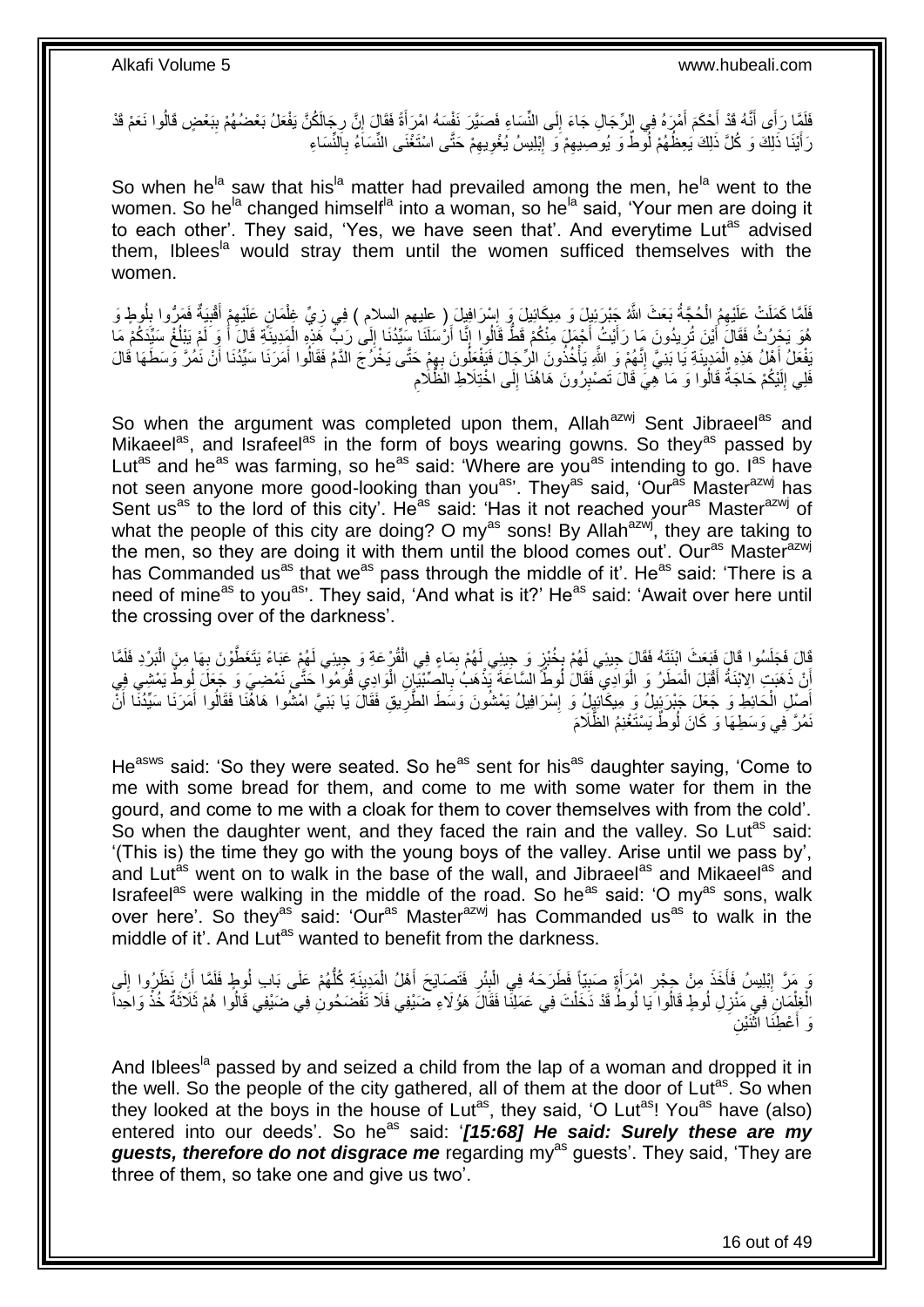قَالَ فَأَدْخَلَهُمُ الْحُجْرَةَ وَ قَالَ لَوْ أَنَّ لِي أَهْلَ بَيْتٍ يَمْنِعُونَّي مِنْكُمْ قَالَ وَ تَدَافَعُوا عَلَى الْبَابِ وَ كَسَرُوا بَابَ لُوطٍ وَ طَرَحُوا لُوطأً ĺ َ اُ j َ ُ فَقَالَ لَهُ جَبْرَٰئِيلُ إِنَّا رُسُلُ رَبِّكَ لَنْ يَصِلُوا إِلَيْكَ فَأَخَذَ كَفَّاً مِنْ بَطْجَاءَ فَضَرَبَ بِهَآ وُجُوهَهُمْ وَ قَالَ شَاهَتِ الْوُجُوهُ فَعَصِيَ أَهْلُ َ لَ ∣∣<br>∶ ِ َ ĺ ِ الْمَدِينَةِ كُلُّهُمْ وَ ۚ قَالَ لَهُمْ لُوطٌّ يَا رُسَّلَ رَبِّي فَمَا أَمَرَكُمْ رَبِّي فِيهِمْ قَالُوا أَمَرَنَا أَنْ نَأْخُذَهُمْ بِالسَّحَرِ j َ َ ِ َ ُّ Ĺ ِ ِ

He<sup>asws</sup> said: 'So he<sup>as</sup> entered them into the chamber and said, 'If there was a family for me<sup>as</sup>, they would have defended me<sup>as</sup> from you all'. He<sup>asws</sup> said: 'And they shoved upon the door and broke the door of Lut<sup>as</sup>, and floored Lut<sup>as</sup>. So Jibraeel<sup>as</sup> said to him<sup>as</sup>: '*[11:81] We are the Messengers of your Lord; they will never be able to reach you*', So he<sup>as</sup> took a handful of soil from Bat'ha and sturk their faces with it, and said: 'The faces be ugly!' So the people of the city became blind, all of them, and Lut<sup>as</sup> said to them<sup>as</sup>: 'O messengers of my<sup>as</sup> Lord<sup>azwj</sup>! So what did my<sup>as</sup> Lord<sup>azwj</sup> Command you<sup>as</sup> with regarding them?' They said, 'He<sup>azwj</sup> Commanded us<sup>asws</sup> that we<sup>as</sup> should seize them at dawn<sup>'</sup>.

قَالَ فَلِي إِلَيْكُمْ حَاجَةٌ قَالُوا وَ مَا حَاجَتُكَ قَالَ تَأْخُذُونَهُمُ السَّاعَةَ فَإِنِّي أَخَافُ أَنْ يَبْدُوَ لِرَبِّي فِيهِمْ فَقَالُوا يَا لُوطُ إِنَّ مَوْعِدَهُمُ ׀ו<br>ِי j لَ ِ ِ ِ َ َ الصُّبْحُ أَ لَّيْسَ الصُّبْحُ بِقَرِيبٍ لِمَنْ يُرِيدُ أَنْ يَأْخُذَ فَخُذْ أَنْتَ بَذَاتِكَ وَ اَمْضِ وَ دَع امْرَأَتَكَ َ ِ َ  $\ddot{\cdot}$ j اُ ِ ِ **∣** لَ

He<sup>as</sup> said: 'There is a need of mine<sup>as</sup> to you all<sup>as</sup>'. They said, 'And what is your<sup>as</sup> need'. He<sup>as</sup> said: 'Seize them at this time, for  $I^{as}$  fear that my<sup>as</sup> Lord<sup>azwj</sup> may Change (His<sup>azwj</sup> Command) regarding them'. So they said: 'O Lut<sup>as</sup>! [11:81] surely their *appointed time is the morning; is not the morning near for the one whom He<sup>azwj</sup>* Intends to Seize? Take your<sup>as</sup> daughters but leave your<sup>as</sup> wife (as she will be among those who will be punished)'.

فَقَالَ أَبُو جَعْفَرٍ ( عليه السلام ) رَجِمَ اللَّهُ لُوطاً لَوْ يَدْرِي مَنْ مَعَهُ فِي الْحُجْرَةِ لَعَلِمَ أَنَّهُ مَنْصُورٌ حَيْثُ يَقُولُ لَوْ أَنَّ لِي بِكُمْ قُوَّةً<br>نَبِّ َ  $\ddot{\phantom{0}}$ لَ َ ِ َ ĺ أَوْ آوِي إِلَى رُكْنٍ شَدِيدٍ أَيُّ رُكْنٍ أَشَدُّ مِنْ جَبْرَئِيلَ مَعَهُ فِي الْحُجْرَةِ َ َ י<br>י َ

So Abu Ja'far<sup>asws</sup> said: 'May Allah<sup>azwj</sup> have Mercy on Lut<sup>as</sup>. Had he<sup>as</sup> known the ones who were with him<sup>as</sup> in the chamber, he<sup>as</sup> would have known that he<sup>as</sup> is Supported, where he<sup>as</sup> was saying **[11:80] He said: Ah! If only I had power to suppress you,** *rather I shall have recourse to a strong support*' i.e., strong recourse from Jibraeel<sup>as</sup> with him<sup>as</sup> in the chamber.

فَقَالَ اللَّهُ عَزَّ وَ جَلَّ لِمُحَمَّدٍ ( صلى الله عليه وأله ) وَ ما هِيَ مِنَ الظَّالِمِينَ بِبَعِيدٍ مِنْ ظَالِمِي أُمَّتِكَ إِنْ عَمِلُوا مَا عَمِلَ قَوْمُ لُوطٍ ا<br>ا **∣** ا<br>ا ِ ُ قَالَ وَ قَالَ رَسُولُ اللَّهِ ( صَلْى الله عليه وآلَه ) مَنْ أَلَحَّ فِي وَصَّٰيِ الرِّجَالِ لَمْ يَمُثُّ حَتَّى يَدْعُوَّ الرِّجَالَ إِلَى نَفْسِهِ . ِ لَ َ ِ

So Allah<sup>azwj</sup> Mighty and Majestic Said to Muhammad<sup>asws</sup> **[11:83] and it is not far off** *from the unjust* from the unjust ones of youras community that they should known what the people of Lut<sup>as</sup> did. And Rasool-Allah<sup>asws</sup> said: 'The one who persists in copulating with the men will not died until he invites the men to himself'.<sup>44</sup>

عَلِيُّ بْنُ إِبْرَاهِيمَ عَنْ أَبِيهٍ عَنِ ابْنِ فَضَالٍ عَنْ دَاوُدَ بْنِ فَرْقَدٍ عَنْ أَبِي يَزِيدَ الْحَمَّارِ عَنْ أَبِي عَبْدِ اللَّهِ ( عليه السلام ) قَالَ إِنَّ <u>֖֚֚֚</u> َ ِ  $\ddot{\phantom{0}}$ ِ َ ِ َ ِ اللَّهَ عَنَّ وَ جَلَّ بَعْثَ أَرْبَعَةَ أَمْلَاكٍ فِي إِهْلَاكِ قَوْمِ لُوطٍ جَبْرَئِيلَ وَ مِيكَانِيلَ وَ إِسْرِ افِيلَ وَ كِرُوتِبِيلَ فَمَرُّوا بِإِبْرَاهِيمَ ( عَلَيْه السلام ِ ِ َ ׀ו<br>ِי **∶** ِ ِ ) وَ هُمْ مُعْتَمُّونَ فَسَلَّمُوا عَلَيْهِ فَلَمْ يَعْرِفْهُمْ وَ رَأَىٰ هَيْئَةً حَسَنَةً فَقَالَ لَا يَخْدُمُ هَؤُلَاءِ إِلَّا أَنَا بِنَفْسِي وَ كَانَ صَاحِبَ ضُنِافَةٍ ِ ِ َّ َ

Ali Bin Ibrahim, from his father, from Ibn Fazzal, from Dawood Bin Farqad, from Abu Yazeed Al Hammar,

 $44$  Al Kafi – V 5 – The Book of Marriage Ch 180 H 5

1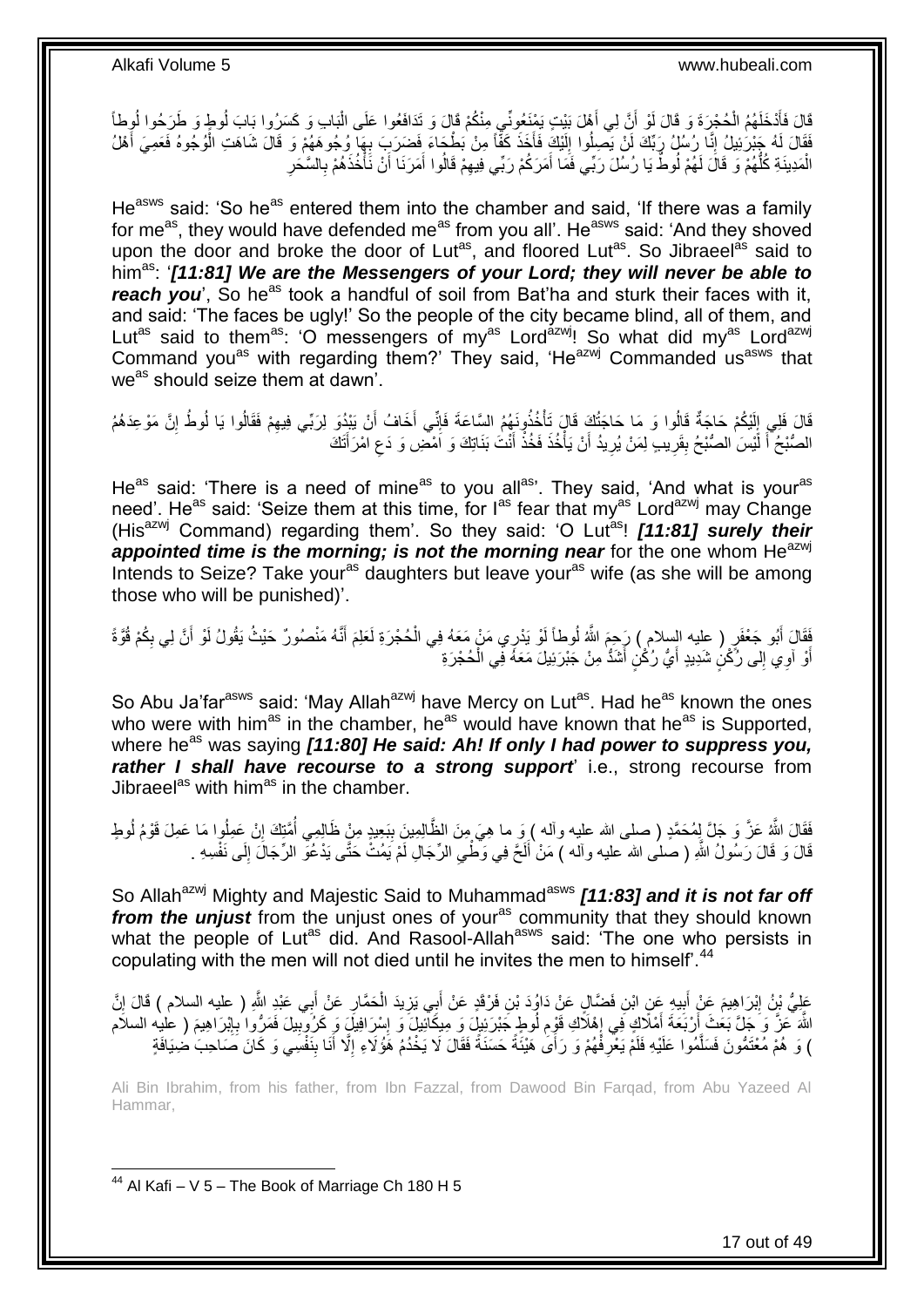(It has been narrated) from Abu Abdullah<sup>asws</sup> having said: 'Allah<sup>azwj</sup> Mighty and Majestic Sent four Angels regarding the destruction of the people of Lut<sup>as</sup> -Jibraeel<sup>as</sup>, and Mikaeel<sup>as</sup>, and Israfeel<sup>as</sup>, and Karoubil<sup>as</sup>. So they<sup>as</sup> passed by Ibrahim<sup>as</sup> and they were wearing turbans. So they<sup>as</sup> greeted him<sup>as</sup>, but he<sup>as</sup> did not recognise them<sup>as</sup>, and he<sup>as</sup> saw them of good physical build. So he<sup>as</sup> said: 'None shall serve them except  $I^{asws}$  myself<sup>as</sup>; and he<sup>as</sup> was a frequented with quests.

فَشَوَى لَهُمْ عِجْلًا سَمِيناً حَتَّى أَنْضَجَهُ ثُمَّ قَرَّبَهُ إِلَيْهِمْ فَلَمَّا وَضَعَهُ بَيْنَ أَيْدِيهِمْ رَِأَى أَيْدِيَهُمْ لا تَصِلُ إِلَيْهِ نَكِرَهُمْ وَ أَوْجَسَ مِنْهُمْ َ ِ َ ِ لَ  $\frac{1}{2}$ ُ َ َ لَ ِ خِيفَةً فَلَمَّا ٰرَأَى ذَلِكَ جَبْرَئِيلٌ حَسَرَ الْعِمَامَةَ عَنْ وَجْهِهِ فَعَرَفَهُ إِبْرَاهِيمُ فَقَالَ أَنْتَ هُوَ قَالَ نَعَمْ وَ مَرَّتْ سَارَةُ ٰ امْرَأَتُهُ فَبَشَرَهَا َ ِ ِ Ĵ. َ بِإِسْحَاقَ وَ مِنْ وَرَاءِ إِسْحَاقَ يَعْقُوبَ فَقَالَتْ مَا قَالَ اللَّهُ عَزَّ وَ جَلَّ فَأَجَابُوهَا بِمَا فِي الْكِتَابِ ِ ِ ِ  $\ddot{\phantom{0}}$ ِ َ

So he roasted a fat calf for them<sup>as</sup> until it was cooked, then he placed it near to them<sup>as</sup>. So when it was placed in front of them<sup>as</sup>, *[11:70] he saw that their hands were not extended towards it, he deemed them strange and conceived fear of them*. So when Jibraeel<sup>as</sup> saw that, he<sup>as</sup> removed the turban from his<sup>as</sup> face, and Ibrahim<sup>as</sup> recognised him<sup>as</sup>, so he<sup>as</sup> said: 'You<sup>as</sup> are him<sup>as</sup>!' He<sup>as</sup> said: 'Yes'. And Sarah<sup>as</sup>, his<sup>as</sup> wife, passed by **[11:71] then We Gave her the good news of Is'hag** and after Is'haq of Yaqoub. So she<sup>as</sup> said what Allah<sup>azwj</sup> Mighty and Majestic Said. So they<sup>as</sup> answered her<sup>as</sup> with what is in the Book (Quran).

فَقَالَ لَهُمْ إِبْرَاهِيمُ لِمَا ذَا حِنُتُمْ قَالُوا فِي إِهْلَاكِ قَوْمِ لُوطٍ فَقَالَ لَهُمْ إِنْ كَانَ فِيهِمْ مِائَةٌ مِنَ الْمُوْمِنِينَ أَ تُهْلِكُونَهُمْ فَقَالَ جَبْرَئِيلُ لَا ِ ِ **∶** ِ ِ َ  $\ddot{\phantom{0}}$ قَالَ فَإِنْ كَانَ فِيهَا خَمْسُونَ قَالَ لَا قَالَ فَإِنْ كَانَ فِيهَا ثَلَاثُونَ قَالَ لَا قَالَ فَإِنْ كَانَ اِ ِ ∣lٍ ِ روبا<br>سا عَشَرَةٌ قَالَ لَا قَالٍ فَإِنْ كَانَ فِيهَا خَمْسَةٌ قَالَ لَا قَالَ فَإِنْ كَانَ فِيهَا وَاحِدٌ قَالَ لَا قَالَ فَإِنَّ فِيها ِ ِ ِ َ ِ ُنَجِّيَنَّهُ وَ أَهْلَهُ إِلَّا اهْرَأَتَهُ كانَتْ مِنَ الْغابِرِينَ ِ i. َ ِ َ لَ

So Ibrahim<sup>as</sup> said to them<sup>as</sup>: 'What is that you<sup>as</sup> have come for?' They<sup>as</sup> said: 'Regarding the destruction of the people of Lut<sup>as</sup>'. So he<sup>as</sup> said: 'Supposing there are one hundred among them from the Believers, would you<sup>as</sup> destroy them?' So Jibraeel<sup>as</sup> said: 'No'. He<sup>as</sup> said: 'Supposing there were fifty among them?' He<sup>as</sup> said: 'No'. He<sup>as</sup> said: 'Supposing there were thirty among them?' He<sup>as</sup> said: 'No'. He<sup>as</sup> said: 'Supposing there were twenty among them?' He<sup>as</sup>: 'No'. He<sup>as</sup> said: 'Supposing there were ten among them?' He<sup>as</sup> said: 'No'. He<sup>as</sup> said: 'Supposing there were five among them?' He<sup>as</sup> Said: 'No'. He<sup>as</sup> said: 'Supposing there was one among them?' He<sup>as</sup> said: 'No'. *[29:32] He said: Surely in it is Lut. They said: We know very well who is in it; we shall rescue him and his followers, except for his wife; she shall be*  of those who remain behind<sup>45</sup>

عَلِيُّ بْنُ إِبْرَاهِيمَ عَنْ أَبِيهِ عَنِ ابْنِ أَبِي عُمَيْرٍ عَنْ مُحَمَّدٍ بْنِ أَبِي حَمْزَةَ عَنْ يَعْقُوبَ بْنِ شُعَيْبِ عَنْ أَبِي عَبْدِ اللَّهِ ( عليه السلام َ **!** َ ِ َ ) فِي قَوْلُ أُوطٍ ( علَيه السلامَ ) هَؤُلاَءٍ بَناتِيَّ هُنَّ أَطْهَرُ لَكُمْ قَالَ عَرَضَ عَلَيْهِمُ النَّزْوِيجَ . ِ

Ali Bin Ibrahim, from his father, from Ibn Abu Umeyr, from Muhammad Bin Abu Hamza, from Yaqoub Bin Shuayb,

(It has been narrated) from Abu Abdullah<sup>asws</sup> regarding the words of Lut<sup>as</sup> [11:78] *These are my daughters (nation's daughters)- they are purer for you.* He<sup>asws</sup> said: 'He<sup>as</sup> presented to them for the marriage'.<sup>46</sup>

 $45$  Al Kafi – V 5 – The Book of Marriage Ch 180 H 6

 $46$  Al Kafi – V 5 – The Book of Marriage Ch 180 H 7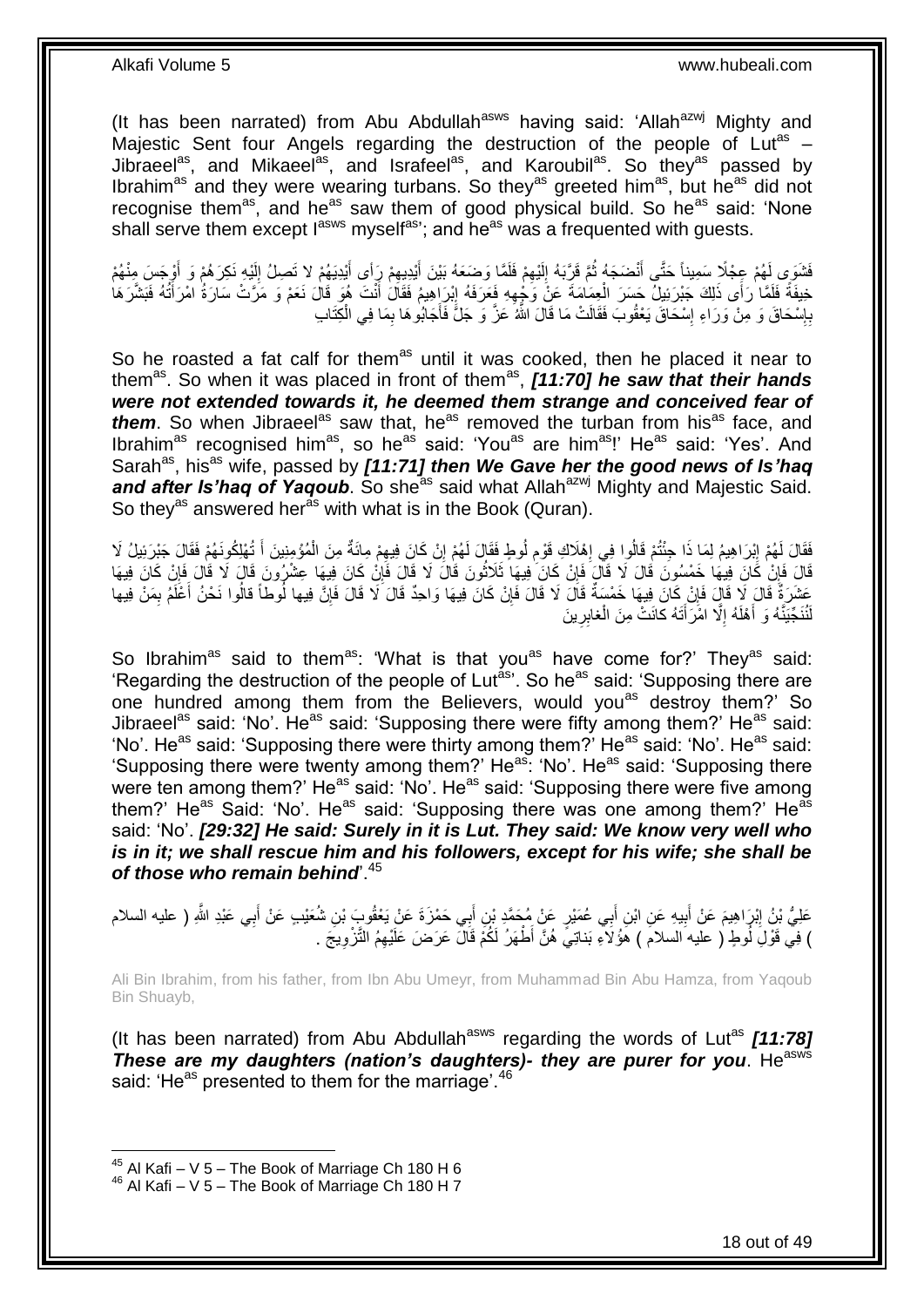عَلِيُّ بْنُ إِبْرَاهِيمَ عَنْ أَبِيهِ عَنِ النَّوْفَلِيِّ عَنِ السَّكُونِيِّ عَنْ أَبِي عَبْدِ اللَّهِ ( عِليه السلام ) قَالَ قَالَ رَسُولُ اللَّهِ ( صلى الله عليه َ  $\frac{1}{2}$ ِ وَالَمْ ﴾ إِيَّاكُمْ وَ أَوْْلَادَ الْأَغْنِيَاءِ وَ الْمُلُوكِّ الْمُرْدَ فَإِنَّ فِتَّنَتَهُمْ أَشَدَّ مِنْ فِتْنَةِ الْمَذَارَى فِي خُدُورِ هِنَّ . َ ِ Ĺ i. ِ 1

Ali Bin Ibrahim, from his father, from Al Nowfaly, from Al Sakuny,

(It has been narrated) from Abu Abdullah<sup>asws</sup> having said: 'Rasool-Allah<sup>asws</sup> said: 'Beware of the children of the rich and the kings, the tyrants, for their strife is more intense than the strife of the virgins in their dens (private chambers)<sup>'.47</sup>

عَلِيُّ بْنُ إِبْرَاهِيمَ عَنْ أَبِيهِ عَنْ عُثْمَانَ بْنِ سَعِيدٍ عَنْ مُحَمَّدِ بْنِ سُلَيْمَانَ عَنْ مَيْمُونِ الْبَانِ قَالَ كُنْتُ عِنْدَ أَبِي عَبْدِ النَّهِ ( عليه Ĺ  $\ddot{\phantom{a}}$ ِ َ ِ ِ َ السِلّام ) فَقُرِئَ عِنْدَهُ آيَاتٌ مِنْ هُودٍ فَلَمَّاَ بَلَغَ وَ أَمْطَرْنا عَلَيْهَا حِجارَةً مِنْ سِِجّيلٍ مَنْضُودٍ مُسَوَّمَةً عِنْدَ رَبِّك وَ ما هِيَ مِنَ َ **∶** الظَّالِمِِينَ بِبَعِيدٍ قَالَ فَقَالَ مَنْ مَاتَ مُصِرّاً عَلَّى اللَّوَاطِ لَمْ يَمُتْ حَتَّى يَرْمِيَهُ اللَّهُ بِحَجَرٍ مِنْ تِلْكَ الْحِجَارَةِ تَكُونُ فِيهِ مَنِيَّتُهُ ۖ وَ لَا ِّ **∣** ĺ ĺ ِ َحٌد . َ يَرَاهُ أ

Ali Bin Ibrahim, from his father, from Usman Bin Saeed, from Muhammad Bin Suleyman, from Maymoun Al Baan who said,

'I was in the presence of Abu Abdullah<sup>asws</sup>, so a Verse from (the Chapter) Hud was recited in his<sup>asws</sup> presence. So when it reached **[11:82] and Rained down upon** *them stones of clay, of what had been decreed, one after another [11:83] Marked (for Punishment) with your Lord and it is not far off from the unjust*, so heasws said: 'The one who dies persisting upon Sodomy would not die until Allahazwj Pelts him with a stone from those stones in which his death takes place, but no one sees it'  $48$ 

مُحَمَّدُ بْنُ يَحْيَى عَنْ أَحْمَدَ بْنِ مُحَمَّدٍ عَنْ مُحَمَّدِ بْنِ يَحْيَى عَنْ طَلْحَةَ بْنِ زَيْدٍ عَنْ أَبِي عَبْدِ اللَّهِ ( عليه السلام ) قَالَ قَالَ رَسُولُ َ ĺ اللَّهِ ( صلى الله عليه وأله ) مَنْ قَبَّلَ غُلاماً مِنْ شَهَوَةٍ أَلْجَمَهُ اللَّهُ يَوْمَ الْقِيَامَةِ بِلِجَامٍ مَِنَّ نَارٍ .  $\overline{\phantom{a}}$ َ ٍ ِ Ĺ

Muhammad Bin Yahya, from Ahmad Bin Muhammad, from Muhammad Bin Yahya, from Talha Bin Zayd,

(It has been narrated) from Abu Abdullah<sup>asws</sup> having said: 'Rasool-Allah<sup>asws</sup> said: 'The one who kisses a boy out of lustful desire, Allah<sup>azwj</sup> would Bridle him on the Day of Juddgement with a bridle of Fire'. $49$ 

> **س ه ْم َك َن م ْن َنفْ باب َم ْن أ َ**

### <span id="page-18-0"></span>**Chapter 183 – The one who enables (others) unto himself**

مُحَمَّدُ بْنُ يَحْيَى عَنْ أَحْمَدَ بْنِ مُحَمَّدٍ عَنْ مُحَمَّدِ بْنِ يَحْيَى عَنْ طَلْحَةَ بْنِ زَيْدٍ عَنْ أَبِي عَبْدِ اللَّهِ ( عليه السلام ) قَالَ قَالَ رَسُولُ َ  $\ddot{\phantom{0}}$ اللَّهِ ( صلى الله عليه وآله ) مَنْ أَمْكَنَ مِنْ نَفْسِهِ طَائِعاً يُلْعَبُ بِهِ أَلْقَى اللَّهُ عَلَيْهِ شَهْوَةَ النِّسَاءِ . Ĺ َ ِ ĺ َ

Muhammad Bin Yahya, from Ahmad Bin Muhammad, from Muhammad Bin Yahya, from Talha Bin Zayd,

 $47$  Al Kafi – V 5 – The Book of Marriage Ch 180 H 8

 $48$  Al Kafi – V 5 – The Book of Marriage Ch 180 H 9

 $49$  Al Kafi – V 5 – The Book of Marriage Ch 180 H 10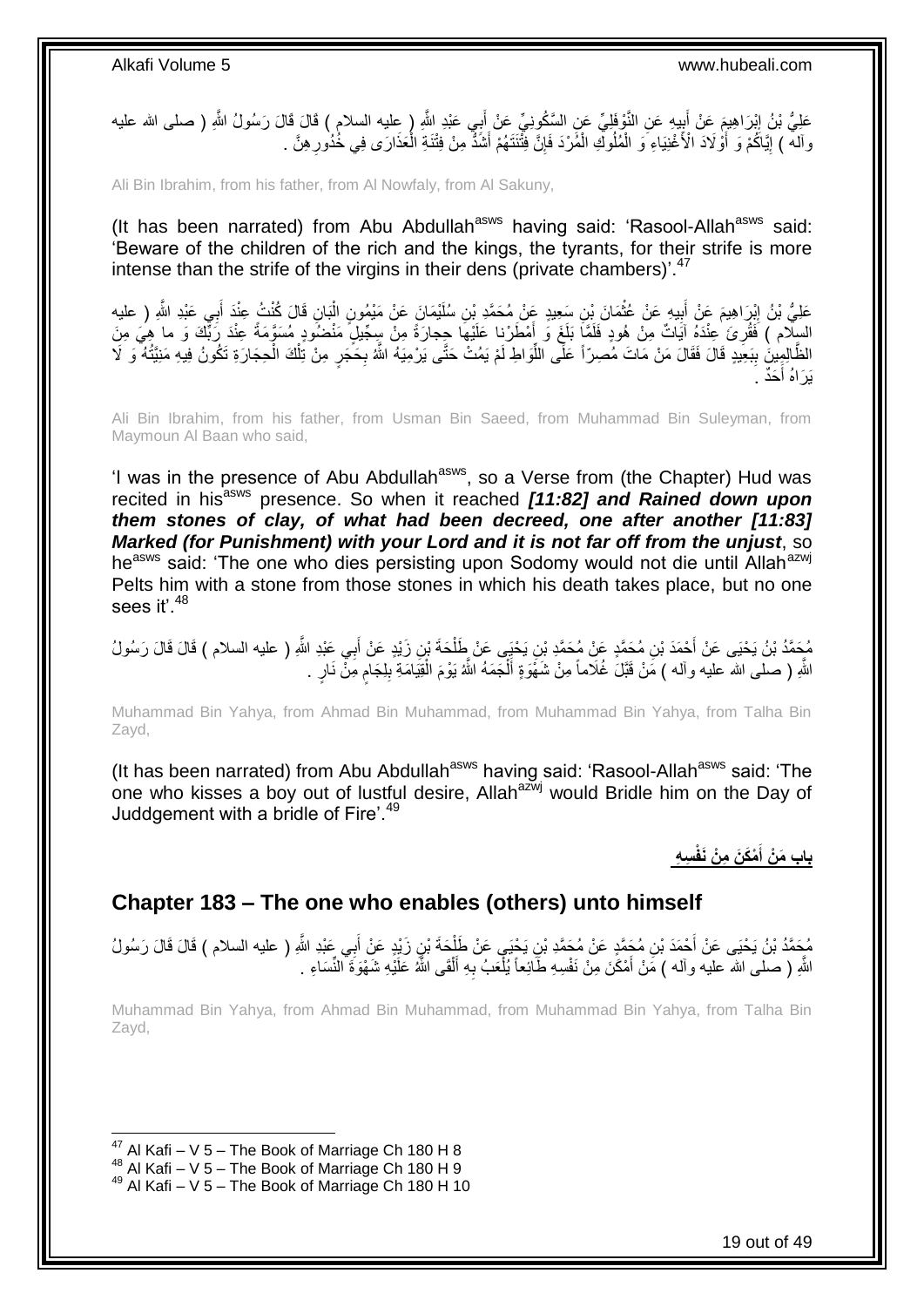(It has been narrated) from Abu Abdullah<sup>asws</sup> having said: 'Rasool-Allah<sup>asws</sup> said: 'The one whom enables (other men) unto himself willingly to play with him, Allah<sup>azwj</sup> would Cast the desires of the women upon him<sup>'.50</sup>

عَلِيُّ بِنُ إِبْرَاهِيمَ عَنْ أَبِيهِ عَنْ عَلِيِّ بْنِ مَعْبَدٍ عَنْ عَبْدِ اللَّهِ الدِّهْقَانِ عَنْ دُرُسْتَ بْنِ أَبِي مَنْصُورٍ عَنْ عَطِيَّةَ أَخِي أَبِي الْعُرَامِ َ ِ َ ِ ِ ĺ َ َ قَالَ ذَكَرْتَ لِأَبِي عَبْدِ اللَّهِ ( عليه السلام ) الْمَنْكُوجَ مِنَ الرِّجَالِ فَقَالَ لَيْسَ يُبْلِي اللَّهُ بِهَذَا الْبَلَاءِ أَحَداً وَ لَهُ فِيهِ حَاجَةً إِنَّ فِيَٰ<br>نَبِّ Ĺ ِ َ Ĺ ¦ أَدْبَارِ هِمْ أَرْجَامَأً مَنْكُوسَةً وَ حَيَاءُ أَدْيَارِ هِمْ كَحَيَاءِ الْمَرْ أَةِ قَدْ شَرِكَ فِيهِمُ ابْنِّ لِإِبْلِيْسَ يُقَالُ لَهُ زَوَالٌ فَمَنْ شَرِكَ فِيهِم مِنَ الزَّجَالِّ **∶** َ j **∶** َ اً ِ ِ كَانَ مَنْكُوحاً وَ مَنْ شَرِكَ فِيهِ مِنَ النَّسَاءِ كَانَتْ مِنَ الْمَوَارِدِ وَ الْعَامِلُ عَلَى هَذَا مِنَ الرِّجَالِ إِذَا بَلَغَ أَرْبَعِينَ سَنَةً لَمْ يَتْرُكْهُ وَ ĺ ِ  $\ddot{\phantom{0}}$ ِ لَ َ هُمْ بَقِيَّةُ سَدُومَ أَمَا إِنِّي لَسْتُ أَعْنِي بِهِمْ بَقِيَّتَهُمْ أَنَّهُ وَلَدُهُمْ وَ لَكِنَّهُمْ مِنْ طِينَتِهِمْ ِ ا<br>است ِ َ ِ َ

Ali Bin Ibrahim, from his father, from Ali Bin Ma'bad, from Abdullah Al Dihqan, from Dorost Bin Abu Mansour, from Atiyya, a brother of Abu Al Uram who said,

'I mentioned to Abu Abdullah<sup>asws</sup>, the one who is copulated with from the men'. So he<sup>asws</sup> said: 'Allah<sup>azwj</sup> will not let anyone be afflicted with this affliction and there is a need for him. In their behinds there are inverted wombs, and the shame of their behinds is like the shame of the woman, a son of Iblees<sup>1a</sup> called Zawalu having participated among them. So the one among whom he has participated in from the men, would be passive gay, and the one among whom he participates from the women, are the ones to whom the men act upon this. When they reach (the age of) forty and do not leave, they are the remnants of Sadoum. But, lasws do not mean with them being their remnants that they are their children, but they are from their essence'.

قَالَ قُلْتُ سَدُومُ الَّذِي قُلِبَتْ قَالَ هِيَ أَرْبَعُ مَدَائِنَ سَدُومُ وَ صَرِيمُ وَ لَدْمَاءُ وَ عُمَيْرَاءُ قَالَ فَأَتَاهُنَّ جَبْرَئِيلُ ( عليه السلام ) وَ هُنَّ َّ Ĺ َ ِ مَقْلُوعَاتٌ إِلَى تُخُومِّ الْأَرْضِ السََّّابِعَةِ فَوَضَعَ جَنَاحَهُ تَّحْتَ السُّفْلَى مِنْهُنَّ وَ رَفَعَهُنَّ جَمِيعاً حَتَّى سَمِعَ أَهْلُ سَمَاءِ الدُّنْيَا نُبَاحَ **∶** ِ  $\frac{1}{2}$  $\ddot{\cdot}$ كِلَابِهِمْ ثُمَّ قَلَبَهَا . ٔ.<br>ـ ِ

He (the narrator) said, 'I said, 'Sadoum which was turned upside down?' He<sup>asws</sup> said: 'These were four cities – Sadoum, and Sareym, and Ladma'a, and Umeyra'a. So Jibraeel<sup>as</sup> came to them and they were cut out up to the seventh firmament. So he<sup>as</sup> placed his<sup>as</sup> wing under the lowest of them and raised them altogether until the inhabitants of the sky of the world heard the barking of their dogs, then he<sup>as</sup> turned them upside down'.<sup>51</sup>

مُحَمَّدٌ عَنْ أَحْمَدَ بْنِ مُحَمَّدٍ عَنْ عَلِيِّ بْنِ الْحَكَمِ عَنْ عَبْدِ الرَّجْمَنِ الْعَزْرِدَمِيِّ عَنْ أَبِي عَبْدِ اللَّهِ ( عليه السِلام ) قَالَ قَالَ أَمِيزُ<br>مُعتَّدٌ عَنْ أَحْمَدَ بْنِ مُحَمَّدٍ عَنْ عَلِيِّ َ أَ َ f<br>i ِ ĺ الْمُؤْمِنِينَ ( عليه الَسلام ) إِنَّ اللَّهِ عِبَاداً لَهُمْ فِي أَصْلَابِهِمْ أَرْحَامٌ كَأَرْحَامٍ النِّسَاءِ قَالَ فَسُئِلَ فَمَا لَهُمْ لَا يَحْمِلُونَ فَقَالَ إِنَّهَا ِ اً اُ ِ َ لَ ِ Ĺ ِ مَنْكُوسَةٌ وَ لَهُمْ فِي أَدْبَارِ هِمْ غُذَّةٌ كَغُدَّةِ الْجَمَلِ أَوِ ٱلْبَعِيرِ فَإِذَا هَاجَتْ هَاجُوا وَ إِذَا سَكَنَتْ سَكَنُوا . ِ **∶**  $\ddot{ }$ **∶** َ

Muhammad, from Ahmad Bin Muhammad, from Ali Bin Al Hakam, from Abdul Rahman Al Azramy,

(It has been narrated) from Abu Abdullah<sup>asws</sup> having said: 'Amir Al-Momineen<sup>asws</sup> said: 'For Allah<sup>azwj</sup> there are servant for whom in their loins are wombs like the wombs of the women'. So he<sup>asws</sup> was asked, 'So what is the matter they are not bearing (children)?' So he<sup>asws</sup> said: 'These are inverted, and for them in their behinds

 $50$  Al Kafi – V 5 – The Book of Marriage Ch 181 H 1

 $51$  Al Kafi – V 5 – The Book of Marriage Ch 181 H 2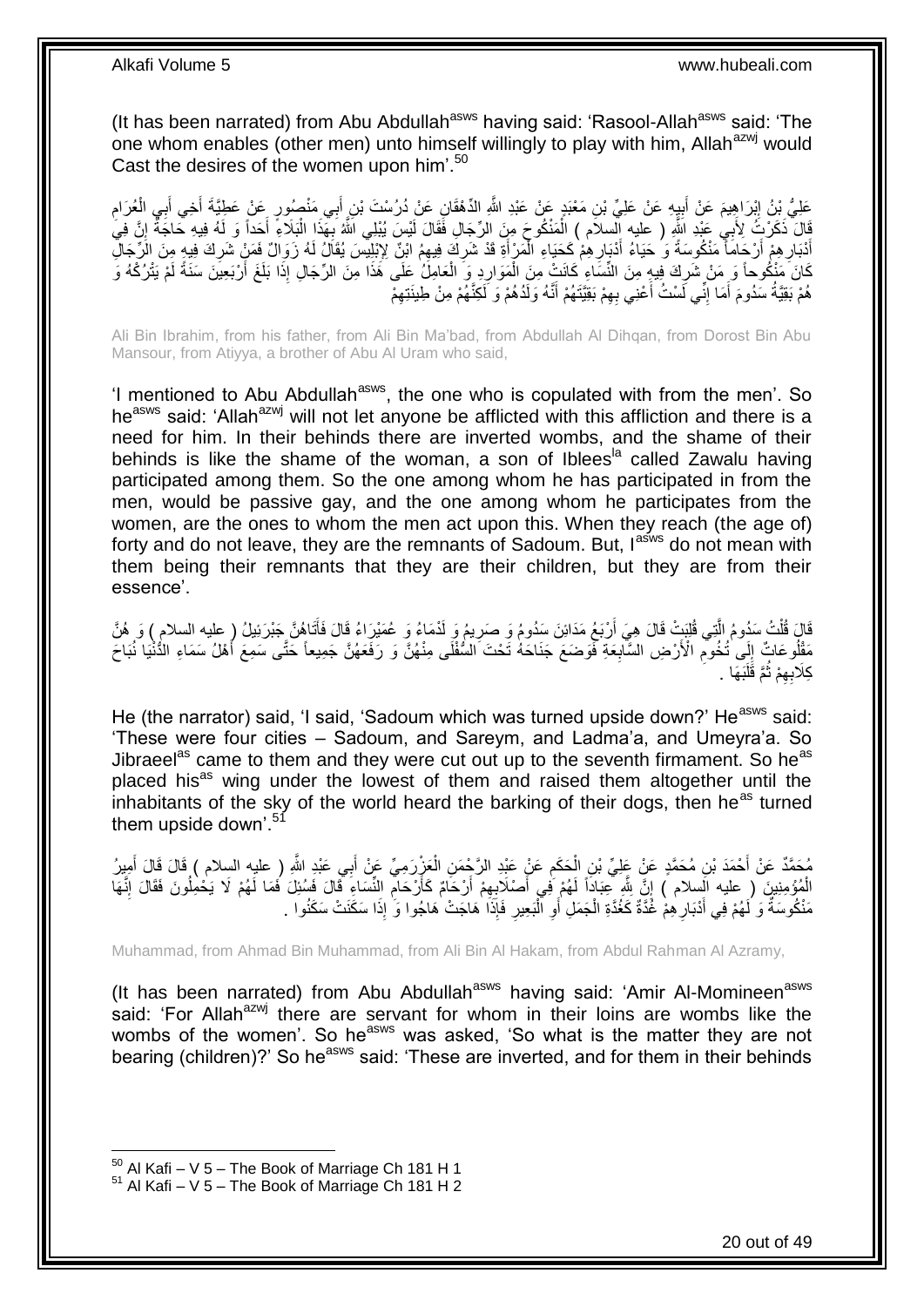is a gland like the gland of the he-camel, or the she-camel. So whenever it stirs, they stir, and when it is calm, they are calm<sup>'.52</sup>

عِدَّةٌ مِنْ أَصْجَابِنَا عَنْ أَجْمَدَ بْنِ مُحَمَّدِ بْنِ خَالِدٍ عَنْ مُحَمَّدِ بْنِ عَلِيٍّ مِّنْ عَلِيٍّ بْنِ عَبْدِ اللَّهُ وَ عَبْدِ الرَّحْمَنِ بْنِ مُحَمَّدٍ عَنْ أَبِي َ ِ ِ َ خَدِيجَةَ عَنْ أَبِيَ عَبْدِ اللَّهِ ( عِلَيهِ السلام ) قَالَ لَعَنَ رَسُولُ اللَّهِ ( صلى الله عليه وآله ) الْمُتَشَبِّهِينَ مِنَ الرِّجَالِ بِالنِّسَاءِ وَّ َ ِ ِ ĺ الْمُتَشَبِّهَاتِ مِنَ ٱلنُّسَاءِ بِالرِّجَالِ قَالَ وَ هُمُ الْمُخَنَّثُونَ وَ اللَّاتِي يَنْكِحْنَ بَعْضُهُنَّ بَعْضاً . روبو<br>با Ĺ **∶** Ĺ

A number of our companions, from Ahmad Bin Muhammad Bin Khalid, from Muhammad Bin Ali, from Ali Bin Abdullah, and Abdullah Bin Al Rahman Bin Muhammad, from Abu Khadeeja,

(It has been narrated) from Abu Abdullah $a<sup>asws</sup>$  having said: 'Rasool-Allah $a<sup>asws</sup>$  has cursed the men resembling themselves with the women, and the women resembling themselves with the men<sup>'</sup>. He<sup>asws</sup> said: 'And they are the bisexuals and the sodomists/lesbians who are copulating with each other'.<sup>53</sup>

أَحْمَدُ عَنْ جَعْفَرِ بْنِ مُحَمَّدٍ الْأَشْعَرِيِّ عَنِ ابْنِ الْقَدَّاحِ عَنْ أَبِي عَبْدِ اللَّهِ ( عليه السلام ) قَالَ جَاءَ رَجُلٌ إِلَى أَبِي فَقَالَ يَا ابْنَِ َ  $\zeta$ Ĺ ¦ ِ **∶** َ ِ رَسُولِ اللَّهِ إِنِّي َابْتُٰلِيتُ بِبَلاَءٍ فَادْعُ اللَّهَ لِي فَقِيلَ لَهُ إِنَّهُ كَيُوْتَى فِي َدُبُرِهِ فَقَالَ مَا أَبْلَى اللَّهُ عُزُّ وَ جَلَّ بِهَذَا الْبَلَاءِ أَحَدَاً لَّهُ فِيهِ حَاجَةٌ ِ **∣** ِ لَ َ ĺ ِ َ ِ

Ahmad, from Ja'far Bin Muhammad Al Ashary, from Ibn Al Qaddah,

(It has been narrated) from Abu Abdullah<sup>asws</sup> having said: (Once) a man came over to my<sup>asws</sup> father<sup>asws</sup>, so he said, 'O son<sup>asws</sup> of Rasool-Allah<sup>asws</sup>! I have been afflicted with an affliction, therefore supplicate to Allah<sup>azwj</sup> for me'. So it was said to him<sup>asws</sup> that he allows sexual intercourse into his behind. So he<sup>asws</sup> said: 'Whoever Allah<sup>azwj</sup> Mighty and Majestic Finds to be of any benefit at all He<sup>azwj</sup> does not Permit him to allow sexual intercourse into his behind'.

> نُّمَّ قَالَ أَبِي قَالَ اللَّهُ عَزَّ وَ جَلَّ وَ عِزَّتِي وَ جَلَالِي لَا يَقُعُدُ عَلَى إِسْنَبْرَقِهَا وَ حَرِيرِ هَا مَنْ يُؤْتَى فِي دُبُرِهِ . ِ **∶** ِ َ ُ ِ

Then he<sup>asws</sup> said: 'My<sup>asws</sup> father<sup>asws</sup> said: 'Allah<sup>azwj</sup> Mighty and Majestic Said: "By My<sup>azwj</sup> Honour and My<sup>azwj</sup> Majesty, he shall not sit upon its (Paradise's) brocade and its silk, the one who allows sexual intercourse into his behind<sup>'.54</sup>

عِدَّةٌ مِنْ أَصْحَابِنَا عَنْ أَحْمَدَ بْنِ مُحَمَّدٍ عَنِ الْحُسَيْنِ بْنِ سَعِيدٍ وَ مُحَمَّدُ بْنُ يَحْيَى عَنْ مُوسَى بْنِ الْحَسَنِ عَنْ عُمَرَ بْنِ عَلِيٍّ بْنِ  $\ddot{\phantom{0}}$ َ ِ َ ĺ عُمَرَ بْنِ يَزِيدَ عَنْ مُحَمَّدٍ بْنِ عُمَرَ عَنْ أَخَيهِ الْحُسَّيْنِ عَنْ أَبِيهِ عُمَرَ بْنِ يَزِيدَ قَالَ كُنْتُ عِنْدَ أَبِي عَبْدِ اللَّهِ ( عليه السلام ) وَ **ٍ ⊥** َ  $\ddot{\phantom{0}}$ **∶** َ عِنْدَهُ رَجُلٌ فَقَالَ لَهُ جُعِلْتُ فَذَاكَ إِنِّي أُحِبُّ الصِّبْيَانَ فَقَالَ لَهُ أَبُو عَبْدِ اللَّهِ ( عليه السلام ) فَتَصْنَعُ مَا ذَا قَالَ أَحْمِلُهُمْ عَلَى ِ Ĺ ُ َ َ ا<br>المناسبة<br>المناسبة ُه َفَب َكى ال َّر ُج ُل َفَن َّى َو ج َهُه َعن ُبو َع بِد ََّّللاِ ) عليه السالم ( َيَدهُ َعلَى َج ب َهِت ِه َو َول ِ ي َفَو َض َع أ ي ِه َظ هر ُبو َع بِد ََّّللاِ ) عليه َظ َر إ أ َ لَ ِ َ السلَامُ ) كَأَنَّهُ رَحِمَهُ فَقَالَ إِذًا أَتَيْتَ بَلَدَكَ فَاشْتَرِ جَزُوراً سَمِيناً وَ اعْقِلْهُ عِقَالًا شَدِيداً وَ خُذِ السَّنْفَ فَاضْرِبِ السَّنَامَ ضَرْبَةً ĺ ِ َ َ ِ تَقْثِرُ ٰ عَنْٰهُ الْجِلْدَةَ وَ اجْلِسْ عَلَيْهِ بِحَرَارَتِهِ ِ i. Ĺ

A number of our companions, from Ahmad Bin Muhammad, from Al Husayn Bin Saeed, and Muhammad Bin Yahya, from Musa Bin Al Hassan, from Umar Bin Ali Bin Umar Bin Yazeed, from Muhammad Bin Umar, from his brother Al Husayn, from his father Umar Bin Yazeed who said,

'I was in the presence of Abu Abdullah $a<sup>asws</sup>$ , and in his $a<sup>asws</sup>$  presence was a man who said to him<sup>asws</sup>, 'May I be sacrificed for you<sup>asws</sup>! I love the children'. So Abu Abdullah<sup>asws</sup> said to him: 'So what is it that you do?' He said, 'I carry them upon my

 $52$  Al Kafi – V 5 – The Book of Marriage Ch 181 H 3

 $53$  Al Kafi – V  $5$  – The Book of Marriage Ch 181 H 4

 $54$  Al Kafi – V 5 – The Book of Marriage Ch 181 H 5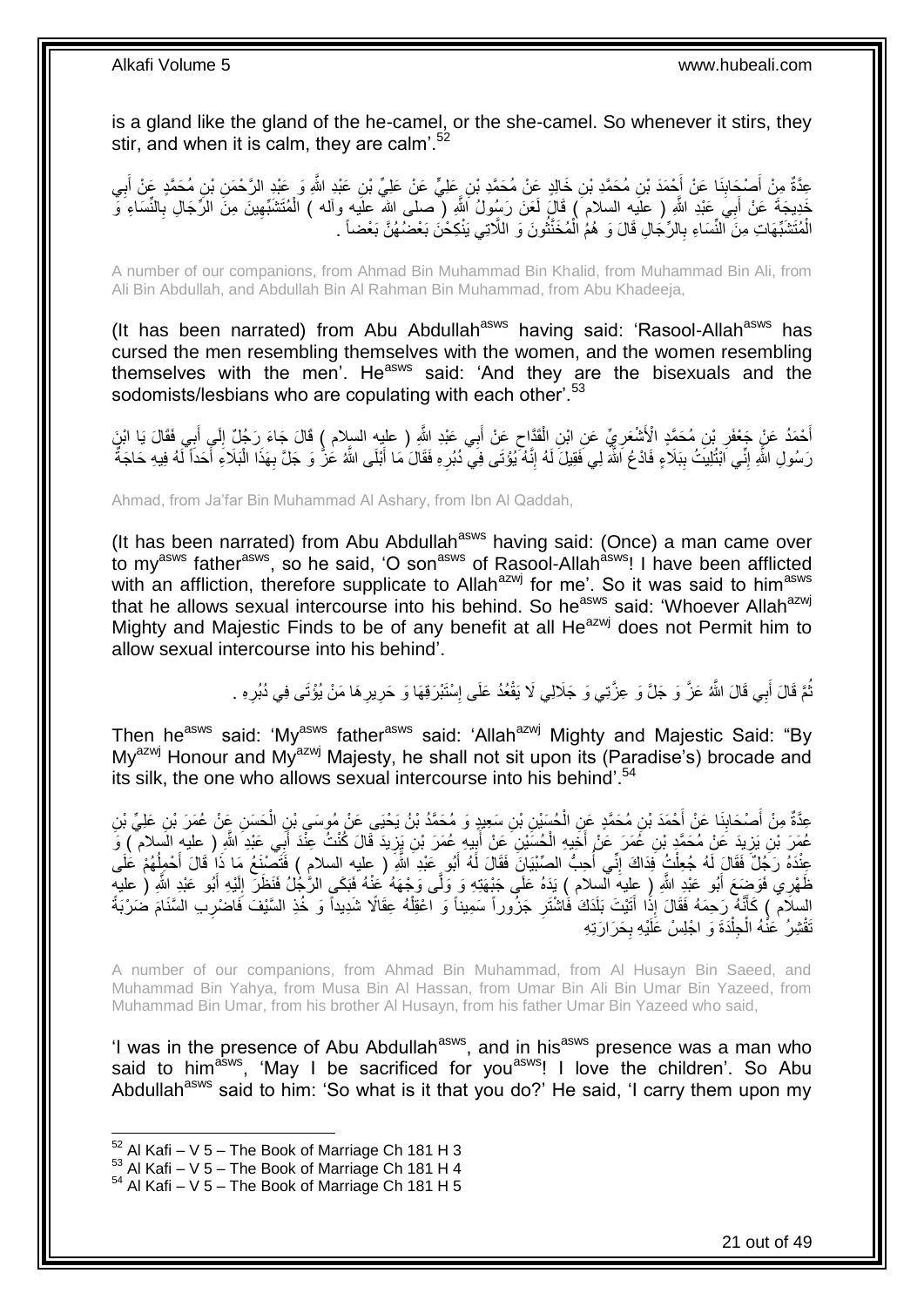back'. So Abu Abdullah<sup>asws</sup> placed his<sup>asws</sup> hand upon his forehead and turned his<sup>asws</sup> face away from him. So the man wept, and Abu Abdullah<sup>asws</sup> looked at him as if heasws pitied him, and he<sup>asws</sup> said: 'When you go to your city, so buy a fat camel and tie it with an intense tying, and take the sword and strike the hump with a striking, taking off its skin, and sit upon it with its heat'.

فَقَالَ عُمَرُ فَقَالَ الرَّجُلُ فَأَتَيْتُ بَلَدِي فَاشْتَرَيْتُ جَزُوراً فَعَقَلْتُهُ عِقَالًا شَدِيداً وَ أَخَذْتُ السَّيْفَ فَضَرَبْتُ بِهِ السَّنَامَ ضَرْبَةً وَ  $\ddot{\cdot}$ َ Ĺ ا<br>ا ِ قَشَرْتُ عَنْهُ الْحِلْدَ وَ جَلَسْتُ عَلَيْهِ بِحَرَارَتِهِ فَسَقَطَ مِنِّي عَلَى ظَهْرِ الْبَعِيرِ شِبْهُ الْوَزَغِ أَصْغَرُ مِنَ الْوَزَغِ وَ سَكَنَ مَا بِي . َ ِ ĺ ِ Ĺ **∶ ∶** Ĺ į ِ ِ ĺ

So Umar (the narrator) said, 'So the man said (afterwards), 'I went to my city and bought a camel, and I tied it down with an intense tying, and took the sword, so I struck the hump with it with a strike, and then took the skin off it, and I sat upon it with its heat. So there dropped from me, upon the back of the camel, something resembling the lizard, being smaller than the lizard, and what was with me settled down'.<sup>55</sup>

مُحَمَّدُ بْنُ يَحْيَى عَنْ مُوسَى بْنِ الْحَسَنِ عَنِ الْهَيْثَمِ النَّهْدِيِّ رَفَعَهُ قَالَ شَكَا رَجُلٌ إِلَى أَبِي عَبْدِ اللَّهِ ( عليه السلام ) الْأُبْنَةَ فَمَسَحَ<br>يُسْتَمَدُّ بْنُ يَحْيَى عَنْ مُوسَى بْنِ الْحَسِ َ ِ ِ ة<br>أ  $\ddot{\phantom{0}}$  $\overline{a}$ أَبُو عَبْدِ اللَّهِ ( عليه السلام ) عَلَى ظَهْرَهِ فَسَقَطَتْ مِنْهُ دُوَدَةٌ حَمْرَاءُ فَبَرَأَ . ِ َ َ

Muhammad Bin Yahya, from Muhad Bin Al Hassan, from Al Haysam Al Nahdy, raising it, said,

'A man complained to Abu Abdullah<sup>asws</sup> of *Al-Ubna* (anal problem). So Abu Abdullah<sup>asws</sup> wiped upon his back, and a red insect dropped from him, so he was cured'.<sup>56</sup>

عِدَّةٌ مِنْ أَصْحَابِنَا عَنْ أَحْمَدَ بْنِ أَبِي عَبْدٍ اللَّهِ عَنْ مُحَمَّدِ بْنِ سَعِيدٍ عَنْ زَكَرٍ يَّا بْنِ مُحَمَّدٍ عَنْ بَابِيهِ عَنْ عَمْرٍ مٍ عَنْ أَبِي جَعْفَرٍ ( ֦֧֦֦֝ َ َ **∣** َ َ ِ َ عليه السلام ) قَالَ أَقْسَمَ اللَّهُ عَلَّى نَفْسِهِ أَنْ لَا يَقْعُدَ عَلَى نَمَّارِقِ الْجَنَّةِ مَنْ يُؤْتَى فِي دُبُرِهِ فَقُلْتُ لِأَبِي عَبْدِ أَاللَّهِ ( عِليَه السلام )<br>كَانَتْ اللَّهِ مِن اللَّهُ عَلَى نَفْسِهِ أَ َ َ ِ ĺ فُلَانٌ عَاقِلٌ لَٰبِيبٌ بَدْعُو النَّاسَ إِلَى نَفْسِهِ قَدِ ابْتَلَاهُ اللَّهِ قَالَ فَقَالَ فَيَعْلِهُ زَلِكَ فِي مِّسْجِدِ الْجَامِعِ قُلْتُ لَا قَالَ فَيُفْعَلُهُ عَلَى بَابِ  $\frac{1}{2}$ **∶** ĺ ِ ا<br>ا دَارِهِ قُلْتُ لَا قَالَ فَأَيْنَ يَفْعَلُهُ قُلْتُ إِذَا خَلَا قَالَ فَإِنَّ اللَّهَ لَمْ يَبْتَلِهِ هَذَا مُتَلَذِّذٌ لَا يَقْعُدُ ۖ عَلَى نَمَارِ قِ الْجَنَّةِ . لَ ِ Ĺ ا<br>ا َ Ĺ **∶** ĺ

A number of our companions, from Ahmad Bin Abu Abdullah, from Muhammad Bin Saeed, from Zakariyya Bin Muhammad, from his father, from Amro,

(It has been narrated) from Abu Ja'far<sup>asws</sup> having said: 'Allah<sup>azwj</sup> has Sword upon Himselfasws that he shall not sit upon the cushions of the Paradise, the one who allows others into his behind'. So I said to Abu Abdullah<sup>asws</sup>, 'So and so intellectual, one of understanding, is inviting people unto himself. Allah<sup>azwj</sup> has Afflicted him'. So he<sup>asws</sup> said: 'Does he do that in the Masjid gathering?' I said, 'No'. He<sup>asws</sup> said: 'So, does he do it upon the door of his house?' I said, 'No'. He<sup>asws</sup> said:' So where does he do it?' I said, 'When he is alone'. He<sup>asws</sup> said: 'So Allah<sup>azwj</sup> has not Afflicted him. This one is doing it for pleasure. He shall not sit upon the cushions of the Paradise'.<sup>57</sup>

أَحْمَدُ عَنْ عَلِيٍّ بْنِ أَسْنَاطٍ عَنْ بَعْضِ أَصْحَابِنَا عَنْ أَبِي عَبْدِ اللَّهِ ( عليه السِلام ) قَالَ مَا كَانَ فِي شِيعَتِنَا فَلَمْ يَكُنْ فِيهِمْ ثَلَاثَةُ َ َ **∣** َ َ َ ِ أَشْيَاءَ مَنْ يَسْأَلُ فِي كَفِّهِ وَ لَمْ يَكُنْ فِيهِمْ أَزْرَقُ أَخْضَرُ وَ لَمْ يَكُنْ فِيهِمْ مَنْ يُؤْتَى فِي دُبُرِهِ . ِ َ ِ َ َ ِ

Ahmad, from Ali Bin Asbaat, from one of our companions,

 $55$  Al Kafi – V 5 – The Book of Marriage Ch 181 H 6

 $56$  Al Kafi – V  $5$  – The Book of Marriage Ch 181 H 7

 $57$  Al Kafi – V 5 – The Book of Marriage Ch 181 H 8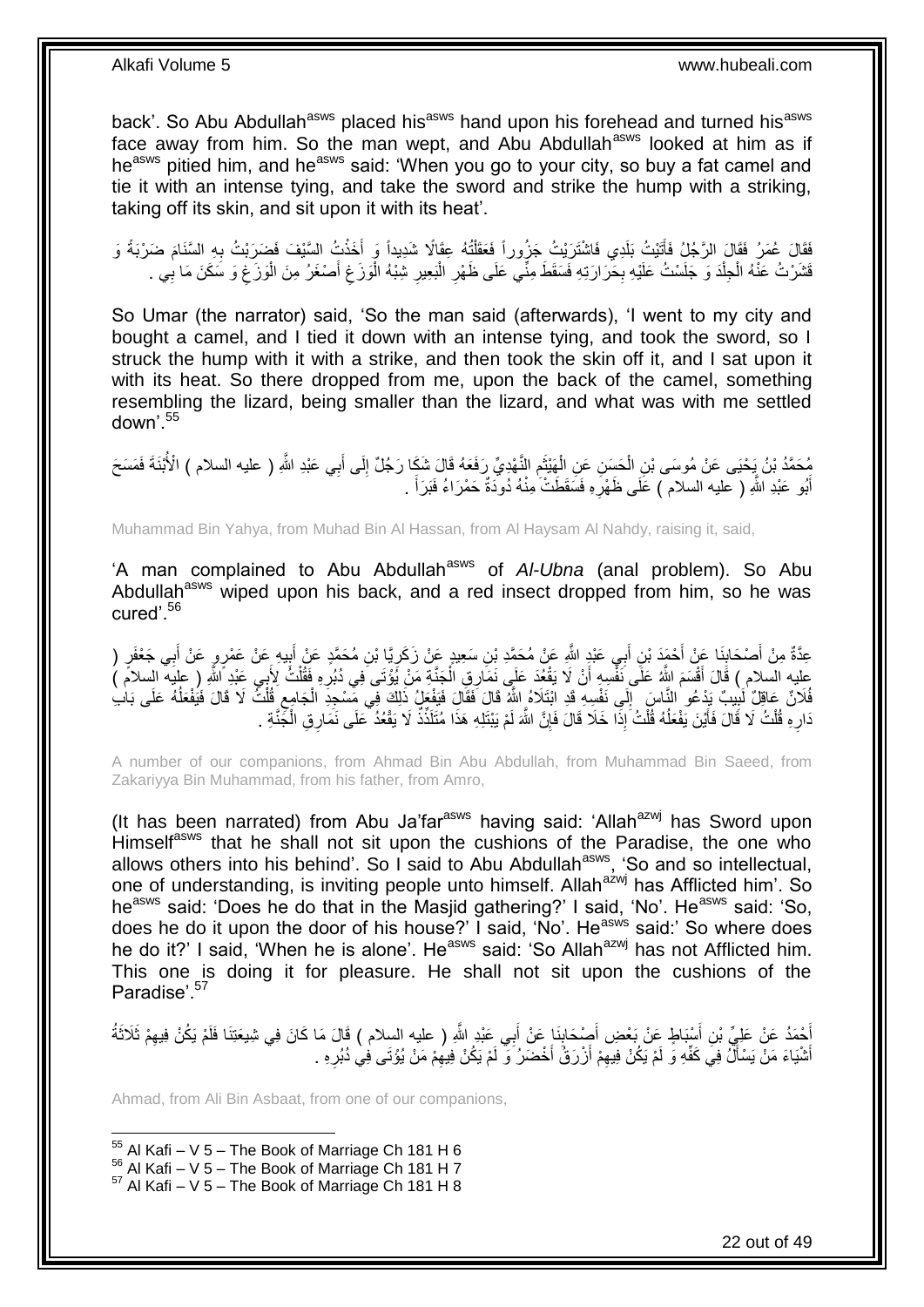(It has been narrated) from Abu Abdullah<sup>asws</sup> having said: 'Whatever there was among our<sup>asws</sup> Shias, but there will never come to be among them three things  $-$  the one who begs in his hand; and there will never be among them a blue-eyed, a greeneyed; and they would not come to be among them the one who invites others to his behind'.<sup>58</sup>

الْحُسَيْنُ بْنُ مُحَمَّدٍ عَنْ مُحَمَّدٍ بْنِ عِمْرَانَ عَنْ عَبْدِ اللَّهِ بْنِ جَبَلَةَ عَنْ إِسْحَاقَ بْنِ عَمَّارٍ قَالَ قُلْتُ لِأَبِي عَبْدِ اللَّهِ ( عليه السلام )<br>الْحُسَيْنُ بْنَ مُحَمَّدٍ بَيَنِهِ ĺ ِ هَؤُلَاءِ الْمُخَنَّثُونَ مُبْتَلَوْنَ مِهَذَا الْبَلَاءِ فَيَكُونُ الْمُؤْمِنُ مُبْتَلًى وَ النَّاسُ يَرْعُمُونَ أَنَّهُ لَا يُبْتَلَى بِهِ أَحَدٌ بِلَّهِ فِيهِ حَاجَةٌ قَالَ نَعَمْ قَذْ َ i<br>i ֖֚֚֡֝֝֝֝֝<br>ׇ֧֛֪֧֧֚֚֚֚֚֚֚֚֚֚֚֚֚֚֚֚֚֚֚֚֚֚֚֚֚֚֚֚֚֚֚֚֝֝֝֝֝֘֝֝<br>֧֧֧֧֧֧֚֚֚֚֚֚֚֚֚֚֚֚֚֜֝֝֬֝֝֝֝ ِ ر<br>با .<br>ا َ **∶** يَكُورِنُ مُبْتَلِّي بِهِ فَلَا تُكَلِّمُوهُمْ فَإِنَّهُمْ يَجِدُونَ لِكَلَامِكُمْ رَاحَةً قُلْتُ جُعِلْتُ فِدَاكَ فَإِنَّهُمْ لَيْسُوا يَصَّبِرُونَ قَالَ هُمْ يَصْبِرُونَ وَ لَكِنْ ِ Ĺ Ĺ ∣اٍ<br>∶ ِّ ِ ِ ِ يَطْلُبُونَ بِذَلِكَ اللَّذَّةَ . َّ ُّ أ

Al Husayn Bin Muhammad, from Muhammad Bin Imran, from Abdullah Bin Jabala, from Is'haq Bin Ammar who said,

'I said to Abu Abdullah<sup>asws</sup>, 'Those bisexuals are being afflicted with this affliction, so can the Believer be afflicted. Will a believing person suffer from this sickness and people think Allah<sup>azwj</sup> does not allow one whom He<sup>azwj</sup> Finds of any benefits at all to suffer from this sickness.' He<sup>asws</sup> said: 'Yes, they can be afflicted with it, but do not speak to them, for they would be finding comfort due to your speech'. I said, 'May I be sacrificed to you<sup>asws</sup>! So can they not be patient?' He<sup>asws</sup> said: 'They can be patient, but they are seeking the pleasure with that'.<sup>59</sup>

### **باب ال َّس ْح ق**

### <span id="page-22-0"></span>**Chapter 184 – The Lesbianism**

أَبُو عَلِيٍّ الْأَسْعَرِ يُّ عَنِ الْحَسَنِ بْنِ عَلِيٍّ الْكُوفِيِّ عَنْ عُبَيْسٍ بْنِ هِشَامٍ عَنْ حُسَيْنِ بْنِ أَحْمَدَ الْمِنْقَرِ يِّ عَنْ هِشَامٍ الصَّيْدَنِانِيِّ عَنْ ĺ **∶** م ِ ĺ َ ֧֖֧֖֖֖֖֖֧֖֖֧֧֧֧ׅ֧֧֧֧֧֧֧֧֧֧֧֧֚֚֚֚֚֚֚֚֝֝֟֓֝֓֝֓֝֬֟֓֟֓֝֬֝֬֝֓֝֬֜֓֝֬֜֓֝֬֝֓֝֬֝֓֝֬֝֬֓֝֬֝֬֝ أَبِي عَبْدِ اللَّهِ ( عَلَيهِ السَلامِ ) َقَالَ سَأَلَٰهٌ رَجُلٌ عَنْ هَذِهِ الْآيَةِ كَذَّبَتْ ۚقَبْلَهُمْ قَوْمُ نُوحٍ وَ أَصْحابُ الْرَّسِّ فَقَالَ بِّبِيَدِهِ هَكَذَا فَّمَسَحَ َ ٍ لَ َ َ ِ إِخْذَاهُمَا بِالْأُخْرَى فَقَالَ هُنَّ الْلُّوَاتِي بِاللَّوَاتِي يَعْنِي النِّسَاءَ بِالنَّسَاءِ ۚ ِ َّ ِ مَّ<br>ا ِ ·<br>∶

Abu Ali Al Ashary, from Al Hassan Bin Ali Al Kufy, from Ubeys Bin Hisham, from Husayn Bin Ahmad Al Minqary, from Hisham Al Saydani,

(It has been narrated) from Abu Abdullah<sup>asws</sup>, said, 'A man asked him<sup>asws</sup> about this Verse *[50:12] (Others) before them rejected (prophets): the people of Nuh and the dwellers of Ar-Rass.* So he<sup>asws</sup> said by (gesturing with) his<sup>asws</sup> hands: 'Like this', and he<sup>asws</sup> wiped one of them with the other, and he<sup>asws</sup> said: 'They were the lesbians with the lesbians, meaning the women with the women'.<sup>60</sup>

مُحَمَّدُ بْنُ يَحْيَى عَنْ أَجْمَدَ بْنِ مُحَمَّدٍ عَنْ عَلِيِّ بْنِ الْحَكَمِ عَنْ إِسْحَاقَ بْنِ جَرٍ بِرٍ قَالَ سَأَلَنْتِي امْرَأَةٌ أَنْ أَسْتَأْذِنَ لَهَا عَلَى أَبِي عَبْدِ لَ Í ِ ∣l<br>∶ ِ ĺ **∶** َ j َ اُ َ اللَّهِ ( عليه السلام ) فَأَذِنَ لَمَاَ فَدَخَلَتْ وَ مَعَهَا مَوْلَاةٌ لِّهَا فَقَالَتْ يَا أَبَا عَبْدِ اللَّهِ قَوْلُ اللَّهِ عَزَّ وَ جَلَّ زَيْتُونَةٍ لا شَرْقِيَّةٍ وَ لاَ غَرْبِيَّةٍ لَ َ ِ َ َ مَا عَُنَى بِهَذَا فَقَالُ أُيَّتُهَا الْمَرْأَةُ إِنَّ اللَّهَ لَمْ يَضْرِبِ الْأَمْثَالَ لِلشَّجَرِ إِنَّمَا ضَرَبَ الْأَمْثَالَ لِبَنِي آدَمَ سَلِي عَمَّا تُرِيدِينَ ِ ِ َ ِ لَ יֲ<br>י َ .<br>سا َ **∶** ِ

Muhammad Bin Yahya, from Ahmad Bin Muhammad, from Ali Bin Al Hakam, from Is'haq Bin Jareer who said,

 $58$  Al Kafi – V 5 – The Book of Marriage Ch 181 H 9

 $59$  Al Kafi – V  $5$  – The Book of Marriage Ch 181 H 10

 $60$  Al Kafi – V 5 – The Book of Marriage Ch 182 H 1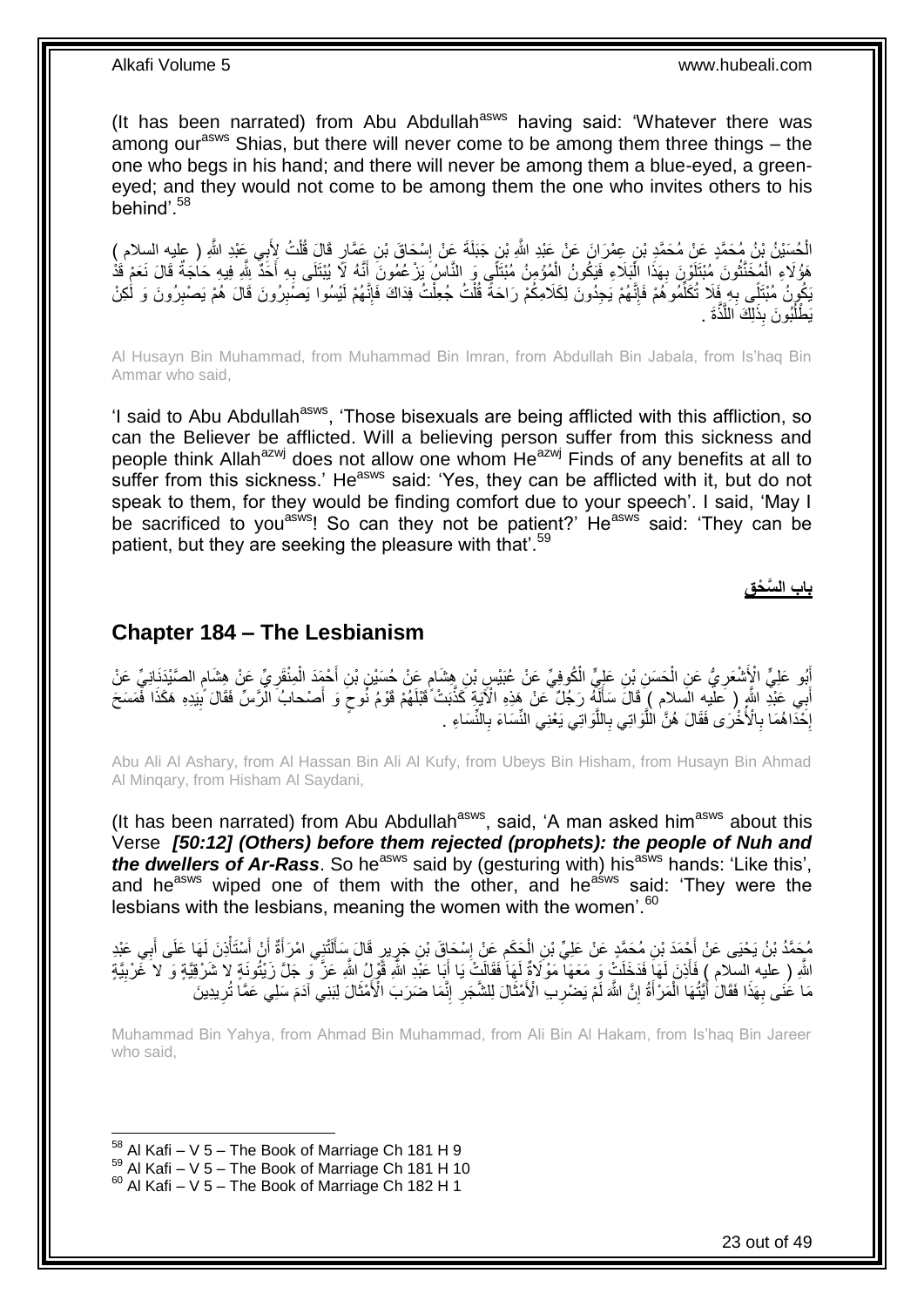'A woman asked me to get her permission to see Abu Abdullah<sup>asws</sup>. So I got the permission for her. She came over and with her was a slave girl of hers, so she said, <sup>1</sup>O Abu Abdullah<sup>asws</sup>! (What about) the Words of Allah<sup>azwj</sup> Mighty and Majestic *[24:35] lit from a blessed olive-tree, neither eastern nor western*, what is Meant by this?' So he<sup>asws</sup> said: 'O you woman! Allah<sup>azwj</sup> does not Strike the examples of the tree, but rather He<sup>azwj</sup> Stikes the examples for the children of Adam<sup>as</sup>. Ask whatever you are intending for'.

فَقَالَتْ أَخْبِرْنِي عَنِ اللَّوَاتِي مَعَ اللَّوَاتِي مَا جَدُّهُنَّ فِيهِ قَالَ حَدٌّ الزِّنَا إِنَّهُ إِذَا كَانَ يَوْمُ الْقِيَامَةِ يُؤْتَى بِهِنَّ قَدْ أُلْبِسْنَ مُقَطَّعَاتٍ مِنْ ِ َّ َّ ِ ا<br>ا ِ ĺ ُ ِ ĺ ِ ارٍ وَ قُنُّعُنَ بِمَقَانِعَ مِنْ نَارٍ وَ سُرُولْنَ مِنَ الذَّارِ وَ أَدْخِلَ فِي أَجْوَافِهِنَّ إِلَيَ رُءُوسِهِنَّ أَعْمِدَةٌ مِنْ نَارٍ وَ قُذِفَ بِهِنَّ فِي النَّارِ أَيَّتُهَا ۱.<br>ا **∶**  $\frac{1}{2}$ َ ِ ِ َ ِ ِ ِ َ ر<br>ا ِ الْمَّرْ أَةُ إِنَّ أَوَّلَ مَنْ عَمِلَ هَٔذَا الْعَمَلَ قَوْمُ لُوطٍ فَاسْتَغْنَى الرِّجَالُ بِالرِّجَالِ فَنَقِيَ النِّسَاءُ بِغَيْرِ رِجَالٍ فَفَعَلْنَ كَمَا فَعََلَ رِجَالُهُنَّ . ِ l, َ Ĺ ِ ُ ِ ĺ

So she said, 'Inform me about the lesbian with the lesbian, what is their Legal Punishments (*Hadd*) with regards to it?' He<sup>asws</sup> said:' The Legal Punishment (*Hadd*) of the adultery. When it will be the Day of Judgement, they would come with them wearing the clothing cut out from the Fire, and veiled by the veils of Fire, and their trousers would be from the Fire, and pillars of Fire would be entered into their insides up to the heads, and they would be thrown into the Fire. O you woman! The first ones who did this act were the people of Lut<sup>as</sup>. The men sufficed themselves with the men, so the women remained without men, so they did as their men had done'.<sup>61</sup>

عَلِيُّ بِنُ إِبْرَاهِيمَ عَنْ أَبِيهِ عَنْ عَمْرِو بْنِ عُثْمَانَ عَنْ يَزِيدَ النَّخَعِيِّ عَنْ بَشِيرٍ النَّبَالِ قَالَ رَأَيْتُ عِنْدَ أَبِي عَيْدِ اللَّهِ ( عليه السلام<br>يَمَّلُ تَرَبَّدُ وَبَالَهُمْ مِنْ رَبِّينَ مِن ِ  $\ddot{\phantom{a}}$ **!** َ יִין<br>י َ َ ﴾ رَبَّجُلًا فَقَالَ لَهُ جُعِلْتُ فِدَاكَ مَا تَقُولُ فِي اللَّواتِي مَعَ اللَّواتِي فَقَالَ لَهُ لَا أُخْبِرُكَ حَتَّى تَحْلِفَ لَتُخْبِرَنَّ بِمَا أُحَدِّثُكَ بِهِ النِّسَاءَ قَالَ أ اً<br>ا Ĺ ُ ِ ِ ِ ا<br>ا ُه َف لَ َف َحلَ

Ali Bin Ibrahim, from his father, from Amro Bin Usman, from Yazeed Al Nakhaie, from Basheer Al Nabbal who said,

'I saw a man in the presence of Abu Abdullah<sup>asws</sup> saying to him<sup>asws</sup>, 'May I be sacrificed for you<sup>asws</sup>! What are you<sup>asws</sup> saying regarding the lesbian with the lesbian?' So he<sup>asws</sup> said: 'I<sup>asws</sup> will not inform you until you swear an oath that you will inform the women with what I am informing you with'. So she swore an oath for him<sup>asws</sup>.

ِّفَالَ فَقَالَ هُمَا فِي النَّارِ وَ عَلَيْهِمَا سَنْعُونَ خُلَّةً مِنْ نَارٍ فَوْقٍ تِلْكَ الْحُلَلِ جِلْدٌ جَافٍّ غَلِيظٌ مِنْ نَارٍ عَلَيْهِمَا نِطَاقَانِ مِنْ نَارٍ وَ i. ĺ Ĺ َّ ِ **∶** ِ نَاجَانِ مِنْ نَارٍ فَوْْقَ تِلْكَ الْحُلَلِ وَ خُفَّانِ مِنْ نَارٍ وَ هُمَا فَِي النَّارِ . į Ĺ ِ

He (the narrator) said, 'So he<sup>asws</sup> said: 'They would both be in the Fire, and upon them would be seventy garments of Fire. Above those garments would be a dehydrated thick skin of Fire, and upon them both would be belts of Fire, and crowns of Fire above those garments, and two shoes of Fire, and they would both be in the Fire $^{\prime}$ .<sup>62</sup>

عَذْهُ عَنْ أَبِيهِ عَنْ عَلِيِّ بْنِ الْقَاسِمِ عَنْ جَعْفَرِ بْنِ مُحَمَّدٍ عَنِ الْحُسَيْنِ بْنِ زِيَادٍ عَن<br>يَسْفُسُ عَلَيْهِ عَنْ عَلِيِّ بْنِ الْقَاسِمِ عَنْ جَعْفَرِ بْنِ مُحَمَّدٍ عَنِ الْحُسَيْنِ بْنِ زِيَادٍ عَن ِ  $\ddot{\phantom{0}}$ ِ ِ Ĺ **∣** َ  $\ddot{\phantom{0}}$ َ Í أَوْ إَبَا إِبْرَاهِيمَ ( عِليه السَلام ) عَنِ الْمَرْأَةِ تُسَاحِقُ الْمَرْأَةَ وَ كَانَ مُتَّكِئاً فَجَلَسَ فَقَالَ مَلْعُونَةٌ الرَّاكِبَةُ وَ الْمَرْكُوبَةُ وَ مَلْعُونَةٌ ĺ َ  $\ddot{\phantom{0}}$ َ į ।<br>⊽ َ َ j ĺ حَتَّـىِ تَخَرُجَ مِنْ أَثْوَابِهَا الرَّاكِبَةُ وَ اَلْمَرْكُوبَةُ فَإِنَّ اللَّهَ تَبَارَكَ وَ تَعَالَى وَ الْمَلَائِكَةَ وَ أَوْلِيَاءَهُ يَلْعَنُونَهُمَا وَ أَنَا وَ مَنْ بَقِيَ فِي ِ Ĺ **∶**  $\ddot{\phantom{a}}$ َ ĺ َ  $\ddot{\phantom{0}}$ أَصْلَابِ الزَّجَالِ وَ أَرْحَامِ الْنُّسَاءِ فَهُوَ وَ اللَّهِ الزُّنَا الْأَكْبَرُ وَ لَا وَ اللَّهِ مَا لَهُنَّ تَوْبَةٌ قَاتَلَ اللَّهُ لَاقِيسَ بِنْتَ إِبْلِيسَ مَا ذَا جَاءَتْ بِهِ ِ َ َ ِ **∶** ِ

 $61$  Al Kafi – V 5 – The Book of Marriage Ch 182 H 2

 $62$  Al Kafi – V 5 – The Book of Marriage Ch 182 H 3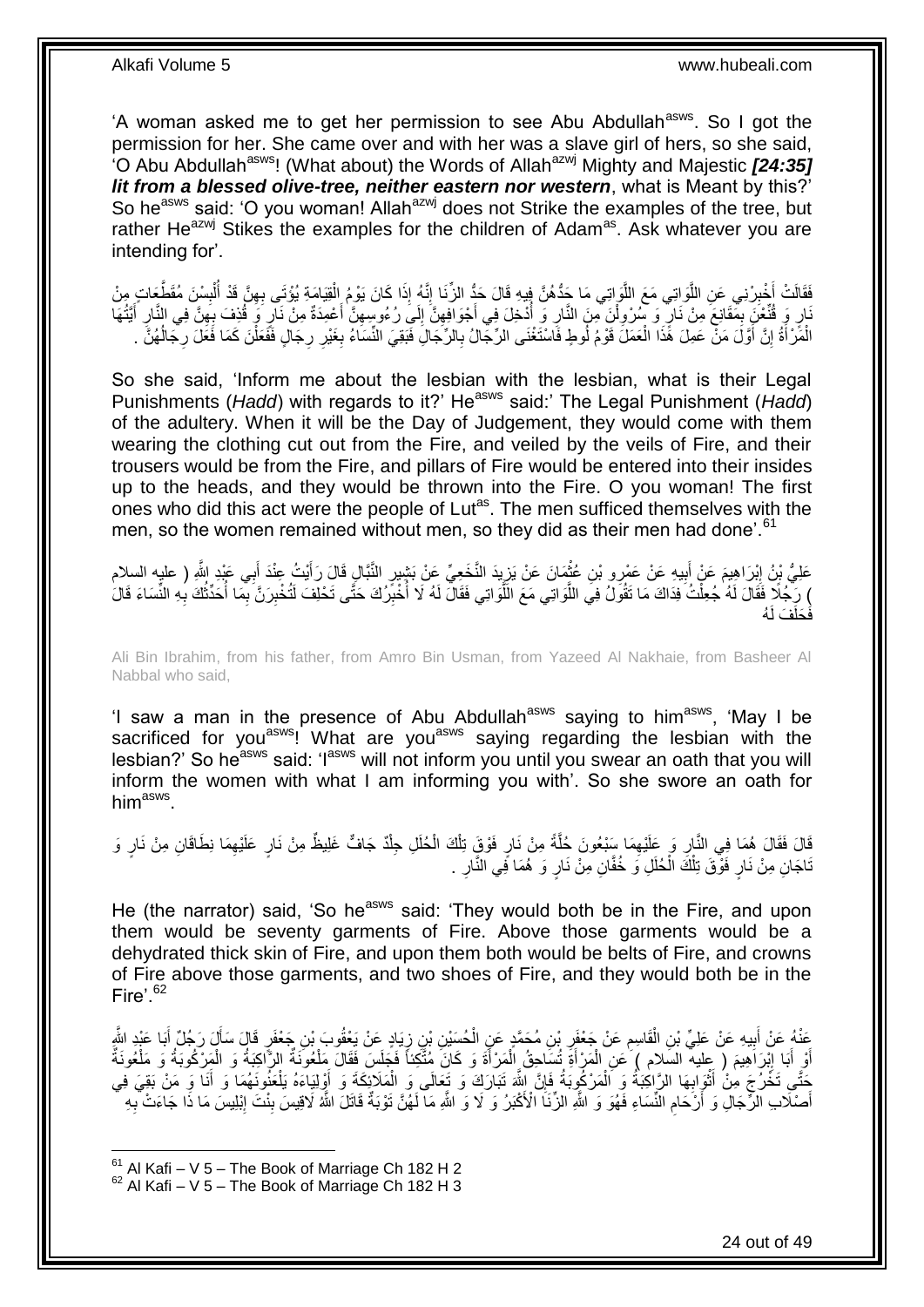From him, from his father, from Ali Bin Al Qasim, from Ja'far Bin Muhammad, from Al Husayn Bin Ziyad, from Yaqoub Bin Ja'far who said,

'A man asked Abu Abdullah<sup>asws</sup> or Abu Ibrahim<sup>asws</sup> ( $7<sup>th</sup>$  Imam<sup>asws</sup>) about the woman performing lesbian acts with the woman; and he<sup>asws</sup> was reclining, so he<sup>asws</sup> sat up and said: 'Accursed! The rider as well as the ridden, until she comes out from their clothes, the rider as well as the ridden one, for Allah $a^{2}$ <sup>wj</sup> Blessed and High, and the Angels, and the Guardians<sup>asws</sup> are cursing them both, and myself<sup>asws</sup>, and the ones who remain in the loins of the men and the wombs of the women, for by Allah<sup>azwj</sup> it is the greatest adultery, and by Allah<sup>azwj</sup>, there is no repentance for them. May Allah<sup>azwj</sup> Kill Laqys daughter of Iblees<sup>la</sup> with what she came up with'.

فَقَالَ الرَّجُلُ هَذَا مَا جَاءَ بِهِ أَهْلُ الْعِرَاقِ فَقَالَ وَ اللَّهِ لَقَدْ كَانَ عَلَى عَهْدِ رَسُولِ اللَّهِ ( صلى الله عليه وأله ) قَبْلَ أَنْ يَكُونَ  $\ddot{\phantom{0}}$ َ **∶** َ الْعِرَاقُ وَ فِيهِنَّ قَالَ رَسُولُ اللَّهِ ( صلىَ الله عليه وألمه ) لَعَنَ اللَّهُ الْمُتَشَبِّهَاتِ بِالرِّجَالِ مِنَ النِّسَاءِ وَ لَعَنَ اللَّهُ الْمُتَشَبِّهِينَ مِنَ ِ ِ Ĺ ِ ĺ الرِّجَالِ بِالنِّسَاءِ . **∶** 

So the man said, 'This is what the people of Al-Iraq are coming up with'. So he<sup>asws</sup> said: 'By Allah<sup>azwj</sup>! It was happening upon the era of Rasool-Allah<sup>asws</sup> before the existence of Al-Iraq, and regarding them Rasool-Allah<sup>asws</sup> said: 'May Allah<sup>azwj</sup> Curse the women resembling themselves with the men, and may Allah<sup>azwj</sup> Curse the men resembling themselves with the women'.<sup>63</sup>

> **س ُع َّف َع ْن َح َر م ه الَّنا َّن َم ْن َع َّف َع ْن َح َرم باب أ َ**

### <span id="page-24-0"></span>**Chapter 185 – The one restrains from the sanctity of the people, his sanctity would be restrained from**

ِ عِدَّةٌ مِنْ أَصْحَابِنَا عَنْ أَحْمَدَ بْنِ مُحَمَّدِ بْنِ خَالِدٍ عَنْ شَرِيفٍ بْنِ سَابِقٍ أَوْ رَِجُلٍ عَنْ شَرِيفٍ عَنِ الْفَصْلِ بْنٍ أَبِي قُرَّةَ عَنْ أَبِي ِ َ ِ َ ِ َ َ Ĺ ِ َ عَبْدِ اللَّهِ ( عليه السلام ) قَالَ لَمَّا أَقَامَ الْعِلَيْلِمُ الْجِدَارَ أَوْحَى اللَّهُ تَبَارَكَ وَّ تَعَالَى إِلَى مُوسَى ( عليه السلام ) أَنَّى مُجَارِّي الْأَبْنَاءِ ِ َ ĺ ĺ َ َ بِسَعْيِ الْأُبَاءِ إِنْ خَيْراً فَٰخَيْرٌ وَ إِنْ شُرّاً فَشَرٌّ لَا تَزْنُوا فَتَزْنِيَ نِسَاؤُكُمْ وَ مَنْ وَطِّئَ فِرَاشٌ اُمْرِئٍ مُسْلِمٍ وُطِئَ فِرَاشُهُ كَمَا تَدِينُ<br>بِسَعْيِ الْأُبَاءِ إِنْ خَيْراً فَٰخَيْرٌ وَ ِ **∣ ื** ِ نُ<sub>ّذ</sub>َانُ مُ

A number of our companions, from Ahmad Bin Muhammad Bin Khalid, from Shareef Bin Sabiq, or a man from Shareef, from Al Fazl Bin Abu Qurra,

(It has been narrated) from Abu Abdullah $a$ <sup>asws</sup> having said: 'When the scholar (Prophet Khizr<sup>as</sup>) straightened the wall, Allah<sup>azwj</sup> Blessed and High Revealed unto Musa<sup>as</sup>: "I<sup>azwj</sup> will Recompense the sons for the work of the fathers, if it is good, so good, and if it is evil, so evil. Do not commit adultery for your womenfolk will commit adultery; and the one who tramples the bed of a Muslim person, his bed would be trampled upon; just as you do, so it shall be done with you'.<sup>64</sup>

عَلِيُّ بْنُ إِبْرَاهِيمَ عَنْ أَبِيهِ عَنِ إِبْنِ أَبِي عُمَيْرٍ عَنْ هِشَامِ بْنِ سَالِمٍ عَنْ أَبِي عَبْدِ اللَّهِ ( عليه السلام ) قَالَ أَ مَا يَخْشَى الَّذِينَ ٍ ِ َ ِ َ **ֽ**ו َّ َ ِ يَنْظُرُونَ فِي أَذْبَاٰرِ النِّسَاَءِ أَنْ يُبْتَلَوْاَ بِذَلِكَ فِي نِّسَائِهِمْ . ِ َ

Ali Bin Ibrahim, from his father, from Ibn Abu Umeyr, from Hisham Bin Salim,

 $63$  Al Kafi – V 5 – The Book of Marriage Ch 182 H 4  $64$  Al Kafi – V 5 – The Book of Marriage Ch 183 H 1

1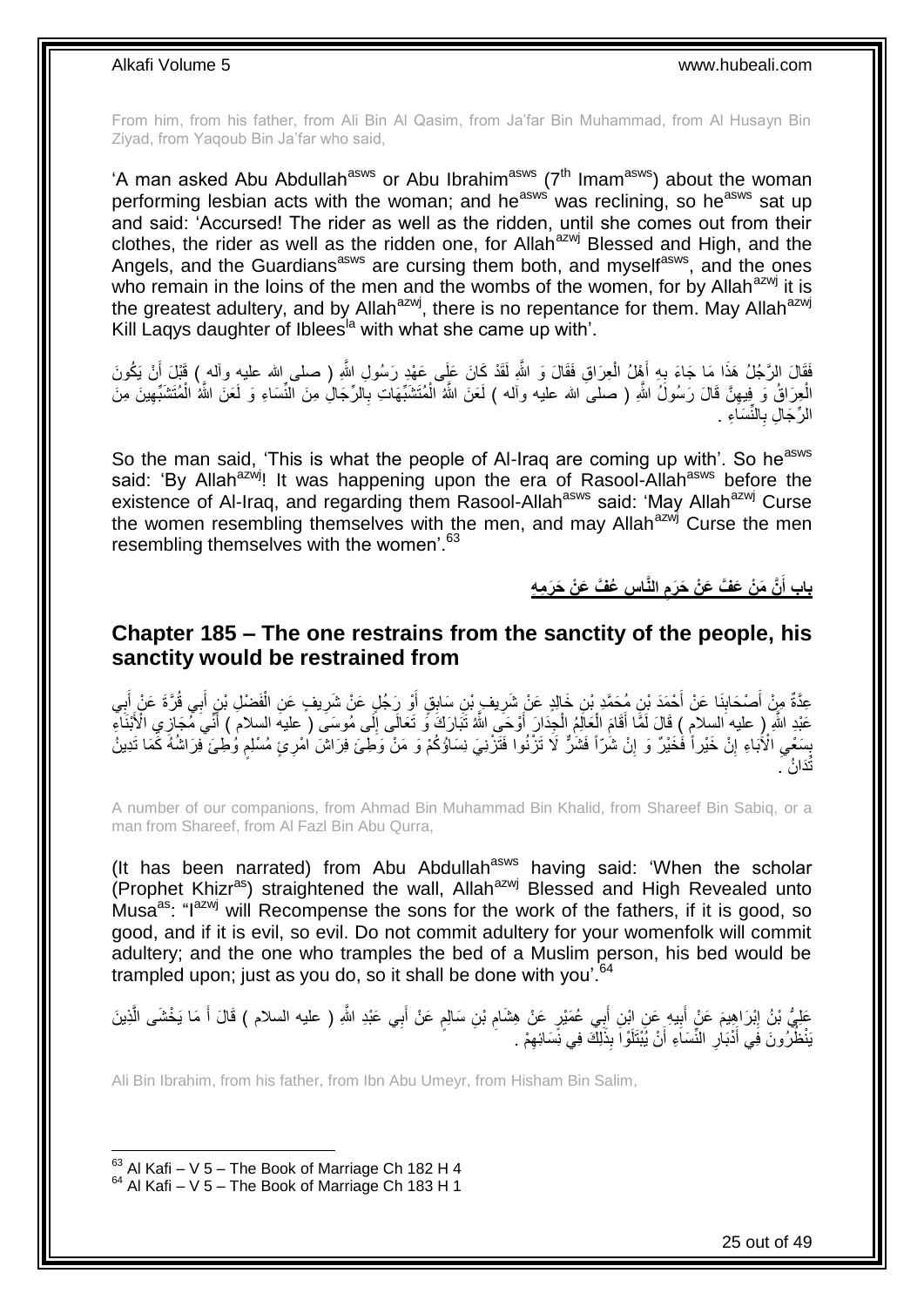(It has been narrated) from Abu Abdullah<sup>asws</sup> having said: 'Those who do not fear looking at the behinds of the women, they would be afflicted with that regarding their own womenfolk'.<sup>65</sup>

عِدَّةٌ مِنْ أَصْحَابِنَا عَنْ أَحْمَدَ بْنِ مُحَمَّدِ بْنِ خَالِدٍ عَنْ أَبِيهِ عَمَّنْ ذَكَرَهُ عَنْ مُفَضَّلٍ الْجُعْفِيِّ قَالَ قَالَ أَبُو عَبْدِ اللَّهِ ( عليه السلام )<br>حَدَّةٌ مِنْ أَصْحَابِنَا عَنْ نَجْمَةٍ مَّمَّ ĺ ِ َ َ **∣** َ مَا أَقْبَحَ بِالرَّجُلِّ مِنْ أَنْ يُرَى بِالْمَكَانِ الْمُعْوِرِ فَيُدْخَلَ ذَلِكَ عَلَيْنَا وَ عَلَى صَالِحِي أَصْحَابِنَا يَا مُفَضَّلُ أَ تَدْرِي لِمَ قِيلَ مَنْ يَزْنِ **∶** Ĺ Ĺ ِ َ ِ َ َ  $\frac{1}{2}$ َ يَوْماً يُزْنَ بِهِ قُلْتُ لَا جُعِلْتُ فِدَاكَ Ĺ Ĺ **∶** 

A numner of our companions, from Ahmad Bin Muhammad Bin Khalid, from his father, from the one who mentioned it, from Mufazzal Al Ju'fy who said,

'Abu Abdullah<sup>asws</sup> said: 'What is uglier for the man that he is seen in the place of immoralities, so he associates that with us<sup>asws</sup> and the righteous ones of our<sup>asws</sup> companions. O Mufazzal! Do you know why it is said that the one who commits adultery, one day adultery would be committed with him?' I said, 'No, may I be sacrificed for you<sup>asws</sup>'.

قَالَ إِنَّهَا كَانَتْ بَغِيٌّ فِي بَنِي إِسْرَائِيلَ وَ كَانَ فِي بَنِي إِسْرَائِيلَ رَجُلٌ يُكْثِرُ الِاخْتِلَافَ إِلَيْهَا فَلَمَّا كَانَ فِي آخِرِ مَا أَتَاهَا أُجْرَى لَ ِ ِ ِ ِ َ َ ِ اللَّهُ عَلَى لِسَانِهَا أَمَآ إِنَّكَ سَتَرْجِعُ إِلَى أَهْلِكَ فَتَجِدُ مَعَهَاۤ رَجُلًا َ ِ ِ َ

He<sup>asws</sup> said: 'There used to be a prostitute among the Children of Israel, and in the Children of Israel there was a man who used to frequently visit her. So when it was during the end of him going to her, Allah<sup>azwj</sup> Caused to flow upon her tongue, 'You will now be returning to your wife and you will find a man being with her'.

قَالَ فَخَرَجَ وَ هُوَ خَبِيتُ النَّفْسِ فَدَخَلَ مَنْزِلَهُ غَيْرَ الْحَالِ الَّتِي كَانَ يَدْخُلُ بِعَا قَبْلَ ذَلِكَ الْيَوْمِ وَ كَانَ يَدْخُلُ بِإِنْنٍ فَدَخَلَ يَوْمَئِذٍ Ĺ **∶** َّ į لَ **∶ !**  $\ddot{\cdot}$ ِ ِ بِغَيْرِ إِذْنٍ فَوَجَدَ عَلَى فِرَاشِهِ رَبَحُلًا فَارْتَفَعَا إِلَى مُوسَى ( عِلْيه السلام ) فَنَزَلَ جَبْرَئِيلُ ( عَليه السلام ) عَلَى مُوسَى ( عليه ِ i. ِ **∶** اَلسلَامَ ) فَقَالَ يَا مُوسَى مَنْ يَزْنِ يَوْماً يُزْنَ بِهِ فَنَظَرَ إِلَيْهِمَا فَقَالَ عِفُّوا تَعِفَّ نِسَاؤُكُمْ . ِ لَ ∣∣<br>∶ **∶** 

He<sup>asws</sup> said: 'So he went out and he was feeling bad himself. So he entered his house from another entrance than what he used to enter by before that day, and he used to enter by knocking. So he entered that day without knocking and he found a man upon his bed. So he raised the matter to Musa<sup>asws</sup>, and Jibraeel<sup>as</sup> came descended unto Musa<sup>as</sup> and he<sup>as</sup> said: 'O Musa<sup>as</sup>! The one who commits adultery, one day adultery would be committed with him'. So he<sup>as</sup> looked at the two of them and he<sup>as</sup> said: 'Restrain, and your womenfolk would restrain'.<sup>66</sup>

َ عِدَّةٌ مِنْ أَصْحَابِنَا عَنْ أَحْمَدَ بْنِ مُحَمَّدٍ عَنْ أَبِي الْعَبَّاسِ الْكُوفِيِّ وَ عَلِيُّ بْنُ إِبْرَاهِيمَ عَنْ أَبِيهِ جَمِيعاً عَنْ عَمْرِو بْنِ عُثْمَانَ عَنْ<br>حَدَّةٌ مِنْ أَصْحَابِنَا عَنْ أَحْمَدَ بْنِ مُح ِ ĺ َ **∣** َ  $\ddot{\phantom{0}}$ ِ عَبْدِ اللَّهِ الدَّهْقَانَ عَنْ دُرُسْتَ عََنْ عَيْدٍ الْحَمِيدِ ۖ عَنْ أَبِيَ إِبْرَاهِيمَ ( عِليه السلامِ ) قَالَ قَالَ رَسُولُ اللَّهِ ( صلىَ الله عليه وأله ) ِ į ُنَرَّوَّجُوا إِلَى آلِ فُلَانٍ فَإِنَّهُمْ عَفُّوا فَعَفَّتْ نِسَاؤُهُمْ وَ لَا تَّزَوَّجُوا إِلَى آلِ فُلَانٍ فَإِنَّهُمْ بَغَوْا فَبَغَتْ نِسَاؤُهُمْ ∣اٍ ِ ِ  $\frac{1}{2}$ 

A number of our companions, from Ahmad Bin Muhammad, from Abu Al Abbas Al Kufy, and Ali Bin Ibrahim, from his father, altogether, from Amro Bin Usman, from Abdullah Al Dihqan, from Dorost, from Abdul Hameed,

(It has been narrated) from Abu Ibrahim<sup>asws</sup> ( $7<sup>th</sup>$  Imam<sup>asws</sup>) having said: 'Rasool-Allah<sup>asws</sup> said: 'Get married to the progeny of so and so, for they are restraining (from immoralities), and their womenfolk are restraining, and do not get married to the

 $65$  Al Kafi – V 5 – The Book of Marriage Ch 183 H 2

 $66$  Al Kafi – V 5 – The Book of Marriage Ch 183 H 3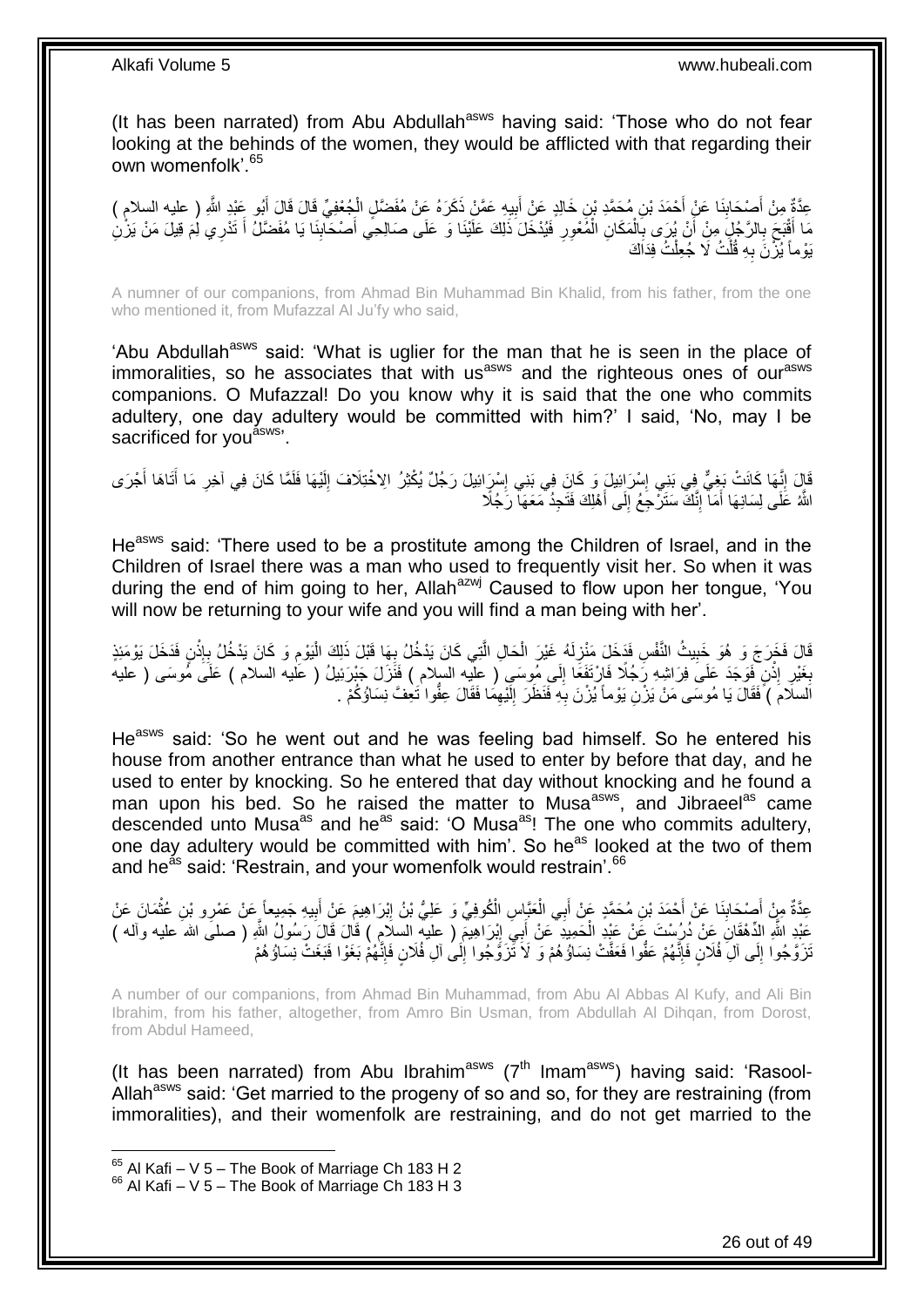progeny of so and so, for they are being adulterous, so their womenfolk are being adulterous'.

وَ قَالَ مَكْتُوبٌ فِي التَّوْرَاةِ أَنَا اللَّهُ قَاتِلُ الْقَاتِلِينَ وَ مُفْقِرُ الزَّانِينَ أَيُّهَا النَّاسُ لَا تَزْنُوا فَتَزْنِيَ نِسَاؤُكُمْ كَمَا تَدِينُ تُدَانُ . َ ĺ َ

And he<sup>asws</sup> said: 'It is inscribed in the Torah: " $I^{azmj}$  am Allah<sup>azwj</sup>, Killer of the killers, and Impoverisher of the adulterers! O you people! Do not commit adultery, for your womenfolk would commit adultery; just as you do, it shall be done with you<sup>'. 67</sup>

مُحَمَّدُ بْنُ يَحْيَى عَنْ أَحْمَدَ بْنِ مُحَمَّدٍ عَنْ مُحَمَّدِ بْنِ سِنَانٍ عَنْ عَلِيِّ بْنِ رِبَاطٍ عَنْ عُبَيْدِ بْنِ زُرَارَةَ قَالَ قَالَ أَبُو عَبْدِ اللَّهِ ( عليه َ ِ السلام ) بَرُّوا آبَاءَكُمْ يَبَرَّكُمْ أَبْنَاؤُكُمْ وَ عِفُّوا عَنْ نِسَاءِ النَّاسِ تَعِفَّ نِسَاؤُكُمْ . َ

Muhammad Bin Yahya, from Ahmad Bin Muhammad, from Muhammad Bin Sinan, from Ali Bin Ribat, from Ubeyd Bin Zurara who said,

'Abu Abdullah<sup>asws</sup> said: 'Be good to your father, your sons would be good with you, and restrain (adultery) from the women of the people, your womenfolk will restrain'.<sup>68</sup>

عَذَّةٌ مِنْ أَصْحَابِنَا عَنْ أَحْمَدَ بْنِ مُحَمَّدٍ بْنِ خَالِدٍ عَنْ بَعْضِ أَصْحَابِهِ يَرْفَعُهُ عَنْ أَبِي عَبْدِ اللَّهِ ( عليه السلام ) قَالَ قَالَ رَسُولُ َ **∶** َ **∣** اللَّهِ ( صلــى الله َعليه وألـه ) عَلَيْكُمْ بِالْعَفَافَ وَ تَرْك الْفُجُورِ . ِ Ĺ i. ِ

A number of our companions, from Ahmad Bin Muhammad Bin Khalid, from one of his companions, raising it,

(It has been narrated) from Abu Abdullah<sup>asws</sup> having said: 'Rasool-Allah<sup>asws</sup> said: 'It is upon you with the restraint and neglect of the immoralities'.<sup>69</sup>

مُحَمَّدُ بْنُ يَحْيَى عَنْ أَحْمَدَ بْنِ مُحَمَّدٍ عَنْ عَلِيٍّ بْنِ الْحَكَمِ عَنْ مُعَاوِيَةَ بْنِ وَهْبِ عَنْ مَيْمُونٍ الْقَدَّاحِ قَالَ سَمِعْتُ أَبَا جَعْفَرٍ ( عليه  $\zeta$ Ĺ ِ ِ ĺ َ السلام ) يَقُولُ مَا مِنْ عِبَادَةٍ أَفْضَلَ مِنْ عِفَّةِ بَمَّلْنٍ وَ فَرْجٍ . ٍ َ

Muhammad Bin Yahya, from Ahmad Bin Muhammad, from Ali Bin Al Hakam, from Muawiya Bin Wahab, form Maymoun Al Qaddah who said,

'I heard Abu Ja'far<sup>asws</sup> saying: 'There is none from the (acts of) worship superior than restraint of the belly and the private parts'.<sup>70</sup>

**باب َنَوا دَر**

### <span id="page-26-0"></span>**Chapter 186 – The Miscellaneous**

أَبُو عَلِيٍّ الْأَشْعَرِ يُّ عَنْ أَحْمَدَ بْنِ إِسْحَاقَ عَنْ سَعْدَانَ بْنِ مُسْلِمٍ عَنْ أَبِي بَصِبِرٍ عَنْ أَبِي عَبْدِ اللَّهِ ( عليه السلام ) قَالَ لَيْسَ َ َ ֧֧֧֧֧֧֧֧֓֝֓֝֓֝֓֝֬֟֓֟֓֓֓֟֓֓֟֓֓<del>֛</del> ِ َ ِ شَيْءٌ تَخْضُرُهُ الْمَلَائِكَةُ إِلَّا الرِّهَانُ َو مُلَاعَبَةُ الرَّجُلِ أَهْلَهُ . ِ ĺ َ

Abu Ali Al Ashary, from Ahmad Bin Is'haq, from Sa'dan Bin Muslim, from Abu Baseer,

(It has been narrated) from Abu Abdullah<sup>asws</sup> having said: 'There is nothing which the Angels attend except the horse-racing and the playing of the man with his wife'.<sup>71</sup>

1

 $67$  Al Kafi – V 5 – The Book of Marriage Ch 183 H 4

 $68$  Al Kafi – V 5 – The Book of Marriage Ch 183 H 5

 $^{69}_{-8}$  Al Kafi – V 5 – The Book of Marriage Ch 183 H 6

 $70$  Al Kafi – V 5 – The Book of Marriage Ch 183 H 7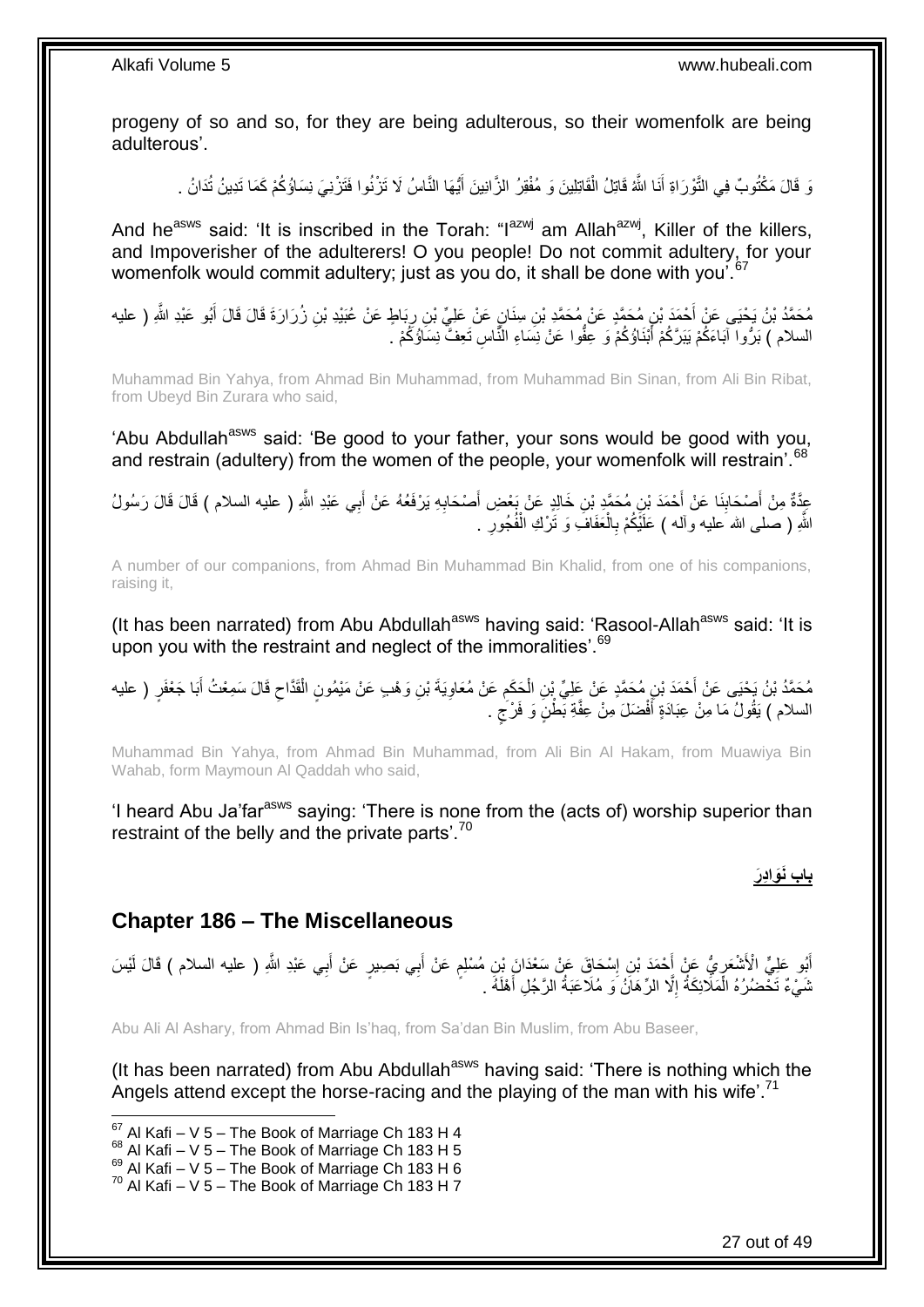

Ali Bin Ibrahim, from his father, from Ibn Abu Umeyr, from Aban Bin Usman, from Hareyz, from Waleed who said,

'A woman came over with a question to Rasool-Allah<sup>asws</sup>. So Rasool-Allah<sup>asws</sup> said: 'The child bearers, and the kind and merciful with the children, if they do not let (anyone else) come to their husbands (beds), it will be said to them: 'Enter the Paradise without Reckoning".<sup>72</sup>

عَنْهُ عَنْ أَبِيهٍ عَنِ ابْنِ أَبِي عُمَيْرٍ عَنْ سَيْفٍ بْنِ عَمِيرَةَ عَنْ أَبِي الصَّبَّاحِ الْكِنَانِيِّ عَنْ أَبِي عَبْدِ الثَّهِ ( عليه السلام ) قَالَ إِذَا َ Ĺ  $\zeta$ َ َ **∣** َ  $\ddot{\phantom{0}}$ صَلَّتِ الْمَرْأَةُ خَمْساً وَ صَلَّمَتْ شَّهْراً وَ أَطَاعَتُ زَوْجَهَا وَ عَرَفَّتْ حَقَّ عَلِيٍّ ( مِليه السلام ) فَلْتَدْخُلْ مِنْ أَيِّ أَبْوَالِ الْجَنَّةِ َ j, ĺ َ َ ĺ تَنَاءَتْ .

From him, from his father, from Ibn Abu Umeyr, from Sayf Bin Ameyra, from Abu Al Sabbah Al Kinany,

(It has been narrated) from Abu Abdullah<sup>asws</sup> having said: 'When the woman Prays five (Prayers a day), and Fasts a month, and obeys her husband, and recognises the right of Aliasws, so let her enter from whichever door of the Paradise she so desires to $\overline{0}$ <sup>73</sup>

مُحَمَّدُ بِنُ يَحْبِى عَنْ أَحْمَدَ بْنِ مُحَمَّدٍ عَنْ عَلِيٍّ بْنِ حَدِيدٍ عَنْ جَمِيلٍ عَنْ بَعْضِ أَصْحَابِهِ عَنْ أَجَدِهِمَا ( عليهما السلام ) فِي َ ِ َ رَجُلٍ أَقَرَّ عَلَى نَفْسِهِ أَنَّهُ غَصَبَ جَارِيَةَ رَجُلٍ فَوَلَدَتِ الْجَارِيَةُ مِنَ الْغَاصِبِ قَالَ تُرَدُّ الْجَارِيَةُ وَ الْوَلَدُ عَلَى الْمَغْصُوبِ مِنْهُ إِذَا ِ ĺ ĺ **ٍ**  $\ddot{\phantom{0}}$ ِ َ َ ĺ ĺ **ِ** أَقَلَّ بِذَلِكَ الْغَاصِبُ . َ  $\ddot{\phantom{0}}$ 

Muhammad Bin Yahya, from Ahmad Bin Muhammad, from Ali Bin Hadeed, from Jameel, from one of his companions,

(It has been narrated) from one of the two  $(5<sup>th</sup>$  or  $6<sup>th</sup>$  Imam<sup>asws</sup>) regarding a man who confessed upon himself that he had raped a slave girl of a man, so the slave girl gave birth from the rapist. He<sup>asws</sup> said: 'The slave girl and the child would be returned to the one raped from (the master), when the rapist had confessed with that'.<sup>74</sup>

عِدَّةٌ مِنْ أَصِدْكِنِنَا عَنْ أَحْمَدَ بْنِ مُحَمَّدٍ عَنِ ابْنِ فَضِّالٍ عَنِ الْحَكَمِ بْنِ مِسْكِينٍ عَنْ إِسْحَاقَ بْنِ عَمَّارٍ عَنْ أَبِي عَبْدٍ اللَّهِ ( عِليه َ ِ َ ِ ِ  $\ddot{\phantom{0}}$ السِلام ۖ) قَالَ كَانَ مَلِكٌ فِي بَنِيَّ إِسْرَائِيلَ ۖ وَ كَانَ لَهُ قَاضٍ ۖ وَ لِلْقَاضِبِيّ أَخٌ وَ ۗكَانَ رَجُلَ صِدْقٌ وَ لِلَّهُ امْرَأَةٌ فَّذْ وَلَدَتْهَا الْأَنْبِيَاءُ Ĺ ِ ِ لَ فَأَرَادَ الْمَلِكُ أَنْ يَبْعَثَ رَجُلًا فِي حَاجَةٍ فَقَالَ لِلْقَاضِي ابْغِنِي رَجُلًا ثِقَةً فَقَالٌ مَا أَعْلَمُ أَحَداً أَوْثَقَ مِّنْ أَخِي فَدَعَاهُ لِيَبْعَثَهُ فَكَرِ مَ ذَلِكَ .<br>أ َ Ĺ i<br>L َ ِ َ َ َ َ َ الرَّجُلُ وَ قَالَ لِأُخِيهِ إِنِّي أَكْرَهُ أَنْ أُضَيِّعَ امْرَأَتِي فَعَزَمَ عَلَيْهِ فَلَمْ يَجِدْ بُدّاً مِنَ الْخُرُوجِ فَقَالَ لِأَخِيهِ يَا أَخِي إِنَّي لَسْتُ أُخَلِّفُ َ יִין<br>∶ ُ ِ َ  $\zeta$ َ ِّ نَّنَيْنَاً أَهَمَّ عَلَيَّ مِنِ امْرَأَتِي فَاخْلُفْنِي فِيهَا وَ نَوَلَّ قَضَاءَ حَاجَتِهَا قَالَ نَعَمْ ُ َ َ

A number of our companions, from Ahmad Bin Muhammad, from Ibn Fazzal, from Al Hakam Bin Miskeen, from Is'haq Bin Ammar,

(It has been narrated) from Abu Abdullah<sup>asws</sup> having said: 'There used to be a king among the Children of Israel, and he had a judge of his, and for the judge there was

1  $^{71}$  Al Kafi – V 5 – The Book of Marriage Ch 184 H 1  $72$  Al Kafi – V 5 – The Book of Marriage Ch 184 H 2  $73$  Al Kafi – V  $5$  – The Book of Marriage Ch 184 H 3  $74$  Al Kafi – V 5 – The Book of Marriage Ch 184 H 4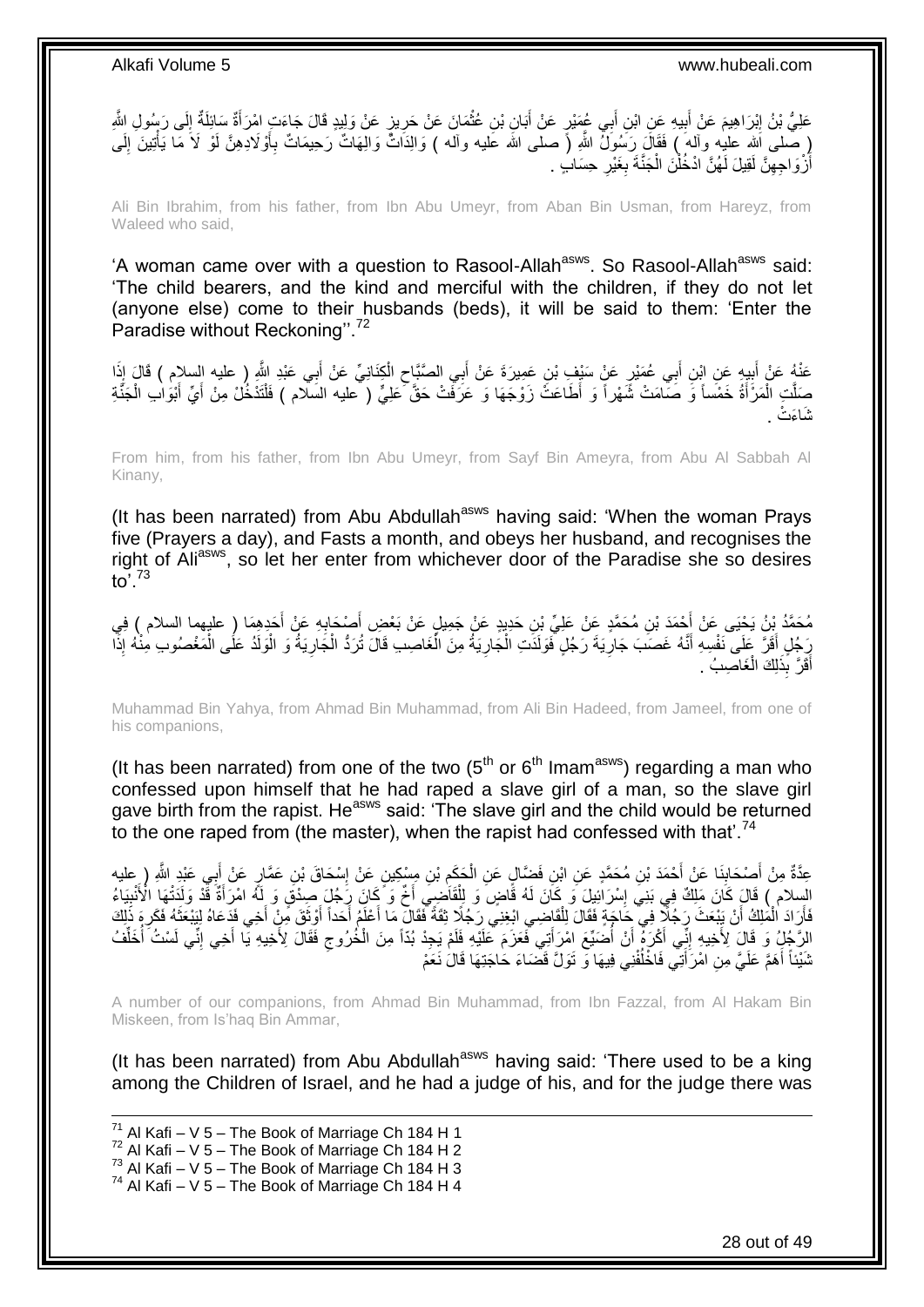a brother who was a truthful man who had a wife who had given birth to Prophets<sup>as</sup>. The king wanted to send a man somewhere for a need, so he said to the judge, 'Find me a reliable man'. So he said, 'I do not know anyone more reliable than my brother'. So he called for him in order to send him, but the man disliked that and said to his brother, 'I dislike it that I should be away from my wife', and he was determined upon it. But, he could not find (a way out) from the going out and it was inevitable. So he said to his brother, 'O my brother! I am not leaving behind anything more worrying upon me than my wife, therefore stay behind for her and govern her affairs with the fulfilment of her needs'. He said, 'Yes'.

فَخَرَجَ إِلزَّجُلُ وَ قَدْ كَانَتِ اِلْمَرْأَةُ كَارِ هَةً لِخُرُرِجِهِ فَكَانَ الْقَاضِي يَأْتِيهَا وَ يَسْأِلُهَا عَنْ حَوَائِجِهَا وَ يَقُومُ لَهَا فَأَعْجَبَتْهُ فَدَعَاهَا إِلَى ُ اً<br>ا í ֖֚֚֡֝֝֝<br>֧֖֦֖֦֖֦֖֧֦֚֚֚֚֚֚֚֚֚֚֚֚֚֚֚֚֚֚֚֚֚֝֝֝֘֝֝֝֝<br>֧֧֚֚֚֝֝ ِ َ i. ِ َ ِ َفْسِهِ فَأَبَتْ عَلَيْهِ فَحَلَفَ عَلَيْهَا لَئِنْ لَمْ تَفْعَلِي لَنُخْبِرَنَّ الْمَلِكَ أَنَّكِ قَدْ فَجَرْتِ فَقَالَتْ اصْنَعْ مَا بَدَا لَكَ لَسْتُ أُجِيبُكَ إِلَى شَيْءٍ مِمَّا ز<br>ا ِ ا<br>أ َ Ĺ بْتَ َطلَ

So the man went out, and the wife had disliked his going out. So the judge used to go over to her and ask her about her needs, and would stand by for her. He became fascinated with her, so he invited her to himself, but she refused upon it. So he swore upon her, 'If you were not to do it, I would inform the king that you have been immoral'. So she said, 'Do whatever you like, for I will not respond to you with anything from what you are seeking'.

فَاَّتَى الْمَلِكَ فَقَالَ إِنَّ امْرَأَةَ أَخِي قَدْ فَجَرَتْ وَ قَدْ حَقَّ ذَلِكَ عِنْدِي فَقَالَ لَهُ الْمَلِكُ طَهِّرْهَا فَجَاءَ إِلَيْهَا فَقَالَ إِنَّ الْمَلِكَ قَدْ أَمَرَنِي Ĺ َ َ ِ Ĺ َ ĺ ِ لَ ِ بِرَجْمِكِ فَمَا تَقُولِينَ تُجِيبُنِي وَ إِلَّا رَجَمْتُكِ فَقَالَتْ لَسْتُ أَجِيبُكَ فَاصْنَعْ مَا بَدَا لَكَ فَأَخْرَجَهَا فَحَفَرَ لَّهَا فَرَجَمَهَا وَ مَعَهُ النَّاسُ ِ **ِ** َ ا<br>ا

So he went over to the king and said, 'The wife of my brother has been immoral, and that is a right with me'. So the king said to him, 'Purify her'. So he went over to her and said, 'The king has ordered me with stoning you, so what are you saying, respond to me or else I shall stone you'. So she said, 'I will not respond to you, so do whatever is a must for you'. So he brought her out, and had a pit dug out for her. So he stoned her and with him were the people.

فَلَقًا ظُنَّ أَنَّهَا قَدْ مَاتَتْ تَرَكَهَا وَ انْصِرَفَ وَ جَنَّ بِهَا اللَّيْلُ وَ كَانَ بِهَا رَمَقٌ فَتَحَرَّكَتْ وَ خَرَجَتْ مِنَ الْجَفِيرَةِ ثُمَّ مَشَتْ عَلَى **∶** َّ ِ َ ر<br>ا  $\ddot{\phantom{0}}$ وَجْهِهَا حَتَّى خَرَجَتْ مِنَ الْمَدِينَةِ فَانْتَهَتْ إِلَى دَيْرٍ فِيهِ دَيْرَانِيٌّ فَبَاتَتُ عَلَى بَابِ الذَّيْرِ فَلَمَّا أَصْبَحَ الذَّيْرَانِيُّ فَتَحَ الْبَابَ وَ رَآهَا<br>وَجْهِهَا حَتَّى خَرَجَتْ مِنَ الْمَدِينَة  $\frac{1}{2}$ Ĺ ِ Ì َ <u>ุ้</u> فَسَأَلَٰهَا عَنْ قِصَّتِهَا فَخَبَّرَتُهُ فَرَحِمَهَا وَ أَدْخَلُهَا الدَّيْرَ وَ كَانَ لَهُ اَبْنٌ مَنغِيرٌ لَمْ يَكُنْ لَهُ ابْنٌ غَيْرُهُ وَ كَانَ حَسَنَ الْحَالِ َ لَ َ ĺ

So when he thought that she had died, they left her and dispersed. Then night came upon her, and there was still some breath with her. So she moved and came out from the pit. Then she walked over to her direction until she came out from the city, and she ended up to a monastery wherein was a monk. So she slept upon a door of the monastery. So when it was the morning, the monk opened the door and saw her. So he asked her about her story, and she informed him. So he pitied her and entered her into the monastery, and he had a young son and he did not have a son apart from him, and he was of a good state.

فَدَاوَاهَا حَتَّى بَرَأَتْ مِنْ عِلَّتِهَا وَ انْدَمَلَتْ ثُمَّ دَفَعَ إِلَيْهَا ابْنَهُ فَكَانَتْ تُرَبِّيهِ وَ كَانَ لِلدَّيْرَانِيِّ قَهْرَمَانٌ يَقُومُ بِأَمْرِهِ فَأَعْجَبَتْهُ فَدَعَاهَا لَ ِ .<br>• • • • َّ َ َ ِ َ ِ إِلَى نَفْسِهِ فَأَبَتْ فَجَهَدَ بِهَا فَأَبَتْ فَقَالَ لَئِنْ لَمْ تَفْعَلِيَ لَأَجْهَدَنَّ فِي قَتْلِكِ فَقَالَتْ اصنّغ مَا بَدَا ۖ لَكَ فَعَمَدَ إِلَى الْصَنْبِيِّ فَدَقَّ عُنُقَهُ وَ أَتَى ن<br>ا **∶** ۔<br>ا ِ َ **∶** ِ اَلدَّيْرَ انِيَّ فَقَالَ لَهُ عَمَدْتَ إِلَى فَاجِرَةٍ قَدْ فَجَرَتْ فَدَّفَعْتَ إِلَيْهَا ابْنَكَ فَقَتَلَتْهُ لَ ِ  $\frac{1}{2}$ 

So he treated her until she was cured from her injuries and was healed. Then he handed over his son to her. So she used to look after him, and there was a manager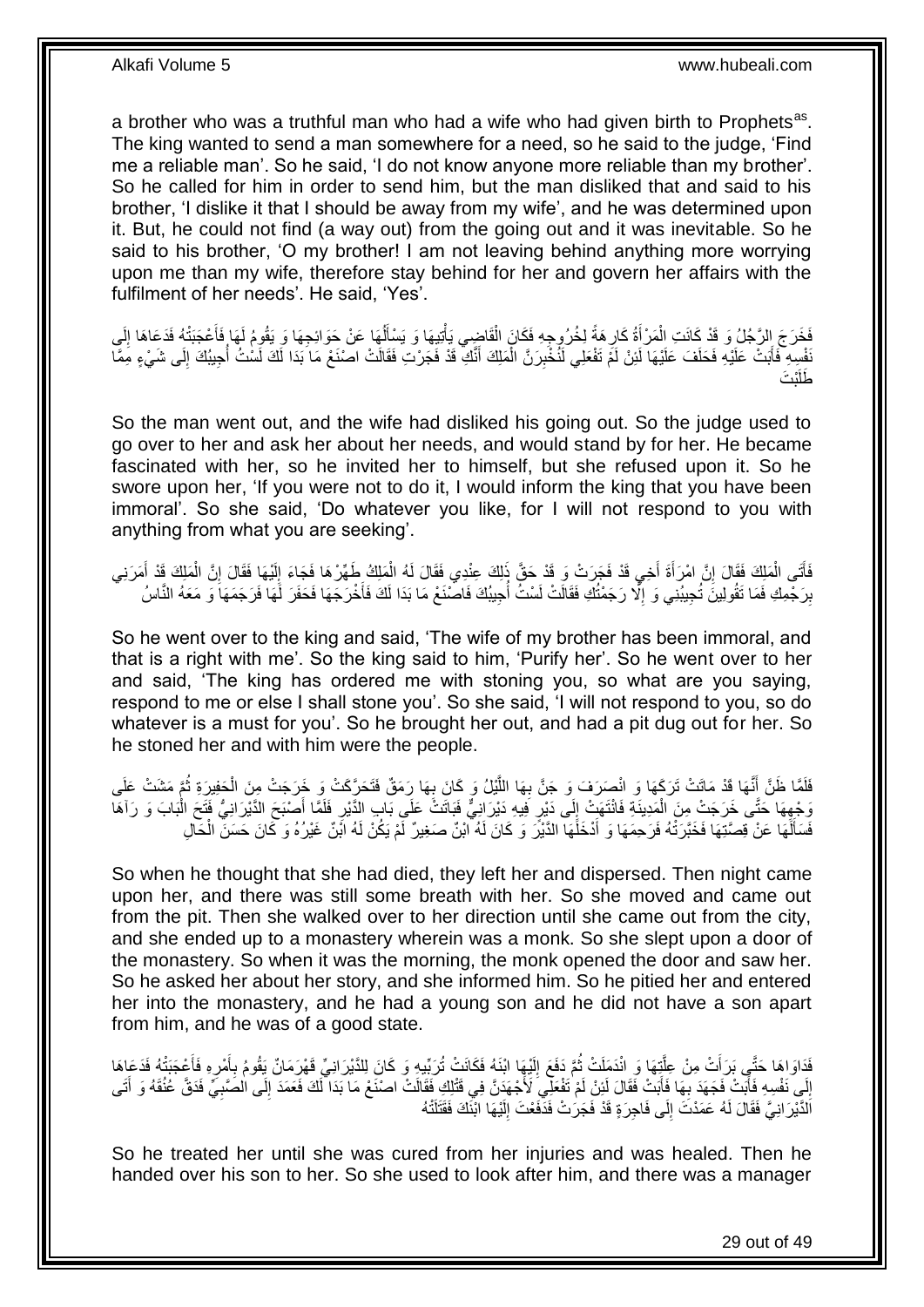who used to stand with his matters. So he was fascinated with her and invited her to himself, but she refused. So he struggled with it, but she still refused. So he said, 'If you do not do it, I shall strive to kill you'. So she said, 'Do whatever you have to'. So he deliberated to the young boy and cut off his neck, and went over to the monk and said to him, 'You helped an immoral woman who had committed immorality, and you handed over your son to her, and she killed him'.

فَجَاءَ الدَّيْرَ اِنِيٌّ فَلَمَّا رَآِهُ قَالَ لَهَا مَا هَذَا فَقَدْ تَعْلَمِينَ صَنِيعِي بِكِ فَأَخْبَرَتْهُ بِالْقِصَّةِ فَقَالَ لَهَا لَيْسَ تَطِيبُ نَفْسِي أَنْ تَكُونِي عِنْدِي Ĺ **∶** َ ِ َ فَاخْرُجِي فَأَخْرَجَهَا لَيْلًا وَ دَفَعَ إِلَيْهَا عِشْرِينَ دِرْهَماً وَ قَالَ لَّهَا تَزَوَّدِي هَذِهِ اللَّهُ حَسْبُكِ ِ لَ  $\frac{1}{2}$ ا<br>است

So the monk came over, and when he saw her, said to her, 'What is this? And you know what I have done for you'. So she informed him with the story. So he said to her, 'I am not happy with myself that you should be with me, therefore get out'. So he threw her out at night and handed over twenty Dirhams to her and said to her, 'Allah<sup>azwj</sup> will Increase this to suffice for you'.

فَخَرَجَتْ لَيْلًا فَأَصْبَحَتْ فِي قَرْيَةٍ فَإِذَا فِيهَا مَصْلُوبٌ عَلَى خَشَبَةٍ وَ هُوَ جَيٍّ فَسَأَلَتْ عَنْ قِصَّتِهِ فَقَالُوا عَلَيْهِ دَيْنٍّ عِشْرُونَ دِرْهِماً َ َ رَ مَنْ كَانَ عَلَيْهِ دَيْنٌ عِنْدَنَا لِصَاحِبِهِ صُلِبَ حَتَّى يُؤَدِّيَ إِلَى صَاحِبِهِ فَأُخْرَجَتِ الْعِشْرِينَ دِرْهَماً وَ دَفَعَتْهَا إِلَى غَرِيمِهِ وَ قَالَتْ ِ **∶** ِ ِ ِ ĺ َ ِ لَا تَقْتُلُوهُ فَأَنْزَلُوهُ عَنِ الْخَشَبَةِ فَقَالَ لَهَا مَا أَحَدٌ أَعْظَمَ عَلَيَّ مِنَّةً مِنْكِ نَجَّيْتِنِي مِنَ الْصَلْبِ وَ مِنَ الْمَوْتِ فَأَنَا مَعَكِ حَيْثُ مَا َ َ į َ َ Ĺ Ĺ <sub>َ</sub> هَبْتِ

So she went out at night and in the morning she was in a town wherein was a crucified man upon a wooden crucifix and he was still alive. So she asked about his story, and they said, 'Upon him is a debt of twenty Dirhams, and the one upon whom was a debt, with us, his companion can have him crucified until he pays it to his companions'. So she brought out twenty Dirham and handed these over to his creditor and she said, 'Do not kill him'. So they brought him down from the wooden crucifix. So he said to her, 'There is no one greater to me than you. You rescued me from the crucifix and from the death. Therefore, I will be with you wherever you go to'.

فَضِهَى مَعَهَا وَ مَضِتْ حَتَّى انْتَهَيَا إِلَى سَاحِلِ الْبَحْرِ فَرَأَى جَمَاعَةً وَ سُفُناً فَقَالَ لَهَا اجْلِسِي حَتَّى أَذْهَبَ أَنَا أَعْمَلُ لَهُمْ وَ ِ Ĺ  $\frac{1}{2}$ َ َ  $\ddot{\cdot}$ َ أَسْتَطْعِمُ وَ آتِيكِ بِهِ فَأَتَاهُمْ فَقِّلَ لَهُمْ مَا فِي سَفِينَتِكُمْ هَذِهِ قَالُوا فِي هَذِهِ تِجَارَاتٌ وَ جَوْهَرٌ وَ عَنْبَرٌ وَ أَشْيَاءُ مِنَ التِّجَارَةِ وَ أَمَّا َ ¦ َ َ َ هَذِهِ فَنَحْنُ فِيهَا قَالَ وَ كَمْ يَبْلُغُ مَا فِي سَفِينَتِكُمْ قَالُوا كَثِيرٌ لَا نُحْصِيهِ قَالَ فَإِنَّ مَعِي شَيْئاً هُوَ خَيْرٌ مِمَّا فِي سَفِينَتِكُمْ قَالُوا وَ مَا ِ ا<br>ا ا<br>ا مَعَكَ قَالَ جَارِيَةٌ لَمْ تَزِرُوْا مِثْلَهَا قَطَّ قَالُوا فَبِغِنَاهَا قَالِ نَعَمْ عَلَى شَرْطِ أَنْ يَذْهَبَ بَعْضُكُمْ فَيَنْظُرَ إِلَيْهَا ثُمَّ يَجْبِئَنِي فَيَشْتَرِيَهَا وَ ل<br>سيدة التاريخ **∶** لَ  $\ddot{\phantom{0}}$ لَ **∶** ِ ُ لَ ِ  $\ddot{\cdot}$ ُ فِلِمَهَا وَ يَدْفَعَ إِلَيَّ الثَّمَنَ وَ لَا يُعْلِمَهَا حَتَّى أَمْضِيَ أَنَا فَقَالُوا ذَلِكَ لَكَ َ َ َّ لَ  $\frac{1}{2}$ 

So he went with her, and she went until they both ended up to a coast of the sea. He saw a group of people and a ship, so he said to her, 'Sit here until I go and do some work for them and get some food and come with it to you'. So he went over to them and said to them, 'What is in this ship of yours?' They said, 'In this is merchandise, and jewels, and amber, and things for the trading, and as for this (ship), so we (sail) in it'. He said, 'And how much would it reach to, what is in your ship?' They said, 'A lot, we cannot count it'. He said, 'But, with me is something which is better than what is in your ship'. They said, 'And what is with you?' He said, 'A slave girl the likes of whom you have not seen at all'. They said, 'So sell her to us'. So he said, 'Yes, upon a stipulation that one of you should go and look at her, then he would come to me and buy her, and not let her know, and hand over the price to me, and not let her know until I go away'. So they said, 'That is for you'.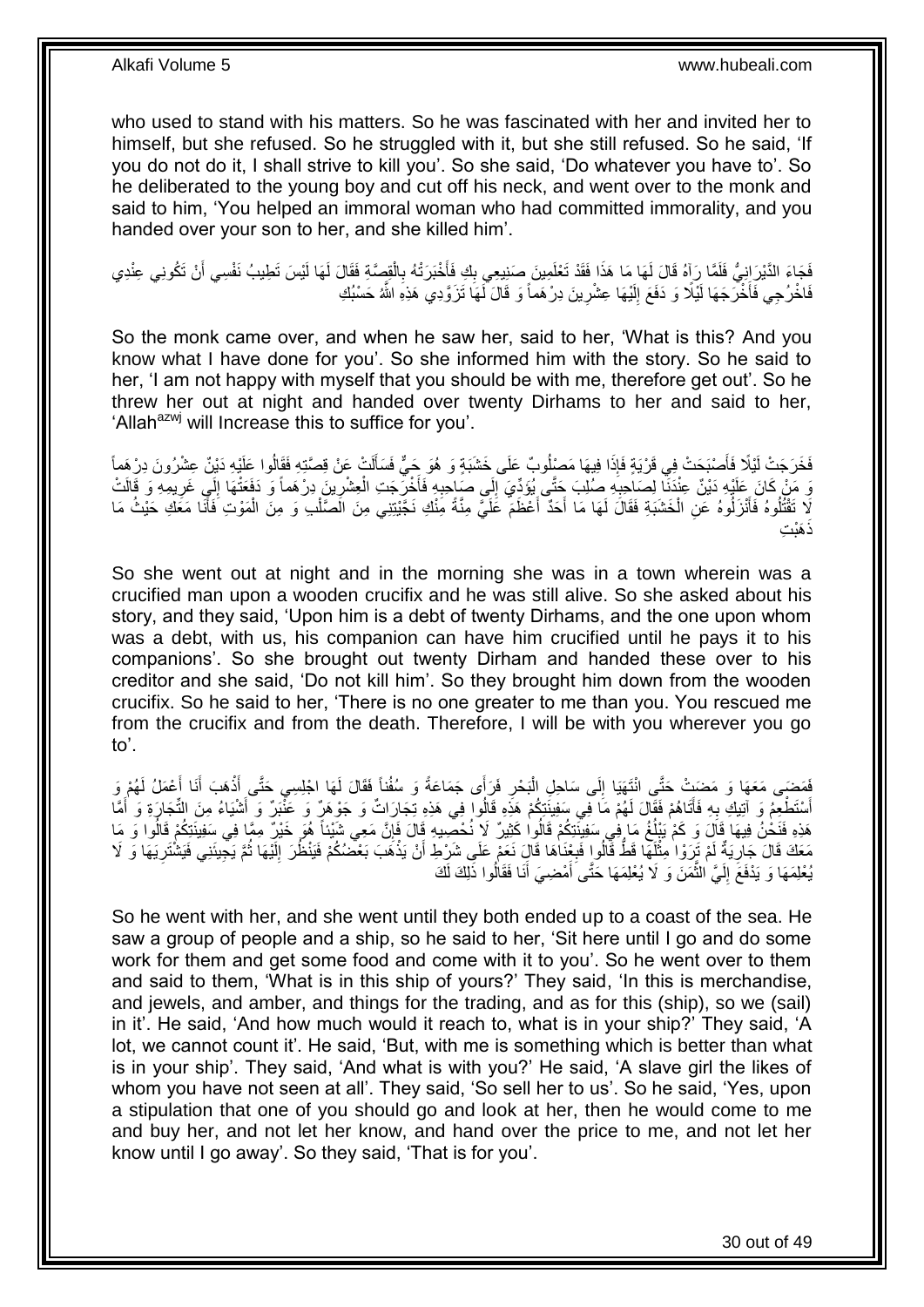فَبَعَثُوا مَنْ نَظَرَ إِلَيْهَا فَقَالَ مَا رَأَيْتُ مِثْلَهَا قَطَّ فَاشْتَرَوْهَا مِنْهُ بِعَشَرَةِ آلَاف دِرْهَمٍ وَ دَفَعُوا إِلَيْهِ الذَّرَاهِمَ فَمَضَى بِهَا فَلَمَّا أَمْعَنَ لَ  $\ddot{\phantom{0}}$ َ لَ  $\frac{1}{2}$ ر<br>بالانتقال َ ِ لَ ِ ֧֖֧֪֧֚֚֚֚֚֚֚֚֚֚֚֚֚֚֚֚֚֚֓֝֝֝֓֡֓֓֡֓֡֟֓֡֟֝֓ ِ أَتَوْهَا فَقَالُوا لَهَا َقُومِي وَ ادْخُلِي السَّفِينَةَ قَالَتْ وَ لِمَ قَالُوا قَدِ اشْتَرَيْنَاكِ مِنْ مَؤْلَاكِ قَالَتْ مَا هُوَ بِمَوْلَايَ قَالُوا لَتَقُومِينَ أَوْ َ اُ ِ َ لَنَحْمِلَنَّكِ فَقَامَتْ وَ مَضَىتْ مَعَهُمْ

So they sent someone to look at her, and he said, 'I have not seen anyone like her at all'. So they bought her from him with ten thousand Dirhams and handed the Dirhams over to him. So he went away with them. So when he was at a distance, they came over to her and they said to her, 'Stand up and enter the ship'. She said, 'And why?' They said, 'We have bought you from your master'. She said, 'He is not with my mastership!' They said, 'Either you stand up or we will carry you'. So she arose and went with them.

فَلَمَا انْتَهَوْإِ إِلَى السَّاحِلِ لَمْ يَأْمِنْ بَعْضُهُمْ بَعْضاً عَلَيْهَا فَجَعَلُوهَا فِي السَّفِينَةِ الَّتِي فِيهَا الْجَوْهَرُ وَ التَّجَارَةُ وَ رَكِبُوا هُمْ فِي َّ j  $\frac{1}{2}$  $\ddot{\phantom{0}}$ الِسَّفِيذَةِ الْأُخْرَى فَدَفَعُوهَا فَبَعَثَ اللَّهُ عَزَّ وَ جَلَّ عَلَيْهِمْ رِيَاحاً فَعَرَّقَتُهُمْ وَ بِنَفِينَتَهُمْ وَ نَجَتِ السَّفِينَةُ الِّتِي كَانَتْ فِيهَا حَتَّى اِنْتُهَتَّ ِ ِ َّ إِلَى جَزِيرَةٍ مِنْ جَزَائِرِ الْبَحْرِ وَ رَبَطَتٍ السَّفِينَةَ ثُمَّ دَارَتْ فِي الْجَزِيرَةِ فَإِذَا فِيهَا مَاءٌ وَ شَجَرٌ فِيهِ ثَمَرَةٌ فَقَالَتْ هَذَا مَاءٌ أَشْرَبُ ُ **∶** ֦֖֚֡֝֝֝֝֝֝<br>֧֚֝<br>֧֖֖֖֖֖֖֖֖֚֚֚֚֚֚֚֚֚֝֝֝֬֝֝֬֝֬֝֬֝֝ ֦֧֦֦֦֦֦֦֦֦֝֝֝֜֜ ¦ ِ َ َ ِ ĺ  $\zeta$ مِّنْهُ وَ ثَمَرٌ ۚ آكُلُ مِنْهُ أَغَبُدُ اللَّهَ فِي هَذَا الْمَوْضِعِ i<br>i َ َ

So when they ended up to the coast, they did not trust each other over her, so they made her to be in the ship wherein were the gems, and the merchandise, and they themselves sailed in the other ship, and they pushed it. Allah<sup>azwj</sup> Mighty and Majestic Sent winds upon them which drowned them and their ship, and the ship which she was in was saved, until she ended up to an island from the islands of the sea, and she tied the ship and circled around in the island. So there was water therein, and trees wherein was fruit. So she said, 'This water I shall drink, and the fruits I shall eat from, and I will worship Allah $a^{2}$  in this place'.

ِ فَأَوْحَى اللَّهُ عَزَّ وَ جَلَّ إِلَى نَبِيٍّ مِنْ أَنْبِيَاءٍ بَنِي إِسْرَائِيلَ أَنْ يَأْتِيَ ذَلِكَ الْمَلِكَ فَيَقُولَ إِنَّ فِي خَِزِيرَةٍ مِنْ جَزَائِرِ الْبَحْرِ خَلْقاً مِنْ ĺ j َ ∣l<br>∶ **!** َ ِ  $\frac{1}{2}$ ĺ ِ Ĺ ِ ِ ِّفَاخْرُجْ أَنْتَ وَ مَنْ فِيَ مِّمْلَكَتِكَ حَتَّى تَأْتُوا خَلْقِي هَذِهِ وَ ثُّقِرُوا لَهُ بِذُنُوبِكُمْ ثُمَّ تَسْأَلُوا ذَلِكَ اَلْخَلْقَ أَنْ يَغْفِرَ لَكُمْ فَإِنْ يَغْفِرَ َ ֦֖֧֦֦֦֦֦֧֦֧֧֦֧֦֧ׅ֧֚֡֝֝֝֝֝֝֝֬֝֬֝֬֝֝֬֝֓֬֝֓֝֬֝֓֞֝֓֬֝֓֝֓֜֝<br>֧֛֝֝׆֧ َ ĺ ĺ اً<br>أ ا دیکھیے ِ Ĺ i ∣ļ لَكُمْ ۖ غَفَرْتُ لَّكُمْ

So Allah<sup>azwj</sup> Mighty and Majestic Revealed unto a Prophet<sup>as</sup> from the Prophets<sup>as</sup> of the Children of Israel, that he<sup>as</sup> should go to that king and he<sup>as</sup> should be saying: 'In an island from the islands of the sea there is a creature from  $My^{azwj}$  creatures. Therefore, you and the ones in your kingdom should go out until they come over to this creature of Mine $a$ <sup>zwj</sup>, and they should confess to it with their sins. Then they should ask that creature that it should seek Forgiveness for you all. So if she were to seek Forgiveness for you, l<sup>azwj</sup> shall Forgive you<sup>7</sup>.

فَخَرَجَ الْمَلِكُ بِأَهْلِ مَمْلَكَتِهِ إِلَى تِلْكَ الْجَزِيرَةِ فَرَأَوُا امْرِأَةً فَتَقَدَّمَ إِلَيْهَا الْمَلِكُ فَقَالَ لَهَا إِنَّ قَاضِيَ هَذَا أَتَانِي فَخَبَّرَنِي أَنَّ امْرَأَةَ ِ َ ្ Ĺ َ ِ Ĺ لَ ِ َ َ **∶** ĺ َ َ أَخِيهِ فَجَرَتْ فَأَمَرْتُهُ بِرَجْمِهَا وَ لَمْ يُقِمْ عِّنْدِي الْبَيِّنَةَ فَأَخَافُ أَنْ أَكُونَ قَدْ تَقَدَّمْتُ عَلَى مَا لَا يَحِلُّ لِي فَأُحِبُّ أَنْ تَسْتَغْفِرِي لِي َ َ َ Ĺ ِ َ ِ َ ،<br>أ فَقَالَتْ غَفَرَ اللَّهُ لَكَ اجْلَِسْ

So the king went out along with the people of his kingdom to that island, and they saw that woman, So the king proceeded to her and said to her, 'This judge of mine came over to me and informed me that a wife of his brother had been immoral, so I ordered him with having her stoned, although he had not established the proof in my presence. Thus, I fear that I may have proceeded upon what is not Permissible for me, therefore I would love it if you were to seek Forgiveness for me'. So she said, 'Allah<sup>azwj</sup> has Forgiven you. Be seated'.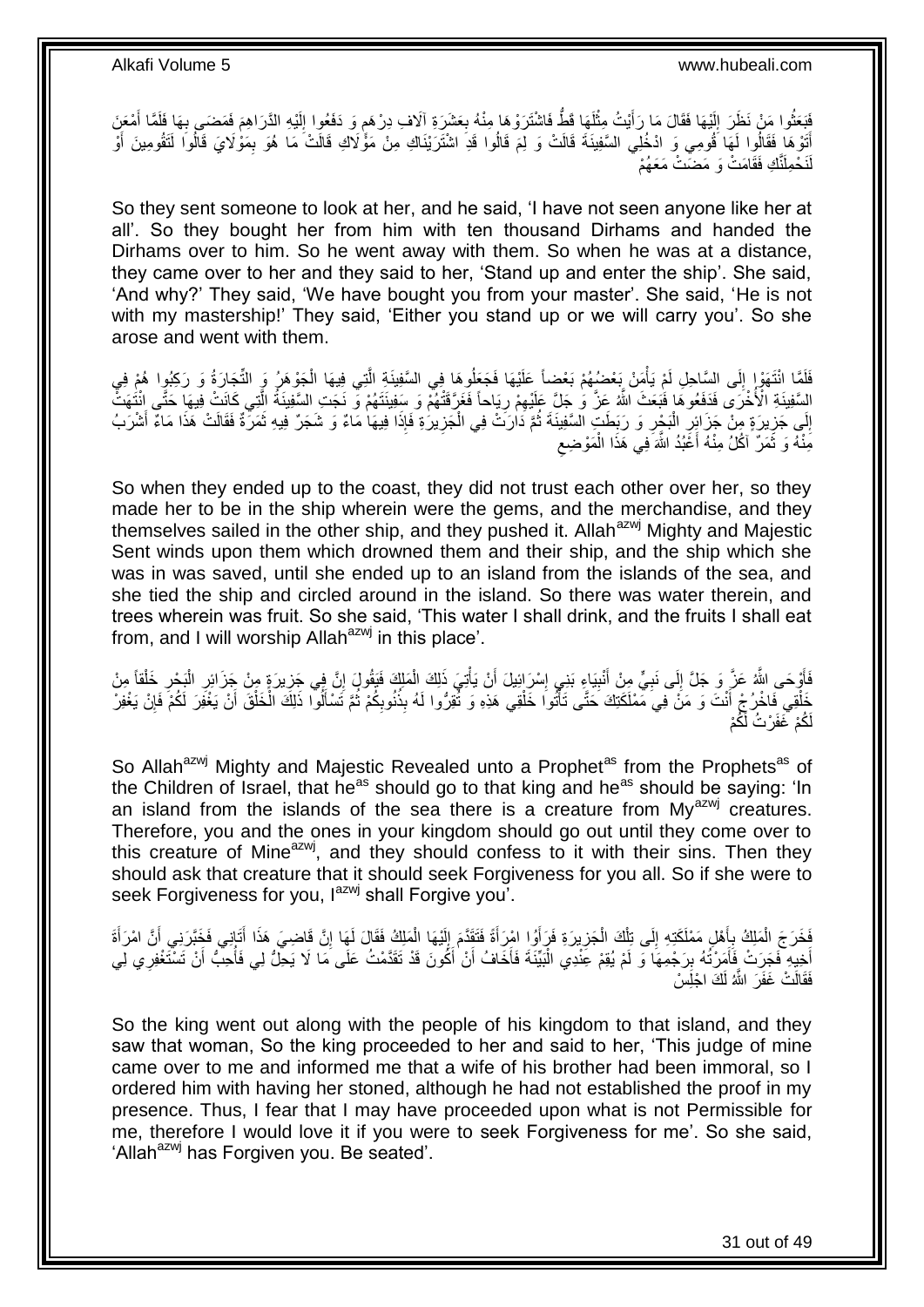نُّمَّ أَتَـى زَوْجُهَا وَ لَا يَعْرِفُهَا فَقَالَ إِنَّهُ كَانَ لِي امْرَأَةٌ وِ كَانَ مِنْ فَضْلِهَا وَ صَلَاحِهَا وَ إِنِّي خَرَجْتُ عَنْهَا وَ هِيَ كَارِهَةٌ لِذَلِكَ ِ َ ِ ِ َ ِ فَاسْتَخْلَفْتُ أَخِي عَلَيْهَا فَلَمَّا رَجَعْتُ سَأَلْتُ عَنْهَا فَأَخْبَرَنِي أَخِي أَنَّهَا فَجَرَتْ فَرَجَمَهَا وَ أَنَا أَخَافُ أَنْ أَكُونَ قَذَ ضَيَّعْتُهَا َ َ َ َ Ĺ َ َ َ َ َ فَاسْتَغْفِرِ ي لِي فَقَالَتْ غَفَرَ اللَّهُ لَكَ اجْلِسْ

Then her husband came over, and he did not recognise her, so he said, 'There used to me a wife for me, and she was from the meritorious ones and righteous ones, and I went out from her and she disliked that. So I left my brother in charge over her. So when I came back, I asked about her, and my brother informed me that she had been immoral, and so she was stoned, and I fear that I may have lost her. So please seek Forgiveness for me'. So she said, 'Allah<sup>azwj</sup> has Forgiven you. Be seated'.

فَأَجْلَسَتْهُ إِلَى جَنْبِ الْمَلِكِ ثُمَّ أَتَى الْقَاضِي فَقَالَ إِنَّهُ كَانَ لِأَخِي امْرَ أَةٌ وَ إِنَّها أَعْجَبَتْنِي فَدَعَوْتُهَا إِلَى الْفُجُورِ فَأَبَتْ فَأَعْلَمْتُ الْمَلِكَ َ َ ِ َ ِ ֦֖֚֚֡֝֝֝֝֝<br>֧֚֝<br>֧֖֖֖֖֖֖֖֖֖֖֚֚֚֚֚֚֚֚֚֚֚֚֚֚֝֝֝֝֝ َ ُ Ĺ  $\frac{1}{2}$ Ĺ َ َ ِ Ĺ ِ أَنَّهَا قَدْ فَجَرَتْ وَ أَمَرَنِي بِرَجْمِهَا فَرَجَمْنُهَا وَ أَنَا كَاذِبٌ عَلَيْهَا فَاسْتَغْفِرِيَ لِي قَالَتْ غَفَرَ اللَّهُ لَكَ َ ِ َ

So she made him to be seated next to the king, then the judge came over, so he said, 'There used to be a wife of my brother, and she had astounded me, and I invited her to the immorality, but she refused. So I let the king know that she had been immoral and he ordered me with having her stoned, so I stoned her; and I had lied against her, therefore seek Forgiveness for me'. She said, 'Allah<sup>azwj</sup> has Forgiven you'.

ثُمَّ أَقْبَلَتْ عَلَى زَوْجِهَا فَقَالَتْ اسْمَعْ ثُمَّ تَقَدَّمَ الدَّيْرَانِيُّ وَ قَصَّ قِصَّتَهُ وَ قَالَ أُخْرَجْتُهَا بِاللَّيْلِ وَ أَنَا أَخَافُ أَنْ يَكُونَ قَدْ لَقِيَهَا سَبُعٌ َ ُ َ َ َ َّ ِ َ ُ فَقَتَلَهَا فَقَالَتْ خَفَرَ اللَّهُ لَكَ اجْلِسْ

Then she turned towards her husband and she said, 'Listen'. Then the monk proceeded and related her story and said, 'I threw her out at night and I fear that she may have come across predators who mighty have killed her'. So she said, 'Allah<sup>azwj</sup> has Forgiven you. Be seated'.

> ثُّمَّ تَقَدَّمَ الْقَهْرَ مَانُ فَقَصَّ قِصَّتَهُ فَقَالَتْ لِلدَّيْرَ انِيٍّ اسْمَعْ غَفَرَ اللَّهُ لَكَ ĺ

Then the manager proceeded and related his story. So she said to the monk, 'Listen, Allah $a^{2xy}$  has Forgiven you'.

> ُّمَّ تَقَدَّمَ الْمَصْلُوبُ فَقَصَّ قِصَّتَهُ فَقَالَتْ لَا غَفَرَ اللَّهُ لَكَ Ĺ لَ

Then the crucified one proceeded and related his story. So she said, 'Allah<sup>azwj</sup> will not Forgive you'.

قَالَ ثُمَّ أَقْبَلَتْ عَلَى زَوْجِهَا فَقَالَتْ إِنَّا امْرَأَتُكَ وَ كُلُّ مَا سَمِعْتَ ۚ فَإِنَّمَا هُوَ قِصَّتِي وَ لَيْسَتْ لِي حَاجَةٌ فِي الرِّجَالِ وَ أَنَا أُحِبُّ إِلَٰ ۖ ِ َ َ َ َ َنَّأْخُذَ هُذِهِ السَّفِينَةَ وَ مِا فَيهَا وَ تُخَلِّيَ سَبِيلِي فَأَعْبُدَ اللَّهِ عَزَّ وَ جَلَّ فِي هَذِهِ الْجَزِيْرَةِ فَقَدْ تَرَى مَا لَقِيتُ مِّنَ الرِّجَالِ فَفَعَلَ وَ أَخَذَ ِ  $\ddot{\phantom{0}}$ َ ِ ِّ j َ ِ السَّفِينَةَ وَ مَا فِيهَا فَخَلَّى سَبِيلَهَا وَ انْصَرَفَ الْمَلِكُ وَ أَهْلُ مَمْلَكَتِهِ . َ Ĺ

Then she turned towards her husband, so she said, 'I am your wife, and everything which you have heard, so it is my story, and there is no need for me with regards the men, and I would love it if you would take this ship and whatever is therein, and free my way, so I can worship Allah<sup>azwj</sup> Mighty and Majestic in this island, for you have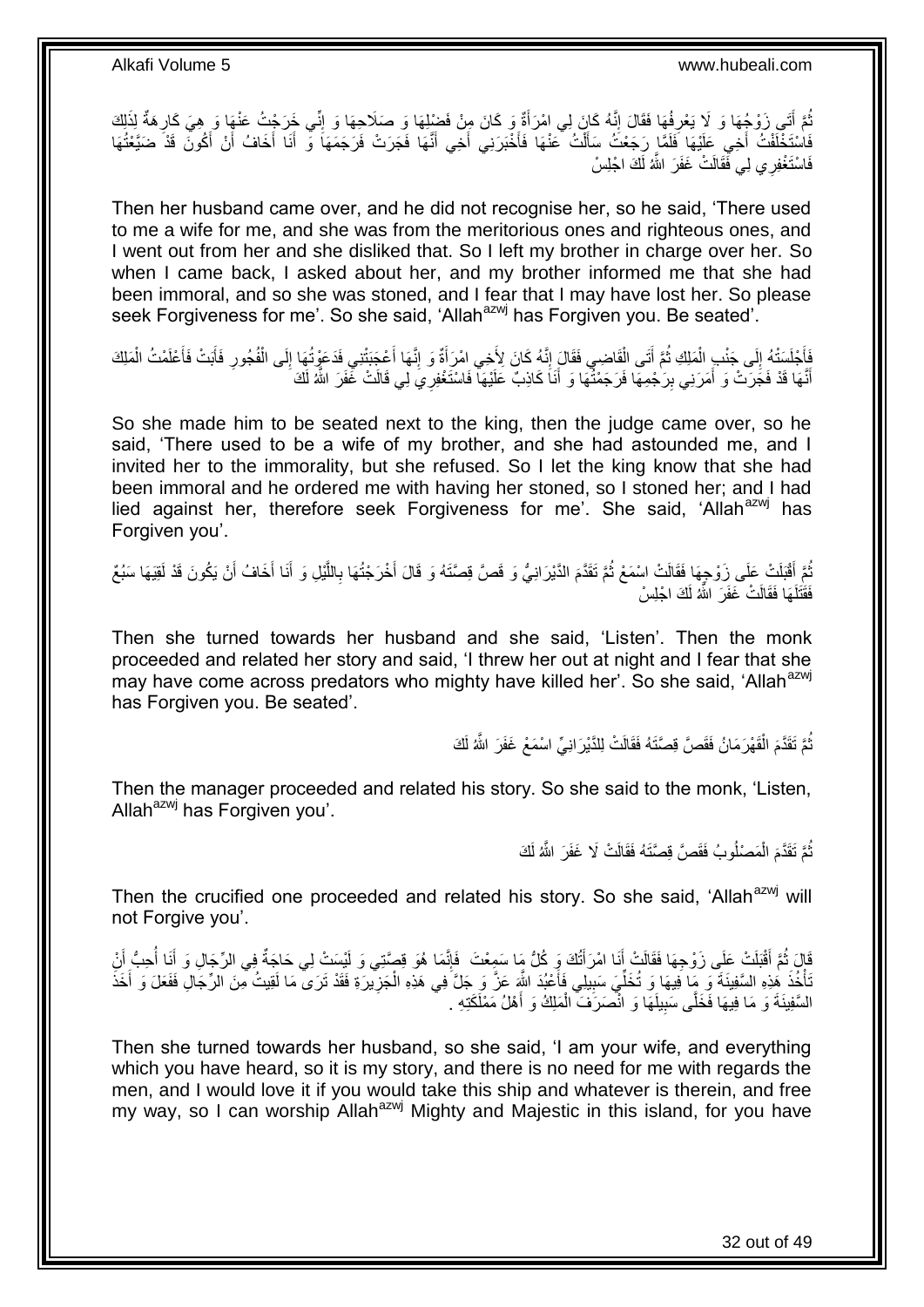seen what I have faced from the men'. So he did it and took the ship and whatever was therein, and freed her way; and the king and the people of his kingdom left'.<sup>75</sup>

أَحْمَدُ بْنُ مُحَمَّدٍ عَنِ ابْنِ أَبِي نَجْرَانَ عَمَّنْ ذَكَرَهُ عَنْ أَبِي عَٖيْدِ اللَّهِ ( عليه السلام ) وَ يَزِيدَ بْنِ حَمَّادٍ وَ غَيْرِهِ عَنْ أَبِي جَمِيلَةَ **∶** َ َ َ َ ِ عَنْ أَبِي جَعْفَرٍ وَ أَبِّي عََيْدِ اللَّهِ ( عليه السلام ) قَالَإٍ مَا مِنْ أَحَدٍ إِلَّا وُ هُوَ يُصِيبُ حَظَّاً مِنَّ الزِّنَّى فَزِنَى الْقَيْنَيْنِ النَّظَلَّ وَ زِنَى َ َ ِ ĺ ِ ِ َ الْفَمِ الْقُبْلَةُ وَ زِنَى الْيَدَّيْنِ اللَّمْسُ مَدَّقَ الْفَرْجُ ذَٰلِكَ أَمْ كَذَّبَ َ ֧֖֦֧֦֧֧֧֧֧֦֧֧֦֧֧֦֧֧֧֦֧֧֧֧֧֧֧֧֧֧֧֧֧֧֧֧֧֧֚֚֚֚֚֚֚֚֚֚֚֚֚֝֝֝֝֝֓֡֓֝֓֝֓֝֓֝֓֞֡֓֜֓֝֬֜֜֝֬<br>֧֧֧֜֜ َّ **∶** ֖֚֚֚֡֝֝֝<br>֧֖֦֖֧֖֧֖֧֧ׅ֧֧֧֧֛֪֛֪֪֧֚֚֚֚֚֚֚֚֚֚֚֚֚֚֚֚֚֚֚֚֚֚֚֝֝֘֝֘֝֝֝֝֝֝֝֝֬֝֜֝֬֝֬֝֞֞֝֝֝ ِ ֧֖֦֧֦֧֧֧֧֧֦֧֧֦֧֧֦֧֧֧֦֧֧֧֧֧֧֧֧֧֧֧֧֧֧֧֧֧֧֚֚֚֚֚֚֚֚֚֚֚֚֚֝֝֝֝֝֓֡֓֝֓֝֓֝֓֝֓֞֡֓֜֓֝֬֜֜֝֬<br>֧֧֧֜֜

Ahmad Bin Muhammad, from Ibn Abu Najran, from the one who mentioned it, from Abu Abdullah<sup>asws</sup>; and Yazeed Bin Hammad and someone else, from Abu Jameela,

(It has been narrated) from Abu Ja'far $a<sup>asws</sup>$  and Abu Abdullah $a<sup>asws</sup>$  both having said: 'There is no one except that he has share in the adultery, so he committed adultery of the eyes, the (lustful) look, and the adultery of the mouth, the kissing, and adultery of the hands, the touching, whether the private parts react to it or not'.<sup>76</sup>

مُحَمَّدُ بْنُ يَحْيَى عَنْ أَحْمَدَ بْنِ مُحَمَّدٍ عَنِ ابْنِ فَضَّالٍ عَنْ عَلِيِّ بْنِ عُقْبَةَ عَنِْ أَبِيهِ عَنْ أَبِي عَبْدِ اللَّهِ ( عليه السلام ) قَالَ سَمِعْتُهُ َ ِ َ يَقُولُ النَّظَنُ سَهْمٌ مِنْ سِهَامٍ إِبْْلِيسَ مَسْمُوَمٌ وَ كَمْ مِنْ نَظْرَةٍ أَوْرَثَتْ حَسْرَةً طَّوِيلَةً . ِ َ ِ ِ

Muhammad Bin Yahya, from Ahmad Bin Muhammad, from Ibn Fazzal, from Ali Bin Uqba, from his father,

(It has been narrated) from Abu Abdullah<sup>asws</sup>, said, 'I heard him<sup>asws</sup> saying: 'The  $\alpha$  (lustful) look is a poisoned arrow from the poisoned arrows of Iblees<sup>la</sup>, and how many from the looks have caused prolonged regrets'.<sup>77</sup>

عِدَّةٌ مِنْ أَصِدْكِلِنَا عَنْ أَحْمَدَ بْنِ أَبِي عَبْدِ اللَّهِ عَنْ أَبِيهِ عَنْ مُحَمَّدِ بْنِ سِنَانٍ عَلْ عَبْدِ اللَّهِ مِنْ مَلِيهِ عَنْ مَحَمَّدِ بْنِ سِنَانٍ عَنْ اللَّهِ مِنْ اللَّهِ ( عليه ِ َ َ َ ِ َ السلام ) قَالَ قَالَ رَسُولُ اللَّهِ (َ صَلَّى الله عليه وآلَه ) الْوَاشِمَةُ وَ اَلْمُوتَشِمَةُ وَ النَّاجِشُ وَ الْمَنْجُوشُ مَلْعُونُونَ عَلَى لِسَانِ ĺ ĺ Ĺ ĺ مُحَمَّدٍ.

A number of our companions, from Ahmad Bin Abu Abdullah, from his father, from Muhammad Bin Sinan, from Abdullah Bin Sinan,

(It has been narrated) from Abu Abdullah<sup>asws</sup> having said: 'Rasool-Allah<sup>asws</sup> said: 'The woman tatooist and the tattooed woman, and the one who raises the price (at an auction) without intending to buy it, and the one who is pleased with that, are accursed ones upon the tongue of Muhammadasws, 78

عَذْهُ عَنْ بَعْضٍ الْعِرَاقِيِّينَ عَنْ مُحَمَّدٍ بْنِ الْمُثَنَّى عَنْ أَبِيهِ عَنْ عُثْمَانَ بْنِ يَزِيدَ عَنْ جَابِرٍ عَنْ أَبِي جَعْفَرٍ ( عِليه السلام ) قَالَ ِ  $\ddot{\phantom{0}}$ **⊥** َ َ Ĺ į َ لَحِنَ رَسُولُ اللَّهِ ( صِلْى الله عليه وآله ) رَجُلًا يَنْظُرُ إِلَى فَرْج امْرَأَةٍ لَا َتَحِلُّ لَهُ وَ رَجُلًا مَحْلَةً وَ رَجُلًا يَخْنَاجُ َ ِ ِ َ َ النَّاسُ إِلَى نَفْعِهِ فَسَأَلَهُمُ الرِّشْوَةَ <sub>.</sub> لَ َ  $\frac{1}{2}$ 

From him, from one of the Iraqis, from Muhammad Bin Al Musna, from his father, from Usman Bin Yazeed, from Jabir,

(It has been narrated) from Abu Ja'far<sup>asws</sup> having said: 'Rasool-Allah<sup>asws</sup> cursed a man who looked at the private parts of a woman who was not Permissible for him,

 $^{75}$  Al Kafi – V 5 – The Book of Marriage Ch 184 H 5

 $76$  Al Kafi – V 5 – The Book of Marriage Ch 184 H 6

 $\frac{77}{10}$  Al Kafi – V 5 – The Book of Marriage Ch 184 H 7

 $^{78}$  Al Kafi – V 5 – The Book of Marriage Ch 184 H 8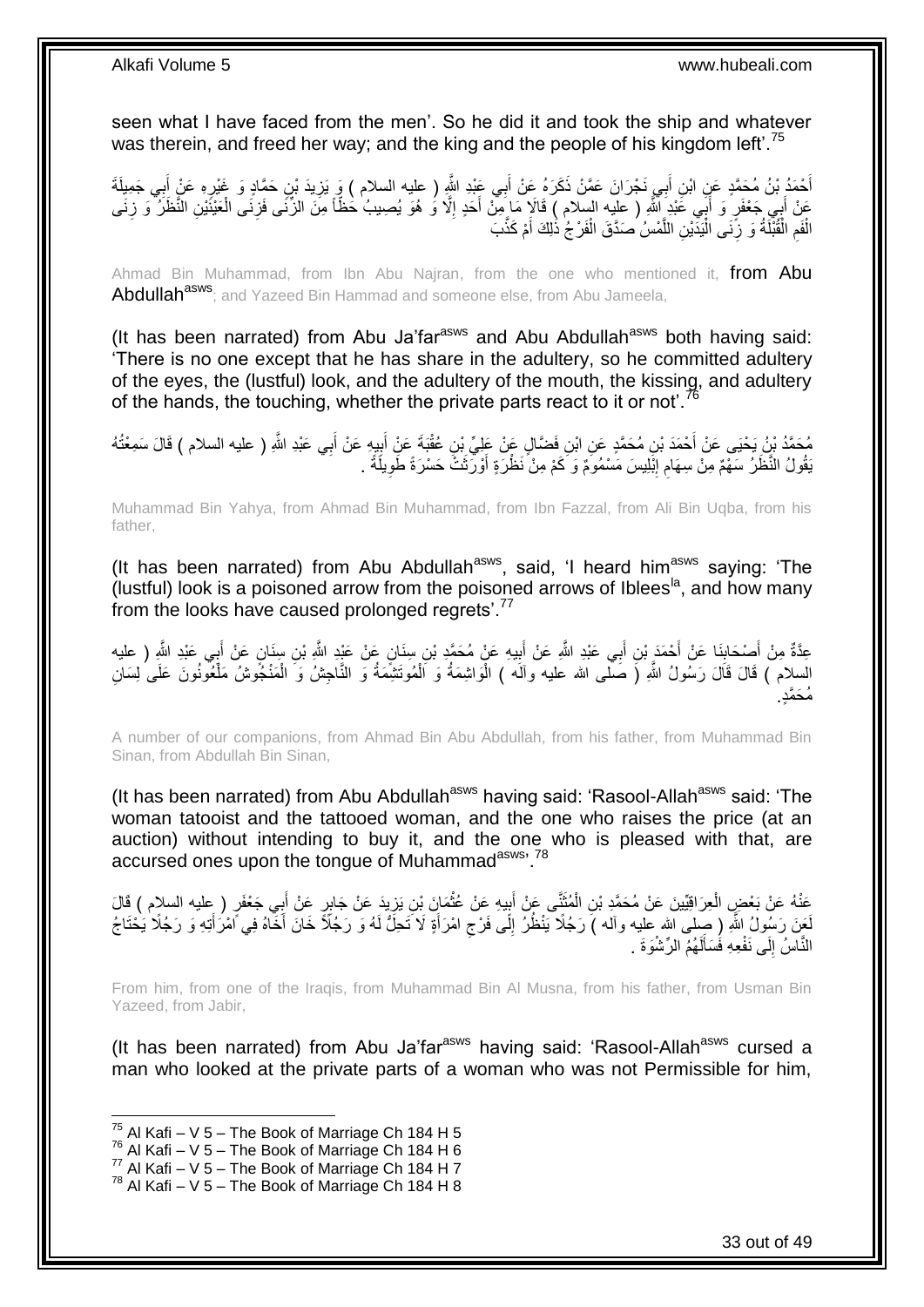and a man who betrayed his brother regarding his wife, and a man to whom the people were needy so he asked them for the bribe'.<sup>79</sup>

عِدَّةٌ مِنْ أَصْدِدَانِنَا عَنْ أَحْمَدَ بْنِ مُحَمَّدِ بْنِ عِيسَى عَنْ عَلِيٍّ بْنِ الْحَكِمِ عَنْ زُرْعِهَةَ بْنِ مُحَمَّدٍ قَالَ كَانَ رَجُلٌ بِالْمَدِينَةِ وَ كَانَ لَهُ ِ ĺ **∣** َ ĺ **∶** جَارِيَةٌ نَفِسَةٌ فَوَقَعَتْ فِي قَلْبِ رَجُلٍ وَ أُعْجِبَ بِهَا فَشَكَا ذَٰلِكَ إِلَى أَبِي عَبْدِ اللَّهِ ( علَيه السلام ) قَالَ تَعَرَّضَ لِرُؤْيَتِهَا وَ كُلَّمَا<br>جَارِيَةٌ نَفِسَ مَعَ مَعَ عَلَيْهِ مَعْ الْمَسْلِمِي ُ Ĺ ِ َّ َ ِ **∶** رَ أَيْتَهَا فَقُلْ أَسْأَلُ اللَّهَ مِنْ فَضْلِهِ فَفَعَلَ َ َ َ

A number of our companions, from Ahmad Bin Muhammad Bin Isa, from Ali Bin Al Hakam, from Zur'at Bin Muhammad who said,

'There was a man in Al-Medina who had a valuable slave girl. So she occurred in the heart of a man and he was fascinated with her. So he complained about that to Abu Abdullah<sup>asws</sup> who<sup>asws</sup> said: 'Turn away from looking at her, and every time you see her, so say, 'I ask Allah<sup>azwj</sup> from His<sup>azwj</sup> Grace'. So he did.

َ فَمَا لَبِثَ إِلَّا يَسِيرِ إَ حَتَّى عَرَضَ لِوَلِيِّهَا سَفَرٌ فَجَاءَ إِلَى الرَّجُلِ فَقَالَ يَا فُلَانُ أَنْتَ جَارِي وَ أَوْثَقُ النَّاسِ عِنْدِي وَ قَدْ عَرَضَ لِي<br>وَاللَّهُ الْبَرَّيَ الْمَرْسَلِ وَأَوْجَعَتْ الْمَ َ ∣∣<br>ِ ِ **ِ** سَفَرٌ ۖ وَ أَنَا أَحِبُّ أَنْ أُودِعَكَ فُلَانَةَ جَارِيَتِي تَكُونُ عِنْدَكَ فَقَالَ الرَّجُلُ لَيْسَ لِي امْرَأَةٌ وَ لَا مَعِي فِي مَنْزِلِي امْرَأَةٌ فَكَيْفَ تَكُونُ َ ِ ا<br>ا َ ا<br>المنابعة<br>المنابعة َ َ ِ جَارِيَتُكَ عِنْدِي فَقَالَ أَقَوِّمُهَا عَلَيْكَ بِالنَّمَنِ وَ تَضْمَنُهُ لِي تَكُونُ عِنْدَكَ فَإِذَا أَنَا قَدِمْتُ فَبِعْنِيهَا أَشْتُرِيهَا مِنْكَ وَ إِنْ نِلْتَ مِنْهَا نِلْتَ<br>مَارِيَتُكَ عِنْدِي فَقَالَ أَقِوِّمُهَ ن<br>په مون ِ ُ **∶** ĺ ĺ ِ ِ َ ِ َ مَا يَحِلُّ لَكَ فَفَعَلَ وَ غَلَّظَ عَلَيْهِ فِي الَّثْمَنِ وَ خَرَجَ الرَّجُلُ َّ

It was not long before a journey presented itself to her guardian, so he went over to the man and said, 'O so and so! You are my neighbour and the more reliable of the people in my presence, and a journey has presented itself to me, and I would love it if I could leave my so and so slave girl to be with you'. So the man said, 'There is no wife for me nor is there any woman in my house. So how can your slave girl be with me?' So he said, 'I shall evaluate her to you with the price, and you guarantee it for me for she to be with you. So when I come back, so sell her and I shall buy her from you, and if you were to attain from her whatever you attain what is Permissible for you, so do it', and he affirmed the price upon him, and the man went out.

فَعَفَّتْ عِنْدَهُ مَا شَاءَ اللَّهُ حَتَّى قَضَى وَطَرَهُ مِنْهَا ثُمَّ قَدِمَ رَسُولٌ لِبَعْضِ خُلَفَاءِ بَنِي أُمَيَّةَ يَشْتَرِي لَهُ جَوَارِيَ فَكَانَتْ هِيَ فِيمَنْ<br>وَيَسَعُدُ أَمِينَ مَنْ تَبِنِي بَيْنَ مَنْ تَبِنِ ان<br>المقام ِ ُ سُمِّيَ أَنْ يُشْتَرَى فَبَعَثَ الْوَالِي إِلَيْهِ فَقَالَ لَمُ جَارِيَةً فُلَانٍ قَالَ فُلَانٌ غَائِبٌ فَقَهَرَهُ كَلَى بَيْعِهَا َوَ أَعْطَاهُ مِنَ الثَّمَنِ مَا كِلَّنَ فِيهِ ; لَ  $\frac{1}{2}$ ∶<br>⊦ َّ َ رِبْحٌ فَلَمَّا أَخِذَتِ الْجَارِيَةُ وَ أُخْرِجَ بِهَا مِنَ الْمَدِينَةِ قَدِمَ مَوْ لَاهَا فَأَوَّلُ شَيْءٍ سَأَلَهُ سَأَلَهُ عَنِ الْجَارِيَةِ كَيْفَ هِيَ فَأَخْبَرَهُ بِخَبَرٍ هَا و<br>رُبِّحْ فَلَمَّا أَحِدَتَ الْجَارِئ َ i. ِ ِ .<br>. ِ l, :<br>ا ِ ِ َ ِ ĺ لَ َ لَ َ َّ أَخْرَجَ إِلَيْهِ الْمَالَ كُلَّهُ الَّذِي قَوَّمَهُ عَلَيْهِ وَ الَّذِي رَبِحَ فَقَالَ هَذَا ثَمَنُهَا فَخُذَهُ فَأَبَى الرَّجُلُ وَ قَالَ لَا أَخُذُ إِلَّا مَا فَوَّمْتُ عَلَيْكَ وَ مَا َّ َّ Ĺ لَ ِ َ ا<br>ا َ  $\ddot{\cdot}$ ة<br>أ **∶** كَانَ مِنْ فَضْلٍ فَخُذْهُ لَكَ هَٰنِيئاً فَصَنَعَ اللَّهُ لَهُ بِخُسْنِ نَبِّيْتِهِ . **∶**  $\ddot{\phantom{a}}$ 

So she remained with him for as long as Allah<sup>azwj</sup> so Desired, until he fulfilled his wishes from her. Then a messenger of one of the Caliphs of the Clan of Umayya came over to buy slave girls for him, so she was among the one who had been named for the acquisition. So the governor sent a messenger to him who said to him, 'The slave girl of so and so'. He said, 'So and so is absent'. But he coerced him upon selling her, and gave him the price what had a profit in it.

َفَلَمَّا أُخِذَتِ الْجَارِيَةُ وَ أُخْرِجَ بِهَا مِنَ الْمَدِينَةِ قَدِمَ مَوْلَاهَا فَأَوَّلُ شَيْءٍ سَأَلَهُ سَالَهُ عَنِ الْجَارِيَةِ كَيْفَ هِيَ فَأُخْبَرَهُ بِخَبَرِهَا وَ َ Ĺ <u>ا</u> ِ ا<br>ا **∶** į ا<br>ا ِ ِ َ ِ  $\ddot{\phantom{0}}$ لَ َ لَ َ أَخْرَجَ إِلَيْهِ الْمَالَ كُلَّهُ الَّذِي قَوَّمَهُ عَلَيْهِ وَ الَّذِي رَبِحَ فَقَالَ هَذَا ثَمَنُهَا فَخَذْهُ فَأَبَى الرَّجُلُ وَ قَالَ لَا أَخُذُ إِلَّا مَا قَوَّمْتُ عَلَيْكَ وَ مَا َ  $\ddot{\cdot}$ َ ِ َّ َّ َّ Ĺ لَ ׀<br>֧֓ ا<br>ا كَانَ مِنْ فَضْلٍ فَخُذْهُ لَكَ هَٰنِيئاً فَصَنَعَ اللَّهُ لَهُ بِخُسْنِ نَبِّيْتِهِ . ِ  $\ddot{\phantom{0}}$ 

1  $^{79}$  Al Kafi – V 5 – The Book of Marriage Ch 184 H 9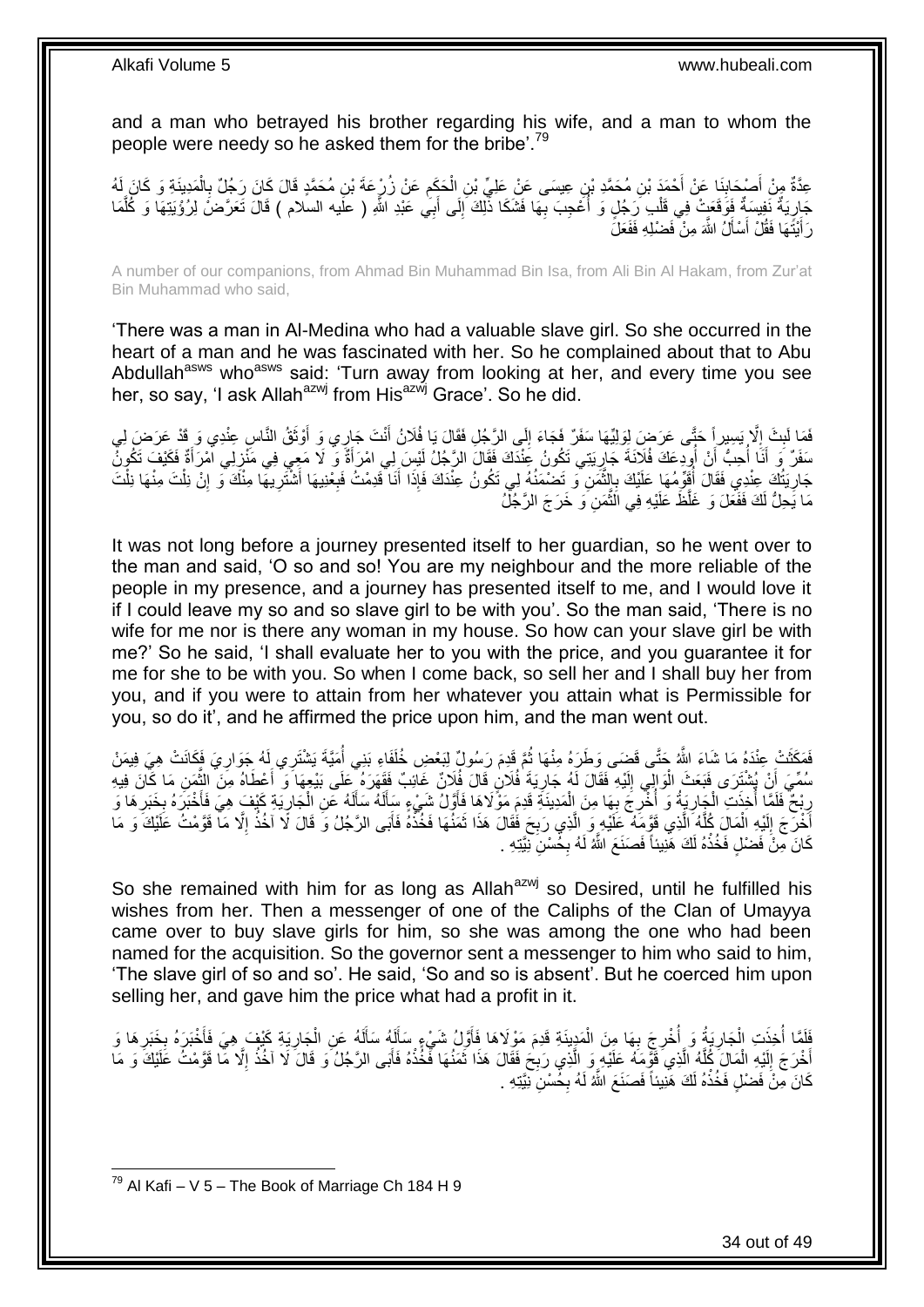So when he took the slave girl and went out with her from Al-Medina, her master came over, and the first thing he asked him was that he asked him about the slave girl, how she was. So he informed him with her news and brought out the wealth to him, all of it, which had been evaluated upon him, and which was a profit, and he said, 'This is her price, so take it'. But, the man refused and said, 'I will not take except what I had evaluated upon you, and what was from the excess, so you are welcome to take it for your'. Thus, Allah<sup>azwj</sup> Dealt with him by the goodness of his intention<sup>'80</sup>

مُحَمَّدُ بْنُ يَحْيَى عَنْ أَحْمَدَ بْنِ مُحَمَّدٍ عَنْ مُحَمَّدٍ بْنِ يَحْيَى عَنْ غِيَاتٍ بْنِ إِبْرَاهِيمَ عَنْ أَبِي عَبْدِ اللَّهِ ( عليه السلام ) قَالَ لَا بَأْسَ<br>بَيْتِ اللَّهُ ( j َ ِ أَنْ يَنَامَ الرَّجُلُ بَيْنَ أَمَثَيْنِ وَ اَلْحُرَّتَيْنِ إِنَّمَا نِسَاؤُكُمْ بِمَنْزِلَةِ اللَّعَبِ . ُّ لَ **∶** ِ ِ l, َ اً

Muhammad Bin Yahya, from Ahmad Bin Muhammad, from Muhammad Bin Yahya, from Giyas Bin Ibrahim,

(It has been narrated) from Abu Abdullah<sup>asws</sup> having said: 'There is no problem that the man sleeps between two slave girls and two free women. But rather, your women are at the status of the playthings'.<sup>81</sup>

> وَ بِهَذَا الْإِسْنَادِ أَنَّهُ كَرِهَ أَنْ يُجَامِعَ الرَّجُلُ مُقَابِلَ الْقِبْلَةِ . **∶** Ĺ **!** ِ َ

And by this chain,

1

'He<sup>asws</sup> disliked that the man copulates while facing the Qiblah'.<sup>82</sup>

مُحَمَّدُ بْنُ يَحْيَى عَنْ أَحْمَدَ بْنِ مُحَمَّدٍ عَنْ جَعْفَرٍ بْنِ يَحْيَى الْخُزَاعِيِّ عَنْ بَعْضٍ أَصْحَابِنَا عَنْ أَجَدِهِمَا ( عليهما السلام ) قَالَ<br>كُلِّفَ بَيْنَ تَجْنَبُونَ عَنْ أَحْمَدَ بْنِ مُحَمَّدٍ عَنْ ج ِ َ **;** َ ثُلْثُ لَهُ اشْتَرَيْتُ جَارِيَةً مِنْ غَيْرِ رِشْدَةٍ فَوَقَعَتْ مِنًّيَ كُلَّ مَوْقِعٍ فَقَالَ سَلْ عَنْ أُمِّهَا لِمَنْ كَانَتْ فَسَلْهُ يُحَلِّلُ الْفَاعِلَ بِأُمِّهَا مَا فَعَلَ<br>. ا<br>ا ٍ **∶ ∶** .<br>سا ُ ِ Ĺ ِّ ĺ لِيَطِيبَ الْوَلَدُ . ا.<br>ا

Muhammad Bin Yahya, from Ahmad Bin Muhammad, from Ja'far Bin Yahya Al Khazaie, from one of our companions,

(It has been narrated) from one of the two  $(5<sup>th</sup>$  or  $6<sup>th</sup>$  Imam<sup>asws</sup>), said, 'I said to himasws, 'I bought a slave girl who was without the rightful birth (born out of wedlock), and she was with me in every opportunity. So he<sup>asws</sup> said: 'Ask her mother, who her father is, so ask him to make Permissible what he had done with her mother in order to make the birth good'. $83$ 

مُحَمَّدُ بْنُ يَجْيَى عَنْ أَحْمَدَ بْنِ مُحَمَّدٍ عَنِ ابْنِ مَحْبُوبٍ عَنْ أَبِي أَيُّوبَ عَنْ بُرِيْدٍ الْعِجْلِيِّ قَالَ سَأَلْتُ أَبَا جَعْفَرٍ ( عليه السلام )<br>منصوبات المسلمة َ َ َ ĺ ĺ عَنْ قَوْلِ اللَّهِ عَزَّ وَ جَلٍّ وَ أَخَذْنَ مِنْكُمْ مَبِيْتَاقاً غَلِيظاً قَالَ الْمِيَثَّاقُ هِيَ الْكَلِمَةُ الَّتِي عُقِدَ بِهَا النِّكَاحُ وَ أَمَّا قَوْلُهُ غَلِيظاً فَهُوَ مَاءُ َّ i<br>i ֪֪֪֦֪֦֝֟֟֟֟֟֟֟֟֟֟֟֟֟֟֟֟֟֟֟֟֟֟֟֟֟֟֟֟֟֟֟֟֟֟  $\ddot{\phantom{0}}$  $\ddotsc$ َ  $\overline{a}$ َ ِ الرَّجُلِ يُفْضِيهِ إِلَى امْرَأَتِهِ . ِ

Muhammad Bin Yahya, from Ahmad Bin Muhammad, from Ibn Mahboub, from Abu Ayoub, from Bureyd AI Iialy who said.

'I asked Abu Ja'far<sup>asws</sup> about the Words of Allah<sup>azwj</sup> Mighty and Majestic **[4:21] and** *they have taken from you a solemn covenant?* He<sup>asws</sup> said: 'The covenant, it is

 $80$  Al Kafi – V 5 – The Book of Marriage Ch 184 H 10

 $81$  Al Kafi – V 5 – The Book of Marriage Ch 184 H 11

 $82$  Al Kafi – V 5 – The Book of Marriage Ch 184 H 12

 $83$  Al Kafi – V 5 – The Book of Marriage Ch 184 H 13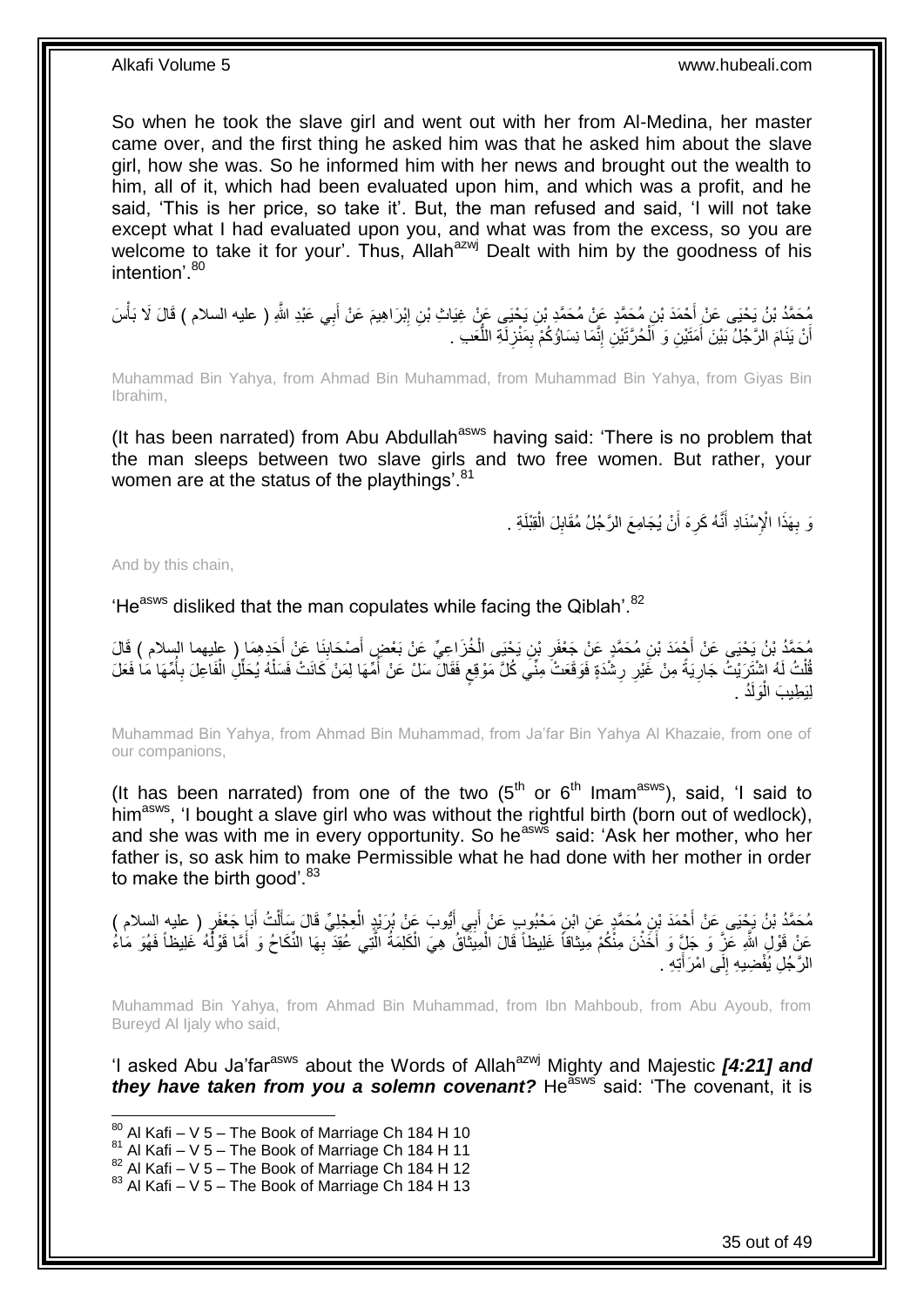the speech which he binds the marriage tie with, and as for His<sup>azwj</sup> Word **solemn**, so it is the (thick) water of the man which he empties into his wife'.<sup>84</sup>

ائِنُ مَجْبُوبِ عَنْ هِشَامِ بْنِ سَإِلِمٍ عَنْ أَبِي بَصِيرٍ قَالَ سَأَلْتُ أَبَا جَعْفَرٍ ( عليه السلام ) عَنْ رَجُلٍ تَزَوَّجَ امْرَأَةً فَقَالَتْ أَنَا حُبْلَي َ ĺ َ ٍ ; َ َ وَ أَنَا أُخْتُكَ مِنَ الرَّضَاعِةَ وَ أَنَا عَلَى غَيْرِ عِدَّةً قَالَ فِقَالَ إِنْ كَانَ دَخَّلَ رُبِهَا وَ وَاقَعَهَا فَلَا يُصَدِّقُهَا وَ إِنّْ كَانَ لَمْ يَدْخُلْ بِهَا وَ لَمْ ِ َ ابل<br>ا ِ ِ ِ ِ يُوَاقِعْهَا فَلْيَخْتَبِرْ وَ لْيَسْأَلْ إِذَا لَمْ يَكُنْ عَرَفَهَا قَبْلَ ذَلِكَ . َ Ĺ **ِ** Ĺ

Ibn Mahboub, from Hisham Bin Salim, from Abu Baseer who said,

'I asked Abu Ja'farasws about a man who married a woman, so she said, 'I am pregnant, and I am your sister from the breast-feeding (from the same woman), and I am upon without a waiting period'. So he<sup>asws</sup> said: 'If he has copulated with her so he should not ratify her; but if it was such that he had not copulated with her, so let him inquire and ask around when he did not happen to know her before that'.<sup>85</sup>

أَبُو عَلِيٍّ الْأَشْعَرِيُّ عَنْ مُحَمَّدٍ بْنِ عَبْدِ الْجَبَّارِ عَنْ مُحَمَّدٍ بْنِ إِسْمَاعِيلَ عَنْ عَلِيِّ بْنِ النُّعْمَانِ عَنْ سُوَيْدٍ الْقَلَّاءِ عَنْ سَمَاعَةَ عَنْ ِ **∶** i. ِ Ĺ أَبِي بَصِّيرٍ قَالٍَ فَلْتُ لِأَبِي عَبْدِ النَّهِ ( عليه السلام ) رَجُلٌ أُخِذَ مَعَ امْرَأَةٍ فِي بَيْتٍ فَأَقَرَّ أَنَّهُ امْرَأَتُهُ وَ أَقَرَّتْ أَنَّهُ زَوْجُهَا فَقَالَ َ َ َ ر<br>ا .<br>ا َ َ َ رَُبًّ رَجُلٍّ لَوْ أُتِيتُ بِهِ لَأَجَمِّرْتُ لَهُ ذَلِكَ وَ رُبَّ رَجُلٍۢ لَوْ أُتِيتُ بِهِ لَضَرَبْتُهُ ۗ . ِ ُ **∶** ُ

Abu Ali Ashary, form Muhammad Bin Abdul Jabbar, from Muhammad Bin Ismail, from Ali Bin Numan, from Suweyd Al Qalla'a, from Sama'at, from Abu Baseer who said,

'I said to Abu Abdullah<sup>asws</sup>, 'A man who is seized with a woman in a house. So he agrees that she is his wife, and she agrees that he is her husband'. So he<sup>asws</sup> said: 'Sometimes a man, if they come with him, lasws would allow that for him (based on the circumastances), and sometimes, if they were to come with him, (based on the circumstances),  $I^{asws}$  would whip him'. $86$ 

مُحَمَّدُ بْنُ يَحْيَى عَنْ مُحَمَّدِ بْنِ أَحْمَدَ عَنِْ بَعْضِ أَصْحَابِهِ عَنِ الْحَسَنِ بْنِ الْحُسَيْنِ الضَّرِيرِ عَنْ حَمَّادِ بْنِ عِيسَى عَنْ أَبِي عَبْدِ ِ ِ i. ĺ **∶** َ َ **∶** َ اللَّهِ عَنْ أَبِيهِ ( عِليهما السلام ) قَالَ خَطَبَ رَجُلٌ إِلَى قَوْمِ فَقَالُوا مَا تَجَارَتُكَ فَقَالَ أَبِيعُ الذَّوَابَّ فَزَوَّجُوهُ فَإِذَا هُوَ يَبِيعُ الَسَّنَانِيرَ ِ َ ֧֧֦֧֦֧֦֧֦֧֦֧֩֘֝֝֘֝֝֟֓֜֜*֓* ِ **!** ِ َ فَاخْتَصَمُوا إِلَى أَمِيرِ الْمُؤْمِنِينَ ( عليه السلام ) فَأَجَازَ نِكَاَّحَهُ فَقَالَ السَّنَانِيرُ دَوَابُّ Ĺ ِ َ ∣∣<br>∶

Muhammad Bin Yahya, from Muhammad Bin Ahmad, from one of his companions, from Al Hassan Bin Al Husayn Al Zareer, from Hammad Bin Isa,

(It has been narrated) from Abu Abdullah<sup>asws</sup>, from his<sup>asws</sup> father<sup>asws</sup> having said: 'A man sent a proposal to a people, so they said, 'What is your business?' so he said, 'I sell the animals'. So they married to him, and it turned out that he was selling the cats. So they brought the dispute to Amir Al-Momineen<sup>asws</sup> and he<sup>asws</sup> allowed his marriage, and he<sup>asws</sup> said: 'The cats are animals'. $87$ 

عَلِيُّ بْنُِ اِبْرَاهِيمَ عَنْ أَبِيهِ عَنْ نُوحِ بْنِ شُعَيْبِ رَفَعَهُ عَنْ عَبْدِ اللَّهِ بْنِ سِنَانٍ عَنْ بَعْضِ أَصْحَابِهِ عَنْ أَبِي جَعْفَرٍ ( عليه السلام َ ِ ¦ َ ِ َ ا دە ) قَالَ أَتَى رَجُلٌ مِنَ الْأَنْصَارِ رَسُولَ اللَّهِ ( صِلْمِي الله عليهِ وآله ) فَقَالَ هَذِهِ ابْنَةُ عَمِّيَ وَ امْرَأْتِي لَا أَعْلَّمُ إِلَّا خَيْراً وَ قَدْ أَتَتْنِي ا<br>ا ِ َ َ ِ َ َ ِّبُولَدٍ شَدِيدٍ الْسِّوَادِ مُنْتَشِرِ الْمُنْخِرِّيْنِ جَعْدٍ قُطِطٍ أَفْطَسٍ الْأَنْفِ لَا أُعْرِفُ شِبْهَهُ فِي أَخْوالِي وَ لَا ّفِي أَجْدَادِي فَقَالَ لِاَمْرَأَتِهِ مَا ∫<br>∶ َ Ĺ **∶** ِ َ َ َقُّولِينَ قَالَتْ لَا ۖ وَ الَّذِي بَعَثَكَ بِالْحَقُّ نَبِيّاً مَا أَقْعَدْتُ مَقْعَدَهُ مِنِّي مُنْذُ مَلَّكَنِي أَحَداً غَيْرَهُ َ َ **!** l, **∶** ٔ، اُ

1

86 Al Kafi – V 5 – The Book of Marriage Ch 184 H 16

 $84$  Al Kafi – V 5 – The Book of Marriage Ch 184 H 14

 $85$  Al Kafi – V 5 – The Book of Marriage Ch 184 H 15

 $87$  Al Kafi – V 5 – The Book of Marriage Ch 184 H 17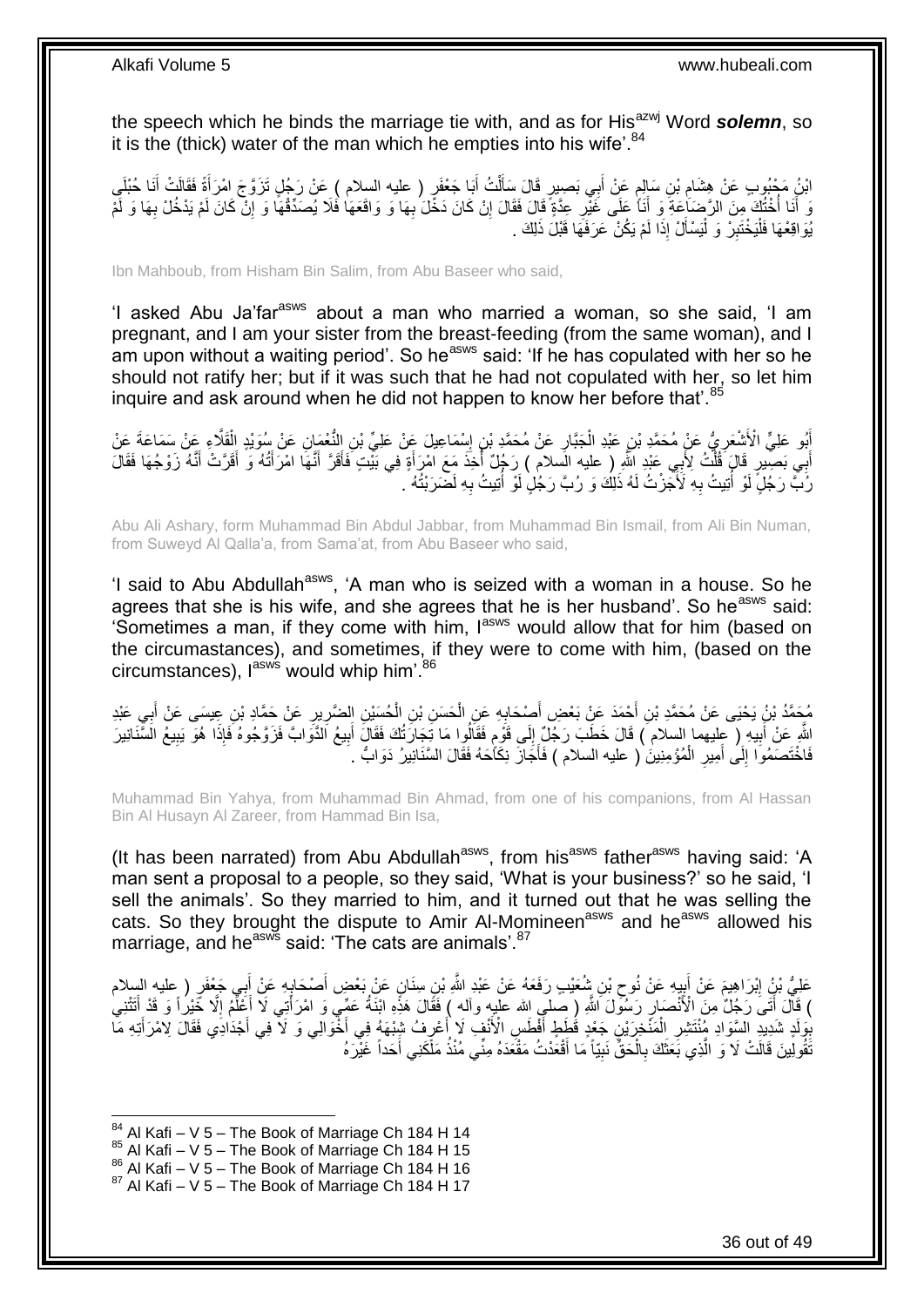Ali Bin Ibrahim, from his father, from Nuh Bin Shuayb, raising it from Abullah Bin Sinan, from one of his companions,

(It has been narrated) from Abu Ja'far<sup>asws</sup> having said: 'A man from the Helpers came over to Rasool-Allah<sup>asws</sup> so he said, 'This here is a daughter of my uncle and my wife. I do not know except for goodness (from her), and she has come to me with a child intensely black, with wide nostrils, curly hair, and snub nose. I do not recognise its resemblance, neither in my maternal uncles nor in my ancestors'. So he<sup>asws</sup> said to his wife: 'What are you saying?' She said, 'No, by the One Who Sent you<sup>asws</sup> with the Truth as a Prophet<sup>as</sup>! No one has sat with me in my place since he possessed me, apart from him'.

قَالَ فَنَكَسَ رَسُولُ اللَّهِ ( صلى الله عليه وآله ) بِرَأْسِهِ مَلِيّاً ثُمَّ رَفَعَ بَصَرَهُ إِلَى السَّمَاءِ ثُمَّ أَقْبَلَ عَلَي الرَّجُلِ فَقَالَ يَا هَذَا إِنَّهُ لَيْسَ  $\frac{1}{5}$ ان<br>المقامات المقامات المقامات المقامات المقامات المقامات المقامات المقامات المقامات المقامات المقامات المقامات<br>المقامات المقامات المقامات المقامات المقامات المقامات المقامات المقامات المقامات المقامات المقامات المقامات j ِ ِ َ ُ مِنْ أَحَدٍ إِلَاَّ بَيْنَةٍ وَ بَيْنَ آدَمَ تِسْعَةٌ وَ تِسْعُونَ كِرْقاً كُلُّهَا تَضْرِبُ فِي النَّسَبِ فَإِذَا وَقَعَتِ النُّطْفَةُ فِي الرَّحِمِ اصْطُرَبَتْ تِلْكَ **∶** ُّ ِ ĺ **ื** الْعُرُوقُ تَسَأَلُ الشَّبْهَةَ لَهَا فَهَذَا مِنْ تِلْكَ الْعُرُوقِ الَّتِي لَمْ يُدْرِكْهَا أَجْدَادُكَ وَ لَا أَجْدَادُ أَجْدَادِكَ خُذَّ إِلَيْكَ ائْنَكَ فَقَالَتِ الْمَرْأَةُ َ j ĺ َ َ َ **∶** َّ i. Ĺ َ ĺ لَ ِ فَرَّ جُتَ عَنِّي يَا رَسُولَ اللَّه

He<sup>asws</sup> said: 'So Rasool-Allah<sup>asws</sup> lowered his<sup>asws</sup> head, then raised his<sup>asws</sup> eyes towards the sky, then faced towards the man, so he<sup>asws</sup> said: 'O you! There is no one except that between him and Adam<sup>as</sup> are ninety nine veins, all of which stir with regards to the lineage. So when the sperm occurs in the womb, these veins stir, asking Allah<sup>azwj</sup> for the resemblance for it. So this (child) is from those veins which neither your ancestors nor the ancestors of your ancestors realise it. Take your son to yourself'. So the woman said, 'You<sup>asws</sup> have relieved me, O Rasool-Allah<sup>asws</sup>!'.<sup>88</sup>

أَبُو عَلِيٍّ الْأَشْعَرِيُّ عَنْ عِمْرَانَ بْنِ مُوسَى عَنْ مُحَمَّدٍ بْنِ عَبْدِ الْحَمِيدِ عَنْ مُحَمَّدٍ بْنِ شُعَيْبٍ قَالَ كَتَبْتُ إِلَيْهِ أَنَّ رَجُلًا خَطَبَ Ĺ **∶** َ لَ ِ إِلَى عَمٍّ لَهُ ابْنَتَهُ فَأَمَرَ بَعْضَ إِخْوَانِهِ أَنْ يُزَوِّجَهُ ابْنَتَهُ الَّتِي خَطَبَهَا وَ إِنَّ الزِّجُلَ أَخْطَأَ بِاسْمِ الْجَارِيَةِ فَسَمَّاهَا بِغَيْرِ اسْمِهَا وَ كَانَ  $\frac{1}{2}$ َ ِ **∶** ِ ِ  $\ddot{\phantom{0}}$ ِ **∶** َ َ ِ َّ اَسْمُهَا فَاطِمَةَ فَسَمَّاهَا بِغَيْرِ اسْمِهَا وَ لَيْسَ لِلرَّجُلِ ابْنَةٌ بِاسْمِ الَّتِي ذَكَرَهَا الزَّوْجُ فَوَقَّعَ (َ عليه السلام ) لَا بَأْسَ بِهِ َ ـ َّ ِ ِ **∶ ∶** ِ j

Abu Ali Al Ashary, from Imran Bin Musa, from Muhammad Bin Abdul Hameed, from Muhammad Bin Shuayb who said,

'I wrote to him<sup>asws</sup> that a man sent a proposal to an uncle of his for his daughter. So one of his brothers instructed that he gets his daughter married, the one who had been proposed for, and that man had erred with the name of the girl, so he named her with other than her name, and her name was Fatima, so he named her with other than her name, but there wasn't a daughter for the man with the name which the spouse had mentioned. So he<sup>asws</sup> signed: 'There is no problem with it'.<sup>89</sup>

عِدَّةٌ مِنْ أَصْحَابِذَا عِنْ أَحْمَدَ بْنِ مُحَمَّدٍ عَنْ عَبْدِ اللَّهِ بْنِ الْخَزْرَجِ أَنَّهُ كَتَبَ إِلَيْهِ رَجُلٌ خَطَبَ إِلَى رَجُلٍ فَطَالَتْ بِهِ الْأَيَّامُ وَ لَ ِ َ ِ i. **∣** َ ِ ِ الشُّهُورُ وَ السِّنُونَ فَذَهَبَ عَلَيْهِ أَنْ يَكُونَ قَالَ لَهُ أَفْعَلُ أَوَّ قَدْ فَعَلَ فَأَجَابَ فِيهِ لَا يَجِبُ عَلَيْهِ إِلَّا مَا عَقَدَ عَلَيْهِ قَلْبَهُ وَ ثَبَتَتْ عَلَيْهِ َ َ اُ َ ĺ ِ عَزِيمَتُهُ . ِ

A number of our companions, from Ahmad Bin Muhammad,

(It has been narrated) from Abdullah Bin Al Khazraj that he wrote to him<sup>asws</sup>, 'A man sent a proposal to a man, so the days were prolonged with it, and the months, and the years. So can he go to him to be saying to him, 'Do it', or 'Have you done it'?' So

 $88$  Al Kafi – V 5 – The Book of Marriage Ch 184 H 18

 $89$  Al Kafi – V 5 – The Book of Marriage Ch 184 H 19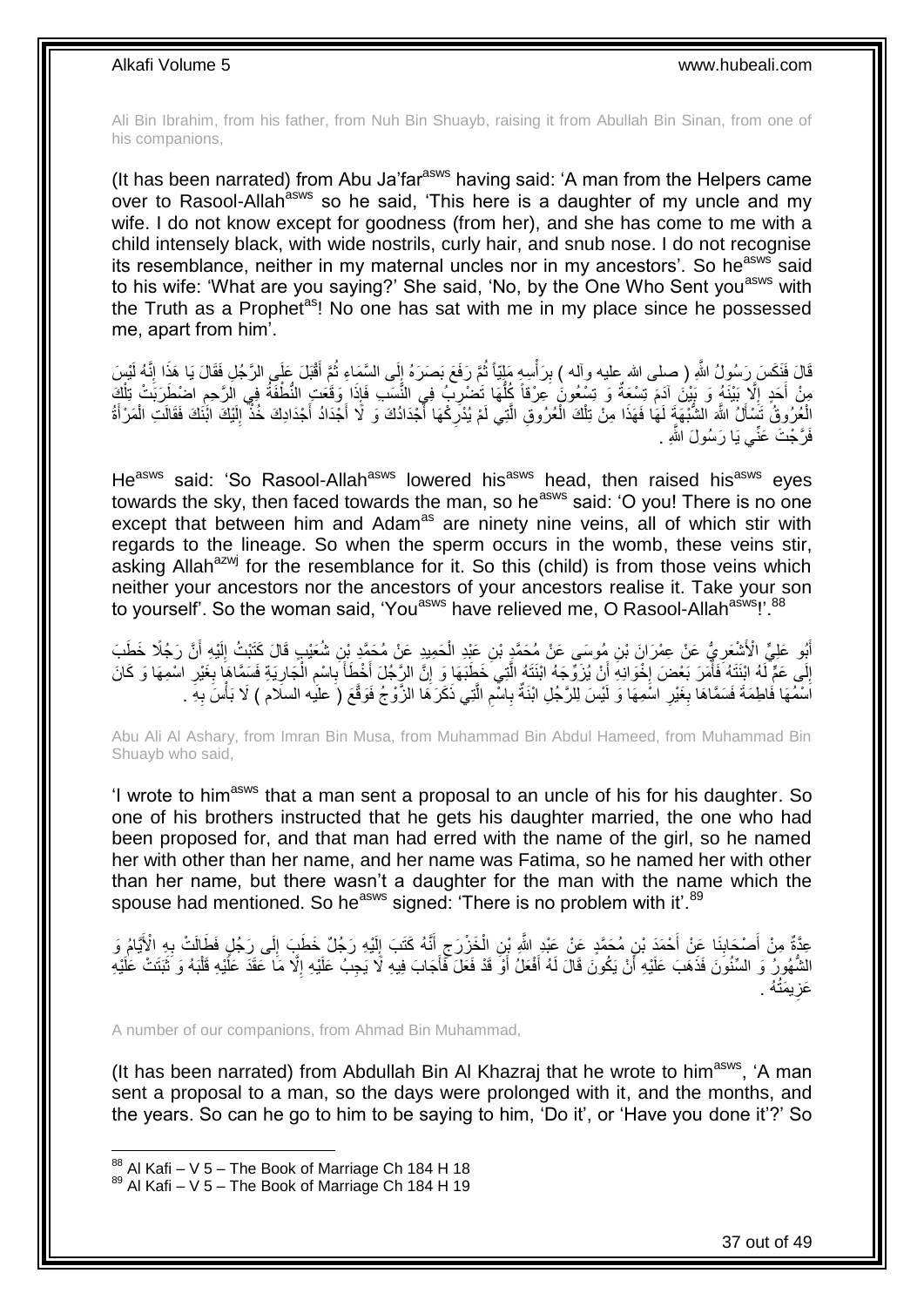he<sup>asws</sup> answered with regards to it: 'It is not Obligatory upon him except what his heart is tied down with, and about which his decision is established<sup>'.90</sup>

عَلِيُّ بْنُ إِبْرَاهِيمَ عَنْ أَبِيهِ وَ عَلِيِّ بْنِ مُحَمَّدٍ الْقَاسَانِيِّ عَنِ الْقَاسِمِ بْنِ مُحَمَّدٍ عَنْ سُلَيْمَانَ بْنِ دَاوُدَ عَنْ عِيسَى بْنِ يُونُسَ عَنِ ĺ **∣** َ ِ ِ Ĺ ُلْأُوْزَنَا عِيَّ ۚ عَنِ الزُّهْرِيُّ عَنْ عَلِيٍّ بْنِ الْحُسَنِيْنِ (ِ عَلَيْهِ السَّلامِ ) فِيَ رَجُلٍ ادَّعَى عَلَى امْرَأَةٍ أَنَّهُ تَزَوَّجَهَا بِوَلِيٍّ وَ شُهُودٍ وَ َ َ j, ∫<br>∕ ِ أَنْكَرَتِ الْمَرْأَةُ ذَلِكَ فَأَقَامَتْ ۚ أُخْتُ هَذِهِ الْمَرِّأَةِ عَلَى هَذَا الرَّجُلِ الْبَيِّنَةُ أَنَّهُ قَذْ تَزَوَّجَهَا بِوَلِيٍّ وَ شُهُودٍ وَ لَمْ يُوَقَّتَا وَقْتاً فَكَتَبَ أَنَّ َ ِ َ Ĺ َ Ĺ .<br>ا َ َ الْبَيِّنَةَ بَيِّنَةُ الْرِّجُلِ وَ لَا تُقْبَلُ بَيِّنَةُ الْمَرْأَةِ لِأَنَّ الزَّوْجَ قَدِ اسْتَحَقَّ بُضْعَ هَذِهِ الْمَرْأَةِ وَ تُرِيَدُ أَخْتُهَا فَسَادَ النِّكَاحِ وَ لَا تُصَدَّقُ وَ لَا َ .<br>ا ِ ُ ِ َ Ĺ ِّقْبَلُ بَيِّنَتُهَا إِلَّا بِوَقْتٍ قَبْلَ وَقْتِهَا أَوْ بِدُخُولٍ بِهَا . **∶ ِ** َ **∣** ِ

Ali Bin Ibrahim, from his father, and Ali Bin Muhammad Al Qasany, from Al Qasim Bin Muhammad, from Suleyman Bin Dawood, from Isa Bin Yunus, from Al Awzaie, from Al Zuhry,

(It has been narrated) from Ali<sup>asws</sup> Bin Al-Husayn<sup>asws</sup> regarding a man who claimed upon a woman that he had married with (approval of) a guardian and witnesses, and the woman denied that. So the sister of this woman established the proof upon this man that he had married her with (approval of) a guardian and witnesses, but could not determine the timing of it. So he<sup>asws</sup> wrote: 'The (admissible) proof is the proof of the man, and the proof of the woman is not acceptable because the husband is more rightful with conjugal relations with this woman, and her sister wants the spoiling of the marriage and should not be ratified, nor would her proof be acceptable with a timing before her time, or (before) he had copulated with her'.<sup>91</sup>

عَلِيُّ بْنُ إِبْرَاهِيمَ عَنْ أَبِيهِ عَنْ عَبْدِ الْعَزِيزِ بْنِ الْمُهْتَدِي قَالَ سَأَلْتُ الرِّصَا ( عليه السلام ) قُلْتُ جُعِلْتُ فِرَاكَ إِنَّ أُخِي مَاتَ وَ Ĺ í. َ Ĺ ¦ ِ  $\ddot{\phantom{0}}$ **!** َ ِ َ ِ Ĺ َتَزَوَّجْتُ اَمْرَأَتَهُ فَجَاءَ عَمِّي فَادَّعَى أَنَّهُ قَذَّ كَانَ تَزَوَّجَهَا سِرّاً فَسَأَلْتُهَا عَنْ ذُلِكَ فَأَنْكَرَتْ أَشَدَّ الْإِنْكَارِ وَ قَالَتْ مَا كَانَّ بَيْنِي وَ<br>. َ َ Ĺ َ َ َ ِ بَيْنَهُ شَيْءٌ قَطَّ فَقَالَ يَلْزَمُكَ ۚ إِقْرَارُ هَا ۖ وَ يَلْزَمُهُ إِنْكَارُ هَا ۚ . ِ i<br>F ِ ۱.<br>۳

Ali Bin Ibrahim, from his father, from Abdul Aziz Bin Al Muhtady who said,

'I asked Al-Reza<sup>asws</sup> saying, 'May I be sacrificed for you<sup>asws</sup>! My brother died and I married his wife. So my uncle came over and claimed that he had married her secretly. So I asked her about that, but she denied with an intense denial and said, 'There was never anything between me and him at all'. So he<sup>asws</sup> said: 'Her acceptance is enforced upon you, and her denial is enforced upon him'.<sup>92</sup>

عَلِيٌّ عَنْ أَبِيهِ عَنِ ابْنِ أَبِي نَصِيْرٍ عَنِ الْمَشْرِقِيِّ عَنِ الرِّضَا ( عليه السلام ) قَالَ قُلْتُ لَهُ مَا تَقُولُ فِي رَجُلٍ ادَّعَى أَنَّهُ خَطَبَ َ ِ َ ĺ ِ Ĺ امْرَآَةً إِلَى نَفْسِهَا وَ هِيَ مَازِّحَةٌ فَسُئِلَتِ الْمَرْأَةُ عَنْ ذَلِكَ فَقَالَتْ نُعَمْ فَقَالَ لَيْسَٰ بِشَيْءٍ قُلْتُ فَيَحِلُّ لِلرَّجُلِ آَنْ يَتَزَوَّجَهَا قَالَ نَعَمْ . ِ َ Ĺ ِ  $\frac{1}{2}$ َ Ĺ أ

Ali, from his father, from Ibn Abu Nasr, from Al Mashraqy,

(It has been narrated) from Al-Reza<sup>asws</sup> who said, 'I said to him, 'What are you<sup>asws</sup> saying regarding a man who claimed that he proposed to a woman herself and she was joking. So he asked the woman about that, and she said, Yes'. So he<sup>asws</sup> said: 'It is not with anything (valid)'. I said, 'Is it Permissible for the man that he marries her?' He<sup>asws</sup> said: 'Yes'.<sup>9</sup>

1

 $^{92}$  Al Kafi – V 5 – The Book of Marriage Ch 184 H 22

 $90$  Al Kafi – V 5 – The Book of Marriage Ch 184 H 20

 $91$  Al Kafi – V 5 – The Book of Marriage Ch 184 H 21

 $93$  Al Kafi – V 5 – The Book of Marriage Ch 184 H 23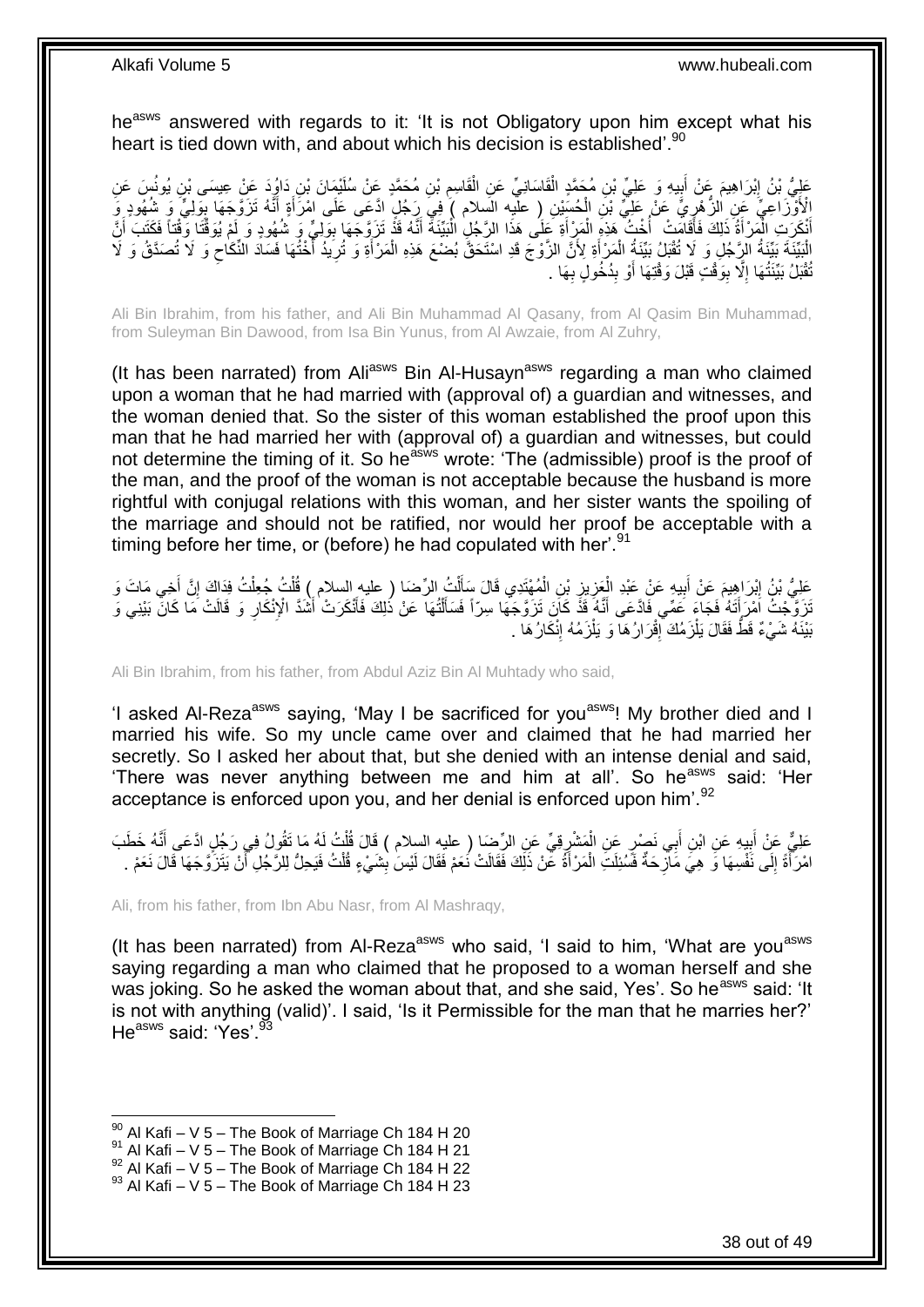عَلِيُّ بْنُ إِبْرَاهِيمَ عَنْ هَارُونَ بِنْ مُسْلِمٍ عَنْ مَسْعَدَةَ بْنِ صَدَقَةَ عَنْ أَبِي عَبْدِ اللَّهِ ( عليه السلام ) قَالَ سَمِعْتُهُ يَقُولُ وَ سُئِلَ عَنِ ِ َ م التَّزْوِيجِ فِي شَوَّالٍ فَقَالَ إِنَّ النَّبِيُّ ( صَلْمِى الله عليه وأَله ) نَزِرَّق جَ بِعَائِشَةَ فِي شَوَّالٍ وَ قَالَ إِنَّمَا كُرِهَ ذَلِكَ فِي شَوَّالٍ أَهْلُ الزَّمَنِ ِ ِ ِ ِ ِ **∶** ِ َ الْأَوَّلِ وَّ ذَلِّكَ أَنَّ الطَّاعُونَ كَانَ يَقَعُ فِيهِمْ فِي الْأَبْكَارِ وَ الْمُمَلَّكَاتِ فَكَرِ هُوهُ لِذَلِكَ لَا لِغَيْرِهِ . ِ َّ  $\ddot{\phantom{0}}$ ِ ِ َ ِ

Ali Bin Ibrahim, from Haroun Bin Muslim, from Mas'ada Bin Sadaqa,

(It has been narrated) from Abu Abdullah<sup>asws</sup>, said, 'I heard him<sup>asws</sup> saying, and heasws was asked about the marriage in (the month of) Shawwal. So he<sup>asws</sup> said: 'The Prophet<sup>asws</sup> got married with Ayesha in Shawwal'. And he<sup>asws</sup> said: 'But rather, that was disliked in the Shawwal among the people of the former times, and that is because the plague had occurred among them regarding the virgins and the slave girls, therefore they disliked it due to that, not for something else'.<sup>94</sup>

مُحَمَّدُ بْنُ يَحْيَى عَنْ أَحْمَدَ بْنِ مُحَمَّدٍ عَنِْ يَعْقُوبَ بْنِ يَزِيدَ عَنِ الْحُسَنِ الْحُسَنِ وَبِ<br>مُحَمَّدُ بْنُ يَحْيَى عَنْ أَحْمَدَ بْنِ مُحَمَّدٍ عَنِْ يَعْقُوبَ بْنِ يَزِيدَ عَنِ الْحُسَنِةِ بْنِ بَشَارٍ ĺ َ ِ ĺ ĺ **∶** عليه السلام ) أَنَّ لِي قَرَابَةً قَّدْ خَطَبَ إِلَيَّ وَ فِي خُلُّقِهِ شَيْءٌ فَقَالَ لَا تُزَوِّجُهُ إِنْ كَانَ سَبِّئَ الْخُلُقِ . ُ لَ  $\frac{1}{2}$ اُ ُ ĺ ِ

Muhammad Biin Yahya, from Ahmad Bin Muhammad, from Yaqoub Bin Yazeed, from Al Husayn Bin Bashaar Al Wasity who said,

'I wrote to Abu Al-Hassan Al-Reza<sup>asws</sup>, 'There is a relative of mine who has sent a proposal to me, and in his mannerisms there is something (bad)'. So he<sup>asws</sup> said: 'Do not give in marriage to him if there was evilness in the mannerisms'. <sup>95</sup>

ِ مُحَمَّدُ بْنُ يَحْيَى عَنْ عَبْدِ اللَّهِ بْنِ جَعْفَرٍ عَنْ مُحَمَّدِ بْنِ أَحْمَدَ بْنِ مُطَهَّرٍ قَالَ كَتَبْتُ إِلَى أَبِي الْحَسَنِ صَاحِبِ الْعَسْكَرِ ( عليه<br>. َ ِ ِ ĺ ĺ السِلام ) أَنَّي تَزَوَّجْتُ بِأَرْبَعٍ نِسْوَةٍ لَمْ أَسَّأَلْ عَنْ أَسْمَائِهِنَّ ثُمَّ إِنِّي أَرَدْتُ أَطَلاقَ إِحْدَاهُنَّ وَ تَزَوِّبِيجَ امْرَأَةٍ أُخْرَى فَكَتَبَ اَنْظُرْ إِلَى **∶** َ ِ ُ ِ َ َ ِ اُ ِ لَ ِ ُ َ ِ عَلَامَةٍ إِنْ كَانَتٌ بِوَاحِذَةٍ مِنْهُنَّ فَتَقُولُ اشْهَدُوا أَنَّ فُلَانَةً الَّتِي بِهَا عَلَامَةُ كَذَا وَ كَذَا هِيَ طَالِقٌ ثُمَّ تَزَوَّجُ الْأُخْرَى إِذَا انْقَضَتَ َ ِ ِ ا<br>ا ِ َّ الْعِدَّةُ . l,

Muhammad Bin Yahya, from Abdullah Bin Ja'far, from Muhammad Bin Ahmad Bin Mutahhar who said,

'I wrote to Abu Al-Hassan Sahib Al-Askar<sup>asws</sup>, 'I am married to four wives, not having even asked about their names. Then I wanted to divorce one of them and marry another woman'. So he<sup>asws</sup> wrote: 'Look at a sign which was with one of them, and you should be saying, 'So and so woman who is with such and such a sign, she is divorced'. Then marry another one, when the waiting period expires'.<sup>96</sup>

مُحَمَّدُ بِْنُ يَجْيَى رَفَعَهُ عَنْ أَبِي عَبْدِ اللَّهِ ( عليه السلام ) قَالَ قَالَ أَمِيرُ الْمُؤْمِنِينَ صَلَوَاتُ اللَّهِ وَ سَلَامُهُ عَلَيْهِ لَا تَلِدُ الْمَرْأَةُ لِأَقَلَّ ĺ َ َ َ ĺ مِنْ سِتَّةِ أَشْهُرٍ . َ

Muhammad Bin Yahya, raising it,

1

(It has been narrated) from Abu Abdullah<sup>asws</sup> having said: 'Amir Al-Momineen<sup>asws</sup> said: 'The woman cannot give birth in less than six months'.<sup>97</sup>

 $94$  Al Kafi – V 5 – The Book of Marriage Ch 184 H 24

 $95$  Al Kafi – V 5 – The Book of Marriage Ch 184 H 25

<sup>96</sup> Al Kafi – V 5 – The Book of Marriage Ch 184 H 26

 $97$  Al Kafi – V 5 – The Book of Marriage Ch 184 H 27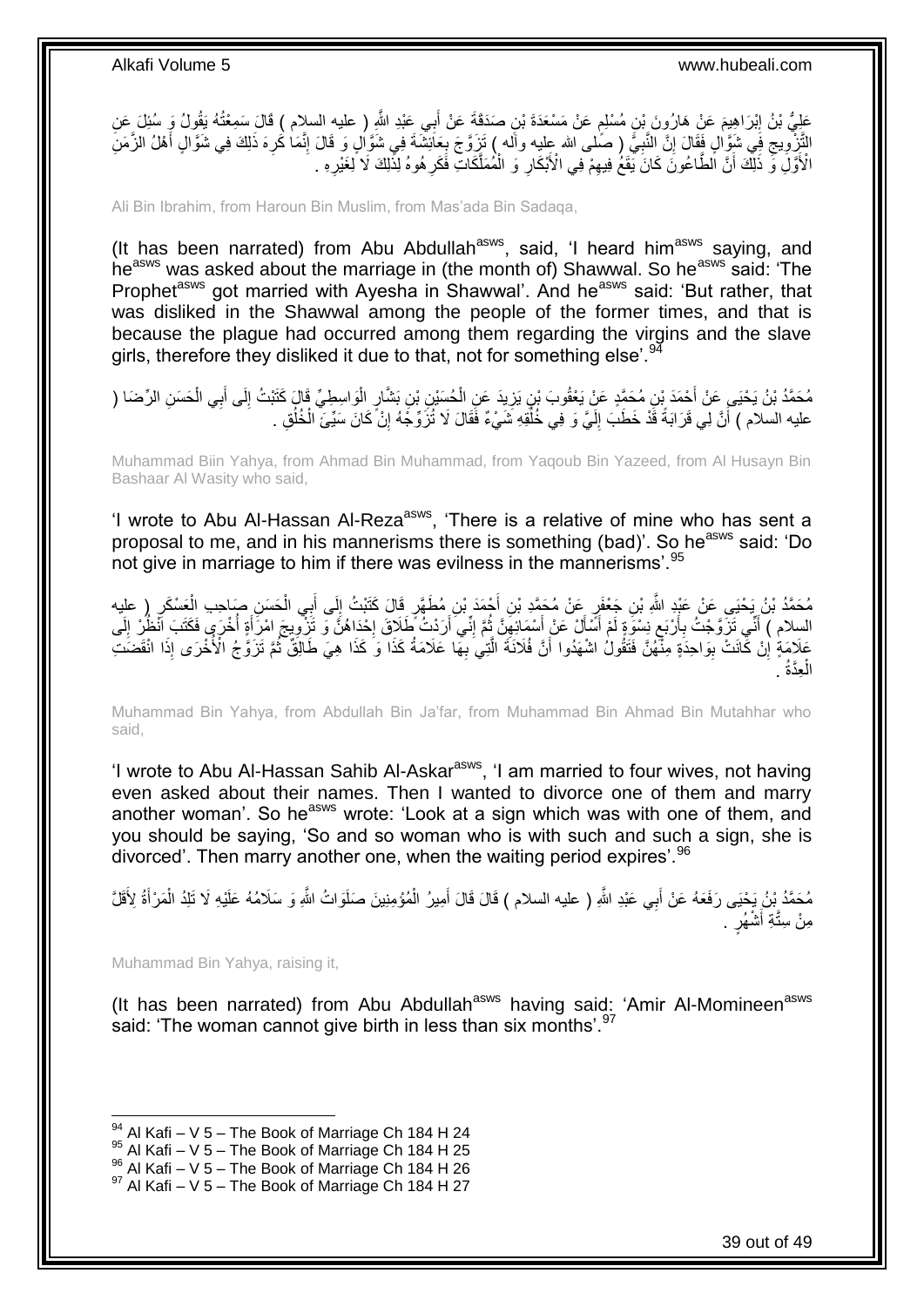مُحَمَّدُ بْنُ يَحْيَى عَنْ أَحْمَدَ بْنِ مُحَمَّدٍ عَنِ ابْنِ مَحْبُوبٍ عَنٍ ابْنِ سِنَانٍ عَنْ أَبِي عَبْدِ اللَّهِ (ِ عليه السلام ) قَالَ مَا مِنْ مُؤْمِنَيْنِ ا<br>ا َ بَجْتَمِعَانِ بِنِكَاحٍ حَلَالٍ خَتَّى يُنَادِيَ مُنَادٍ مِنَ اَلسَّمَاءِ إِنَّ اللَّهَ عَزَّ وَ جَلَّ قَدْ زَوَّجَ فُلَاناً فُلَانَٰهُ وَ قَالَ وَ لَا يُفْتَرِقُ زَوْجَانِ حَلَالَاَ ∣l<br>∶ ٍ **!** ِ حَتَّى يُنَادِيَ مُنَأَّدٍ مِنَ اُلسَّمَاءِ إِنَّ اللَّهَ قَدْ أَذِنَ فِي فِرَاقِ فُلَانٍ وَ فُلَانَةَ . َ יֲ<br>י

Muhammad Bin Yahya, from Ahmad Bin Muhammad, from Ibn Mahboub, from Ibn Sinan,

(It has been narrated) from Abu Abdullah<sup>asws</sup> having said: 'There are none from the Believers who are copulating with a Permissible marriage until a Caller Calls out from the sky that Allah<sup>azwj</sup> Mighty and Majestic had Married so and so man to so and so woman' And he<sup>asws</sup> said: 'And not two spouses separate in a Permissible way until a Caller Calls from the sky that Allah<sup>azwj</sup> has Permitted regarding the separation of so and so man from so and so woman<sup>'98</sup>

ابْنُ مَحْبُوبِ عَنْ إِبْرَاهِيمَ الْكَرْخِيِّ قَالَ سَأَلْتُ أَبَا عَبْدِ اللَّهِ ( عليه السلام ) عَنْ رَجُلٍ لَهُ أَرْبَعُ نِسْوَةٍ فَهُوَ يَبِيتُ عِنْدَ ثَلَاثٍ مِنْهُنَّ َ Ĺ َ į ِ ِ َ فِي لَيَالِدِهِنَّ وَ يَمَسُّهُنَّ فَإِذَا بَاتَ عِنْدَ الرَّابِعَةِ فِي لَيْلَتِهَا لَمْ يَضِيَّهَا فَهَلْ عَلْيُهِ فِي هَذَا إِثْمٌ فَقَالَ إِنَّمَا عَلَيْهِ أَنْ يَبِيتَ عِنْدَهَا فِي لَيْلَتِهَا **∶** ِ َ ِ  $\ddot{\phantom{a}}$ ِ ِ وَ يَظَلَّ عِنْدَهَا صَبِيحَتَهَا وَ لَيْسَ عَلَيْهِ إِثْمٌ إِنْ لَمْ يُجَامِعُهَا إِذَا لَمْ يُرِدْ ذَلِكَ . ِ יִי,  $\ddot{\phantom{0}}$ ِ ِ

Ibn Mahboub, from Ibrahim Al Karkhy who said,

'I asked Abu Abdullah<sup>asws</sup> about a man for whom are four wives, so he spends the night with three of them during their nights and touches them. So when he spends the night with the fourth during her night, he does not touch her. So is there a sin upon him regarding this?' So he<sup>asws</sup> said: 'But rather, upon him is that he spends the night with her during her night, and shades with her until the morning, and there is no sin upon him if he does not copulate with her if he does not want that'.<sup>99</sup>

عِدَّةٌ مِنْ أَصْحَابِنَا عَنْ أَحْمَدَ بْنِ مُحَمَّدِ بْنِ خَالِدٍ عَنْ عُثْمَانَ بْنِ عِيسَى عَنِ ابْنِ مُسْكَانَ رَفَعَهُ عَنْ أَبِي عَبْدٍ النَّهِ ( عِليه السلامِ )<br>ِ  $\ddot{\phantom{0}}$ َ ِ َ َ قَالٍَ إِنَّ اللَّهَ عَزَّ وَ جَلَّ نَزِعِ الشَّهْوَةِ مِنْ نِسَاءِ بَنِي هَاشِمٍ وَ جَعَلَهَا فِي رِجَالِهِمْ وَ كَذَلِكَ فَعَلَ بِشِيعَتِهِمْ وَ إِنَّ اللَّهَ عَزَّ وَ جَلَّ نَزِّعُ ِ ِ ٍ <u>֖֚֚֚֚֚֚֚֓</u> ِ ِ ِ الشَّهْوَةَ مِنْ رِجَالِ بَنِي أُمَيَّةً وَ جَعَلَهَا فِي نِسَائِهِمْ وَ كَذَلِكَ فَعَلَ بِشِيعَتِهِمْ َ. ِ **!** ِ ا<br>ا **∶** 

A number of our companions, from Ahmad Bin Muhammad Bin Khalid, from Usman Bin Isa, from Ibn Muskan, raising it,

(It has been narrated) from Abu Abdullah<sup>asws</sup> having said: 'Allah<sup>azwj</sup> Mighty and Majestic Snatched away the lustful desires from the women of the Clan of Hashim<sup>as</sup> and Made these to be in their men, and similarly to that what He<sup>azwj</sup> did with their Shias; and Allah<sup>azwj</sup> Mighty and Majestic Snatched away the lustful desires from the men of the Clan of Umayya and Made these to be in their women, and similar to that  $He^{azwj}$  did with their adherents'.<sup>100</sup>

مُحَمَّدُ بْنُ يَحْيَى رَفَعَهُ قَالَ جَاءَ إِلَى النَّبِيِّ ( صلِي الله عليه وأله ) رَجُلٌ فَقَالَ يَا رَسُولَ اللهِ لَيْسَ عِنْدِي طَوْلٌ فَأَنْكِحَ النِّسَاءَ ِ  $\frac{1}{2}$ َ فَإِلَيْكَ أَشْكُو الْعُزُوبِيَّةَ فَقَالَ وَفَّرْ شَعْرَ جَسَدِكَ وَ أَدِمِ الصِّيَامَ فَفَعَلَ فَذَهَبَ مَا بِهِ مِنَ الشَّبَقِ . **∶** ِ َ ِ j َ لَ ן<br>י

Muhammad Bin Yahya, raising it, said,

1

'A man came over to the Prophet<sup>asws</sup>, so he said, 'O Rasool-Allah<sup>asws</sup>! There is no affordability with me to marry the women, therefore I complain to vou<sup>asws</sup> of the

 $98$  Al Kafi – V 5 – The Book of Marriage Ch 184 H 28

 $99$  Al Kafi – V 5 – The Book of Marriage Ch 184 H 29

 $100$  Al Kafi – V 5 – The Book of Marriage Ch 184 H 30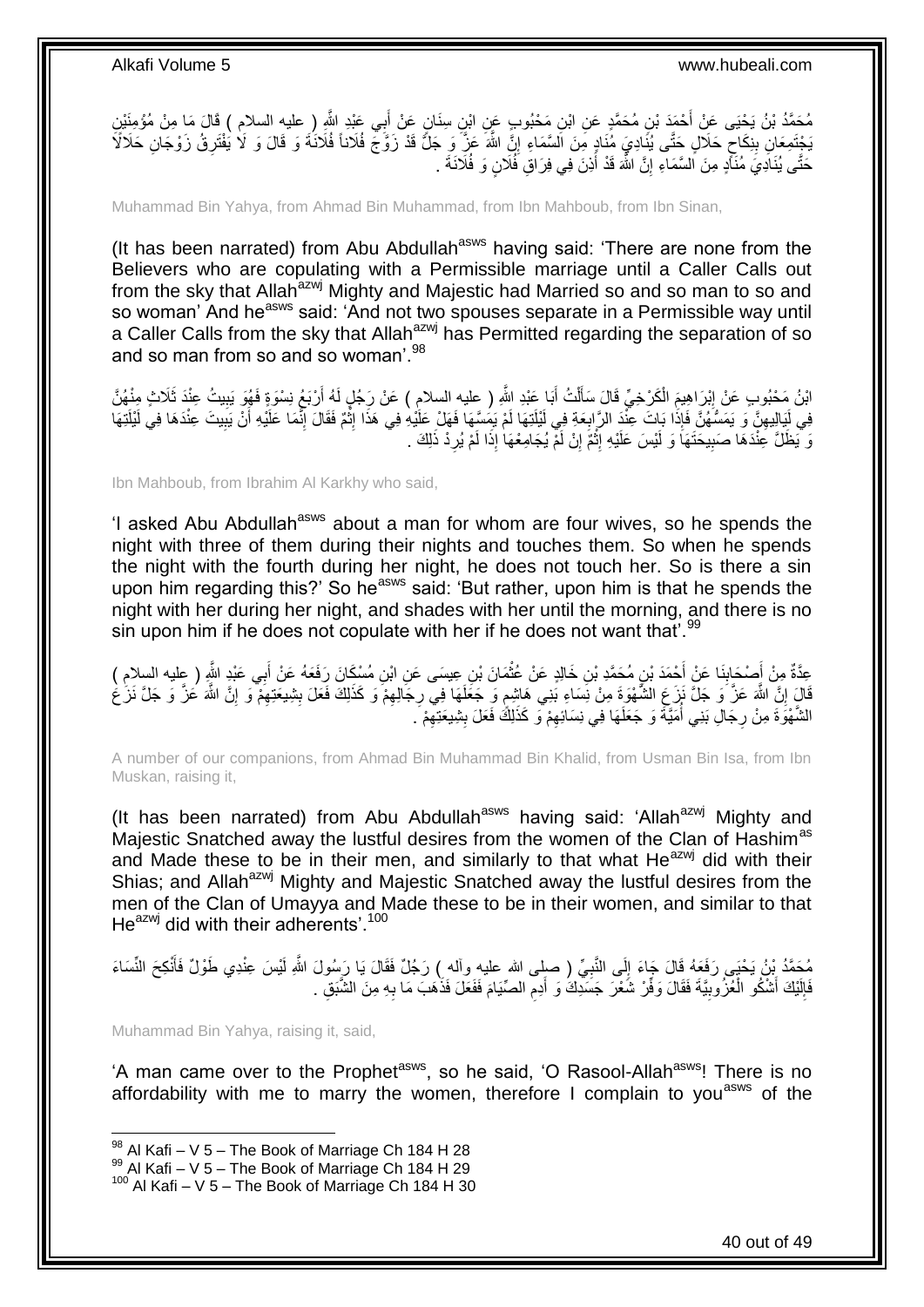bachelorhood'. So he<sup>asws</sup> said: 'Let grow the hair of your body and be habitually of the Fasting'. So he did do and the lust which was with him went away'.<sup>101</sup>

عِدَّةٌ مِنْ أَصِحَابِنَا عَنْ أَحْمَدَ بْنِ مُحَمَّدٍ عَنِ ابْنِ فَضَّالٍ عَنِ ابْنِ بُكَيْرٍ عَنْ مُحَمَّدِ بْنِ مُسْلِمٍ عَنْ أَبِي عَبْدِ اللَّهِ ( عليه السلام ) ֧֩֘׆֧ َ ِ َ َ قَالَ مِنْ بَرَكَةِ الْمَرْأَةِ خِفَّةُ مَئُونَتِهَا وَ تَيْسِيرُ وِلَادَتِهَا وَ مِنْ شُؤْمِهَا شِدَّةً مَئُونَتِهَا وَ تَعْسِيرُ وِلِّادَتِهَا ۚ َ 1 ِ **∶** 

A number of our companions, from Ahmad Bin Muhammad, from Ibn Fazzal, from Ibn Bukeyr, from Muhammad Bin Muslim,

(It has been narrated) from Abu Abdullah<sup>asws</sup> having said: 'It is from the Blessings of the woman the lightness of her expenditure and the ease of her giving birth, and from her misfortune the intensity of her expenditure and the difficulties of her giving birth'.<sup>102</sup>

عَلِيُّ بْنُ إِبْرَاهِيمَ عَنْ أَبِيهِ عَنِ النَّوْفَلِيِّ عَنِ السَّكُونِيِّ عَنْ أَبِي عَبْدِ اللَّهِ ( عليه<br>عَلِيُّ بْنُ إِبْرَاهِيمَ عَنْ أَبِيهِ عَنِ النَّوْفَلِيِّ عَنِ السَّكُونِيِّ عَنْ أَبِي عَبْدِ اللَّهِ ( عليه َ ِ َ وآله ) إِذَا جَلَسَتِ الْمَرْأَةُ مَجْلِسَاً فَقَامَتْ عَنْهُ فَلَا يَجْلِسُ فِي مََجْلِسِهَا رَجُلٌ حَتَّى يَبْرُدَ َ j,

Ali Bin Ibrahim, from his father, from Al Nowfaly, from Al Sakuny,

(It has been narrated) from Abu Abdullah<sup>asws</sup> having said: 'Rasool-Allah<sup>asws</sup> said: 'When the woman sits in a seat and she stands up, so a man should not sit in her seat until it is cold'.

قَالَ وَ سُئِلَ النَّبِيُّ ( صلى الله عليه وآله ) مَا زِينَةُ الْمَرْ أَةِ لِلْأَعْمَى قَالَ الطِّيبُ وَ الْخِضَابُ فَإِنَّهُ مِنْ طِيبِ النَّسَمَةِ . ا∣<br>ِ∘ِ ĺ َ  $\ddot{\phantom{0}}$ ِ ِ

He<sup>asws</sup> said: 'And the Prophet<sup>asws</sup> was asked what the woman should adorn herself for the blind (husband). He<sup>asws</sup> said: 'The perfume and the dye, for it is good aroma'.<sup>103</sup>

عَلِيُّ بْنُ إِبْرَاهِيمَ عَنْ إِبِيهِ عَنِ ابْنِ أَبِي عُمَيْرٍ عَنْ هِشَامِ بْنِ سَالِمٍ عَنْ أَبِي عَبْدِ اللَّهِ ( عليه السلام ) فِي الرَّجُلِ يَتَزَوَّجُ الْبِكْرَ َ ֧֖֖֚֚֚֓֝֬֝ ِ **!** َ ِ ِ ĺ قَالَ يُقِيمُ عِنْدَهَا سَبْعَةَ أَيَّامِ ٍ َ

Ali Bin Ibrahim, from his father, from Ibn Abu Umeyr, from Hisham Bin Salim,

(It has been narrated) from Abu Abdullah $a<sup>asws</sup>$  regarding the man who marries a virgin. He<sup>asws</sup> said: 'He should stay with her for seven days'.<sup>104</sup>

الْحُسَيْنُ بْنُ مُحَمَّدٍ عَنْ مُعَلِّي بْنِ مُحَمَّدٍ عَنِ الْحَسَنِ بْنِ عَلِيٍّ عَنْ أَبَانٍ عَنْ عَيْدِ الرَّحْمَنِ بِْنِ أَبِي عَيْدِ اللَّهِ ( الشَّعر الرَّحْمَنِ بِنِ أَبِي عَيْدِ اللَّهِ ( النَّهر الشَّعر المَّذ j َ َ  $\ddot{\phantom{0}}$ َ عليه السلام ) فِي الرَّجُلِ تَكُّونُ عِنْدَهُ الْمَرْأَةُ فَيَتَزَوَّجُ أُخَّرَى كَمْ يَجْعَلُ لِّلَّتِي يَدْخُلُ بِهَا قَالَ ثَلَاَثَةَ أَيُّامٍ ثُمَّ يَقْسِمُ . َّ :<br>ا  $\ddot{\phantom{0}}$ َ ِ

Al Husayn Bin Muhammad, from Moalla Bin Muhammad, from Al Hassan Bin Ali, from Aban, from Abdul Rahman Bin Abu Abdullah,

(It has been narrated) from Abu Abdullah<sup>asws</sup> regarding the man who happened to have a wife with him, so he married another, how much time should he make for

 $101$  Al Kafi – V 5 – The Book of Marriage Ch 184 H 31

 $102$  Al Kafi – V 5 – The Book of Marriage Ch 184 H 32

 $103$  Al Kafi – V 5 – The Book of Marriage Ch 184 H 33

 $104$  Al Kafi – V 5 – The Book of Marriage Ch 184 H 34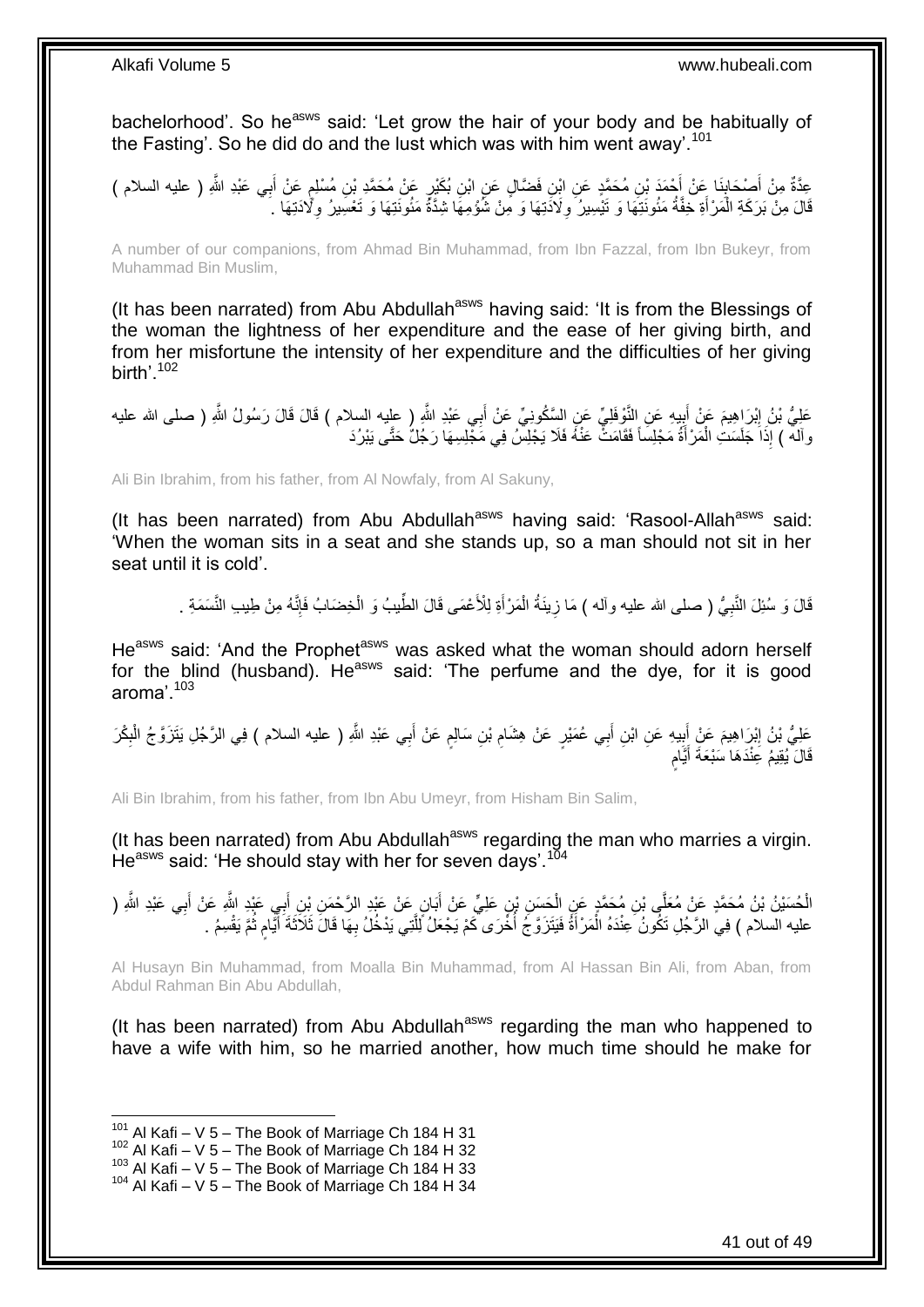copulation with her? So he<sup>asws</sup> said: 'Three days, then he should divide (between the two)'.<sup>105</sup>

ِ مُحَمَّدُ بْنُ يَحْيَى عَنْ أَحْمَدَ بْنِ مُجَمَّدٍ عَنْ عَلِيٍّ بْنِ الْحَكَمِ عَنْ هِشَامٍ بْنِ سَالِمٍ عَنْ أَبِي عَبْدِ اللَّهِ ( عليه السلام ) قَالَ إِنَّ أَبَإٍ بَكْرٍ ĺ َ ِ َ ٍ ֖֖֦֧֖֪֧֧ׅ֚֚֚֚֚֚֚֚֚֚֚֚֚֚֚֝֝֝֝֝֝֓֝֓֕֝֬֝֝֟֓֟֓֟֓֟֓֡֟֓֡֟֓֡֟֝֬֝֓֜֟ وَ عُمَرَ أَتَيَا أُمَّ سَلِمَةً فَقَالَا لَمَاً يَا أُمَّ سَلَمَةً إِنَّكِ ۖ قَدْ كُنْتِ عِنْٰدَ رَجُلٍ قَبْلِ رَسُولٌ اللَّهِ رَسُولٌ إِسلام عليه وآله ) فَكَيْف رَسُولٌ اللَّهِ مِنَّ ِ ان<br>ا ُ ذَاكَ فِي الْخَلْوَةِ فَقَالَتْ مَا هُوَ إِلَّا كَسَائِرِ الرِّجَالِ ثُمَّ خَرَجَا عَنْهَا وَ أَقْبَلَ النَّبِيُّ ( صلى الله عليه وآله ) فَقَامَتْ إِلَيْهِ مُبَادِرَةً فَرَقاً<br>نَبِّ وَجَبَ أَيْضَائِفَ اللَّهِ مُبَادِرَةً ِ َ ُ ِ ِ ا.<br>ا l, أَنْ يَنْزِلَ أَمْرٌ مِنَ السَّمَاءِ فَأَخْبَرَتْهُ الْخَبَرَ  $\ddot{\phantom{0}}$ َ َ ِ اً

Muhammad Bin Yahya Bin Muhammad, from Ali Bin Al Hakam, from Hisham Bin Salim,

(It has been narrated) from Abu Abdullah<sup>asws</sup> having said: 'Abu Bakr and Umar both came to Umm Salma<sup>as</sup> and they said to her, 'O Umm Salma<sup>as</sup>! You<sup>as</sup> used to be with a man before Rasool-Allah<sup>asws</sup>, so how is Rasool-Allah<sup>asws</sup> from that in private'. So she<sup>as</sup> said: 'He<sup>asws</sup> is not except like the rest of the men'. Then they both went out from her<sup>as</sup>, and the Prophet<sup>asws</sup> came over. So she<sup>as</sup> stood up taking the initiative thinking that a Command from the sky has descended, so she<sup>as</sup> informed him<sup>asws</sup> of the news.

فَغِضِبَ رَسُولُ اللَّهِ ( صلى الله ِعليه وأله ) حَتَّى تَرَبَّدَ وَجْهُهُ وَ الْتَوَى عِرْقُ الْغَضَبِ بَيْنَ عَيْنَيْهِ وَ خَرَجَ وَ هُوَ يَجُرُّ رِدَاءَهُ ĺ ِ حَتَّى صَعِدَ الْمِنْبَرَ وَ بَادَرَتِ الْأَنْصَالُ بِالسَّلَاحِ وَ أَمَرَ بِخَيْلِهِمْ أَنْ تَحْضُرَ فَصَعِدَ الْمِنْبَرَ فَحَمِدَ اللَّهَ وَ أَثْنَى عَلَيْهِ ثُمَّ قَالَ أَيُّهَا Ĺ ì َ ĺ َ ِ **∶** َ ِ ِ َ ر<br>: النَّاسِ مَا بَإِلُ أَقْوَامٍ يَتَّبِعُونَ عَيْبِي وَ يَسْأَلُونَ عَنْ غَيْبِي وَ اللَّهِ إِنِّي لَأَكْرَمُكُمْ حَسَباً وَ أَطْهَرُكُمْ مَوْلِداً وَ أَنْصَحْكُمْ شَوْفِي الْغَيْبِ وَ ِ َ ِ ٍ ĺ َ لَا يَسْأَلُنِي أَحَدٌ مِنْكُمْ عََنْ أَبِيهِ إِلَّا أَخْبَرْتُهُ َ ِ **!** َ ُ َ

So Rasool-Allah<sup>asws</sup> got angered to the extent that his<sup>asws</sup> face glowered and the perspiration of the angered converged between his<sup>asws</sup> eyes, and he<sup>asws</sup> went out and hisasws robe was dragging behind him<sup>asws</sup>, until he<sup>asws</sup> ascended the Pulpit. And the Helpers took the initiative with the weapons and readied their cavalries to be present. So he<sup>asws</sup> ascended the Pulpit, Praised Allah<sup>azwj</sup> and Extolled Him<sup>azwj</sup>, then said: 'O you people! What is the matter with some people who are pursuing to fault me<sup>asws</sup> and are asking around about me<sup>asws</sup> in my<sup>asws</sup> absence. By Allah<sup>azwj</sup> ! I<sup>asws</sup> am more honourable in nobility and cleaner of birth (than you all), and  $I<sup>asws</sup>$  advise you all for the Sake of Allah<sup>azwj</sup> regarding the hidden (matters); and none from among you shall ask me<sup>asws</sup> about his father, except that lasws will inform him'.

فَقَامَ إِلَيْهِ رَجُلٌ فَقَالَ مَنْ أَبِي فَقَالَ فُلَانٌ الرَّاعِي فَقَامَ إِلَيْهِ آخَرُ فَقَالَ مَنْ أَبِي فَقَالَ غُلَامُكُمُ الْأَسْوَدُ وَ قَامَ إِلَيْهِ الثَّالِثُ فَقَالَ مَنْ لَ ِ َّ لَ ِ َ لَ ِ أَبِي فَقَالَ الَّذِي تُنْسَبُ إِلَّذِهِ فَقِّالَتِ الْأَنْصَارُ يَا رَسُّولَ الثَّهِ اعْفُ عَذَّا عَفَا الَّئَهُ عَنَّكَ فَإِنَّ الثَّهَ بَعَثُكَ رَحْمَةً فَاعْفُ عَنَّا عَفَا اللَّهُ عَنْكَ ∣ٍ إ لَ ِ َّ َ َ

So a man stood up to him<sup>asws</sup> and said, 'Who is my father?' So he<sup>asws</sup> said: 'So and so, the shepherd'. So another one stood up to him<sup>asws</sup> and said, 'Who is my father?' So he<sup>asws</sup> said: 'Your slave, the black one'. And the third one stood up to him<sup>asws</sup> and said, 'Who is my father?' So he<sup>asws</sup> said: 'The one who has been linked to you'. So the Helpers said, 'O Rasool-Allah<sup>asws</sup>! Excuse us, may Allah<sup>azwj</sup> excuse you<sup>asws</sup>, for Allah<sup>azwj</sup> Sent you<sup>asws</sup> as a Mercy. Therefore, excuse us and Allah<sup>azwj</sup> will Excuse youasws'.

> وَ كَانَ النَّبِيُّ ( صلى الله عليه وأله ) إِذَا كَلَّمَ اسْتَحْيَا وَ عَرِقَ وَ غَضَّ طَرْفَهُ عَنِ النَّاسِ حَيَاءً حِينَ كَلَّمُوهُ فَنَزَلَ **ٍ** َّ ِ َّ

<sup>1</sup>  $105$  Al Kafi – V 5 – The Book of Marriage Ch 184 H 35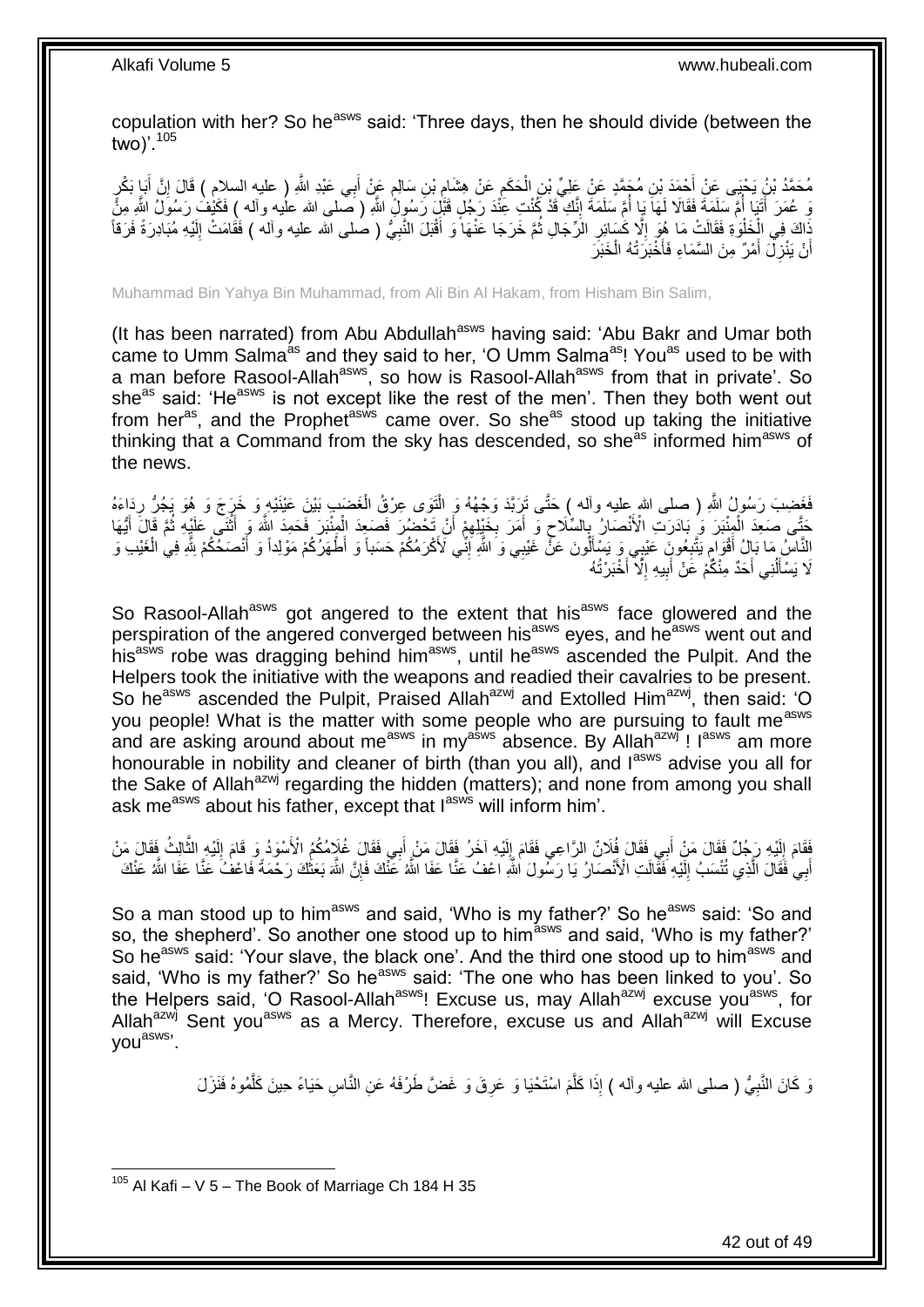And it was such that whenever the Prophet<sup>asws</sup> spoke, he<sup>asws</sup> would be bashful and perspire, and he<sup>asws</sup> would lower his<sup>asws</sup> gaze from the people out of bashfulness whenever he<sup>asws</sup> spoke to them. So he<sup>asws</sup> descended.

فَلَمَّا كَانَ فِي السَّحَرِ هَبَطَ عَلَيْهِ جَبْرَئِيلُ ( عليه السِلام ) بِصَفْحَةٍ مِنَ الْجَنَّةِ فِيهَا هَرِيسَةٌ فَقَالَ يَا مُحَمَّدُ هَذِهِ عَمِلَهَا لَكَ الْحُورُ ِ ِ ĺ ِ  $\overline{\phantom{a}}$ الْعِينُ فَكُلْهَا أَنْتَ وَ عَلِيٌّ وَ ذُرِّيَّتُكُمَا فَإِنَّهُ لَا يَصْلُحُ أَنْ يَأْكُلُهَا غَيْرُكُمْ j ُ ∣اٍ<br>∶ َ l, l,

So when it was the morning, Jibraeel<sup>as</sup> descended unto him<sup>asws</sup> with a bowl from the Paradise wherein was *Hareesa* (a dish made out of mashed meat and wheat), and he<sup>as</sup> said: 'O Muhammad<sup>asws</sup>! This here has been made for you<sup>asws</sup> by the Maiden Houries, therefore eat it, you<sup>asws</sup> and Ali<sup>asws</sup> and both your<sup>asws</sup> children, for it is not correct that it is eaten by others'.

ُ فَجَلَسَ رَسُولُ اللَّهِ ( صلى الله عليه وأله ) وَ عَلِيٌّ وَ فَاطِمَةُ وَ الْحَسَنُ وَ الْحُسَيْنُ ( عليهم السلام ) فَأَكْلُوا فَأُعْطِيَ رَسُولُ اللَّهِ َ  $\ddot{\phantom{0}}$ ĺ ُ ( صلَّى الله عليه وأَله ) فِي الْمُبَاضَعَةِ مِنْ نِلْكَ الْأَكْلَةِ قُوَّةَ أَرْبَعِينَ رَجُلًا فَكَانَ إِذَا شُاءَ غَشِٰيَ نِسَاءُهُ كُلَّهُنَّ فِي لَيْلَةٍ وَاحِدَةٍ . ĺ Ĺ َّ اُ لَ

So Rasool-Allah<sup>asws</sup> sat down along with Ali<sup>asws</sup>, and Fatima<sup>asws</sup>, and Al-Hassan<sup>asws</sup>, and Al-Husayn<sup>asws</sup>, and they<sup>asws</sup> ate. So, Rasool-Allah<sup>asws</sup> was given the strength from that meal, the strength of forty men. So whenever he<sup>asws</sup> so intended to, he<sup>asws</sup> could go to his<sup>asws</sup> wives, all of them in one night'.<sup>106</sup>

عِدَّةٌ مِنْ أَصْحَابِنَا عَنْ أَحْمَدَ بْنِ مُحَمَّدٍ عَنْ أَبِي الْعَذِّاسِ الْمُوفِيِّ عَنْ مُحَمَّدٍ بْنِ جَعْفَرٍ عَنْ بَعْضِ رِجَالِهِ عَنْ أَبِي عَبْدِ اللَّهِ (  $\ddot{\phantom{0}}$ َ َ ِ َ ِ عليه السلام ) قَالَ مَنْ جَمَعَ مِنَ النِّسَاءِ مَا لَا يَنْكِحُ فَزَنَىَ مِنْهُنَّ شَيْءٌ فَالْإِثْمُ عَلَيْهِ .  $\ddot{\phantom{0}}$ 

A number of our companions, from Ahmad Bin Muhammad, from Abu Al Abbas Al Kufy,

(It has been narrated) from Muhammad Bin Ja'far<sup>asws</sup>, from one of his men, from Abu Abdullah<sup>asws</sup> having said: 'The one who gathers the women and does not copulate with them, so one of them were to commit adultery, so the sin would be upon him'.<sup>107</sup>

عَلِيُّ بِنُ إِبْرَاهِيمَ عَنْ أَبِيهِ عَنْ غُثُمَانَ بِنِ عِيسَى رَفَعَهُ عَنْ أَبِي عَنْدِ اللَّهِ ( عليه السلام ) قَالَ سُئِلَ عَنْ رَجُلٍ وَهَبَ لَهُ أَبُوهُ<br>- يَسَمِّئُ بِأَسْرَةٍ مِنْ أَبِيهِ عَنْ غُثُمُونَ بِنِ عَبَ َ  $\ddot{\phantom{0}}$ ِ َ ِ َ جَارِيَةً فَأَوَّلَدَهَا وَ لَبِثَتْ عِنْدَهُ زَمَاناً ثُمَّ ذَكَرَتْ أَنَّ أَبَاهُ كَانَ قَدْ وَطِّئَهَا قَبْلَ أَنْ يَهَبَهَا لَهُ فَاجْتَنَبُهَا قَالَ لَا تُصَدَّقُ . َ ُ **ِ** َ ِ َ

Ali Bin Ibrahim, from his father, from Usman Bin Isa, raising it,

(It has been narrated) from Abu Abdullah<sup>asws</sup>, said, 'He<sup>asws</sup> was asked about a man to whom his father had gifted a slave girl. So he made her give birth to children, and she remained with him for a long period of time. Then she mentioned that his father had slept with her before he had gifted her to him. So he kept aside from her'. He<sup>asws</sup> said: 'She should not be ratified'.<sup>108</sup>

أَبُو عَلِيٍّ الْأَشْعَرِيُّ عَنِ الْجَسَنِ بْنِ عَلِيٍّ الْكُوفِيِّ عَنْ عُثْمَانَ بْنِ عِيسَى عَنْ أَبِي الْحَسَنِ الْأَوَّلِ ( عليه السلام ) قَالَ كَتَبْتُ إِلَيْهِ i. َ  $\ddot{\phantom{0}}$ ĺ ِ لَ ِ هَذِهِ الْمَسْأَلَةَ وَ عَرَفْتُ خَطَّهُ عَنْ أُمٍّ وَلِّدٍ لِرَجْلٍ كَانَ أَبُو الرَّجْلَ وَهَبَهَا لَهُ فَوَلَدَّتْ مِنْهُ أَوْلَاداً ثُمَّ قَالَتْ بَعْدَ ذٰلِكَ إِنَّ أَبَاكَ كَانَ ُ َ َ ِ ់ َ وَطِئَنِي قَبْلَ أَنْ يَهَنِنِي لَكَ قَالَ لَا تُصَدَّقُ إِنَّمَا تَهْرُبُ مِنْ سُوءِ خُلُقِهِ . ُ ِ اً

Abu Ali Al Ashary, from Al Hassan Bin Ali Al Kufy, from Usman Bin Isa,

 $106$  Al Kafi – V 5 – The Book of Marriage Ch 184 H 36

 $107$  Al Kafi – V 5 – The Book of Marriage Ch 184 H 37

 $108$  Al Kafi – V 5 – The Book of Marriage Ch 184 H 38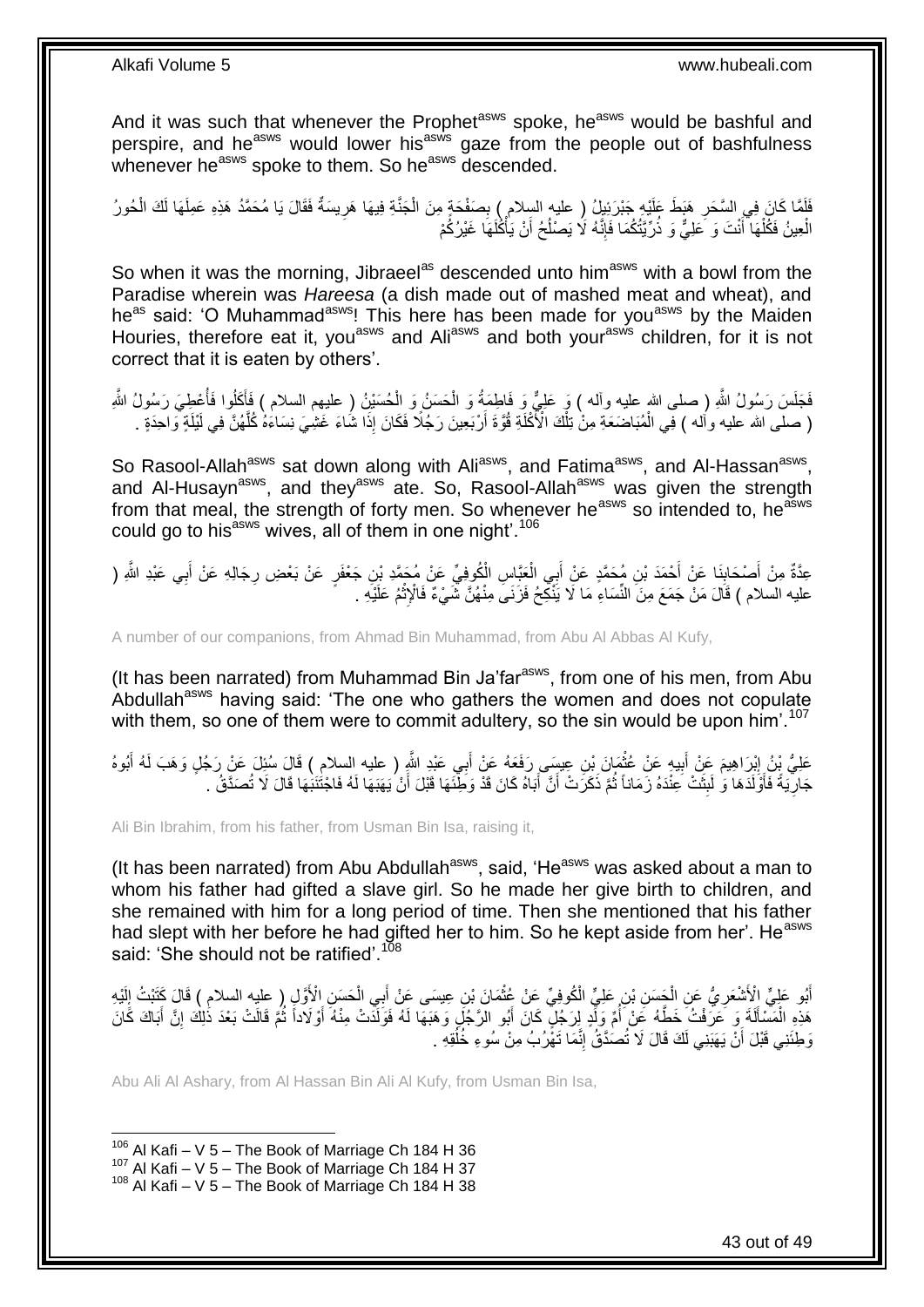(It has been narrated) from Abu Al-Hassan<sup>asws</sup> the  $1<sup>st</sup>$ , said, 'I wrote to him<sup>asws</sup> with this question, and I did recognise his<sup>asws</sup> handwriting, about a mother of children of a man, his father had gifted her to him, so she gave birth to children from him, then she said after that, 'Your father had slept with me before he gifted me to you'. He<sup>asws</sup> said: 'She would not be ratified. But rather, she is fleeing from his evil manners'.<sup>109</sup>

عَلِيُّ نَنُ إِنْرَاهِيمَ عَنْ أَبِيهِ عَنِ النَّوْفَلِيِّ عَنِ السَّكُونِيِّ عَنْ أَبِي عَنْدِ اللَّهِ ( عِليه السلام ) قَالَ قَالَ أَمِيرُ الْمُؤْمِنِينَ ( عليه السلام **⊥** ِ ĺ َ َ ) فِي الْمَرْأَةِ إِذَا زَنَتْ قَبْلَ أَنْ يَدْخُلَ بِهَا الرَّجُلُ يُفَرَّقُ بَيْنَهُمَا وَّ لَا صَدَاقُ لَهَا لِأَنَّ الْحَدُثُ كَانَ مِنْ قِبَلِهَا . i. **∶** َ َ Ĺ

Ali Bin Ibrahim, from his father, from Al Nowfaly, from Al Sakuny,

(It has been narrated) from Abu Abdullah<sup>asws</sup> having said: 'Amir Al-Momineen<sup>asws</sup> said: 'With regards to the woman when she commits adultery before the man has slept with her, so a separation would be effected between the two of them, and there would be no dower for her because the incident was from her'.<sup>110</sup>

مُحَمَّدُ بِنُ يَحْيَى عَنْ مُحَمَّدِ بْنِ الْحُسَيْنِ عَنِ الْحَسَنِ بْنِ عَلِيٍّ عَنْ زِكَرِيَّا الْمُؤْمِنِ عَنِ ابْنِ مُسْكَانَ عَنْ بَعْضِ أَصِيْحَابِيَا عَنْ أَبِي Ĺ **ٍ** Î  $\ddot{ }$ **∶** َ ¦ َ عَبْدِ اللَّهِ ( عليه السلام ) قَالَ إِنَّ رَجُلًا أَتَى بِامْرِأَتِهِ إِلَى عُمَرٍ فَقَالَ إِنَّ امْرَأَتِي هَذِهِ سَوْدَاءُ وَ أَنَا أَسْوَدُ وَ إِنَّهَا وَلَدَتْ غُلَاماً َ ∣l<br>∶ ِ َ ِ **إ** ِ َ َ ُ أَبْيَضَ فَقَالَ لِمَنْ بِحَضْرَٰتِهِ مَا تَرَوْنَ فَقَالُوا نَّرَى أَنْ تَرْجُمَهَا فَإِنَّهَا سَوْدَاءُ وَ زَوْجُهَا أَسْوَدُ وَ وَلَدُهَا أَبْيَضُ **∶** َ َ ِ َ

Muhammad Bin Yahya, from Muhammad Bin Al Husayn, from Al Hassan Bin Ali, from Zakariyya Al Momin, from Ibn Muskan, from one of our companions,

(It has been narrated) from Abu Abdullah<sup>asws</sup> having said: 'A man came over with his wife to Umar, so he said, 'This wife of mine is black, and I am black, and she has given birth to a white boy'. So he said to the ones who were in his presence, 'What are your views?' So they said, 'We view that she should be stoned, for she is black and her husband is black, and her child is white'.

لَا فَجَاءَ أَمِيرُ الْمُؤْمِنِينَ ( عليه السلام ) وَ قَدْ وُجِّهَ بِهَا لِتُرْجَمَ فَقَالَ مَا حَالُكُمَا فَحَدَّثَاهُ فَقَالَ لِلْأَسْوَدِ أَ تَتَّهِمُ امْرَأَتَكَ فَقَالَ لَا قَالَ َ ِ i. َ َ َ فَأَتَيْتَهَا وَ هِيَ طَامِثٌ قَالَ ُقَدْ قَالَتْ لِي ٰفِي لَيْلَةٍ مِنَ اللَّيَالِي إِنِّي طَامِثٌ فَظَنَنْتُ أَنَّهَا تَتَّقِي الْبَرْدَ فَوَقَعْتُ عَلَيْهَا فَقَالَ لِلْمَرْأَةِ هَلْ َ ِ ر<br>إ َ ĺ Ĺ أَتَاكِ وَ أَنْتِ طَامِثٌ قَالَتْ نَعَمْ سَلْهُ قَذْ حَرٍّجْتُ عَلَيْهِ وَ أَبَيْتُ قَالَ فَانْطَلِقَا فَإِنَّهُ ابْنُكُمَا وَ إِنَّمَا غَلَبَ الذَّمُ النُّطْفَةَ فَابْيَضَّ وَ لَوْ قَدْ َ َ ِ ِ َ  $\ddot{\phantom{0}}$ تَحَرَّكَ اسْوَدَّ فَلَمَّا أَيْفَعَ اسْوَدَّ . َ

He<sup>asws</sup> said: 'So Amir Al-Momineen<sup>asws</sup> and she had been diverted with for the stoning. So he<sup>asws</sup> said: 'What is your state?' So she narrated it to him. So he<sup>asws</sup> said to the black man: 'Are you accusing your wife?' So he said, 'No'. He<sup>asws</sup> said: 'So, did you go to her and she was menstruating?' He said, 'She had said it to me during one night from the nights, 'I am menstruating'. So I thought that she is scared of the cold. So I fell upon her'. So he<sup>asws</sup> said to the woman: 'Did he come to you and you were menstruating?' She said, 'Yes. Ask him, I had hindered him upon it and I refused'. He<sup>asws</sup> said: 'So go, for he is the son of you two, and rather the blood had overcome the seed, so he whitened, and had it stirred, it would have blackened. So when he is older, he would be black'.<sup>111</sup>

 $109$  Al Kafi – V 5 – The Book of Marriage Ch 184 H 39

 $110$  Al Kafi – V 5 – The Book of Marriage Ch 184 H 40

 $111$  Al Kafi – V 5 – The Book of Marriage Ch 184 H 41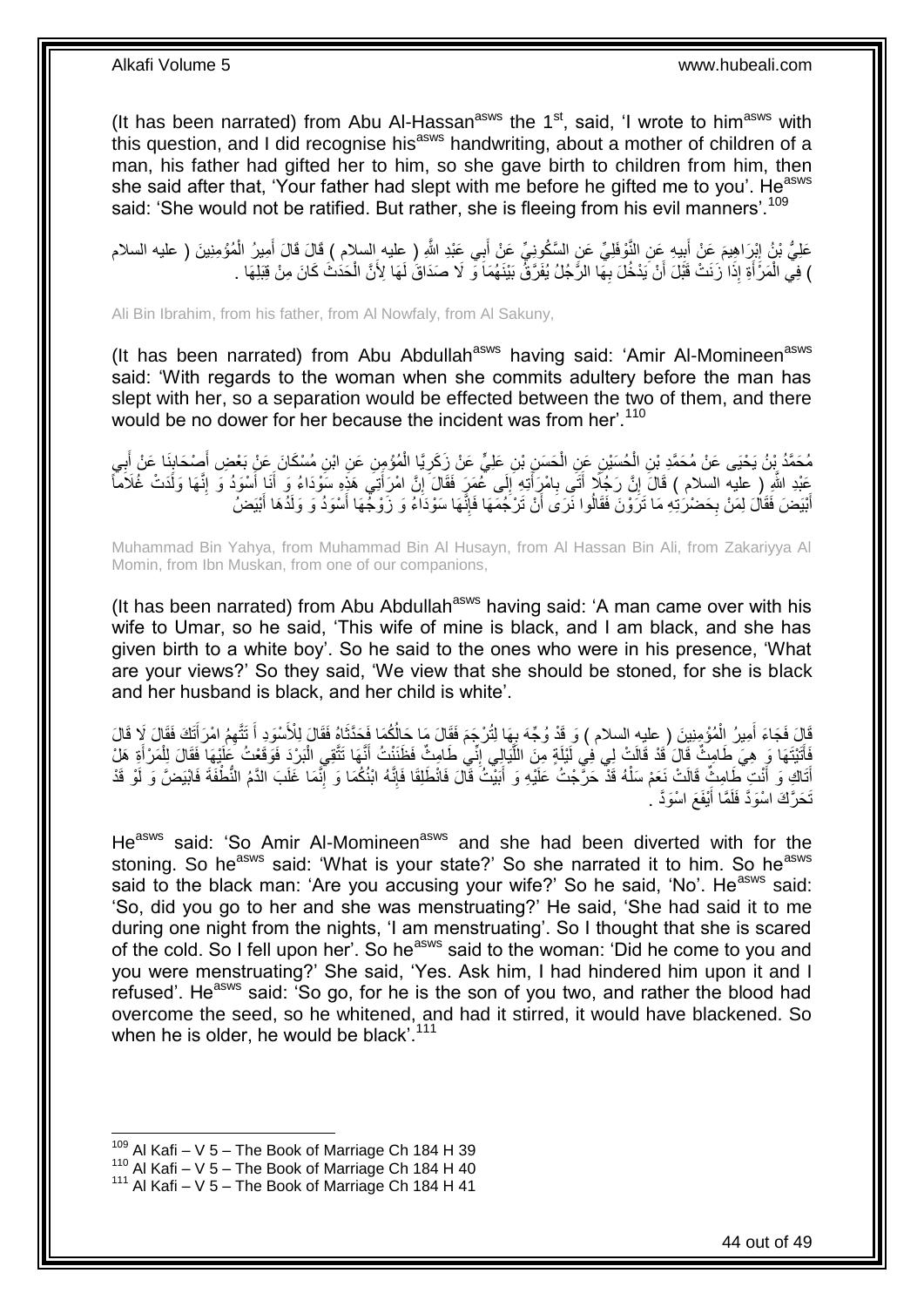مُحَمَّدُ بْنُ يَحْيَى عَنْ أَحْمَدَ بْنِ مُحَمَّدٍ عَنِ الْحُسَيْنِ بْنِ سَعِيدٍ عَنِ النَّصْئِرِ بْنِ سُوَيْدٍ عَنْ يَحْيَى الْحَلَبِيِّ عَنْ عَمْرِ وِ بْنِ أَبِي الْمِقْدَامِ<br>محمد اللہ اللہ علیہ اللہ علیہ اللہ علیہ اللہ ِ ĺ **∶** į َ ِ  $\ddot{\phantom{0}}$ َ عَنٍْ أَبِيهِ عَنْ عَلِيٍّ بِنِ الْحُسَيَّنِ ( عليه السلام ) قَالَ سُئِلَ عَنِ الْفَوَاحِشِ مَا ظَهَرَ مِنْهَا وَ مَا بَطَّنَ قَالَ مَا ظَهَرَ نِكَاحُ امْرَأَةٍ ĺ  $\overline{a}$ **∣** َ َ الْأَبِ وَ مَا بَطَنَ الْزِّنَا َ

Muhammad Bin Yahya, from Ahmad Bin Muhammad, from Al Husayn Bin Saeed, from Al Nazar Bin Suweyd, from Yahya Al Halby, from Amro Bin Abu Al Miqdam, from his father,

(It has been narrated) from Ali<sup>asws</sup> Bin Al-Husayn<sup>asws</sup>, said, 'He<sup>asws</sup> was asked about *[7:33] the immoralities, those of which are apparent as well as those that are*  **concealed**. He<sup>asws</sup> said: 'The apparent is the marriage with the wife of one's father, and the concealed is the adultery'.<sup>112</sup>

عِدَّةٌ مِنْ أَصِنْحَابِنَا عَنْ سَهْلِ بْنِ زِيَادٍ عَنْ مُحَمَّدٍ بْنِ الْحَسَنِ بْنِ شَمُّونٍ عَنْ عَبْدٍ اللَّهِ بْنِ عَبْدٍ الزَّحْمَنِ عَنْ مِسْمَعٍ أَبِي سَيَّارٍ عَنْ  $\ddot{\phantom{0}}$ **∶ ∣** َ َ **∶** أَبِي عَبْدِ اللَّهِ ( عَليه السلام ) قَالَ قَالَ رَسُولُ اللَّهِ ( َصلى الله عَليه والَه ) إِذَا أَرَادَ أَحَذُكُمْ أَنْ يَأْتِيَ أَهْلَهُ فَلَا يُعْجِّلُهَا ۖ َ ĺ َ j اُ َ َ

A number of our companions, from Sahl Bin Ziyad, from Muhammad Bin Al Hassan Bin Shamoun, from Abdullah Bin Abdul Rahman, from Misma'a Abu Sayyar,

(It has been narrated) from Abu Abdullah<sup>asws</sup> having said: 'Rasool-Allah<sup>asws</sup> said: 'Whenever one of you intends to go to his wife, so he should not rush it'.<sup>113</sup>

ِ مُحَمَّدُ بِنُ يَحْيَى عَنْ أَحْمَدَ بْنِ مُحَمَّدٍ عَنْ عَلِيِّ بِنِ الْحَكَمِ عَنْ سَيْفِ بْنِ عَمِيرَةَ عَنْ إِبْرَاهِيمَ بْنِ مَيْمُونِ عَنْ مُحَمَّدٍ بْنِ مُسْلِمٍ قَالَ<br>مُحَمَّدُ بِنُ يَحْيَى عَنْ أَحْمَدَ بْنِ مُحَم ِ  $\ddot{\phantom{0}}$ ֖֖֖֖֖֧֧ׅ֪֦֧֧֧ׅ֧֚֚֚֚֚֚֚֚֚֬֝֝֟֓֝֓֟֓֕֓֝֬֝֓֝֬֝֟֓֟֓֟֓֝֬֜֟֓֡֟֓֝֬֜֜֓ مَأَلْتُ أَبَا عَبْدِ اللَّهِ ( عليهِ السَلام ) عَنْ قَوْلِ اللَّهِ عَزَّ وَ جَلَّ أَعْطى كُلِّ شَيْءٍ خَلْقَهُ ثُمَّ هَدى قَالَ لَيْسَ شَيْءٌ مِنْ خَلْقَ اللَّهِ إِلَّا وَ َ َ .<br>ا ا پایا<br>ا ĺ ِ ĺ هُوَ يُعْرَفُ مِنْ شَكْلِهِ الذَّكَرُ مِنَ الْأُنْثَى قُلْتٌ مَا يَعْنِي ثُمَّ هَدى قَالَ هَدَاهُ لِلنِّكَاحَ وَ السِّفَاحِ مِنْ شَكْلِهِ ۖ ِ ِ ان<br>المقامات المقامات المقامات المقامات المقامات المقامات المقامات المقامات المقامات المقامات المقامات المقامات<br>المقامات المقامات المقامات المقامات المقامات المقامات المقامات المقامات المقامات المقامات المقامات المقامات .<br>ا

Muhammad Bin Yahya, from Ahmad Bin Muhammad, from Ali Bin Al Hakam, from Sayf Bin Umeyra, from Ibrahim Bin Maymoun, from Muhammad Bin Muslim who said,

'I asked Abu Abdullah<sup>asws</sup> about the Words of Allah<sup>azwj</sup> Mighty and Majestic *[20:50] Gave to everything its creation, then Guided it.* He<sup>asws</sup> said: 'There is nothing from the creatures of Allah<sup>azwj</sup> except that it is recognised from its form, the male from the female'. I said, 'What is the Meaning of 'then Guided it'?' He<sup>asws'</sup> said: 'Guided it to the marriage, but the adultery is from its (forbidden) form'.<sup>114</sup>

عِدَّةٌ مِنْ أَصْحَابِنَا عَنْ أَحْمَدَ بْنِ مُحَمَّدٍ بْنِ خَالِدٍ عَنْ أَبِيهِ أَوْ غَيْرِهِ عَنْ سَعْدٍ بِنِ سَعْدٍ عَنِ الْحَسَنِ بْنِ جَهْمٍ قَالَ رَأَيْتُ أَبَا الْحَسَنِ<br>وَيَجْمَعُوا الْمَسْتَحَابِنَا عَنْ أَرْضُ مُ اُ ِ َ َ **ِ**  $\ddot{\phantom{0}}$ َ َ ֧֖֧֖֖֖֖֖֧֖֖֧֧֧֧ׅ֧֧֧֧֧֧֧֧֧֧֧֧֚֚֚֚֚֚֚֚֝֝֟֓֝֓֝֓֝֬֟֓֟֓֝֬֝֬֝֓֝֬֜֓֝֬֜֓֝֬֝֓֝֬֝֓֝֬֝֬֓֝֬֝֬֝ ĺ ِ ( عليهِ السلام ) اخْتَضَبَ فَقُلْتُ جُعِلْتُ فِذَاكَ اخْتَضَنْتَ فَقَالَ نَعَمْ إِنَّ التَّهْبِئَةَ مِمَّا يَزِيدُ فِي عِفَّةِ النِّسَاءِ وَ لَقَدْ تَرَكَ النِّسَاءُ الْعِفَّةُ **ٍ** ِ ِ Ĺ .<br>ا ĺ بِتَرْكِ أَزْوَاجِهِنَّ التَّهْيِئَةَ **!** ِ َ **ِ** 

A number of our companions, from Ahmad Bin Muhammad Bin Khalid, from his father, or someone else, from Sa'ad, from Al Hassan Bin Jahm who said,

'I saw Abu Al-Hassan<sup>asws</sup> dye (hair), so I said, 'May I be sacrificed for you<sup>asws</sup>, you<sup>asws</sup> dyed?' He<sup>asws</sup> said: 'Yes, readiness is from what increases in the chastity of the women, and the women have neglected the chastity due to the neglecting of their husbands of their readiness'.

ثُمَّ قَالَ أَ يَسُرُّكَ أَنْ تَرَاهَا عَلَى مَا تَرَاكَ عَلَيْهِ إِذَا كُنْتَ عَلَى غَيْرِ تَهْبِئَةٍ قُلْتُ لَا قَالَ فَهُوَ ذَاكَ ثُمَّ قَالَ مِنْ أَخْلَاقِ الْأَنْبِيَاءِ<br>وَفَيْ أَيْسَ بَمَّةٍ مَا أَنْ تَرَاهَا عَلَى َ َ ُ َ ُ ĺ **! ∶** ِ التَّنَظَّفُ وَ التَّطَيُّبُ وَ حَلْقُ الشَّعْرِ وَ كَثْرَةُ الطَّرُوقَةِ ِ í

 $112$  Al Kafi – V 5 – The Book of Marriage Ch 184 H 42

<sup>113</sup> Al Kafi – V  $5$  – The Book of Marriage Ch 184 H 43

 $114$  Al Kafi – V 5 – The Book of Marriage Ch 184 H 44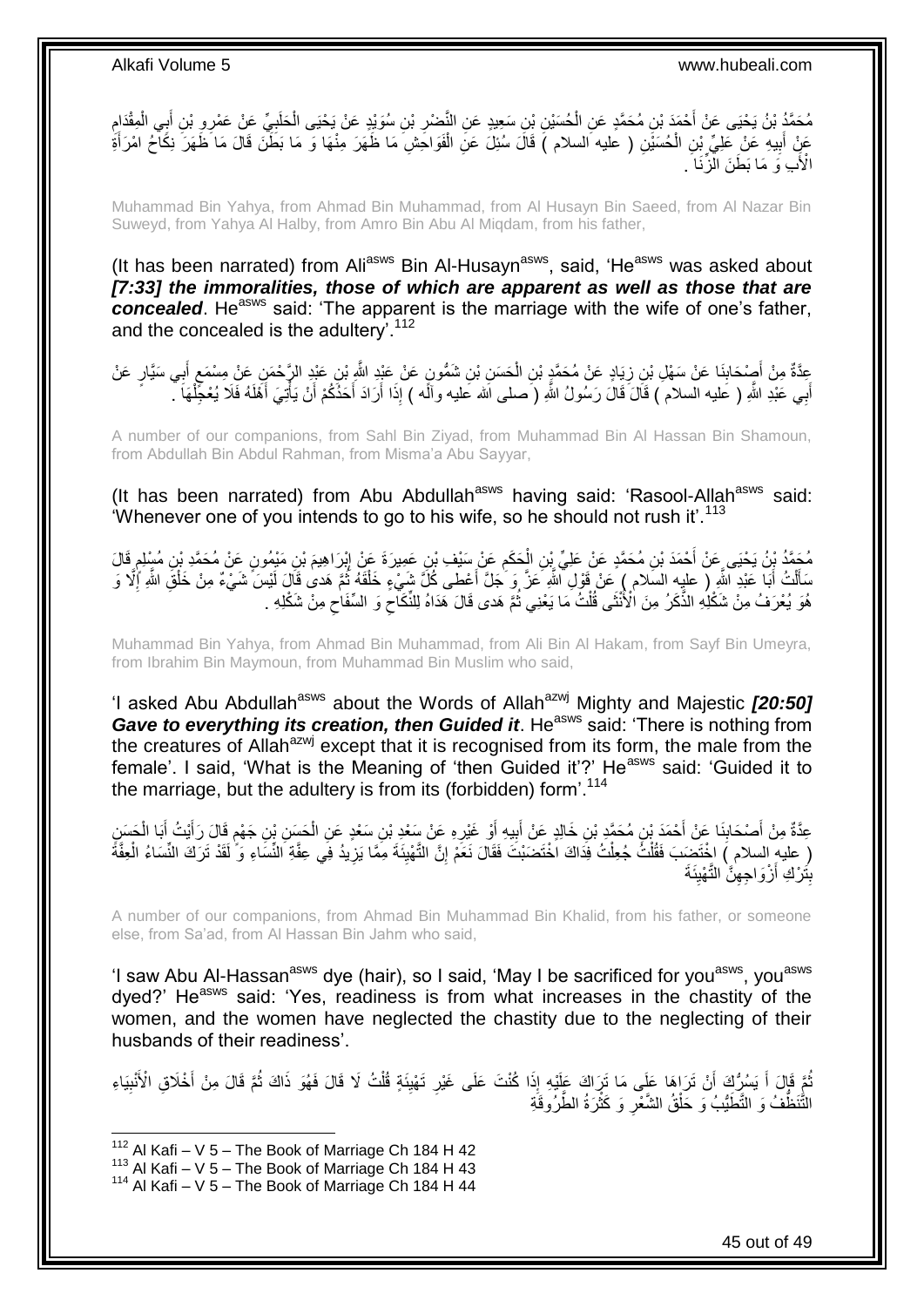Then he<sup>asws</sup> said: 'Would it make you happy if you were to see her (your wife) upon what she sees you to be upon when you are not in readiness?' I said, 'No'. He<sup>asws</sup> said: 'So it is that'. Then he<sup>asws</sup> said: 'It is from the mannerisms of the Prophets<sup>as</sup> the cleanliness, and the perfuming, and the shaving of the hair, and the frequency of the marital relationships'.

نُّمَّ قَالَ كَانَ لِسُلَيْمَانَ بْنِ دَاوُدَ ( عليه السلام ) أَلْفُ امْرَأَةٍ فِي قَصْرٍ وَاحِدٍ ثَلَاثُمِائَةٍ مَهِيرَةٌ وَ سَبْعُمِائَةٍ سُرِّيَّةٌ وَ كَانَ رَسُولُ الثَّهِ ِ ُ َ Ĺ َ ُ ( صلى الله عليه وآله ) لَهُ بُضْعُ أَرْبَعِينَ رَجُلًا وَ كَانَ عِنْْدَهُ تِسْعُ نِسَّوَةٍ وَ كَانَ يَطُوفُ عَلَيْهِنَّ فِي كُلِّ يَوْم وَ لَيْلَةٍ . ֧֧֖֧֖֧֖֧֧֧֧֧֧֧֧֧֧֧֧֚֚֚֓֝֝֝֝֝֟֓֝֓֬֝֓֝֬֟֓֟֓֝֬֟֓֟֓֝֬֝֬֝֓֟֓֝֬֜֝֬֝֓֝֬֝֓ ِ اً لَ

Then he<sup>asws</sup> said: 'There used to be for Suleyman Bin Dawood<sup>as</sup>, a thousand wives in one castle, three hundred dowered wives, and seven hundred concubines, and Rasool-Allah<sup>asws</sup> had the strength of forty men, and with him<sup>asws</sup> were nine women, and he<sup>asws</sup> used to go around to them during every day and night'.<sup>115</sup>

وَ عَنْهُ عَنْ عُثْمَانَ بْنِ عِيسَى عَنْ خَالِدِ بْنِ نَجِيحٍ عَنْ أَبِي عَبْدِ اللَّهِ ( عليه السلام ) قَالَ تَذَاكَرُوا الشُّؤُمَ عِنْدَ أَبِي عَبْدِ اللَّهِ ( ٍ  $\ddot{\phantom{0}}$ َ عليه السلام ) فَقَالَ الشَّوُمُ فِي ثَلَاثٍ فِي الْمَرْ أَةِ وَكَّالدَّابَةِ وَ الذَّارِ فَأَمَّا شُوُمُ الْمَرْ أَةِ فَكُثْرُةُ مَهْرِهَا وَ عُقْمُ رَحِمِهَا .  $\ddot{\phantom{a}}$ َ Ĺ َ ِ َ i.

And from him, from Usman Bin Isa, from Khalid Bin Najeeh,

(It has been narrated) from Abu Abdullah<sup>asws</sup> having said: 'They mentioned the misfortune in the presence of Abu Abdullah<sup>asws</sup>. So he<sup>asws</sup> said: 'The misfortune is in three – in the woman, and the animal, and the house. So, as for the misfortune in the woman, so it is the largeness of her dower and bareness of her womb<sup>'.116</sup>

عَلِيُّ بْنُ إِبْرَاهِيمَ عَنْ أَبِيهِ عَنْ أَبِي عَبْدِ اللَّهِ الْمَرْقِيِّ رَفَعَهُ قَالَ لَمَّا زَوَّجَ رَسُولُ اللَّهِ ( صلى الله عليه وأله ) فَاطِمَةَ ( عليها ĺ َ ِ َ ِ السلام ) قَالُوا بِالرِّفَاءِ وَ الْبَنِينَ فَقَالَ لَا بَلْ عَلَى الْخَيْرِ وَ الْبَرَكَةِ . Ĺ ِ i. **∶** 

Ali Bin Ibrahim, from his father, from Abu Abdullah Al Barqy, raising it, said,

'When Rasool-Allah<sup>asws</sup> got Fatima<sup>asws</sup> to be married, they (people) said, '(May she<sup>asws</sup> be) with the harmony and the sons'. So he<sup>asws</sup> said: 'But (say), 'Upon the goodness and the Blessings'.<sup>117</sup>

ِ عَلِيُّ بْنُ إِبْرَاهِيمَ عَنْ أَبِيهِ عَنِ ابْنِ مَحْبُوبِ عَنِ ابْنِ رِئَابٍ عَنْ مُحَمَّدِ بْنِ قَيْسٍ عَنْ أَبِي جَعْفَرٍ ( عليه السلامِ ) قَالَ جَاءَتِ<br>عَلَيُّ بْنُ إِبْرَاهِيمَ عَنْ أَبِيهِ عَنِ ابْنِ مَحْبُوبِ عَنِ َ ِ ِ َ امْرَأَةٌ مِنَ الْأَنْصَارِ إِلَيَ رَسُولِ اللَّهِ ( صلّى الله عليهِ وَاله ) فَدَخَلَتْ عَلَيْهِ وَ هُوًّ فِي مَنْزِلِ حَفْصَةُ وَ الْمَرْأَةُ مُتَلَمِّلُهُمْ مُتَمَشِّطَةٌ ِ  $\frac{1}{2}$ ِ َ َ  $\ddot{\phantom{0}}$ وَاجَ نَّسُولُو اللَّهِ ( صلَّى الله ُعليه وِّاله ) فَقَالَتْ بَإِ رَٰسُولَ اللَّهِ إِنَّ الْمَرْأَةَ لَا تَّخْطُبُ الزَّوْجَ وَ أَنَا امْرَأَةٌ أَيِّمٌ لَا زَوْجَ لِي َ َ َ َ ĺ ِ مُنْذُ دَهْرٍ وَ لَا وَلَدَ فَهَلْ لَكُ مِنْ حَاجَةٍ فَإِنْ تَكُ فَقَدْ وَهَبْتُ نَفْسِي لَكَ إِنْ قَٰبِلْتَنِي Ĺ ِ ِ ِ

Ali Bin Ibrahim, from his father, from Ibn Mahboub, from Ibn Raib, from Muhammad Bin Qays,

(It has been narrated) from Abu Ja'far<sup>asws</sup> having said: 'A woman from the Helpers came over to Rasool-Allah<sup>asws</sup> and he<sup>as</sup> was in the house of Hafsa, and the woman had dressed up and combed her hair. So she came to Rasool-Allah<sup>asws</sup> and said, 'O Rsool-Allah<sup>asws</sup>! The women do not tend to propose to the husband, and I am a woman who is widowed and have not married since a long time, and do not have children. So is there a need for you<sup>asws</sup>, for if there is, so I have gifted myself to you<sup>asws</sup>, if you accept me'.

 $115$  Al Kafi – V 5 – The Book of Marriage Ch 184 H 45

<sup>116</sup> Al Kafi – V 5 – The Book of Marriage Ch 184 H 46

 $117$  Al Kafi – V 5 – The Book of Marriage Ch 184 H 47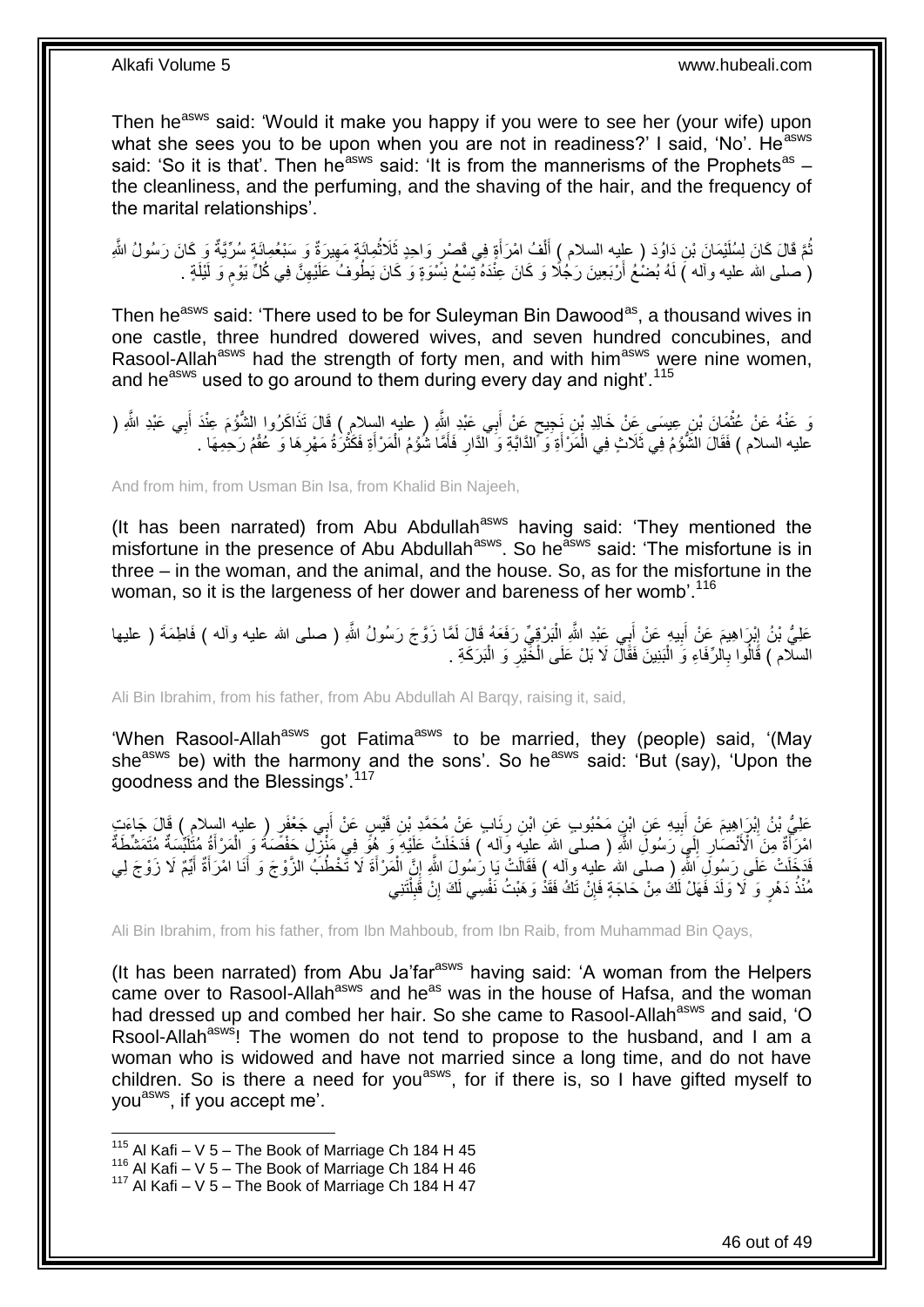فَقَالَ لَمَها رَسُولُ اللَّهِ ( صلى الله عليه وآله ) خَيْراً وَ دَعَا لَمَهَا ثُمَّ قَالَ يَا أُخْتَ الْأَنْصَارِ جَزَاكُمُ اللَّهُ عَنْ رَسُولِ اللَّهِ خَيْراً فَقَدْ ِ ا<br>أ ان<br>المقامات نَصَرَنِي رِجَالُكُمْ وَ رَُغِبَتْ فِيَّ نِسَاؤُكُمْ فَقَالَتْ لَهَا حَفْصَةُ مَا أَقَلُّ حَيَاءَكِ وَ أَجْرَأَكِ وَ أَنْهَمَكِ لِلرِّجَالِ فَقَالَ لَهَا رَسُولُ اللَّهِ ( **∶** َ َ َ َ لَ ُ صلى الله عليه واله ) كُفِّي عَنّْهَا يَا حَفْصَةُ فَإِنَّهَا خَيْرٌ مِنْكِ رَغِبَتْ فِي رَسُولِ اللَّهِ فَلُمْتِهَا وَ عَيَّنْتِهَا ∣اٍ<br>∶

So Rasool-Allah<sup>asws</sup> said good things to her and supplicated for her, then said: 'O sister of the Helpers. May Allah<sup>azwj</sup> Recompnse you with goodness from Rasool-Allah<sup>azwj</sup>, for your men have helped me<sup>asws</sup>, and your womenfolk have desired me<sup>asws</sup>'. So Hafsa said to her, 'How little is your shame, and how audacious of you and your coveting the men!' So Rasool-Allah<sup>asws</sup> said to her: 'Restrain from her, O Hafsa, for she is better than you in desiring Rasool-Allah<sup>asws</sup>, but you are blaming her and faulting her'.

تُمَّ قَالَ لِلْمَرْ أَةِ انْصَرِفِي رَحِمَكِ اللَّهُ فَقَدْ أَوْجَبَ اللَّهُ لَكِ الْجَنَّةَ لِرَغْبَتِكِ فِي<br>ثُمَّ تَسَرُّ إِنَّ انْسَرَفِي رَحِمَكِ اللَّهُ فَقَدْ أَوْجَبَ اللَّهُ لَكِ الْجَنَّةَ لِرَغْبَتِنِكَ فَعَرُّ  $\ddot{\phantom{0}}$ َ ِ َ i. ِ َ j بْنَاءَ اللَّهُ فَأَنْزَلَ اللَّهُ عَزَّ وَ جَلَّ وَ امْرَأَةً مُؤْمِنَةً إِنْ وَهَبَتْ نَفْسَها لِلنَّبِيِّ إِنْ أَرادَ النَّبِيُّ أَنْ يَسْتَتْكِحَهَا خالِصَةً لَكَ مِنَّ دُونِ َ لَ َ ِ َ ِ ِ ِ الْمُؤْمِنِينَ j,

Then he<sup>asws</sup> said to the woman of the Helpers: 'May Allah<sup>azwj</sup> have Mercy on you, for Allah<sup>azwj</sup> has Obligated the Paradise for you due to your desire for me and your being pleased with my<sup>asws</sup> love and my delight. My<sup>asws</sup> order will come to you, Allah<sup>azwj</sup> Willing'. Thus, Allah<sup>azwj</sup> Mighty and Majestic Revealed **[33:50] and a believing** *woman if she gave herself to the Prophet, if the Prophet desired to marry her specially for you, apart from Believers*.

> قَالَ فَأَحَلَّ اللَّهُ عَزَّ وَ جَلَّ هِبَةَ الْمَرْأَةِ نَفْسَهَا لِرَسُولِ اللَّهِ ( صلى الله عليه وأله ) وَ لَا يَحِلُّ ذَلِكَ لِغَيْرِهِ . َ i. َ ِ

He<sup>asws</sup>: 'Thus, Allah<sup>azwj</sup> Mighty and Majestic Permitted the woman gifting herself to Rasool-Allah<sup>asws</sup>, and that is not Permissible for others'.<sup>118</sup>

مُحَمَّدُ بْنُ يَحْيَى عَنْ أَحْمَدَ بْنِ مُحَمَّدٍ عَنْ عَلِيٍّ بْنِ الْحَكِمِ عَنْ عُبَرَ بْنِ جَنْظَلَةٍ قَالَ قُلْتُ لِأَبِي عَبْدِ اللَّهِ ( عليه السلام ) إِنِّي<br>يَهَذُّبُ بَيْ جَمِي عَنْ أَحْمَدَ بْنِ مُحَمَّدٍ عَنْ Ĺ ِ i. ِ نَرَ وَّجْتُ امْرَأَةً فَسَأَلْتُ عَنْهَا فَقِيلَ فِيهَا فَقَالَ وَ أَنْتَ لِمَ سَأَلْتَ أَيْضاً لَيْسَ عَلَيْكُمُ التَّفْتِيشُ . لَ َ َ .<br>ا َ َ

Muhammad Bin Yahya,from Ahmad Bin Muhammad, from Ali Bin Al Hakam, from Umar Bin Hanzala who said,

'I said to Abu Abdullah<sup>asws</sup>, 'I married a woman, so I asked around about her, and it was said (certain things) about her'. So he<sup>asws</sup> said: 'And you, why did you ask around about her as well? The investigation is not upon you'.<sup>11</sup>

عِدَّةٌ مِنْ أَصْحَابِنَا عَنْ سَهْلِ بْنِ زِيَادٍ عَنِ الْحَسَنِ بْنِ عَلِيٍّ بِّنِ النُّعْمَانِ عَنْ أَرْطَاةَ بْنِ حَبِيبٍ عَنْ أَبِي مَرْيَمَ الْأَنْصَارِيِّ قَالَ **∣** َ ِ َ ِ َ i. ِ سَمِعْتُ جَعْفَرَ بْنَ مُحَمَّدٍ ( عَليه السَّلاَم ) يََقُولُ قَالَ رَسُولُ اللَّهِ ( صلى الله عليه وآله ) يَا عَلِيُّ مُرْ نِسَاءَكَ لَا يُصَلِّينَ عَظُلًا وَ ِّ وْ يُعَلِّقْنَ فِي أَعْذَاقِهِنَّ سَيْرٍ أَ ِ َ ِّ لَ

A number of our companions, from Sahl Bin Ziyad, from Al Hassan Bin Ali Bin Al Noman, from Artat Bin Habeeb, from Abu Maryam Al Ansary who said,

'I heard Ja'far<sup>asws</sup> Bin Muhammad<sup>asws</sup> saying: 'Rasool-Allah<sup>asws</sup> said: 'O Ali<sup>asws</sup>! Order your womenfolk not to perform Salat (Pray) without having dressed up well and not to use a necklace which is made of skin'.<sup>120</sup>

 $118$  Al Kafi – V 5 – The Book of Marriage Ch 184 H 48

 $119$  Al Kafi – V 5 – The Book of Marriage Ch 184 H 49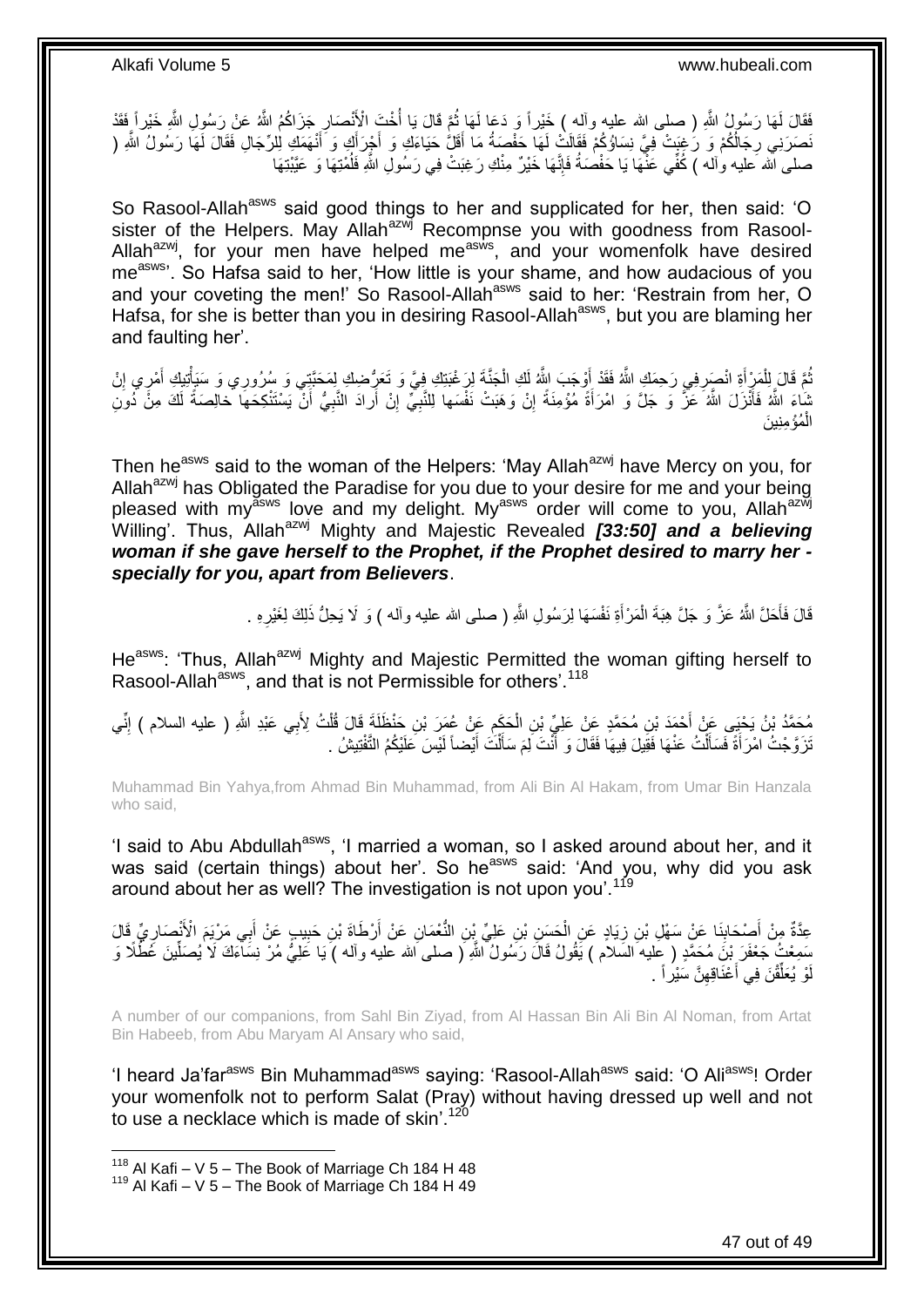

Muhammad Bin Yahya, from Ahmad Bin Muhammad, from Al Husayn Bin Saeed, from Safwan Bin Yahya, from Khalid Bin Ismail, from a man from our companions from the people of the mountain,

(It has been narrated) from Abu Ja'far<sup>asws</sup>. said. 'I mentioned the Magians to him<sup>asws</sup>, 'And they are saying that a marriage (of theirs) is like a marriage of the children of Adam<sup>as</sup>, and they are arguing against us with that'.

فَقَالَ أَمَّا أَنْتُمْ فَلَا يُحَاجُونِكُمْ بِهِ لَمَّا أَدْرَكَ هِبَةُ اللَّهِ قَالَ آدَمُ يَا رَبٍّ زَوِّجْ هِبَةَ اللَّهِ فَأَهْبَطَ اللَّهُ عَزَّ وَ جَلَّ لَهُ حَوْرَاءَ فَوَلَدَتْ لَهُ َ **∶** اً<br>ا َ أَرْبَعَةَ غِلْمَةٍ ثُمَّ رَفَعَهَا الثُّهُ ٔ.<br>ـ j, اً

So he<sup>asws</sup> said: 'As for you (Shias) all, so they should not be arguing against you with it. When Hibbatullah became an adult, Adamas said: 'O Lordazwj! Get Hibbatullah to be married'. So Allah<sup>azwj</sup> Mighty and Majestic Sent down a Hourie for him, and she gave birth for him to four boys. Then Allah<sup>azwj</sup> Raised her (back).

فَلَمَّا أَدْرِكَ وُلْدُ هِبَةِ اللَّهِ قَالَ يَا رَبِّ زَوِّجْ وُلْدَ هِبَةِ اللَّهِ فَأَوْحَى اللَّهُ عَزَّ وَ جَلَّ إِلَيْهِ أَنْ يَخْطُبَ إِلَى رَجُلٍ مِنَ الْجِنِّ وَ كَانَ مُسْلِماً ĺ َ ĺ ِ َ لَ ِ َ أَرْبَعَ بَنَاتٍ لَّهُ عَلَى وُلْدِ هِبَةِ اللَّهِ فَزَوَّجَهُنَّ فَمَا كَانَ مِنْ جَمَالٍ وَ حِلْمِ فَمِنْ قِبَلِ الْحَوْرَاءِ وَ النُّبُوَّةِ وَمَا كَانَ مِنْ مَفَةٍ أَوْ حَدَّةٍ فَمِنَ ٍ Ĺ Ĺ َ  $\overline{a}$ الْجِنِّ . į

So when the children of Hibbatullah became adults, heas said, 'O Lordazwi! Get the children of Hibbatullah to be married'. So Allah<sup>azwj</sup> Mighty and Majestic Revealed unto him<sup>as</sup> that he<sup>as</sup> should make a proposal to a man from the Jinn, and he was a Muslim having four daughters for him, for the sons of Hibbatullah. So he married them. Thus whatever was from the beauty and the forbearance, so it is from the Hourie, along with the Prophet-hood; and whatever was from the foolishness or violent anger, so it is from the Jinn'.<sup>121</sup>

عِدَّةٌ مِنْ أَصْحَابِذَا عَنْ أَحْمَدَ بْنِ مُحَمَّدٍ بْنِ خَالِدٍ عَنْ عُثْمَانَ بْنِ عِيسَى عَنْ عَمْرِو بْنِ جُمَيْعٍ عَنْ أَبِي عَبْدِ اللَّهِ ( عليه السلام )<br>يَذِينَ مَن ما بِنَا بَعَ الْحَمَدَ بِنَ مُحَمَّدٍ بَنِ ح ٍ  $\ddot{\phantom{a}}$ َ ِ َ َ قَالَ قَالَ رَسُولُ اللَّهِ ( صلى اللهَ عليه وآلهَ ) قَوْلُ الرَّجُلِ لِلْمَرْأَةِ إِنِّي أُحِبُّكِ لَا يَذْهَبُ مِنْ قَلْبِهِمَّا أَبَداً ۚ ـ ِ Ĺ  $\ddot{\cdot}$ ا<br>ا ِ i<br>i َ

A number of our companions, from Ahmad Bin Khalid, from Usman Bin Isa, from Amro Bin Jamie,

(It has been narrated) from Abu Abdullah<sup>asws</sup> having said: 'Rasool-Allah<sup>asws</sup> said: 'The words of the man to the woman, 'I love you', will never go away from her heart,  $eVer'$ <sup>122</sup>

**باب**

### <span id="page-47-0"></span>**Chapter 187 – A Chapter**

عَلِيُّ بْنُ إِبْرَاهِيمَ عَنْ أَبِيهِ عَنِ ابْنِ أَبِي عُمَيْرٍ عَنْ عَبْدِ اللَّهِ بْنِ سِنَانٍ قَالَ قَذَفَ رَجُلٌ رَجُلًا مَجُوسِيّاً عِنْدَ أَبِي عَبْدِ اللَّهِ ( عليه َ **!** َ ِ َ السلّام ) فَقَالَ مَهْ فَقَالَ الرَّجُلُ إِنَّهُ يَذْكِحُ أُمَّهُ أَوْ أَخْتَهُ فَقَالَ ذَلِكَ عِنْدَهُمْ نِكَاحٌ فِي دِينِهِمْ . ِ ا<br>ا اُ ا<br>ا ِ

1 Al Kafi – V 5 – The Book of Marriage Ch 184 H 50 Al Kafi – V 5 – The Book of Marriage Ch 184 H 51 Al Kafi – V 5 – The Book of Marriage Ch 184 H 52